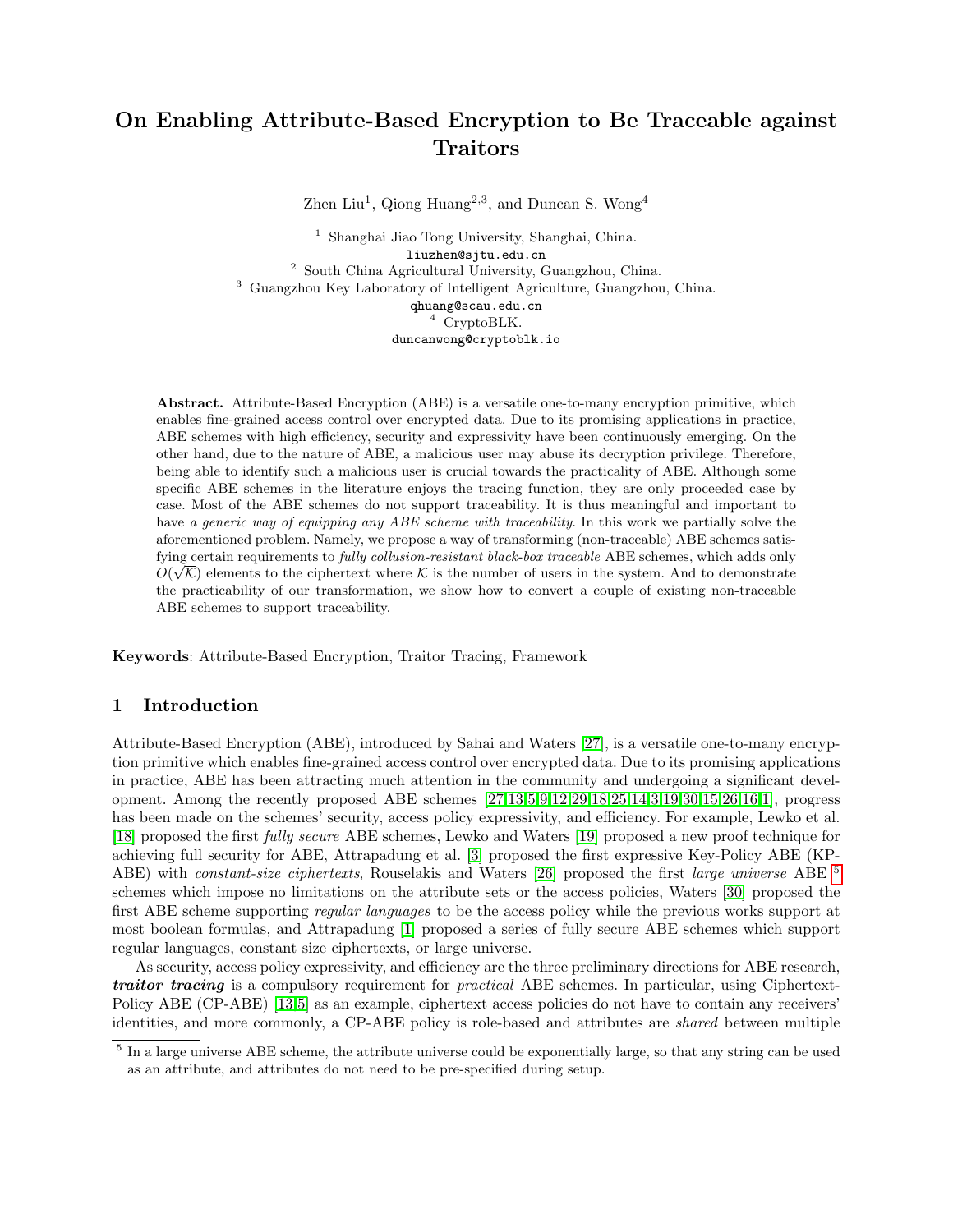users. For example, the user with attributes {Bob, Mathematics, PhD Student} and the user with attributes {Carl, Mathematics, PhD Student} are sharing the attributes {Mathematics, PhD Student} and both of them can decrypt the ciphertext with policy "(Mathematics AND (PhD Student OR Alumni))". In practice, a malicious user, with attributes shared with multiple other users, might leak a decryption blackbox/device, which is made of the user's decryption key, for the purpose of financial gain or some other forms of incentives, as the malicious user has little risk of being identified out of all the users who can build a decryption blackbox with identical decryption capability. Being able to identify this malicious user (refer to as 'traitor') is crucial towards the practicality of an ABE system.

With a series of work [\[21,](#page-25-14)[20](#page-25-15)[,23,](#page-25-16)[24\]](#page-25-17), Liu et al. formalized the problem of traitor tracing for ABE well and proposed the counterparts supporting traitor tracing for some existing appealing ABE schemes. For example,  $[20,23]$  $[20,23]$  add fully collusion-resistant blackbox traceability<sup>[6](#page-1-0)</sup> to the fully secure CP-ABE scheme in [\[18\]](#page-25-6), and [\[24\]](#page-25-17) adds fully collusion-resistant blackbox traceability to the large universe CP-ABE scheme in [\[26\]](#page-25-12). Note that fully collusion-resistant blackbox traceability provides more solid confidence to security and applicability than t-collusion-resistant traceability<sup>[7](#page-1-1)</sup> does, this paper focuses on the fully collusion-resistant blackbox traceability in ABE.

While Liu et al. [\[21,](#page-25-14)[20](#page-25-15)[,23,](#page-25-16)[24\]](#page-25-17) transformed several existing appealing ABE schemes to their traceable counterparts, there are still many other appealing ABE schemes for which no traceable counterparts are proposed, for example, the fully secure ABE schemes in [\[1\]](#page-24-1) which support regular languages, large universe, or constant size ciphertexts. Furthermore, we believe that in the future more and newer ABE schemes with better security, expressivity, efficiency and other appealing features will appear, and to be practical, these existing and future ABE schemes also need to be traceable against traitors. Investigating these schemes and proposing the traceable counterparts one by one will be a heavy workload.

In this paper, we make an attempt to propose a framework to transform ABE schemes to their traceable counterparts in a generic manner. In particular, by specifying some requirements on the structure of the ABE constructions, we propose an ABE template, and show that any ABE scheme satisfying this template can be transformed to a fully collusion-resistant blackbox traceable ABE scheme in a generic manner, at the cost of sublinear overhead, while keeping the appealing properties of the underlying ABE schemes, such as fine-grained access control on encrypted data, highly expressive access policy, short ciphertext, and so on. The contributions of our framework are two folds as below.

- For the existing ABE schemes satisfying the template, the traceable counterparts can be obtained directly by applying the transformation framework.
- For the existing ABE schemes not satisfying the template and ABE schemes to be proposed in the future, this framework provides a 'target' which they can try to achieve and then could be transformed to a traceable version.

#### 1.1 Our Results

To enable ABE schemes to be fully collusion-resistant blackbox traceable, we follow the approach in [\[20,](#page-25-15)[23\]](#page-25-16), namely, as shown in Fig. [1,](#page-2-0) converting a non-traceable ABE scheme to an Augmented ABE scheme, and then applying a generic transformation from Augmented ABE to traceable ABE. As shown in the dash line part of the Fig. [1,](#page-2-0) Liu et al. [\[20,](#page-25-15)[23\]](#page-25-16) introduced the concept of Augmented ABE and established a generic transformation from Augmented ABE to traceable ABE. While Liu et al. [\[20,](#page-25-15)[22](#page-25-18)[,23,](#page-25-16)[24\]](#page-25-17) proposed several ad hoc Augmented ABE constructions from existing non-traceable ABE schemes, in this paper, we propose an ABE template which covers a major branch of (non-traceable) ABE designs, and propose a generic transformation from this ABE template to Augmented ABE, as shown in the bold line part of Fig. [1.](#page-2-0) Thus,

<span id="page-1-0"></span> $6$  Fully collusion-resistant traceability means that the number of colluding users in constructing a decryption device is not limited and can be arbitrary, and the system remains traceable no matter how many keys are at the disposal of the device.

<span id="page-1-1"></span><sup>&</sup>lt;sup>7</sup> A t-collusion-resistant scheme has a limitation that the number of colluding users could not exceeds a predefined system parameter  $t$ , i.e., once the number of colluding users exceeds  $t$ , the scheme will not be secure any more.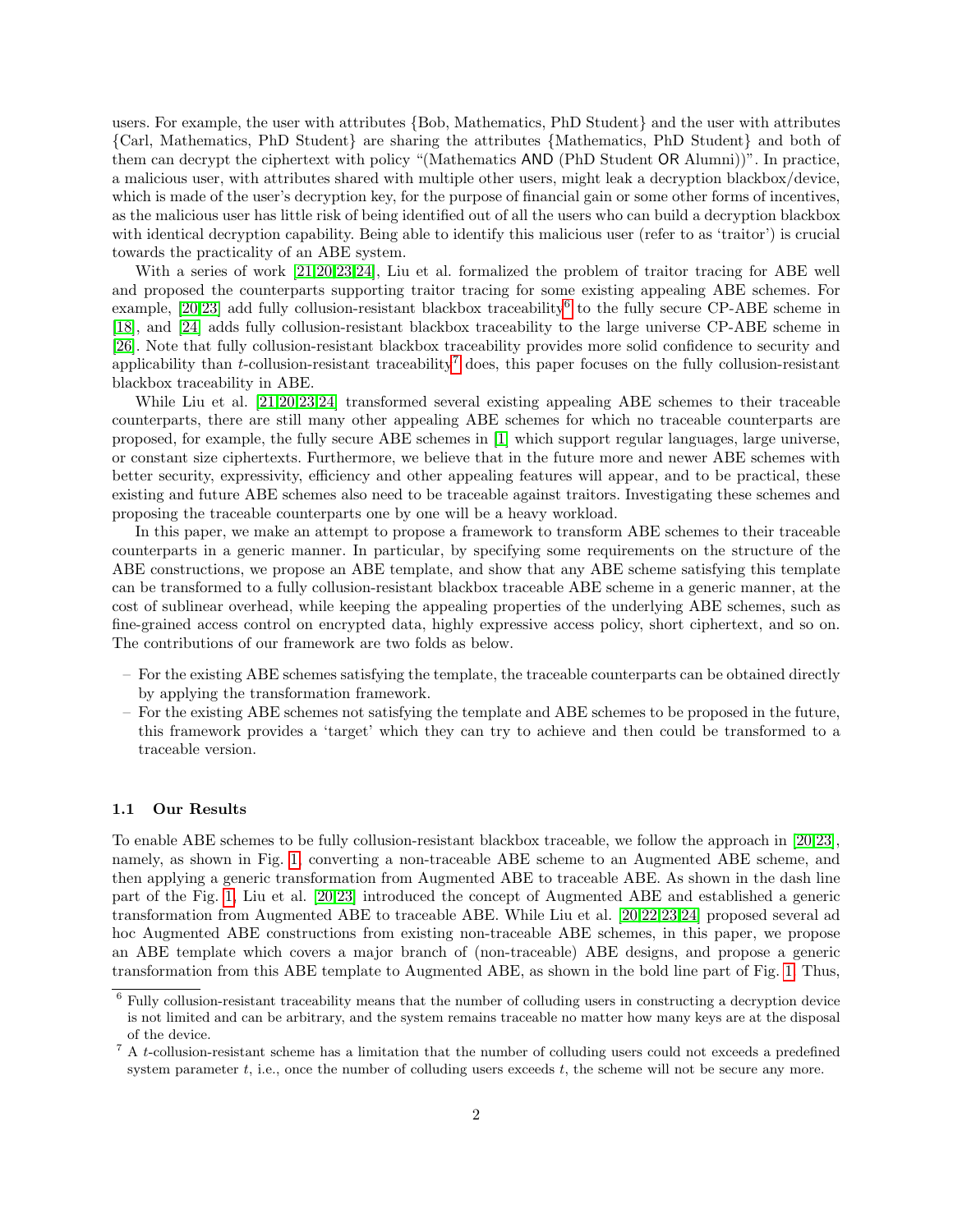

<span id="page-2-0"></span>Fig. 1. Outline

following our ABE template and generic transformation from the ABE template to Augmented ABE in this paper, as well as the generic transformation from Augmented ABE to traceable ABE by Liu et al. [\[20,](#page-25-15)[23\]](#page-25-16), a generic transformation that enables ABE schemes to be fully collusion-resistant blackbox traceable is established.

In Sec. [2,](#page-3-0) we review the definitions of conventional (non-traceable) ABE, Traceable ABE, and Augmented ABE, as well we the generic transformation from Augmented ABE to Traceable ABE. Then we present our work as below.

- In Sec. [3,](#page-8-0) we define an ABE template for conventional (non-traceable) ABE. The template represents a type of ABE construction techniques, so that this template covers not only many existing important ABE schemes with appealing properties, but also some possible ABE schemes in the future, which consider this template and corresponding construction techniques when designed.
- Also in Sec. [3,](#page-8-0) we propose a generic framework that transforms the ABE template to Augmented ABE. All the ABE schemes satisfying the template can be transformed to their traceable counterparts, enjoying their original appealing properties and additional fully collusion-resistant blackbox traceability.
	- The overhead for the transformation (i.e. the overhead for the fully collusion-resistant blackbox traceability) is sublinear with the number of users in the system.
	- We prove the security of the resulting Augmented ABE in the standard model. (The outline for the security analysis is given later in Fig. [3.](#page-13-0))
- While the ABE template and generic transformation in Sec. [3](#page-8-0) are described on composite order groups, to be more general, in Sec. [4](#page-17-0) we show that the template, the transformation, and the proof also work well for the schemes on prime order groups.
- In Sec. [5,](#page-18-0) we show some existing appealing ABE schemes with different virtues, indeed satisfy our ABE template. We obtain the traceable counterparts for these appealing ABE schemes, by applying our generic transformation framework.

Notice that, our method/framework considers and works for a subset of pairing-based ABE schemes, namely, those ABE schemes satisfying our non-traceable ABE template, rather than all the ABE schemes. For example, our framework is not applicable to the lattice-based ABE schemes (e.g. [\[8\]](#page-25-19)). Actually, as far as we know, there is not known results on lattice-based ABE schemes with traitor tracing property. We would like to view our asymptotic result mainly as a stepping stone towards building practical ABE schemes. In particular, in retrospect, the ABE schemes by Waters [\[29\]](#page-25-5), Lewko et al. [\[18\]](#page-25-6), Lewko and Waters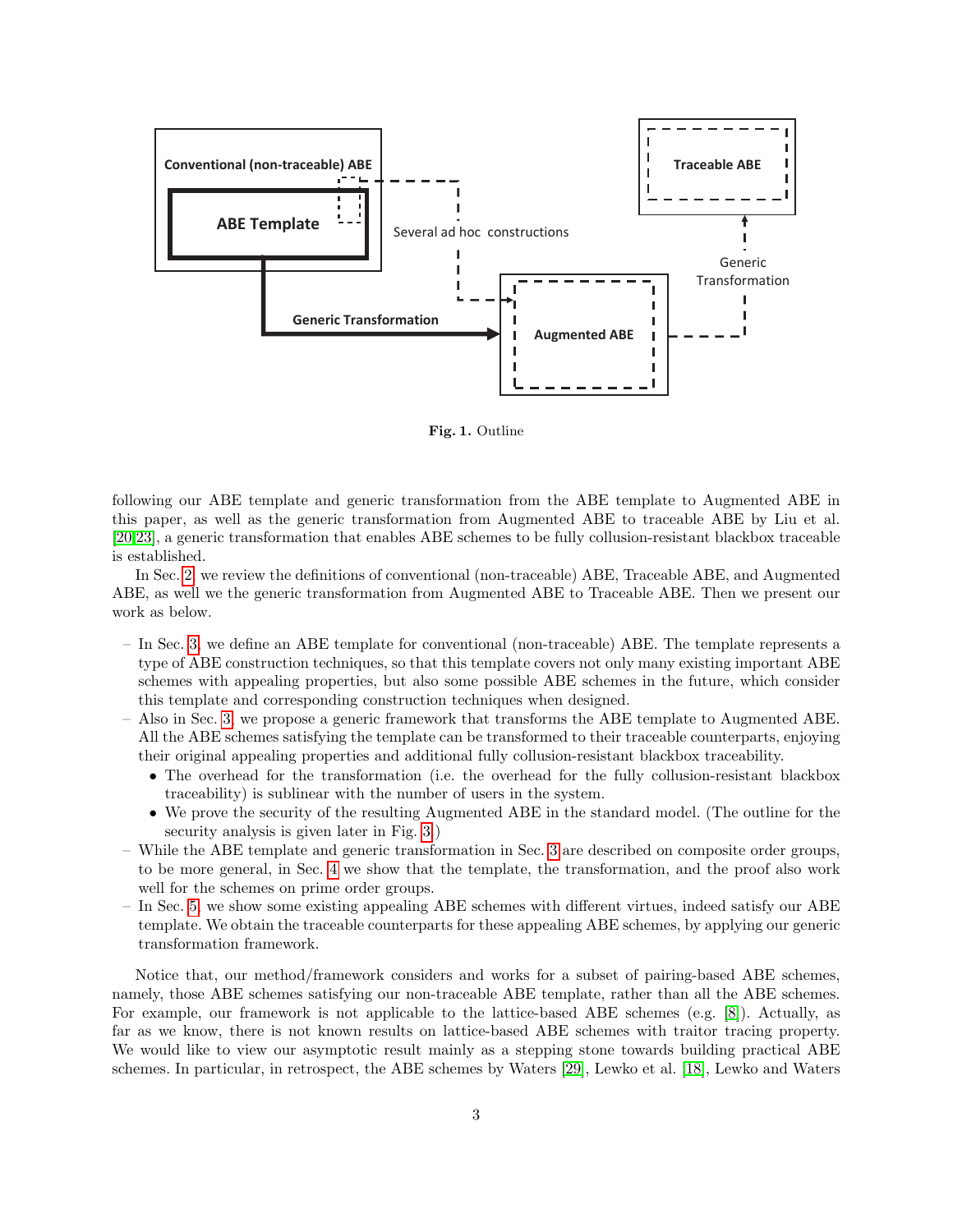[\[19\]](#page-25-9), Rouselakis and Waters [\[26\]](#page-25-12), Attrapadung [\[1\]](#page-24-1), and so on, represent one of the main branches of ABE development, as well as a branch of pairing-based ABE design/construction method, and it is reasonable to believe that new ABE schemes in this branch will be proposed in future. While these ABE schemes have been getting better security, policy expressivity, and/or efficiency, they did not consider or support traitor tracing, and this seriously limits their applicability in practice. Our asymptotic result makes the ABE schemes following this branch to have traitor tracing functionality, while leaving it as future work to further reduce the overhead incurred by traitor tracing functionality and make other types of ABE schemes (e.g. the lattice-based ones) to support traitor tracing.

## 1.2 Related Work

Boneh and Naor [\[7\]](#page-25-20) showed that any collusion-resistant binary fingerprinting code [\[28\]](#page-25-21) gives rise to a collusionresistant traitor tracing system [\[10\]](#page-25-22) with constant size ciphertexts, but the cost is that the secret key size is linear in the codeword length l, which is quite large, namely, even in the most efficient fingerprinting code to date (e.g., [\[6\]](#page-25-23)),  $l = \tilde{O}(t^2)$  for t-collusion-resistance and  $l = \tilde{O}(\mathcal{K}^2)$  for fully collusion-resistance, where  $\mathcal K$  is the number of users in the system. Recently, Lai and Tang [\[17\]](#page-25-24) adapted the techniques of [\[7\]](#page-25-20) to the setting of CP-ABE, namely, given a collusion-resistant fingerprinting code, any CP-ABE scheme can be transferred to a traceable CP-ABE scheme. The resulting traceable CP-ABE in [\[17\]](#page-25-24) takes small cost on the ciphertext size, but has extremely large secret key and public key sizes, which are proportional to the codeword length l of the underlying fingerprinting code. Table [1](#page-3-1) shows a comparison of the key and ciphertext sizes between the resulting fully collusion-resistant traceable CP-ABE schemes generated by the transformation methods in [\[17\]](#page-25-24) and this paper. Note that even using the most efficient fingerprinting code to date, say [\[6\]](#page-25-23), the resulting fully collusion-resistant CP-ABE in [\[17\]](#page-25-24) has public key and secret key sizes proportional to  $\tilde{O}(\mathcal{K}^2)$ , which are extremely large. In addition, it is worth mentioning that the tracing algorithm in [\[17\]](#page-25-24) requires a secret tracing key so that only a trusted party which knows the tracing key can run the tracing algorithm. In this paper, our transformation method achieves public traceability, i.e., the tracing algorithm does not need any secrets and anyone can perform the tracing.

|           | Public Key Size                   | Ciphertext Size                                                                                       |                     | Secret Key Size Public Traceability |
|-----------|-----------------------------------|-------------------------------------------------------------------------------------------------------|---------------------|-------------------------------------|
| [17] $^2$ | $ PK  + \tilde{O}(\mathcal{K}^2)$ | $2 \mathsf{CT} $                                                                                      | $ SK  \cdot O(K^2)$ |                                     |
|           |                                   | this work <sup>3</sup>   $ PK  - 1 + 4\sqrt{\mathcal{K}}$   $ CT  - 1 + (15 + d_0)\sqrt{\mathcal{K}}$ | $ SK  + 1$          |                                     |

<sup>&</sup>lt;sup>1</sup>  $|PK|$ ,  $|SK|$ , and  $|CT|$  are the public key size, secret key size, and ciphertext size of the underlying (non-traceable) CP-ABE, respectively.

<span id="page-3-1"></span>Table 1. Comparison of the key and ciphertext sizes

# <span id="page-3-0"></span>2 Preliminaries

In this section, following the roadmap of [\[20,](#page-25-15)[23\]](#page-25-16), we review the definitions of conventional (non-traceable) ABE, (blackbox) Traceable ABE, and Augmented ABE which acts as a bridge that transfers non-traceable ABE to traceable ABE.

In retrospect, as shown in Fig. [2,](#page-4-0) a 'functional' ABE is defined by extending conventional (non-traceable) ABE, namely by predefining the number of users in the system and indexing the users with uniques indexes.

 $2$  The public key size, ciphertext size, and secret key size of the traceable CP-ABE scheme in [\[17\]](#page-25-24) are (approximately)  $|PK| + l$ ,  $2|CT|$ , and  $|SK| \cdot l$ , respectively, where l is the codeword length of the underlying fingerprinting code. For the most efficient fingerprinting code [\[6\]](#page-25-23) to date,  $l = \tilde{O}(\mathcal{K}^2)$  for fully collusion-resistance.

<sup>&</sup>lt;sup>3</sup> In this work,  $d_0$  is a constant that describes the (non-traceable) ABE template. For existing ABE schemes satisfying the template,  $d_0 = 1$  or  $d_0 = 2$ .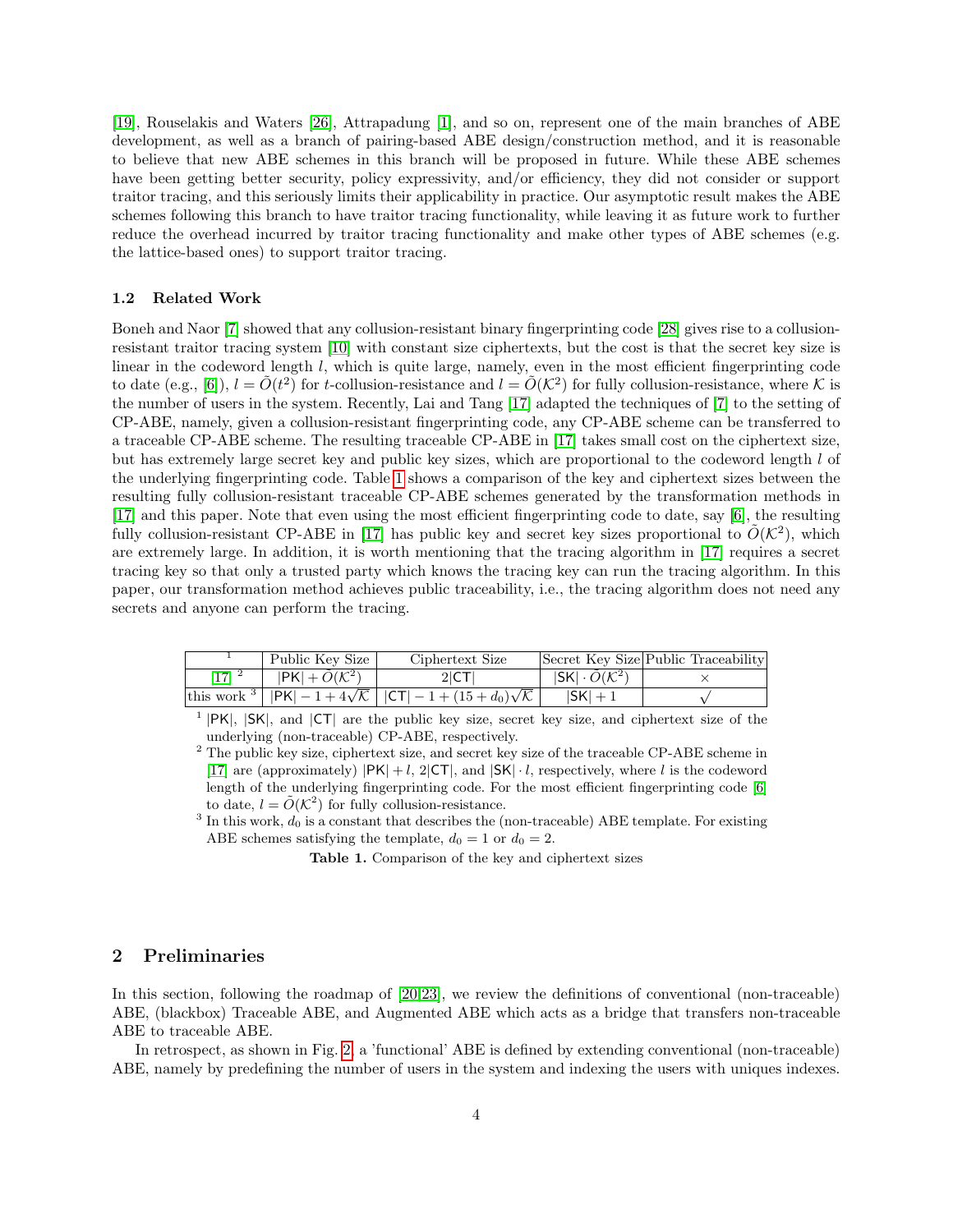Then Traceable ABE is defined by extending 'functional' ABE, namely by adding a Trace algorithm and defining the traceability. Further, Augmented ABE is defined by extending 'functional' ABE, namely by extending the Encrypt algorithm and defining message-hiding and index-hiding properties. Liu et al. [\[20](#page-25-15)[,23\]](#page-25-16) proved that an Augmented ABE construction implies a Traceable ABE construction, by a generic transformation. In this work, we investigate how to transfer conventional (non-traceable) ABE constructions to Augmented ABE constructions in a generic manner.

Below we first review 'functional' ABE and its security, then review the definitions of non-traceable ABE, traceable ABE, and Augmented ABE based on this functional ABE.

To be as general as possible, in these definitions we use the terms 'ciphertext tag' and 'key tag', rather than 'access policy' and 'attributes'. When the ciphertext tag is an attribute set and the key tag is a Boolean formula, it is a KP-ABE supporting Boolean formula as policy; when ciphertext tag is a Deterministic Finite Automata (DFA) and the key tag is a string, it is a CP-ABE supporting DFA as policy, an so on.



<span id="page-4-0"></span>Fig. 2. Outline of Definitions and Framework

#### <span id="page-4-1"></span>2.1 'Functional' Attribute-Based Encryption

**Attribute-Based Encryption Syntax.** Given integers a and b where  $a \leq b$ , let [a, b] be the set {a, a +  $1,\ldots,b\}$ . Also, we use  $[b]$  to denote the set  $\{1,2,\ldots,b\}$ . Let relation  $\Gamma : \mathbb{X} \times \mathbb{Y} \to \{0,1\}$  be a predicate function that maps a pair of key tag in a space X and ciphertext tag in a space  $\mathbb{Y}$  to  $\{0, 1\}$ . An Attribute-Based Encryption (ABE) scheme for predicate  $\Gamma$  consists of following algorithms:

Setup( $\lambda, \Gamma, \mathcal{K}$ )  $\rightarrow$  (PP, MSK). On input a security parameter  $\lambda$ , a predicate  $\Gamma$ , and the number of users  $\mathcal K$ in the system, the algorithm runs in polynomial time in  $\lambda$ , and outputs a public parameter PP and a master secret key MSK.

KeyGen(PP, MSK,  $X$ )  $\rightarrow$  SK<sub>k</sub>,  $X$ . On input PP, MSK, and a key tag  $X \in \mathbb{X}$ , the algorithm outputs a secret key  $\mathsf{SK}_{k,X}$  corresponding to X. The secret key is assigned and identified by a unique index  $k \in [\mathcal{K}]$ .

- Encrypt(PP,  $M, Y$ )  $\rightarrow$   $CT_Y$ . On input PP, a message M, and a *ciphertext tag*  $Y \in \mathbb{Y}$ , the algorithm outputs a ciphertext  $CT_Y$ . Y is included in  $CT_Y$ .
- Decrypt(PP,  $CT_Y$ ,  $SK_{k,X}$ )  $\rightarrow M$  or  $\perp$ . On input PP, a ciphertext  $CT_Y$ , and a secret key  $SK_{k,X}$ , the algorithm outputs a message M or  $\perp$  indicating the failure of decryption.

Correctness. For all  $X \in \mathbb{X}, Y \in \mathbb{Y}$ , and messages M, suppose (PP, MSK)  $\leftarrow$  Setup( $\lambda, \Gamma, \mathcal{K}$ ), SK<sub>k,X</sub>  $\leftarrow$ KeyGen(PP, MSK, X),  $CT_Y \leftarrow$  Encrypt(PP, M, Y). If  $\Gamma(X, Y) = 1$  then Decrypt(PP,  $CT_Y$ , SK $_{k,X}$ ) = M.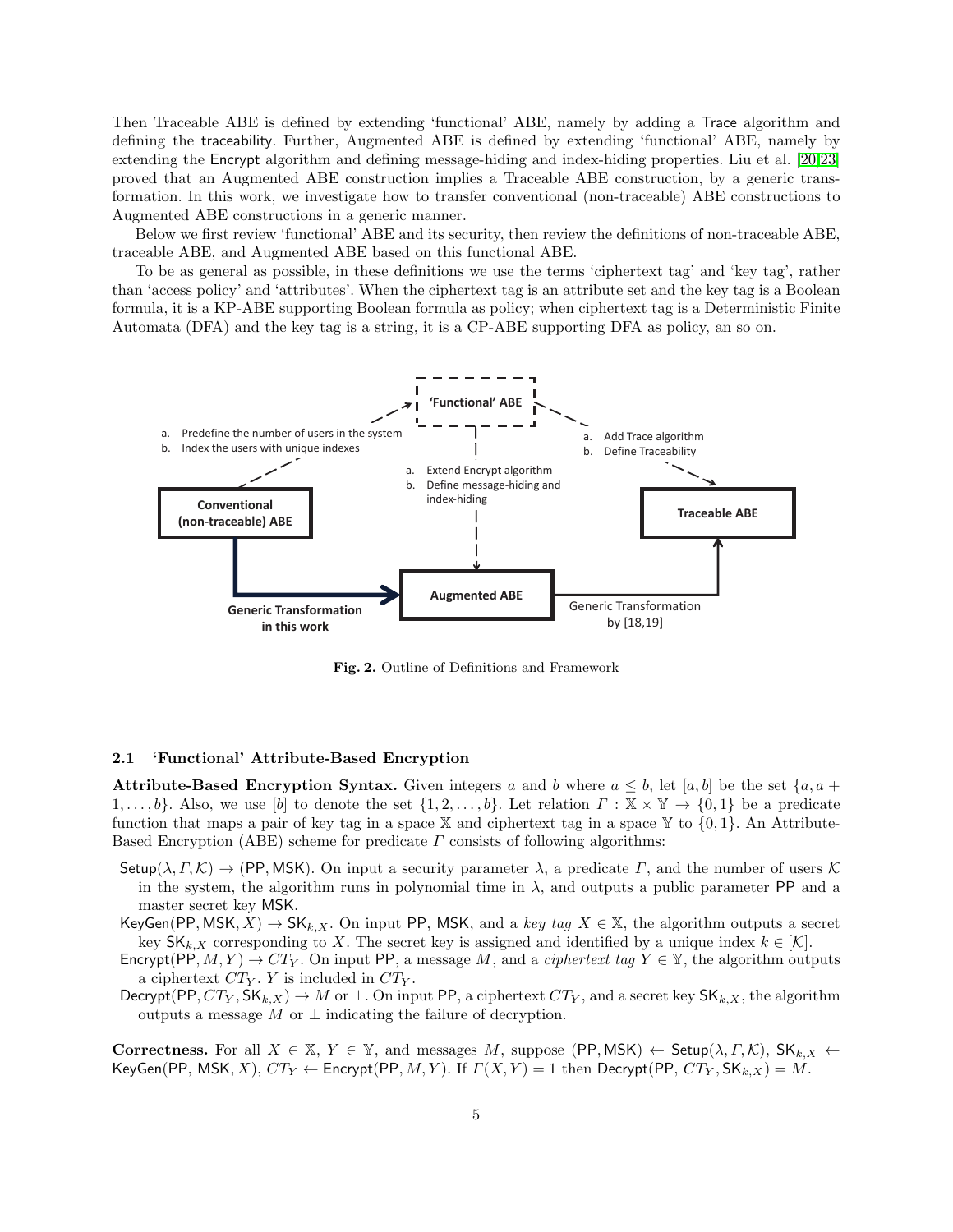Security. The security of an ABE scheme for predicate  $\Gamma$  is defined using the following message-hiding game, which is a typical semantic security game.

Game<sub>MH</sub>. The message-hiding game is defined between a challenger and an adversary  $\mathcal A$  as follows:

Setup. The challenger runs Setup( $\lambda, \Gamma, \mathcal{K}$ ) and gives the public parameter PP to A.

- **Phase 1.** For  $i = 1$  to  $Q_1$ : A adaptively submits (index, key tag) pair  $(k_i, X_{k_i})$  to ask for secret key for key tag  $X_{k_i}$ , and the challenger responds with a secret key  $\mathsf{SK}_{k_i,X_{k_i}}$ , which corresponds to key tag  $X_{k_i}$ and has index  $k_i$ .
- **Challenge.** A submits two equal-length messages  $M_0, M_1$  and a ciphertext tag  $Y^*$ . The challenger flips a random coin  $b \in \{0, 1\}$ , and sends  $CT_{Y^*} \leftarrow$  Encrypt(PP,  $M_b, Y^*$ ) to A.
- **Phase 2.** For  $i = Q_1 + 1$  to  $Q$ : A adaptively submits (index, key tag) pair  $(k_i, X_{k_i})$  to ask for secret key for key tag  $X_{k_i}$ , and the challenger responds with a secret key  $\mathsf{SK}_{k_i,X_{k_i}}$ , which corresponds to key tag  $X_{k_i}$  and has index  $k_i$ .

<span id="page-5-0"></span>**Guess.** A outputs a guess  $b' \in \{0, 1\}$  for b.

A wins the game if  $b' = b$  under the **restriction** that none of the queried  $\{(k_i, X_{k_i})\}_{i=1}^Q$  can satisfy  $\Gamma(X_{k_i}, Y^*) = 1$ . The advantage of A is defined as  $\mathsf{MHAdv}_{\mathcal{A}} = |\Pr[b' = b] - \frac{1}{2}|$ . Note that to capture that each secret key has a unique index in [K], it is required that  $Q \leq \mathcal{K}$ ,  $k_i \in [\mathcal{K}]$ , and  $k_i \neq k_j \ \forall 1 \leq i \neq j \leq Q$ . But we do not require  $X_{k_i} \neq X_{k_j}$ , i.e., different users/keys may have the same key tag.

**Definition 1.** A K-user ABE scheme for predicate  $\Gamma$  is secure if for all probabilistic polynomial time (PPT) adversaries A, MHAdv<sub>A</sub> is negligible in  $\lambda$ .

We say that a K-user ABE scheme for predicate  $\Gamma$  is selectively secure if we add an **Init** stage before **Setup** where the adversary commits to the challenge ciphertext tag  $Y^*$ .

#### 2.2 Conventional (non-traceable) ABE

The definitions of **conventional (non-traceable) ABE** (e.g. in [\[30](#page-25-10)[,26,](#page-25-12)[1\]](#page-24-1)) are identical to that of the above functional ABE, except that (1) the number of users in the system is not predefined in the Setup; and (2) the secret keys are not assigned unique indexes.

Actually, the definitions of the above functional ABE are obtained by modifying the definitions of conventional (non-traceable) ABE, and the modifications (i.e. predefining the number of users in the system and assigning each secret key a unique index) are necessary settings for an ABE scheme to be blockbox traceable, and as discussed in [\[20](#page-25-15)[,23\]](#page-25-16), these settings do not weaken the virtues of ABE or limit its applications.

#### 2.3 Traceable ABE

For an ABE scheme, a *ciphertext-tag-specific* decryption blackbox  $\mathcal D$  is described by a ciphertext tag  $Y_{\mathcal D}$  and a noticable probability value  $\epsilon$  (i.e.  $\epsilon = 1/f(\lambda)$  for some polynomial f), and this blackbox  $\mathcal D$  can decrypt ciphertexts generated under  $Y_{\mathcal{D}}$  with probability at least  $\epsilon$ . As discussed in [\[20,](#page-25-15)[23\]](#page-25-16), such a blackbox can reflect most practical scenarios, which include the key-like decryption blackbox for sale and decryption blackbox "found in the wild".

**Syntax.** A (blackbox) **Traceable ABE** scheme for predicate  $\Gamma$  consists of the four algorithm (Setup, KeyGen, Encrypt, Decrypt) of the 'functional' ABE in Sec. [2.1](#page-4-1) and the following Trace algorithm:

Trace<sup>D</sup>(PP,  $Y_{\mathcal{D}}, \epsilon$ )  $\to \mathbb{K}_T \subseteq [K]$ . Trace is an oracle algorithm that interacts with a ciphertext-tag-specific decryption blackbox D. By given the public parameter PP, a ciphertext tag  $Y_{\mathcal{D}}$ , and a probability value  $\epsilon$ , the algorithm runs in time polynomial in  $\lambda$  and  $1/\epsilon$ , and outputs an index set  $\mathbb{K}_T \subseteq [\mathcal{K}]$  which identifies the set of malicious users. Note that  $\epsilon$  has to be polynomially related to  $\lambda$ , i.e.  $\epsilon = 1/f(\lambda)$  for some polynomial f.

Correctness. The correctness of traceable ABE is exactly identical to that of the 'functional' ABE in Sec. [2.1.](#page-4-1)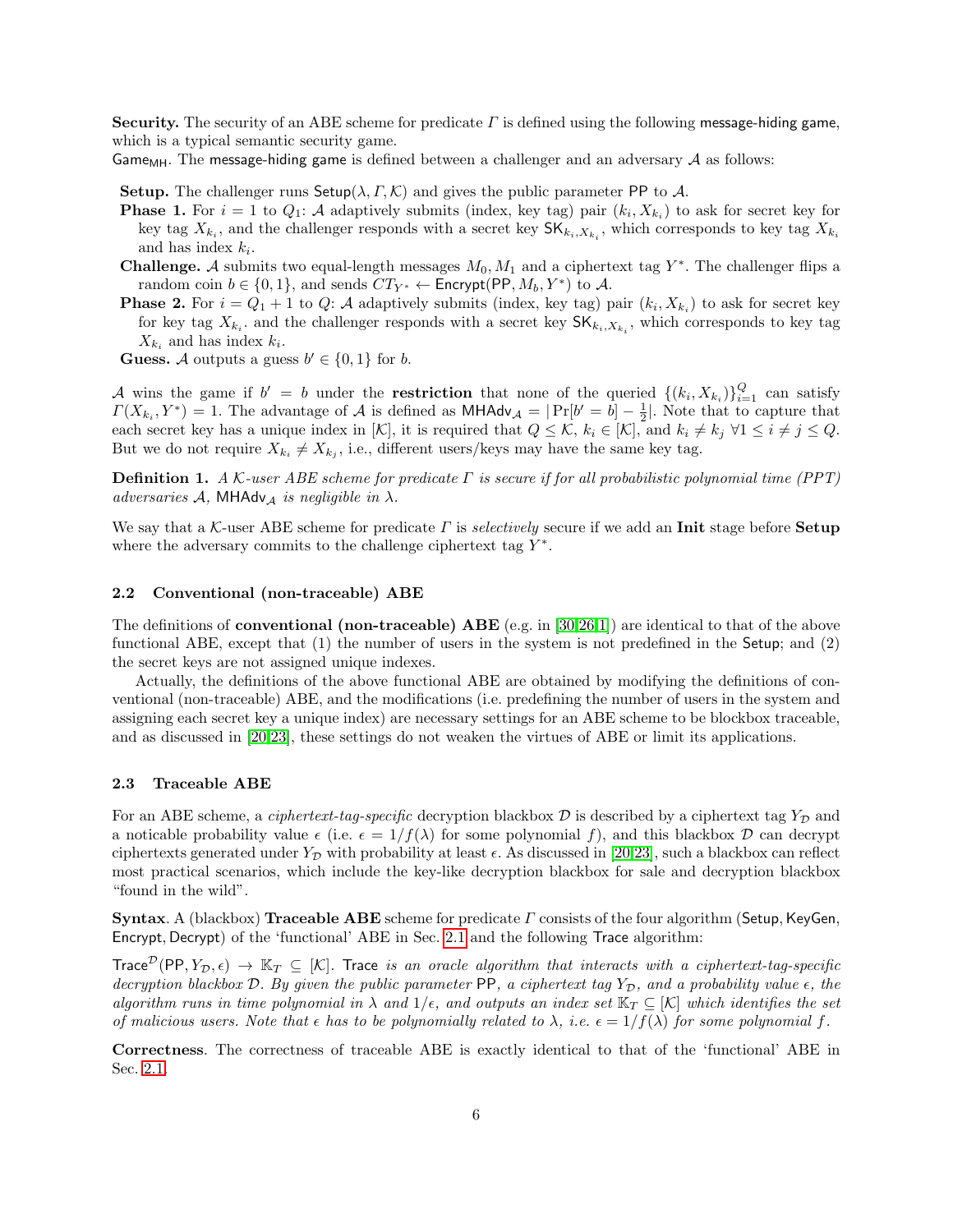Security. The security definition of traceable ABE is exactly identical to that of the 'functional' ABE in Sec. [2.1,](#page-4-1) i.e. as in Def. [1.](#page-5-0)

Traceability. The following tracing game captures the notion of fully collusion-resistant traceability against ciphertext-tag-specific decryption blackbox.

Game<sub>TR</sub>. The tracing game is defined between a challenger and an adversary  $\mathcal A$  as follows:

**Setup.** The challenger runs Setup( $\lambda, \Gamma, \mathcal{K}$ ) and gives the public parameter PP to A.

- **Key Query.** For  $i = 1$  to  $Q: A$  adaptively submits (index, key tag) pair  $(k_i, X_{k_i})$  to ask for secret key for key tag  $X_{k_i}$ , and the challenger responds with a secret key  $\mathsf{SK}_{k_i,X_{k_i}}$ , which corresponds to key tag  $X_{k_i}$ and has index  $k_i$ .
- **Decryption Blackbox Generation.** A outputs a decryption blackbox  $D$  associated with a ciphertext tag  $Y_{\mathcal{D}}$  and a non-negligible probability value  $\epsilon$ .

**Tracing.** The challenger runs  $\text{Trace}^{\mathcal{D}}(PP, Y_{\mathcal{D}}, \epsilon)$  to obtain an index set  $\mathbb{K}_T \subseteq [\mathcal{K}]$ .

Let  $\mathbb{K}_{\mathcal{D}} = \{k_i | 1 \leq i \leq Q\}$  be the index set of secret keys corrupted by the adversary. We say that A wins the game if the following two conditions hold:

1. Pr[D(Encrypt(PP,  $M, Y_{\mathcal{D}}$ )) =  $M$ ]  $\geq \epsilon$ , where the probability is taken over the random choices of message  $M$  and the random coins of  $D$ . A decryption blackbox satisfying this condition is said to be a useful ciphertext-tag-specific decryption blackbox.<br>2.  $\mathbb{K}_T = \emptyset$ , or  $\mathbb{K}_T \not\subseteq \mathbb{K}_\mathcal{D}$ , or  $(\Gamma(X_{k_t}, Y_{\mathcal{D}}) \neq 1 \ \forall k_t \in \mathbb{K}_T)$ .

Let  $TRAdv_{\mathcal{A}}$  denote the probability that  $\mathcal A$  wins.

<span id="page-6-0"></span>**Definition 2.** A K-user ABE scheme for predicate  $\Gamma$  is traceable against ciphertext-tag-specific decryption blackbox if for all PPT adversaries A, TRAdv<sub>A</sub> is negligible in  $\lambda$ .

We say that a K-user ABE scheme for predicate  $\Gamma$  is *selectively* traceable against ciphertext-tag-specific decryption blackbox if we add an **Init** stage before **Setup** where the adversary commits to the ciphertext tag  $Y_{\mathcal{D}}$ .

Note that the Trace algorithm does not need any secrets and anyone can perform the tracing, i.e. the above definition models the public traceability.

#### 2.4 Augmented ABE

**Syntax**. An Augmented ABE (or AugABE for short) scheme has four algorithms ( $\mathsf{Setup}_A$ , KeyGen<sub>A</sub>, Encrypt<sub>A</sub>,  $\text{Decrypt}_A$ ). The setup algorithm  $\text{Setup}_A$ , the key generation algorithm  $\text{KeyGen}_A$ , and the decryption algorithm Decrypt<sub>A</sub> are the same as that of 'functional' ABE in Sec. [2.1,](#page-4-1) respectively. For the encryption algorithm, it takes one more parameter  $\bar{k} \in [\mathcal{K} + 1]$  as input, and is defined as follows.

Encrypt<sub>A</sub>(PP,  $M, Y, \overline{k}$ )  $\rightarrow$  CT<sub>Y</sub>. On input PP, a message M, a ciphertext tag Y, and an index  $\overline{k} \in [\mathcal{K} + 1]$ , the algorithm outputs a ciphertext  $CT_Y$ . Y is included in  $CT_Y$ , but the value of k is not.

**Correctness.** For all  $X \in \mathbb{X}$ ,  $Y \in \mathbb{Y}$ ,  $\overline{k} \in [\mathcal{K} + 1]$ , and messages M, suppose  $(\text{PP}, \text{MSK}) \leftarrow \text{Setup}_{\mathsf{A}}(\lambda, \Gamma, \mathcal{K})$ ,  $\mathsf{SK}_{k,X} \leftarrow \mathsf{KeyGen}_{\mathsf{A}}(\mathsf{PP},\mathsf{MSK},X),\mathit{CT}_Y \leftarrow \mathsf{Encrypt}_{\mathsf{A}}(\mathsf{PP},M,Y,\bar{k}). \text{ If } (\Gamma(X,Y) = 1) \wedge (k \geq \bar{k}) \text{ then } \mathsf{Decrypt}_{\mathsf{A}}(\mathsf{PP},M,\bar{k}).$  $CT_Y$ ,  $SK_{k,X}$ ) = M.

Note that during decryption, as long as  $\Gamma(X, Y) = 1$ , the decryption algorithm outputs a message, but only when  $k \geq k$ , the output message is equal to the correct message, that is,  $k \geq k$  is an additional condition and if  $(\Gamma(X, Y) = 1) \wedge (k \geq k)$ , can  $\mathsf{SK}_{k,X}$  correctly decrypt a ciphertext under  $(Y, k)$ .

Security. The security of AugABE is defined by the following three games. The first game is a messagehiding game and says that a ciphertext created using index 1 is unreadable to the users whose key tags do not satisfy the ciphertext tag. The second game is a message-hiding game and says that a ciphertext created using index  $K + 1$  is unreadable by anyone. The third game is an **index-hiding game** and captures the intuition that a ciphertext created using index  $\overline{k}$  reveals no non-trivial information about  $\overline{k}$ .

Game<sub>MH<sub>1</sub></sub>. The message-hiding game Game<sub>MH<sub>1</sub></sub> is similar to Game<sub>MH</sub> except that the **Challenge** phase is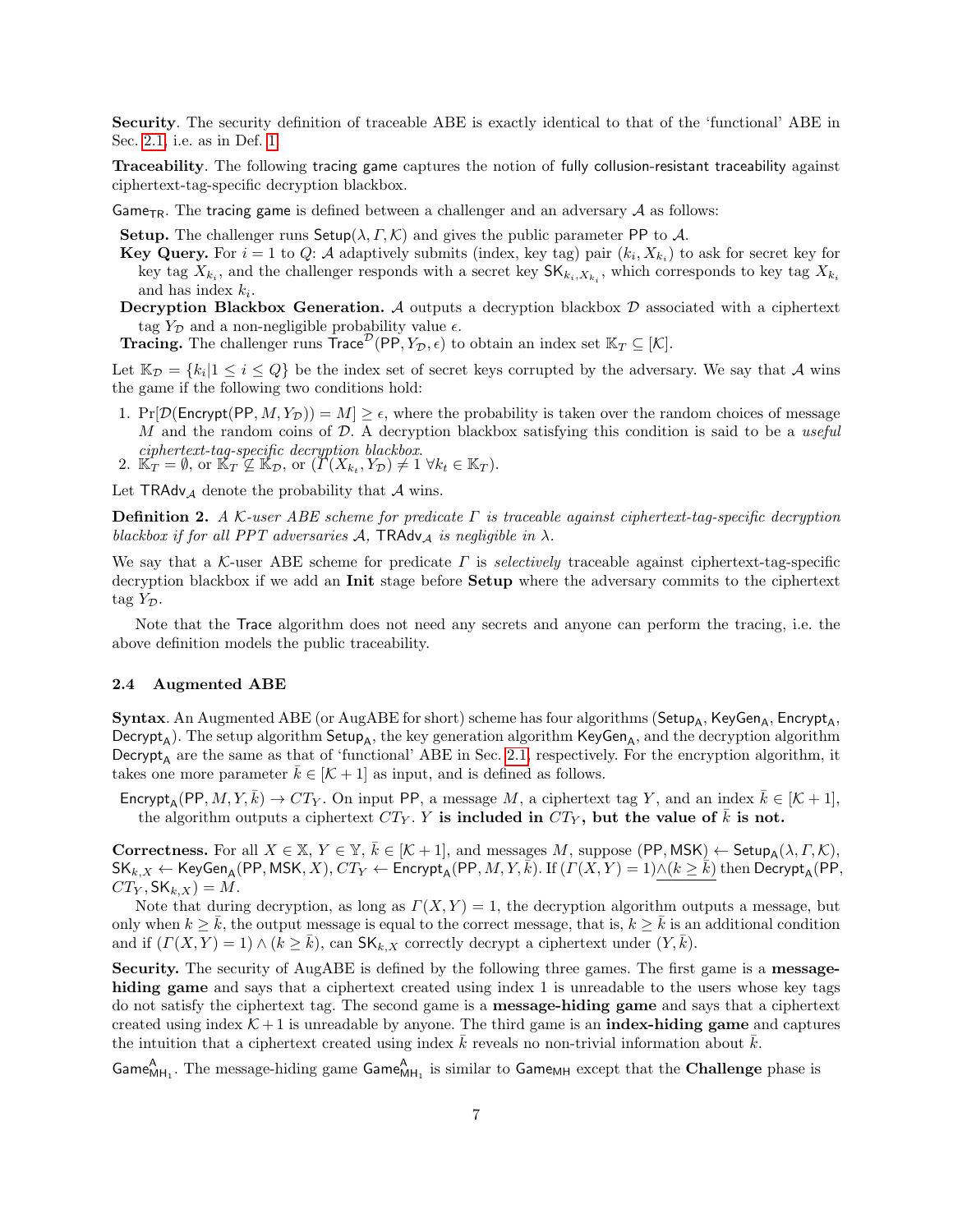**Challenge.** A submits two equal-length messages  $M_0, M_1$  and a ciphertext tag  $Y^*$ . The challenger flips a random coin  $b \in \{0, 1\}$ , and sends  $CT_{Y^*} \leftarrow$  Encrypt<sub>A</sub>(PP,  $M_b, Y^*, 1)$  to A.

A wins the game if  $b' = b$  under the **restriction** that none of the queried  $\{(k_i, X_{k_i})\}_{i=1}^Q$  can satisfy  $\Gamma(X_{k_i}, Y^*) = 1$ . The advantage of A is defined as  $\text{MH}_1^{\text{A}} \text{Adv}_{\mathcal{A}} = |\Pr[b' = b] - \frac{1}{2}|$ .

Definition 3. A K-user Augmented ABE scheme for predicate Γ is Type-I message-hiding if for all PPT adversaries A the advantage  $MH_1^A Adv_A$  is negligible in  $\lambda$ .

We say that an Augmented ABE scheme for predicate  $\Gamma$  is *selectively* Type-I message-hiding if we add an Init stage before Setup where the adversary commits to the challenge ciphertext tag  $Y^*$ .

Game<sub>MH2</sub>. The message-hiding game Game<sub>MH<sub>2</sub></sub> is similar to Game<sub>MH</sub> except that the **Challenge** phase is

**Challenge.** A submits two equal-length messages  $M_0, M_1$  and a ciphertext tag  $Y^*$ . The challenger flips a random coin  $b \in \{0, 1\}$ , and sends  $CT_{Y^*} \leftarrow$  Encrypt<sub>A</sub>(PP,  $M_b, Y^*, \mathcal{K} + 1$ ) to A.

A wins the game if  $b' = b$ . The advantage of A is defined as  $\text{MH}_2^{\text{A}}$ Adv<sub>A</sub> =  $|\Pr[b' = b] - \frac{1}{2}|$ .

**Definition 4.** A K-user Augmented ABE scheme for predicate  $\Gamma$  is Type-II message-hiding if for all PPT adversaries A the advantage  $MH_2^A Adv_{\mathcal{A}}$  is negligible in  $\lambda$ .

Game<sub>lH</sub>. The index-hiding game defines that, for any ciphertext tag Y<sup>\*</sup>, without a secret key  $SK_{\bar{k},X_{\bar{k}}}$  such that  $\Gamma(X_{\bar{k}}, Y^*) = 1$ , an adversary cannot distinguish between a ciphertext under  $(Y^*, \bar{k})$  and  $(Y^*, \bar{k} + 1)$ . The game proceeds as follows:

Setup. The challenger runs Setup<sub>A</sub>( $\lambda$ ,  $\Gamma$ ,  $\mathcal{K}$ ) and gives the public parameter PP to  $\mathcal{A}$ .

- **Key Query.** For  $i = 1$  to  $Q: A$  adaptively submits (index, key tag) pair  $(k_i, X_{k_i})$  to ask for secret key for key tag  $X_{k_i}$ , and the challenger responds with a secret key  $\mathsf{SK}_{k_i,X_{k_i}}$ , which corresponds to key tag  $X_{k_i}$ and has index  $k_i$ .
- **Challenge.** A submits a message M and a ciphertext tag pair  $Y^*$ . The challenger flips a random  $b \in \{0, 1\}$ , and sends  $CT_{Y^*} \leftarrow$  Encrypt<sub>A</sub>(PP, *M*,  $Y^*, \overline{k} + b$ ) to *A*.

**Guess.** A outputs a guess  $b' \in \{0, 1\}$  for b.

A wins the game if  $b' = b$  under the **restriction** that none of the queried pairs  $\{(k_i, X_{k_i})\}_{i=1}^Q$  can satisfy  $(k_i = \bar{k}) \wedge ( \Gamma(X_{k_i}, Y^*) = 1 ).$  The advantage of A is defined as  $\mathsf{IH}^{\mathsf{A}}\mathsf{Adv}_{\mathcal{A}}[\bar{k}] = |\Pr[b' = b] - \frac{1}{2}].$ 

**Definition 5.** A K-user Augmented ABE scheme for predicate  $\Gamma$  is index-hiding if for all PPT adversaries A the advantages  $\mathsf{IH}^{\mathsf{A}}\mathsf{Adv}_{\mathcal{A}}[\vec{k}]$  for  $\bar{k} = 1, \ldots, \mathcal{K}$  are negligible in  $\lambda$ .

We say that an Augmented ABE scheme for predicate  $\Gamma$  is selectively index-hiding if we add an Init stage before **Setup** where the adversary commits to the challenge ciphertext tag  $Y^*$ .

#### 2.5 The Reduction of Traceable ABE to Augmented ABE

Let  $\Sigma_A$  = (Setup<sub>A</sub>, KeyGen<sub>A</sub>, Encrypt<sub>A</sub>, Decrypt<sub>A</sub>) be an AugABE, define

• Encrypt(PP,  $M, Y$ ) = Encrypt<sub>A</sub>(PP,  $M, Y, 1$ ).

- Trace<sup>D</sup>(PP, Y<sub>D</sub>,  $\epsilon$ )  $\rightarrow$  K<sub>T</sub>  $\subseteq$  [K]. Given a ciphertext-tag-specific decryption blackbox D associated with a ciphertext tag  $Y_{\mathcal{D}}$  and probability  $\epsilon > 0$ , the tracing algorithm works as follows:
	- 1. For  $k = 1$  to  $\mathcal{K} + 1$ , do the following:
		- (a) Repeat the following  $8\lambda(N/\epsilon)^2$  times:
			- i. Sample M from the message space at random.
			- ii. Let  $CT_{Y_{\mathcal{D}}} \leftarrow$  Encrypt<sub>A</sub>(PP, *M*,  $Y_{\mathcal{D}}$ , *k*).
			- iii. Query oracle  $\mathcal D$  on input  $CT_{Y_{\mathcal D}}$ , and compare the output of  $\mathcal D$  with M.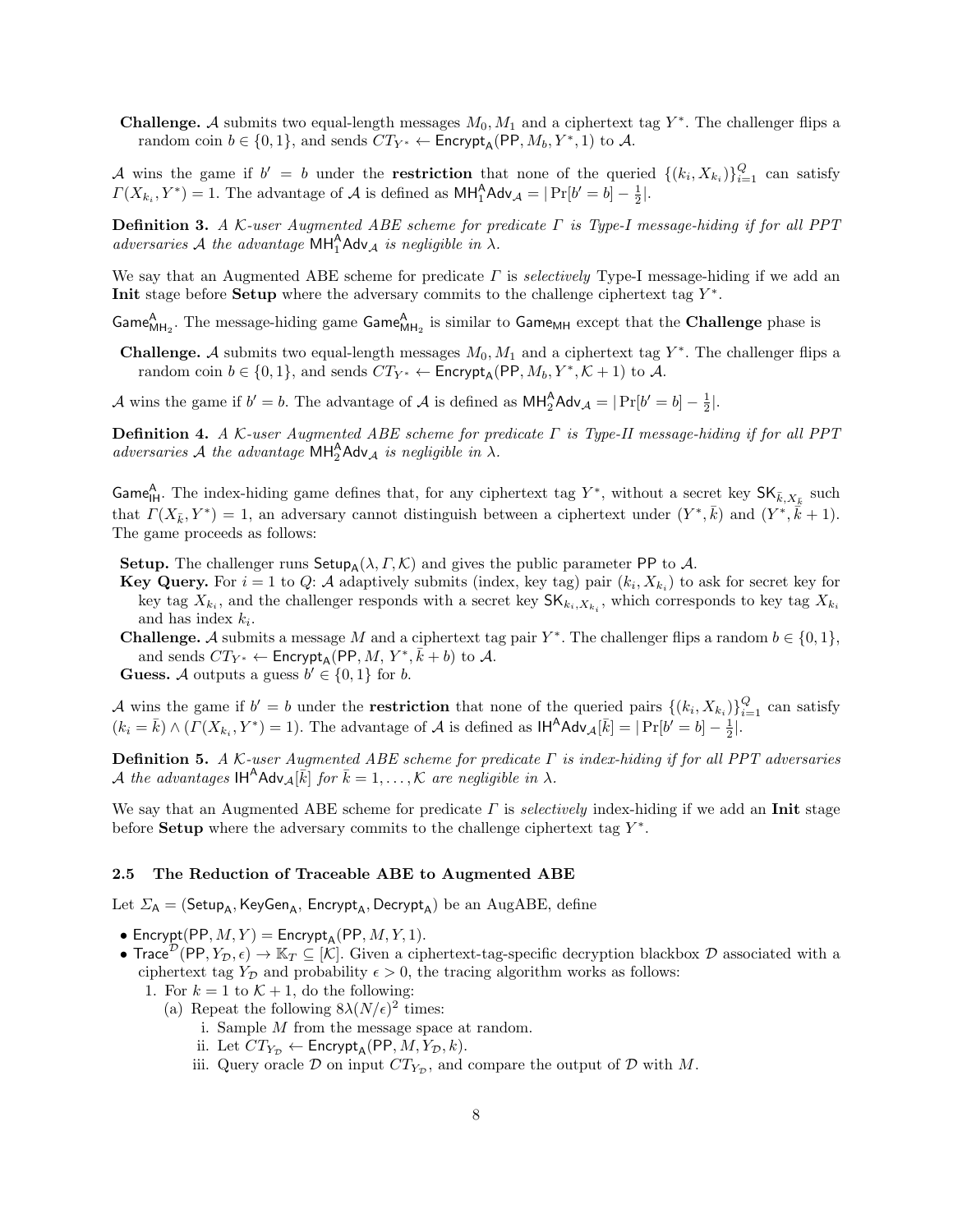- (b) Let  $\hat{p}_k$  be the fraction of times that  $\mathcal D$  decrypted the ciphertexts correctly.
- 2. Let  $\mathbb{K}_T$  be the set of all  $k \in |\mathcal{K}|$  for which  $\hat{p}_k \hat{p}_{k+1} \ge \epsilon/(4\mathcal{K})$ . Output  $\mathbb{K}_T$  as the index set of the decryption keys of malicious users.

Let  $\Sigma = (Setup_A, KeyGen_A, Encryption, Decrypt_A, Trace),$  we have the following two theorems:

**Theorem 1.** If  $\Sigma_A$  is Type-I message-hiding (resp. selectively Type-I message-hiding), then  $\Sigma$  is secure (resp. selectively secure).

*Proof.* Note that  $\Sigma$  is a special case of  $\Sigma_A$  where the encryption algorithm always set  $\bar{k} = 1$ . Hence, Game<sub>MH</sub> for  $\Sigma$ , including the restrictions, is exactly identical to  $\mathsf{Game}_{\mathsf{MH}_1}^{\mathsf{A}}$  for  $\Sigma_{\mathsf{A}}$ , which implies  $\mathsf{MHAdv}_{\mathcal{A}}$  for  $\Sigma$  in Game<sub>MH</sub> is equal to  $MH_1^A Adv_{\mathcal A}$  for  $\Sigma_A$  in Game $_{MH_1}^A$ , i.e. if  $\Sigma_A$  is Type-I message-hiding, then  $\Sigma$  is secure (w.r.t. Def. [1\)](#page-5-0). The selective case is similar.

**Theorem 2.** If  $\Sigma_A$  is Type-II message-hiding and index-hiding (resp. selectively index-hiding), then  $\Sigma$  is traceable (resp. selectively traceable) w.r.t. Def. [2.](#page-6-0)

Proof. The proof is similar to that in [\[20,](#page-25-15)[23\]](#page-25-16). For completeness, we give the the proof sketch below.

We show that if the blackbox output by the adversary is a useful one then  $\mathbb{K}_T$  will satisfy  $(\mathbb{K}_T \neq \mathbb{K}_T)$  $\emptyset$ )  $\wedge$  ( $\mathbb{K}_T \subseteq \mathbb{K}_D$ )  $\wedge$  ( $\exists k_t \in \mathbb{K}_T$  s.t.  $\Gamma(X_{k_t}, Y_{\mathcal{D}}) = 1$ ) with overwhelming probability, which implies that the adversary cannot win  $\mathsf{Game}_{TR}$ , i.e.,  $\mathsf{TRAdv}_{\mathcal{A}}$  is negligible. The selective case will be similar.

Let  $\mathcal D$  be the ciphertext-tag-specific decryption blackbox output by the adversary, and  $Y_{\mathcal D}$  be the ciphertext tag describing D. Define

$$
p_{\bar{k}} = \Pr[\mathcal{D}(\mathsf{Encrypt}_\mathsf{A}(\mathsf{PP}, M, Y_\mathcal{D}, \bar{k})) = M],
$$

where the probability is taken over the random choice of message  $M$  and the random coins of  $D$ .

We have that  $p_1 \geq \epsilon$  and  $p_{K+1}$  is negligible (for simplicity let  $p_{K+1} = 0$ ). The former follows from the fact that  $D$  is useful, and the latter is because  $\Sigma_A$  is message-hiding in Game<sub>MH</sub>. Then there must exist some  $k \in [1, \mathcal{K}]$  such that  $p_k - p_{k+1} \geq \epsilon/(2\mathcal{K})$ . By the Chernoff bound it follows that with overwhelming probability,  $\hat{p}_k - \hat{p}_{k+1} \ge \epsilon/(4\mathcal{K})$ . Hence, we have  $\mathbb{K}_T \neq \emptyset$ .

For any  $k \in \mathbb{K}_T$  (i.e.,  $\hat{p}_k - \hat{p}_{k+1} \geq \frac{\epsilon}{4\mathcal{K}}$ ), we know, by Chernoff, that with overwhelming probability  $p_k - p_{k+1} \ge \epsilon/(8\mathcal{K})$ . Clearly  $(k \in \mathbb{K}_{\mathcal{D}}) \wedge (\overline{\Gamma}(X_k, Y_{\mathcal{D}}) = 1)$  since otherwise,  $\mathcal{D}$  can directly be used to win the index-hiding game for  $\Sigma_A$ . Hence, we have  $(\mathbb{K}_T \subseteq \mathbb{K}_D) \wedge (\Gamma(X_k, Y_D) = 1 \ \forall k \in \mathbb{K}_T)$ .

# <span id="page-8-0"></span>3 Transform a Non-Traceable ABE to an Augmented ABE

In this section, we first formailze the notation of Pair Encoding Scheme in Sec. [3.1,](#page-8-1) which is the core components of the conventional (non-traceable) ABE template we propose in Sec. [3.2.](#page-9-0) Then in Sec. [3.3](#page-11-0) we propose the generic transformation from the ABE template to the Augmented ABE and in Sec. [3.4](#page-12-0) we prove the security of the resulting Augmented ABE.

Note that the ABE template, the transformation, and the proof in this section are described in composite order bilinear groups, but as shown later in Sec. [4,](#page-17-0) all these also work well in prime order bilinear groups.

#### <span id="page-8-1"></span>3.1 Pair Encoding Scheme

The notion of pair encoding scheme here is inspired by the work of Attrapdung [\[1\]](#page-24-1). Attrapdung [\[1\]](#page-24-1) proposed the notion of pair encoding scheme, including syntax and security definitions, and proved the full security of some Functional Encryption schemes based on the security of corresponding pair encoding scheme instantiations. Here we borrow the term of pair encoding scheme, and actually we only use the syntax to abstract the structures of the non-traceable ABE schemes which we aim to transform to AugABE, while not considering or using the security properties of pair encoding scheme.

A Pair Encoding Scheme for predicate  $\Gamma$  consists of four deterministic algorithms given by (SysParam, KeyParam, CiperParam, DecPair):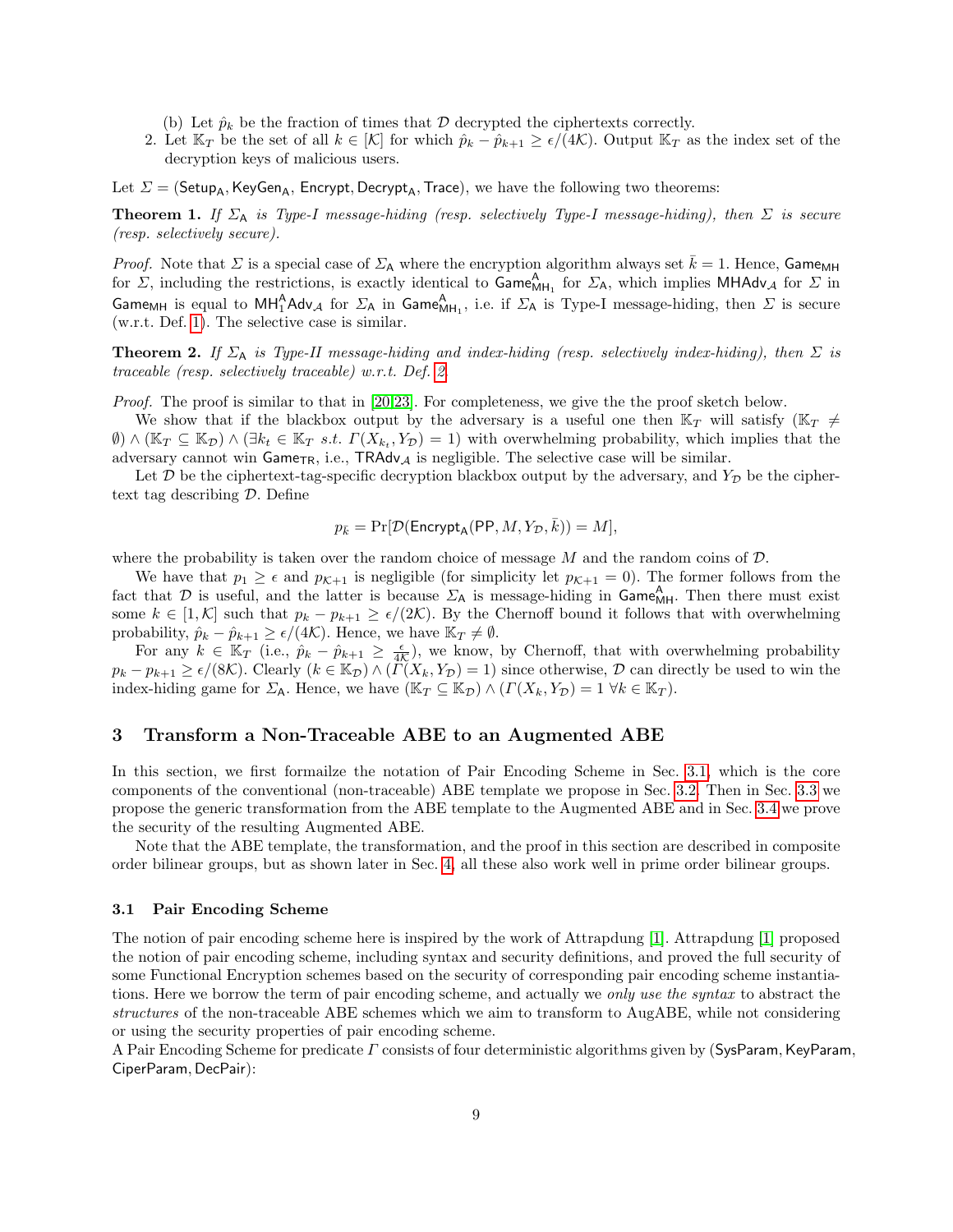- SysParam( $\Gamma$ )  $\rightarrow$  (d, d<sub>0</sub>). It takes as input a predicate  $\Gamma : \mathbb{X} \times \mathbb{Y} \rightarrow \{0,1\}$  and outputs two integers d and  $d_0$ . d is used to specify the number of *common variables* in KeyParam and CiperParam, and  $d_0(\leq d)$ will be used to specify the requirements of the ABE template. For the default notation, let  $\alpha$  and  $\beta = (\beta_1, \ldots, \beta_d)$  denote the list of common variables.
- KeyParam $(X,N)$   $\rightarrow$   $(\boldsymbol{\phi}=(\phi_0,\phi_1,\ldots,\phi_{d_k}),d_{\delta}).$  It takes as inputs  $N\in\mathbb{N}$  and a key tag  $X\in\mathbb{X},$  and outputs a sequence of polynomials  $\boldsymbol{\phi} = (\phi_0, \phi_1, \dots, \phi_{d_k})$  with coefficients in  $\mathbb{Z}_N$  and an integer  $d_{\delta}$  that specifies the number of its own variables. Let  $\boldsymbol{\delta} = (\delta_1, \ldots, \delta_{d_{\delta}})$  be the variables, we require that each polynomial  $\phi_z(0\leq z\leq d_k)$  is a *linear combination of monomials*  $\alpha,\delta_i,\delta_i\beta_j,$  where  $\alpha,\bm{\beta}=(\beta_1,\ldots,\beta_d)$  are the common variables. For simplicity, we write  $\phi(\alpha, \beta, \delta) = (\phi_0(\alpha, \beta, \delta), \phi_1(\alpha, \beta, \delta), \dots, \phi_{d_k}(\alpha, \beta, \delta)).$
- CiperParam $(Y, N)$   $\rightarrow$   $(\psi = (\psi_1, \ldots, \psi_{d_c}), d_\pi)$ . It takes as inputs  $N \in \mathbb{N}$  and a ciphertext tag  $Y \in \mathbb{Y},$ and outputs a sequence of polynomials  $\psi = (\psi_1, \dots, \psi_{d_c})$  with coefficients in  $\mathbb{Z}_N$  and an integer  $d_{\pi}$  that specifies the number of its own variables. Let  $\pi = (\pi, \pi_1, \ldots, \pi_{d_{\pi}})$  be the variables, we require that each polynomial  $\psi_z(1 \leq z \leq d_c)$  is a linear combination of monomials  $\pi, \pi_i, \pi \beta_j, \pi_i \beta_j$ , where  $\boldsymbol{\beta} = (\beta_1, \dots, \beta_d)$ are the common variables. For simplicity, we write  $\psi(\beta,\pi) = (\psi_1(\beta,\pi), \ldots, \psi_{d_c}(\beta,\pi)).$
- DecPair $(X, Y, N) \to \mathbf{E}$ . It takes as inputs  $N \in \mathbb{N}$ , a key tag  $X \in \mathbb{X}$ , and a ciphertext tag  $Y \in \mathbb{Y}$ , and outputs  $\mathbf{E} \in \mathbb{Z}_N^{(d_k+1) \times d_c}$ .

Correctness. The correctness requirement is defined as follows.

- First, for any  $N \in \mathbb{N}$ ,  $X \in \mathbb{X}$ ,  $Y \in \mathbb{Y}$ , let  $(\phi = (\phi_0, \phi_1, \ldots, \phi_{d_k}), d_\delta) \leftarrow \text{KeyParam}(X, N)$ ,  $(\psi =$  $(\psi_1,\ldots,\psi_{d_c}),d_\pi\rangle$   $\leftarrow$  CiperParam $(Y,N),$  and  $\mathbf{E}\leftarrow \mathsf{DecPair}(X,Y,N),$  if  $\varGamma(X,Y)$  = 1, then for any  $\alpha, \beta = (\beta_1, \ldots, \beta_d), \ \boldsymbol{\delta} = (\delta_1, \ldots, \delta_{d_{\delta}}), \ \boldsymbol{\pi} = (\pi, \pi_1, \ldots, \pi_{d_{\pi}}),$  we have  $\boldsymbol{\phi}(\alpha, \beta, \boldsymbol{\delta}) \mathbf{E} \boldsymbol{\psi}(\beta, \boldsymbol{\pi})^T = \alpha \pi$ , where the equality holds symbolically. Note that since  $\phi(\alpha,\beta,\delta) \mathbf{E} \psi(\beta,\pi)^T = \sum_{i \in [0,d_k],j \in [1,d_c]} E_{i,j} \phi_i \psi_j$ , this correctness amounts to check if there is a linear combination of  $\phi_i \psi_j$  terms summed up to  $\alpha \pi$ .
- $-$  Second, for  $p$  that divides  $N,$  if we let  $\mathsf{KeyParam}(X, N) \to (\bm{\phi} = (\phi_0, \phi_1, \ldots, \phi_{d_k}), d_\delta)$  and  $\mathsf{KeyParam}(X, p) \to$  $(\phi' = (\phi'_0, \phi'_1, \ldots, \phi'_{d_k}), d_\delta)$ , then it holds that  $\phi \mod p = \phi'$ . The requirement for CiperParam is similar.

Remark. We mandate that the variables used in KeyParam and those in CiperParam are different except only the common variables  $\alpha$  and  $\beta$ . We remark that in the syntax, all variables are only *symbolic*: no probability distributions have been assigned to them yet. (We will assign these in the later ABE template constcution). Note that  $d_{\delta}, d_k$ , can depend on X and  $d_{\pi}, d_c$  can depend on Y. We also remark that each polynomial in  $\phi, \psi$  has no constant terms.

#### <span id="page-9-0"></span>3.2 A Template for Non-traceable ABE

Below, we first review the composite order bilinear groups and some notations. Then, from a pair encoding scheme, by adding some additional requirements, we define a template for conventional (non-traceable) ABE constructions, which works on composite order bilinear groups. We would like to point out, as shown later in Sec. [4,](#page-17-0) the template can be easily changed to one on prime order bilinear groups, and the transformation from the non-traceable ABE template to Augmented ABE, as well as the proof, work well on prime order bilinear groups.

Composite Order Bilinear Groups. Let G be a group generator, which takes a security parameter  $\lambda$ and outputs  $(p_1, p_2, p_3, \mathbb{G}, \mathbb{G}_T, e)$  where  $p_1, p_2, p_3$  are distinct primes, G and  $\mathbb{G}_T$  are cyclic groups of order  $N = p_1p_2p_3$ , and  $e: \mathbb{G} \times \mathbb{G} \to \mathbb{G}_T$  is a map such that: (1) (Bilinear)  $\forall g, h \in \mathbb{G}, a, b \in \mathbb{Z}_N, e(g^a, h^b) = e(g, h)^{ab}$ , (2) (Non-Degenerate)  $\exists g \in \mathbb{G}$  such that  $e(g, g)$  has order N in  $\mathbb{G}_T$ . Assume that group operations in  $\mathbb{G}$  and  $\mathbb{G}_T$  as well as the bilinear map e are computable in polynomial time with respect to  $\lambda$ . Let  $\mathbb{G}_{p_1}$ ,  $\mathbb{G}_{p_2}$  and  $\mathbb{G}_{p_3}$  be the subgroups of order  $p_1$ ,  $p_2$  and  $p_3$  in  $\mathbb{G}$ , respectively. These subgroups are "orthogonal" to each other under the bilinear map  $e:$  if  $h_i \in \mathbb{G}_{p_i}$  and  $h_j \in \mathbb{G}_{p_j}$  for  $i \neq j$ , then  $e(h_i, h_j) = 1$  (the identity element in  $\mathbb{G}_T$ ).

**Notations.** For a given vector  $\mathbf{v} = (v_1, \ldots, v_d) \in \mathbb{Z}_N^d$  and  $g \in \mathbb{G}$ , by  $g^{\mathbf{v}}$  we mean the vector  $(g^{v_1}, \ldots, g^{v_d}) \in$  $\mathbb{G}^d$ . For two vectors  $\boldsymbol{V} = (V_1, \ldots, V_d), \boldsymbol{W} = (W_1, \ldots, W_d) \in \mathbb{G}^d$ , by  $\boldsymbol{V} \cdot \boldsymbol{W}$  we mean the vector  $(V_1 \cdot V_2)$  $W_1, \ldots, V_d \cdot W_d) \in \mathbb{G}^d$ , i.e. it performs component-wise multiplication. Furthermore, by  $e_d(V, W)$  we mean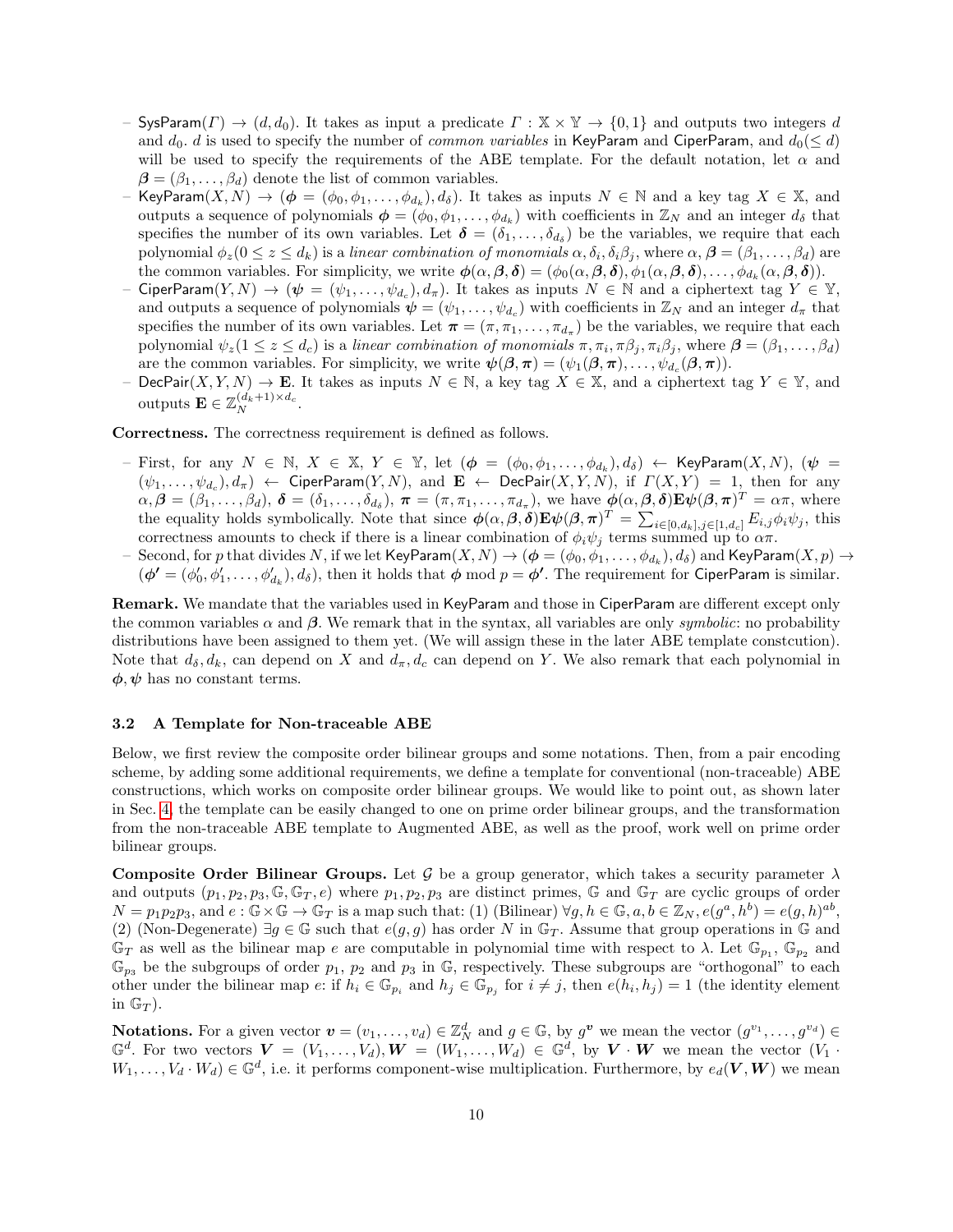$\prod_{k=1}^d e(V_k, W_k)$ . Particularly, for  $\mathbf{v} = (v_1, \ldots, v_d), \mathbf{w} = (w_1, \ldots, w_d) \in \mathbb{Z}_N^d$ , we have  $g^{\mathbf{v}} \cdot g^{\mathbf{w}} = g^{\mathbf{v} + \mathbf{w}}$ , and  $e_d(g^{\mathbf{v}}, g^{\mathbf{w}}) = \prod_{k=1}^d e(g^{v_k}, g^{w_k}) = e(g, g)^{(\mathbf{v} \cdot \mathbf{w})}$ , where  $(\mathbf{v} \cdot \mathbf{w})$  is the inner product of  $\mathbf{v}$  and  $\mathbf{w}$ . Sometimes we omit the subscript d of  $e_d(V, W)$ . For a vector  $V = (V_1, \ldots, V_d) \in \mathbb{G}_d$  and a matrix  $\mathbf{A} = (A_{i,j})_{d \times t} \in \mathbb{Z}_N^{d \times t}$ , by  $V^{\mathbf{A}}$  we mean  $(\prod_{i=1}^{d} V_i^{A_{i,1}}, \prod_{i=1}^{d} V_i^{A_{i,2}}, \dots, \prod_{i=1}^{d} V_i^{A_{i,t}}) \in \mathbb{G}^t$ .

Non-traceable ABE template. The template consists of four algorithms as follows:

 $\mathsf{Setup}_{\mathsf{NT}}(\lambda,\Gamma) \to (\mathsf{PP},\mathsf{MSK})$ . Run  $(N, p_1, p_2, p_3, \mathbb{G}, \mathbb{G}_T, e) \leftarrow \mathcal{G}(\lambda)$ . Pick generators  $g \in \mathbb{G}_{p_1}, X_3 \in \mathbb{G}_{p_3}$ . Run  $(d, d_0) \leftarrow$  SysParam(*Γ*), where  $1 \leq d_0 \leq d$ . Pick random  $\boldsymbol{\beta} = (\beta_1, \ldots, \beta_d) \in \mathbb{Z}_N^d$ . Pick random  $\alpha \in \mathbb{Z}_N$ . The public parameter is

$$
PP = ((N, \mathbb{G}, \mathbb{G}_T, e), g, g^{\beta}, X_3, e(g, g)^{\alpha}).
$$

The master secret key is  $MSK = (\alpha)$ .

KeyGen<sub>NT</sub>(PP, MSK,  $X) \to S K_X$ . On input a key tag  $X$ , run  $(\phi = (\phi_0, \phi_1, \dots, \phi_{d_k}), d_\delta) \leftarrow K$ eyParam $(X, N)$ . Pick random  $\boldsymbol{\delta} = (\delta_1, \ldots, \delta_{d_{\delta}}) \in \mathbb{Z}_N^{d_{\delta}}, \, \boldsymbol{R} = (R_0, \ldots, R_{d_k}) \in \mathbb{G}_{p_3}^{d_k+1}$ . Output a secret key  $\mathsf{SK}_X$  as

$$
\mathsf{SK}_X = (X, \mathbf{K} = g^{\boldsymbol{\phi}(\alpha, \boldsymbol{\beta}, \boldsymbol{\delta})} \cdot \mathbf{R}).
$$

To satisfy the template, it is required that for any key tag X and variables  $\boldsymbol{\delta} = (\delta_1, \ldots, \delta_{d_{\delta}})$ , 1.  $d_k > d_0$ .

2. for  $z \in [2, d_k], \phi_z(\alpha, \beta, \delta)$  does not contain  $\alpha$  or  $\beta_1\delta_1$ . For simplicity, we write them as  $\phi_z(\beta, \delta)$ , as they do not contain  $\alpha$ .

3.  $\phi_1(\alpha,\beta,\delta) = \delta_1$ ,  $\phi_0(\alpha,\beta,\delta) = \alpha + \beta_1\delta_1 + \sum_{\tilde{d}=2}^{d_0} \beta_{\tilde{d}}\phi_{\tilde{d}}(\beta,\delta).$ That is,  $8$ 

$$
\mathsf{SK}_X = \left(X, \quad (K_0 = g^{\alpha} g^{\beta_1 \delta_1} \prod_{\tilde{d}=2}^{d_0} g^{\beta_{\tilde{d}} \phi_{\tilde{d}}(\boldsymbol{\beta}, \boldsymbol{\delta})} R_0, \quad K_1 = g^{\delta_1} \cdot R_1,
$$

$$
K_2 = g^{\phi_2(\boldsymbol{\beta}, \boldsymbol{\delta})} \cdot R_2, \quad \dots, \quad K_{d_k} = g^{\phi_{d_k}(\boldsymbol{\beta}, \boldsymbol{\delta})} \cdot R_{d_k} \right).
$$

Encrypt<sub>NT</sub>(PP,  $M, Y) \to CT_Y$ . On input a ciphertext tag Y, run  $(\psi = (\psi_1, \dots, \psi_{d_c}), d_\pi) \leftarrow$  CiperParam $(Y, N)$ . Pick random  $\boldsymbol{\pi} = (\pi, \pi_1, \dots, \pi_{d_{\pi}}) \in \mathbb{Z}_N^{d_{\pi}+1}$ . Set  $\boldsymbol{P} = g^{\boldsymbol{\psi}(\boldsymbol{\beta}, \boldsymbol{\pi})}$ . Output a ciphertext  $CT_Y$  as

$$
CT_Y = (Y, \quad \mathbf{P}, \quad C = M \cdot e(g, g)^{\alpha \pi}).
$$

Note that P can be computed from  $g^{\beta}$  and  $\pi$  since  $\psi(\beta,\pi)$  contains only linear combinations of monomials  $\pi, \pi_i, \pi \beta_j, \pi_i \beta_j$ .

To satisfy the template, it is required that for any ciphertext tag Y and variables  $\boldsymbol{\pi} = (\pi, \pi_1, \dots, \pi_{d_{\pi}})$ , 1.  $\psi_1(\boldsymbol{\beta}, \boldsymbol{\pi}) = \pi$ .

2.  $\psi_2(\boldsymbol{\beta}, \boldsymbol{\pi}) = \beta_2 \pi, \dots, \psi_{d_0}(\boldsymbol{\beta}, \boldsymbol{\pi}) = \beta_{d_0} \pi$ .

That is, the first  $d_0$  components of  $P$  are  $P_1 = g^{\pi}, P_2 = g^{\beta_2 \pi}, \ldots, P_{d_0} = g^{\beta_{d_0} \pi}$ .

Decrypt<sub>NT</sub>(PP,  $CT_Y$ ,  $SK_X$ )  $\rightarrow M$  or  $\perp$ . Obtain X, Y from  $SK_X$ ,  $CT_Y$ . Suppose  $\Gamma(X,Y) = 1$  (if  $\Gamma(X,Y) \neq 1$ , output  $\bot$ ). Run  $\mathbf{E} \leftarrow \mathsf{DecPair}(X, Y, N) \in \mathbb{Z}_N^{(d_k+1) \times d_c}$ . Compute  $e(g, g)^{\alpha \pi} = e(\mathbf{K^E}, \mathbf{P})$ , and output  $M \leftarrow C/e(g, g)^{\alpha \pi}.$ 

To satisfy the template, it is required that there is an algorithm  $DecPair_1$  such that:

 $\emph{For any $N$}$   $\in$   $\mathbb{N},$   $X$   $\in$   $\mathbb{X},$   $Y$   $\in$   $\mathbb{Y},$   $\emph{let}$   $(\phi$   $=$   $(\breve{\phi_0}, \phi_1, \ldots, \phi_{d_k}), \breve{d_{\delta}})$   $\leftarrow$   $\emph{KeyParam}(X, N),$   $(\psi$   $=$  $(\psi_1,\ldots,\psi_{d_c}),d_\pi\rangle\leftarrow \mathsf{CiperParam}(Y,N),$  for any variables  $\alpha,\boldsymbol{\beta}=(\beta_1,\beta_2,\ldots,\beta_d),$   $\boldsymbol{\delta}=(\delta_1,\delta_2,\ldots,\delta_{d_\delta}),$  $\pi$  =  $(\pi, \pi_1, \ldots, \pi_{d_\pi})$ , let  $\mathbf{E}_1$   $\leftarrow$  DecPair<sub>1</sub> $(X, Y, N)$   $\in \mathbb{Z}_N^{(d_k+1)\times d_c}$ , if  $\Gamma(X, Y)$  = 1 we have that  $\phi \mathbf{E}_1 \psi^T = \beta_1 \delta_1 \pi$ , i.e., there is a linear combination of  $\phi_i \psi_j$  terms summed up to  $\beta_1 \delta_1 \pi$ .

Later we will show that a series of ABE schemes with appealing features satisfy this template.

<span id="page-10-0"></span><sup>&</sup>lt;sup>8</sup> Note that to cover as many ABE schemes as possible, we only specify the *necessary* requirements which we may use in the constructions and proofs of our generic transformation framework. Here we do not require  $\phi_d(\beta, \delta)$  (for  $\tilde{d} = 2$  to  $d_0$ ) to contain only linear combination of monomials  $\delta_i$ . Actually, if  $\phi_{\tilde{d}}(\beta, \delta)$  contained  $\beta_j$ ,  $K_0$  could still be computed, by putting  $\beta$  in MSK.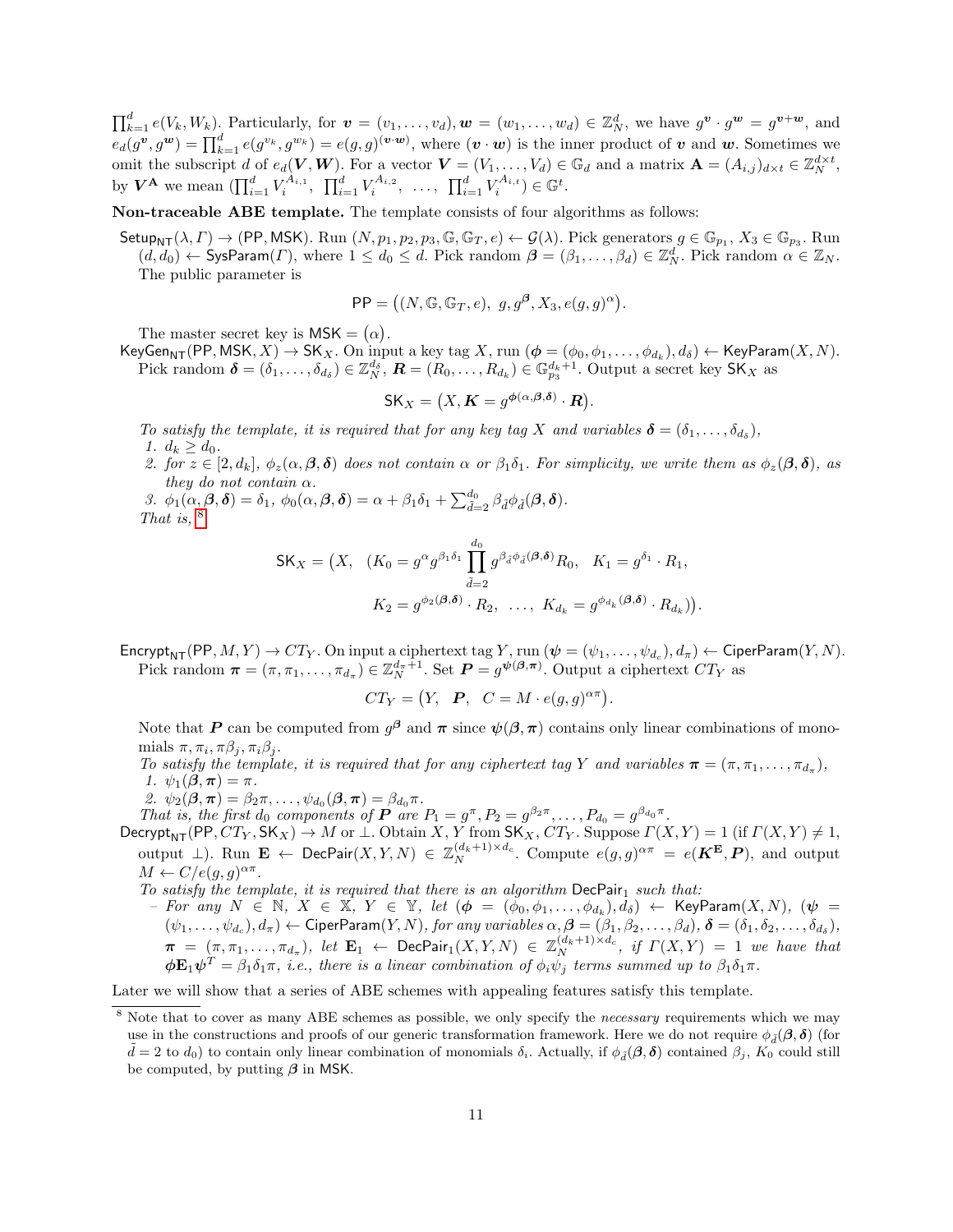### <span id="page-11-0"></span>3.3 Augmented ABE Transformed from Non-traceable ABE

**Notations.** Suppose that the number of users K in the system equals to  $m^2$  for some m. In practice, if  $K$  is not a square, we can add some "dummy" users until it pads to the next square. We arrange the users in an  $m \times m$  matrix and uniquely assign a tuple  $(i, j)$ , where  $i, j \in [1, m]$ , to each user. A user at position  $(i, j)$  of the matrix has index  $k = (i - 1) * m + j$ . For simplicity, we directly use  $(i, j)$  as the index where  $(i, j) \geq (\overline{i}, \overline{j})$  means that  $((i > \overline{i}) \vee (i = \overline{i} \wedge j \geq \overline{j}))$ . The use of pairwise notation  $(i, j)$  is purely a notational convenience, as  $k = (i - 1) * m + j$  defines a bijection between  $\{(i, j)|i, j \in [1, m]\}$  and [1, K]. Given a bilinear group order N, one can randomly choose  $r_x, r_y, r_z \in \mathbb{Z}_N$ , and set  $\chi_1 = (r_x, 0, r_z)$ ,  $\chi_2 = (0, r_y, r_z), \chi_3 = \chi_1 \times \chi_2 = (-r_y r_z, -r_x r_z, r_x r_y).$  Let  $span{\chi_1, \chi_2} = {\nu_1 \chi_1 + \nu_2 \chi_2 | \nu_1, \nu_2 \in \mathbb{Z}_N}$  be the subspace spanned by  $\chi_1$  and  $\chi_2$ . We can see that  $\chi_3$  is orthogonal to the subspace span{ $\chi_1, \chi_2$ } and  $\mathbb{Z}_N^3 = span{\chi_1, \chi_2, \chi_3\} = {\nu_1 \chi_1 + \nu_2 \chi_2 + \nu_3 \chi_3 | \nu_1, \nu_2, \nu_3 \in \mathbb{Z}_N}.$  For any  $\boldsymbol{v} \in span{\chi_1, \chi_2}, {\chi_3 \cdot \boldsymbol{v}} = 0,$ and for random  $v \in \mathbb{Z}_N^3$ ,  $(\chi_3 \cdot v) \neq 0$  happens with overwhelming probability.

Below we propose our AugABE construction, which is transformed from the conventional (non-traceable) ABE template in above Sec. [3.2.](#page-9-0) Note that the parts written in the box are the same as the conventional (non-traceable) ABE template, and we add/modify some additional parts to form our generic AugABE construction.

 $\mathsf{Setup}_{\mathsf{A}}(\lambda,\varGamma,\mathcal{K}=m^2)\to(\mathsf{PP},\mathsf{MSK}).$ 

Run  $(N, p_1, p_2, p_3, \mathbb{G}, \mathbb{G}_T, e) \leftarrow \mathcal{G}(\lambda)$ . Pick generators  $g \in \mathbb{G}_{p_1}, X_3 \in \mathbb{G}_{p_3}$ . Run  $(d, d_0) \leftarrow$  SysParam $(\Gamma)$ , where  $1 \leq d_0 \leq d$ . Pick random  $\boldsymbol{\beta} = (\beta_1, \dots, \beta_d) \in \mathbb{Z}_N^d$ . Pick random  $\{\alpha_i, r_i, z_i \in \mathbb{Z}_N\}_{i \in [m]}, \{\overline{c_j \in \mathbb{Z}_N}\}_{j \in [m]}$ . The public parameter is

$$
\mathsf{PP} = ( (N, \mathbb{G}, \mathbb{G}_T, e), g, \mathbf{h} = g^{\beta}, X_3, \ \{ E_i = e(g, g)^{\alpha_i}, \ G_i = g^{r_i}, \ Z_i = g^{z_i} \}_{i \in [m]}, \ \{ H_j = g^{c_j} \}_{j \in [m]} ).
$$

The master secret key is  $\mathsf{MSK} = (\alpha_1, \ldots, \alpha_m, r_1, \ldots, r_m, c_1, \ldots, c_m).$ A counter  $ctr = 0$  is implicitly included in MSK.

 $KeyGen_A(PP, MSK, X) \rightarrow SK_{(i,j),X}.$ 

Upon input a key tag X, run  $(\boldsymbol{\phi} = (\phi_0, \phi_1, \dots, \phi_{d_k}), d_{\delta}) \leftarrow \textsf{KeyParam}(X, N).$ Pick random  $\boldsymbol{\delta} = (\delta_1, \ldots, \delta_{d_{\delta}}) \in \mathbb{Z}_N^{d_{\delta}}, \boldsymbol{R} = (R_0, \ldots, R_{d_k}) \in \mathbb{G}_{p_3}^{d_k+1}.$ 

Pick random  $R'_0 \in \mathbb{G}_{p_3}$ . Set  $ctr =ctr + 1$  and then compute the corresponding index in the form of  $(i, j)$ where  $1 \leq i, j \leq m$  and  $(i-1) * m + j = \text{ctr.}$  Output a secret key  $\mathsf{SK}_{(i,j),X}$  as

 $\mathsf{SK}_{(i,j),X} = \big((i,j),X, \;\; \mathcal{\bm{K}} = g^{\boldsymbol{\phi}(r_ic_j + \alpha_i, \;\boldsymbol{\beta}, \;\boldsymbol{\delta})} \cdot \bm{R}, \;\; K_0^\prime = Z_i^{\delta_1}R_0^\prime\big),$ 

Note the requirements stated in  $KeyGen_{NT}$ , we have

$$
\begin{aligned} \mathsf{SK}_{(i,j),X} &= \left( (i,j), X, & (K_0 = g^{r_ic_j + \alpha_i} g^{\beta_1 \delta_1} \prod_{\tilde{d}=2}^{d_0} g^{\beta_{\tilde{d}} \phi_{\tilde{d}}(\mathcal{A}, \delta)} R_0, & K_1 = g^{\delta_1} R_1, \\ & K_2 = g^{\phi_2(\mathcal{A}, \delta)} \cdot R_2, & \dots, & K_{d_k} = g^{\phi_{d_k}(\mathcal{A}, \delta)} \cdot R_{d_k}), \\ & K'_0 = Z_i^{\delta_1} R'_0 \right). \end{aligned}
$$

 $\text{Encrypt}_A(\text{PP}, M, Y, (\bar{i}, \bar{j})) \rightarrow CT_Y.$ 

1. Upon input a ciphertext tag Y, run  $(\psi = (\psi_1, \ldots, \psi_{d_c}), d_\pi) \leftarrow$  CiperParam $(Y, N)$ . Pick random  $\boldsymbol{\pi} = (\pi, \pi_1, \dots, \pi_{d_{\pi}}) \in \mathbb{Z}_{N}^{d_{\pi}+1}$ . Set  $\boldsymbol{P} = g^{\boldsymbol{\psi}(\boldsymbol{\beta}, \boldsymbol{\pi})}$ . Note that P can be computed from  $g^{\hat{\beta}}$  and  $\pi$  since  $\psi(\beta,\pi)$  contains only linear combinations of monomials  $\pi, \pi_i, \pi \beta_j, \pi_i \beta_j$ .

2. Pick random

$$
\kappa, \tau, s_1, \ldots, s_m, t_1, \ldots, t_m \in \mathbb{Z}_N,
$$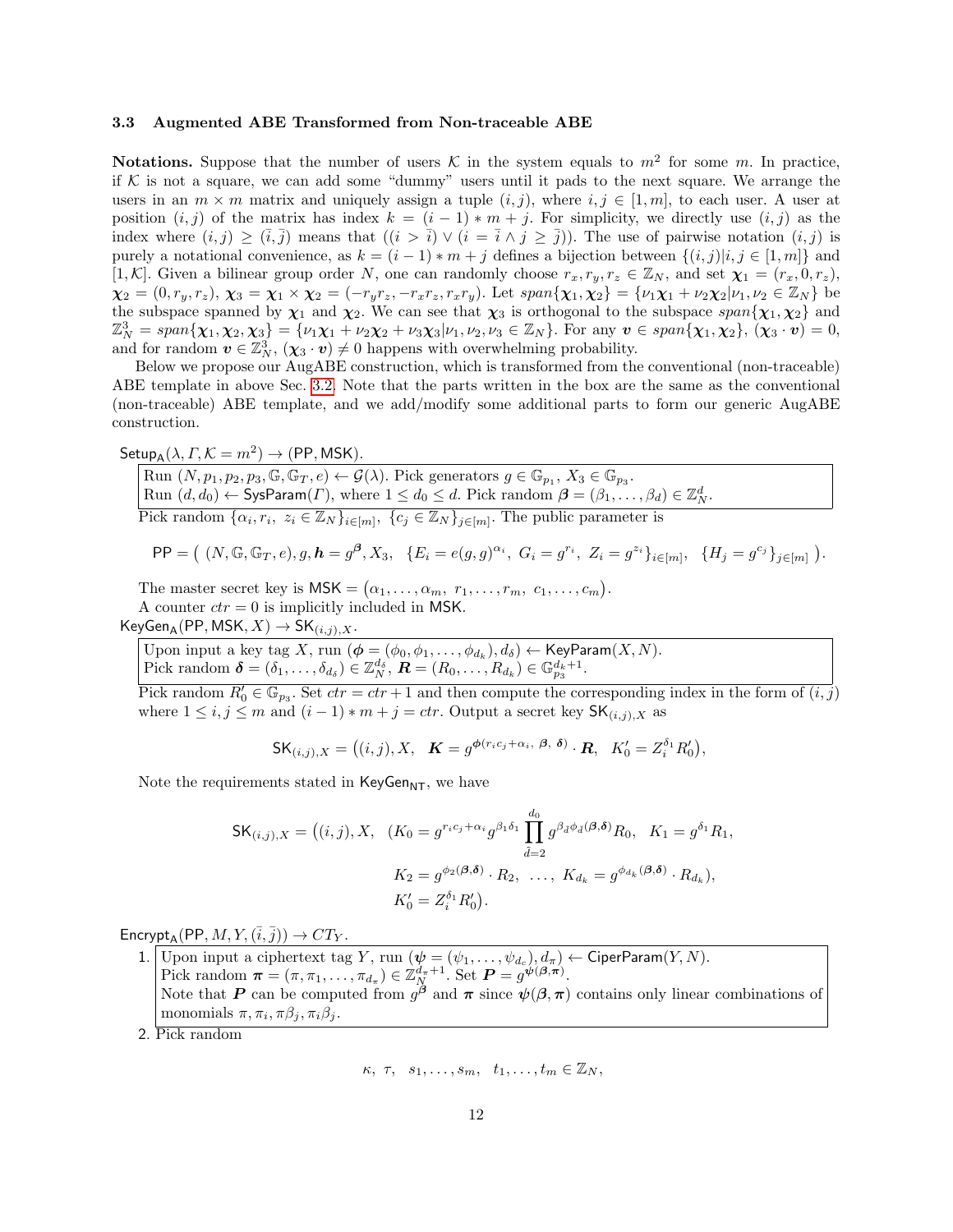$$
\boldsymbol{v}_c,~\boldsymbol{w}_1,\dots,\boldsymbol{w}_m\in\mathbb{Z}_N^3.
$$

Pick random  $r_x, r_y, r_z \in \mathbb{Z}_N$ , and set  $\chi_1 = (r_x, 0, r_z), \chi_2 = (0, r_y, r_z), \chi_3 = \chi_1 \times \chi_2 = (-r_y r_z, -r_x r_z, r_x r_y).$ Pick random

$$
\boldsymbol{v}_i \in \mathbb{Z}_N^3 \ \forall i \in \{1, \ldots, \overline{i}\},
$$
  

$$
\boldsymbol{v}_i \in span\{\boldsymbol{\chi}_1, \boldsymbol{\chi}_2\} \ \forall i \in \{\overline{i}+1, \ldots, m\}.
$$

For each row  $i \in [m]$ :

– if  $i < i$ : randomly choose  $\hat{s}_i \in \mathbb{Z}_p$ , and set

$$
\mathbf{R}_i = g^{\mathbf{v}_i}, \ \mathbf{R}'_i = g^{\kappa \mathbf{v}_i}, \quad Q_i = g^{s_i}, \ Q_{i,1} = (g^{\beta_1})^{s_i} Z_i^{t_i} (g^{\beta_1})^{\pi},
$$
  
\n
$$
Q_{i,2} = (g^{\beta_2})^{s_i}, \dots, Q_{i,d_0} = (g^{\beta_{d_0}})^{s_i},
$$
  
\n
$$
Q'_i = g^{t_i}, \quad T_i = E_i^{\hat{s}_i}.
$$

– if  $i \geq \overline{i}$ : set

$$
\mathbf{R}_{i} = G_{i}^{s_{i}v_{i}}, \quad \mathbf{R}'_{i} = G_{i}^{\kappa s_{i}v_{i}}, \quad Q_{i} = g^{\tau s_{i}(v_{i} \cdot v_{c})}, \quad Q_{i,1} = (g^{\beta_{1}})^{\tau s_{i}(v_{i} \cdot v_{c})} Z_{i}^{t_{i}} (g^{\beta_{1}})^{\pi},
$$
\n
$$
Q_{i,2} = (g^{\beta_{2}})^{\tau s_{i}(v_{i} \cdot v_{c})}, \dots, Q_{i,d_{0}} = (g^{\beta_{d_{0}}})^{\tau s_{i}(v_{i} \cdot v_{c})},
$$
\n
$$
Q'_{i} = g^{t_{i}}, \quad T_{i} = M \cdot E_{i}^{\tau s_{i}(v_{i} \cdot v_{c})}.
$$

For each column  $j \in [m]$ :

- if  $j < \overline{j}$ : randomly choose  $\mu_j \in \mathbb{Z}_N$ , and set  $\mathbf{C}_j = H_j^{\tau(\mathbf{v}_c + \mu_j \mathbf{x}_3)} \cdot g^{\kappa \mathbf{w}_j}$ ,  $\mathbf{C}'_j = g^{\mathbf{w}_j}$ . - if  $j \ge \overline{j}$ : set  $C_j = H_j^{\tau \nu_c} \cdot g^{\kappa \nu_j}$ ,  $C'_j = g^{\nu_j}$ .

3. Output the ciphertext  $CT_Y$  as  $CT_Y = \langle Y, \; \mathbf{P}, (\mathbf{R}_i, \mathbf{R}'_i, Q_i, \{Q_{i,\tilde{d}}\}_{\tilde{d}=1}^{d_0}, Q'_i, T_i \rangle_{i=1}^m, (\mathbf{C}_j, \mathbf{C}'_j)_{j=1}^m \rangle$ .

 $\mathsf{Decrypt}_\mathsf{A}(\mathsf{PP},CT_Y,\mathsf{SK}_{(i,j),X})\to M \text{ or } \bot. \text{ Parse } CT_Y \text{ to } CT_Y=\langle Y,\ \textbf{\textit{P}}, (\textbf{\textit{R}}_i,\textbf{\textit{R}}'_i,Q_i,\{Q_{i,\tilde{d}}\}_{\tilde{d}=1}^{d_0},Q'_i,\ T_i)_{i=1}^m,$  $(C_j, C'_j)_{j=1}^m$  and  $\mathsf{SK}_{(i,j),X}$  to  $\mathsf{SK}_{(i,j),X} = ((i,j), X, \mathbf{K} = (K_0, \ldots, K_{d_k}), K'_0)$ . Obtain Y, X from  $CT_Y$ ,  $\mathsf{SK}_{(i,j),X}$ . Suppose  $\Gamma(X,Y) = 1$  (if  $\Gamma(X,Y) \neq 1$ , output  $\bot$ ). 1. Run  $\mathbf{E}_1 \leftarrow \mathsf{Pair}_1(X, Y, N)$ . Compute  $D_P \leftarrow e(\mathbf{K}^{\mathbf{E}_1}, P)$ .

2. Compute

$$
D_I \leftarrow \frac{e(K_0, Q_i) \cdot e(K'_0, Q'_i)}{e(K_1, Q_{i,1}) \cdot \prod_{\tilde{d}=2}^{d_0} e(K_{\tilde{d}}, Q_{i,\tilde{d}})} \cdot \frac{e_3(R'_i, C'_j)}{e_3(R_i, C_j)}.
$$

3. Computes  $M \leftarrow T_i/(D_P \cdot D_I)$  as the output message. Suppose that the ciphertext is generated from message M' and encryption index  $(\overline{i}, \overline{j})$ , it can be verified that only when  $(i > \overline{i})$  or  $(i = \overline{i} \wedge j \ge \overline{j})$ ,  $M = M'$ . This is because for  $i > \overline{i}$ , we have  $(v_i \cdot \chi_3) = 0$  (since  $v_i \in span{\chi_1, \chi_2}$ ), and for  $i = \overline{i}$ , we have that  $(\mathbf{v}_i \cdot \mathbf{\chi}_3) \neq 0$  happens with overwhelming probability (since  $\mathbf{v}_i$  is randomly chosen from  $\mathbb{Z}_N^3$ ). The correctness is referred to Appendix [A.](#page-25-25)

# <span id="page-12-0"></span>3.4 Security of Augmented ABE

<span id="page-12-1"></span>Let  $\Sigma_{\text{NT}} = (\text{Setup}_{\text{NT}}, \text{KeyGen}_{\text{NT}}, \text{Energy}_{\text{NT}})$  be a non-traceable ABE scheme satisfying the tem-plate in Sec. [3.2,](#page-9-0) and  $\Sigma_A = (Setup_A, KeyGen_A, Energypt_A, Decrypt_A)$  be an Augmented ABE scheme derived from  $\Sigma_{\text{NT}}$  as shown in Sec. [3.3.](#page-11-0) As shown in Fig. [3,](#page-12-1) Theorem 3, Theorem [4,](#page-14-0) and Theorem [5](#page-15-0) state that the AugABE proposed above is Type-I message-hiding, Type-II message-hiding, and selectively index-hiding, respectively. Below we prove Theorem [3](#page-12-1) and Theorem [4](#page-14-0) in a framework manner. For the Theorem [5,](#page-15-0) we prove it in a framework manner partially, namely, we prove Claim [2](#page-15-1) in a framework manner, while proving Lemma [1](#page-15-2) case by case for the concrete underlying conventional (non-traceable) ABE schemes, and the proof of Claim [1](#page-15-3) will be identical to that of Lemma [1.](#page-15-2)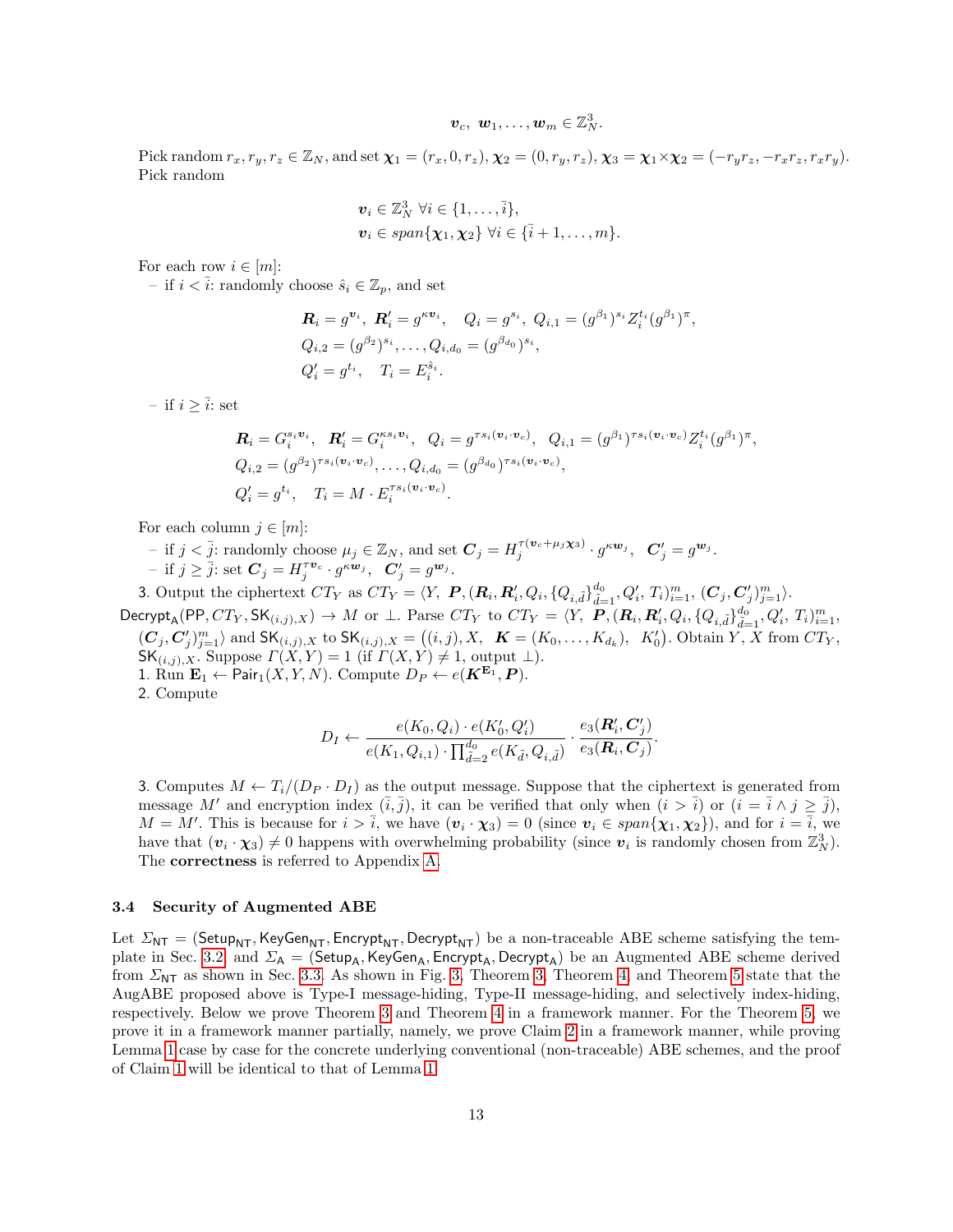

<span id="page-13-0"></span>Fig. 3. Outline for Security Analysis

**Theorem 3.** If  $\Sigma_{\text{NT}}$  is secure (resp. selectively secure), then  $\Sigma_A$  is Type-I message-hiding (resp. selectively Type-I message-hiding).

*Proof.* Suppose there is a PPT adversary A that can break  $\Sigma_A$  in  $\text{Game}_{\text{MH}_1}^A$  with non-negligible advantage  $MH_1^A Adv_A$ , we construct a PPT algorithm B to break  $\Sigma_{NT}$  with advantage  $Adv_B\Sigma_{NT}$ , which equals to  $\mathsf{MH}_1^\mathsf{A}\mathsf{Adv}_\mathcal{A}.$ 

**Setup.** B receives the public parameter  $PP^{NT} = ((N, \mathbb{G}, \mathbb{G}_T, e) \, g, g^{\beta}, X_3, E = e(g, g)^{\alpha})$  from the challenger, where  $g \in \mathbb{G}_{p_1}$  and  $X_3 \in \mathbb{G}_{p_3}$  are the generators of subgroups  $\mathbb{G}_{p_1}$  and  $\mathbb{G}_{p_3}$  respectively,  $\mathcal{B} = (\beta_1, \ldots, \beta_d) \in \mathbb{Z}_N^d$  $(\text{for } (d, d_0) \leftarrow \text{SysParam}(\Gamma))$  and  $\alpha \in \mathbb{Z}_N$  are randomly chosen. B picks random  $\{\alpha'_i, r_i, z_i \in \mathbb{Z}_N\}_{i \in [m]}, \{c_j \in \mathbb{Z}_N\}$  $\mathbb{Z}_N$ , then gives A the public parameter PP:

$$
\mathsf{PP} = ( (N, \mathbb{G}, \mathbb{G}_T, e), g, g^{\beta}, X_3, \{ E_i = E \cdot e(g, g)^{\alpha'_i}, G_i = g^{r_i}, Z_i = g^{z_i} \}_{i \in [m]}, \{ H_j = g^{c_j} \}_{j \in [m]} ).
$$

Note that B implicitly chooses  $\{\alpha_i \in \mathbb{Z}_N\}_{i \in [m]}$  such that  $\{\alpha + \alpha'_i \equiv \alpha_i \mod p_1\}_{i \in [m]}$ . **Phase 1.** To respond to A's query for  $((i, j), X_{(i,j)})$ , B submits  $X_{(i,j)}$  to the challenger, and receives a secret key

$$
\mathsf{SK}_{X_{(i,j)}}^{\mathsf{NT}} = \left( X_{(i,j)}, \ \ (\tilde{K}_0 = g^{\alpha} g^{\beta_1 \delta_1} \prod_{\tilde{d}=2}^{d_0} g^{\beta_{\tilde{d}} \phi_{\tilde{d}}(\mathbf{A}, \mathbf{\delta})} R_0, \ \ \tilde{K}_1 = g^{\delta_1} \cdot R_1, \\ \tilde{K}_2 = g^{\phi_2(\mathbf{A}, \mathbf{\delta})} \cdot R_2, \ \ \ldots, \ \tilde{K}_{d_k} = g^{\phi_{d_k}(\mathbf{A}, \mathbf{\delta})} \cdot R_{d_k} \right),
$$

where  $(\boldsymbol{\phi} = (\phi_0, \phi_1, \dots, \phi_{d_k}), d_\delta) \leftarrow \textsf{KeyParam}(X_{(i,j)}, N), \ \boldsymbol{\delta} = (\delta_1, \dots, \delta_{d_\delta}) \in \mathbb{Z}_N^{d_\delta}, \ \boldsymbol{R} = (R_0, \dots, R_{d_k}) \in \mathbb{Z}_N^{d_\delta}$  $\mathbb{G}_{p_3}^{d_k+1}$ .

B picks random  $\tilde{R}'_0 \in \mathbb{G}_{p_3}$ , then responses A with a secret key  $\mathsf{SK}_{(i,j),X_{(i,j)}}$  as

$$
\mathsf{SK}_{(i,j),X_{(i,j)}} = \left( (i,j), X_{(i,j)}, \ \ (K_0 = \tilde{K}_0 \cdot g^{r_ic_j + \alpha'_i}, \ \ K_1 = \tilde{K}_1, \right.
$$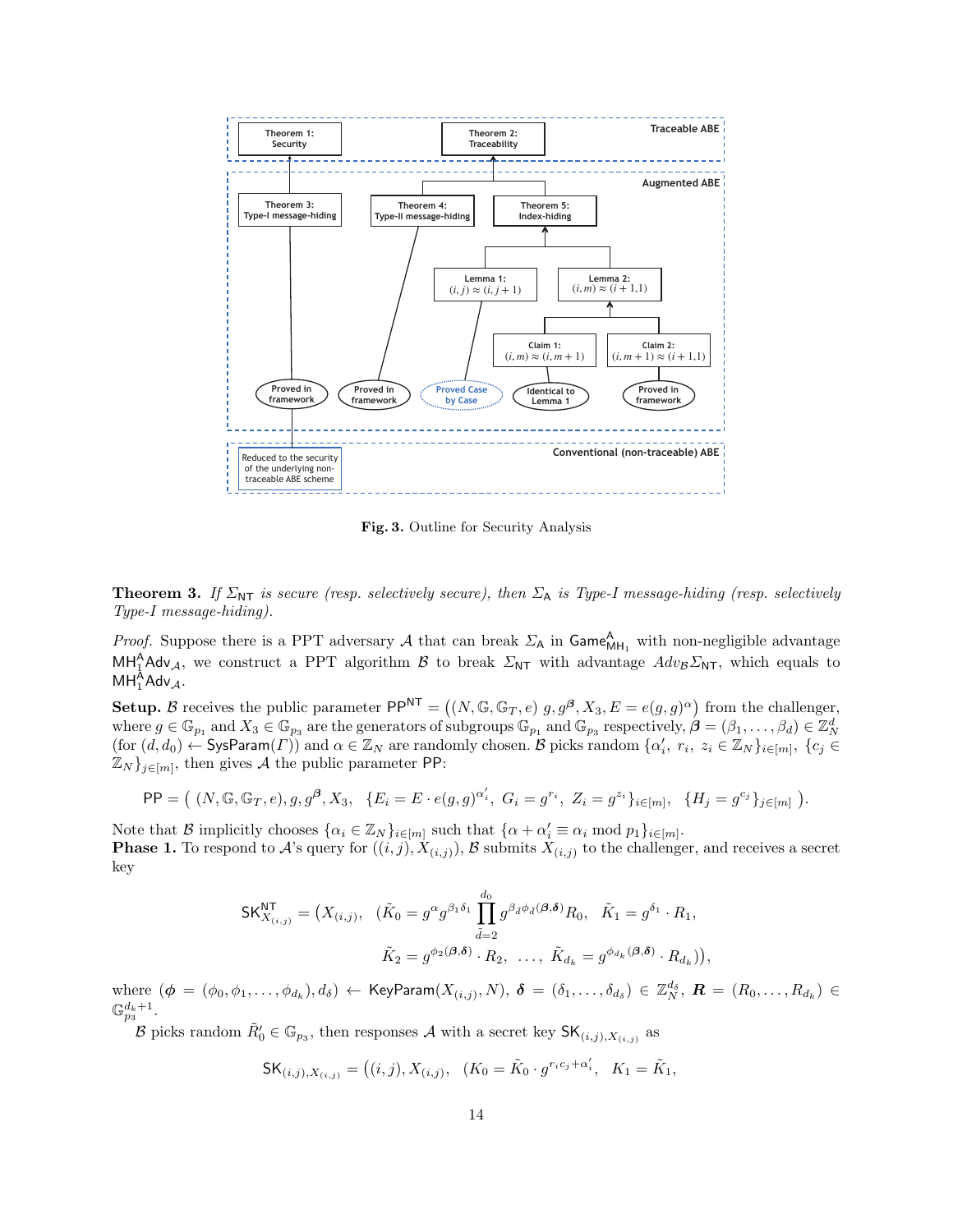$$
K_2 = \tilde{K}_2, \ \ldots, \ K_{d_k} = \tilde{K}_{d_k}),
$$
  

$$
K'_0 = \tilde{K}_1^{z_i} \tilde{R}'_0).
$$

Note that such a secret key has the same distribution as the secret key in the real Augmented ABE scheme, i.e.  $\mathsf{SK}_{(i,j),X_{(i,j)}} = ((i,j), X_{(i,j)}, \mathbf{K} = g^{\phi(r_ic_j + \alpha_i, \beta, \delta)} \cdot \mathbf{R}, \mathbf{K}_0' = Z_i^{\sigma_{i,j}} R_0'), \text{ where } R_0' = R_1^{z_i} \tilde{R}_0'.$ 

**Challenge.** A submits to B a ciphertext tag  $Y^*$  and two equal length messages  $M_0, M_1$ . B submits  $(Y^*, M_0, M_1)$  to the challenger, and receives the challenge ciphertext in the form of

$$
CT^{\mathsf{NT}} = \langle Y^*, \ \tilde{\boldsymbol{P}} = g^{\boldsymbol{\psi}(\boldsymbol{\beta}, \tilde{\boldsymbol{\pi}})}, \ \tilde{C} = M \cdot e(g, g)^{\alpha \tilde{\pi}} \ \rangle,
$$

where  $(\boldsymbol{\psi}=(\psi_1,\ldots,\psi_{d_c}),d_{\pi}) \leftarrow \mathsf{CiperParam}(Y^*,N), \ \boldsymbol{\tilde{\pi}}=(\tilde{\pi},\tilde{\pi}_1,\ldots,\tilde{\pi}_{d_{\pi}}) \in \mathbb{Z}_N^{d_{\pi}+1}.$ 

Note that  $\psi(\beta, \tilde{\pi})$  contains only linear combinations of monomials  $\tilde{\pi}, \tilde{\pi}_i, \tilde{\pi}\beta_j, \tilde{\pi}_i\beta_j$ , and the first  $d_0$  components of  $\tilde{P}$  are  $\tilde{P}_1 = g^{\tilde{\pi}}, \tilde{P}_2 = g^{\beta_2 \tilde{\pi}}, \ldots, \tilde{P}_{d_0} = g^{\beta_{d_0} \tilde{\pi}}$ . B creates a challenge ciphertext for  $(\tilde{i}, \tilde{j}) = (1, 1)$  as follows:

1. B picks random  $\boldsymbol{\pi'} = (\pi', \pi'_1, \dots, \pi'_{d_{\pi}}) \in \mathbb{Z}_N^{d_{\pi}+1}$ , then sets  $\boldsymbol{P} = g^{\boldsymbol{\psi}(\boldsymbol{\beta}, \boldsymbol{\pi'})} \cdot (\tilde{\boldsymbol{P}})^{-1}$ .

Here  $(\tilde{P})^{-1}$  means  $(\tilde{P}_1^{-1},\ldots,\tilde{P}_{d_c}^{-1})$ . Note that  $\psi(\beta,\tilde{\pi})$  contains only linear combinations of monomials  $\tilde{\pi}, \tilde{\pi}_i, \tilde{\pi} \beta_j, \tilde{\pi}_i \beta_j$ , we have  $(\tilde{\bm{P}})^{-1} = g^{\bm{\psi}(\bm{\beta}, -\bm{\tilde{\pi}})}$ . Note that  $\bm{\psi}(\bm{\beta}, \bm{\pi}')$  contains only linear combinations of monomials  $\pi', \pi'_i, \pi' \beta_j, \pi'_i \beta_j$ , we have that  $\mathbf{P} = g^{\psi(\beta, \pi' - \tilde{\pi})}$ .

2. B picks random

$$
\kappa, \ \tau, \ \ s'_1, \ldots, s'_m, \ \ t_1, \ldots, t_m \in \mathbb{Z}_N, \boldsymbol{v}_c, \ \boldsymbol{w}_1, \ldots, \boldsymbol{w}_m \in \mathbb{Z}_N^3.
$$

B picks random  $r_x, r_y, r_z \in \mathbb{Z}_N$ , and sets  $\chi_1 = (r_x, 0, r_z), \chi_2 = (0, r_y, r_z), \chi_3 = \chi_1 \times \chi_2 = (-r_y r_z, -r_x r_z, r_x r_y).$ B picks random  $\boldsymbol{v}_1 \in \mathbb{Z}_N^3$ ,  $\boldsymbol{v}_i \in span\{\boldsymbol{\chi}_1, \boldsymbol{\chi}_2\}$   $\forall i \in \{2, ..., m\}.$ For each row  $i \in [m]$ : note that  $i \geq \overline{i}$  (since  $\overline{i} = 1$ ),  $\mathcal{B}$  sets

$$
\mathbf{R}_{i} = G_{i}^{s'_{i} \mathbf{v}_{i}} \cdot \tilde{P}_{1}^{\frac{r_{i}}{\tau(\mathbf{v}_{i} \cdot \mathbf{v}_{c})} \mathbf{v}_{i}}, \quad \mathbf{R}_{i}' = G_{i}^{\kappa s'_{i} \mathbf{v}_{i}} \cdot \tilde{P}_{1}^{\frac{r_{i} \kappa}{\tau(\mathbf{v}_{i} \cdot \mathbf{v}_{c})} \mathbf{v}_{i}},
$$
\n
$$
Q_{i} = g^{\tau s'_{i}(\mathbf{v}_{i} \cdot \mathbf{v}_{c})} \tilde{P}_{1}, \quad Q_{i,1} = (g^{\beta_{1}})^{\tau s'_{i}(\mathbf{v}_{i} \cdot \mathbf{v}_{c})} Z_{i}^{t_{i}} (g^{\beta_{1}})^{\pi'},
$$
\n
$$
Q_{i,2} = (g^{\beta_{2}})^{\tau s'_{i}(\mathbf{v}_{i} \cdot \mathbf{v}_{c})} \cdot \tilde{P}_{2}, \quad \dots, \quad Q_{i,d_{0}} = (g^{\beta_{d_{0}}})^{\tau s'_{i}(\mathbf{v}_{i} \cdot \mathbf{v}_{c})} \cdot \tilde{P}_{d_{0}},
$$
\n
$$
Q_{i}' = g^{t_{i}}, \quad T_{i} = \tilde{C} \cdot e(g^{\alpha'_{i}}, \tilde{P}_{1}) \cdot E_{i}^{\tau s'_{i}(\mathbf{v}_{i} \cdot \mathbf{v}_{c})}.
$$

For each column  $j \in [m]$ : note that  $j \geq \overline{j}$  (since  $\overline{j} = 1$ ), B sets

$$
\boldsymbol{C}_j = H_j^{\tau \boldsymbol{v}_c} \cdot g^{\kappa \boldsymbol{w}_j}, \ \ \boldsymbol{C}'_j = g^{\boldsymbol{w}_j}.
$$

3. B outputs the ciphertext  $CT_{Y^*}$  as  $CT_{Y^*} = \langle Y^*, P, (R_i, R'_i, Q_i, \{Q_{i,\tilde{d}}\}_{\tilde{d}=1}^{d_0}, Q'_i, T_i)_{i=1}^m, (C_j, C'_j)_{j=1}^m \rangle$ . Note that this  $CT_{Y^*}$  is a well-formed ciphertext for ciphertext tag  $Y^*$  and encryption index  $(\bar{i}, \bar{j}) = (1, 1)$ , with implicitly setting  $s_1, \ldots, s_m \in \mathbb{Z}_N$  and  $\boldsymbol{\pi} = (\pi, \pi_1, \ldots, \pi_{d_{\pi}}) \in \mathbb{Z}_N^{d_{\pi}+1}$  by

$$
s'_{i} + \frac{\tilde{\pi}}{\tau(\mathbf{v}_{i} \cdot \mathbf{v}_{c})} \equiv s_{i} \bmod p_{1} \ \forall i \in \{1, \ldots, m\}, \quad \pi' - \tilde{\pi} \equiv \pi \bmod p_{1}.
$$

Phase 2. Same with Phase 1.

Guess. A gives  $\beta$  a b'.  $\beta$  gives b' to the challenger.

Note that the distributions of the public parameter, secret keys and challenge ciphertext that  $\beta$  gives  $\mathcal A$ are same as the real scheme, we have  $Adv_{\mathcal{B}}\Sigma_{\mathsf{NT}} = \mathsf{MH}_1^{\mathsf{A}}\mathsf{Adv}_{\mathcal{A}}$ .

<span id="page-14-0"></span>**Theorem 4.**  $\Sigma_A$  is Type-II message-hiding.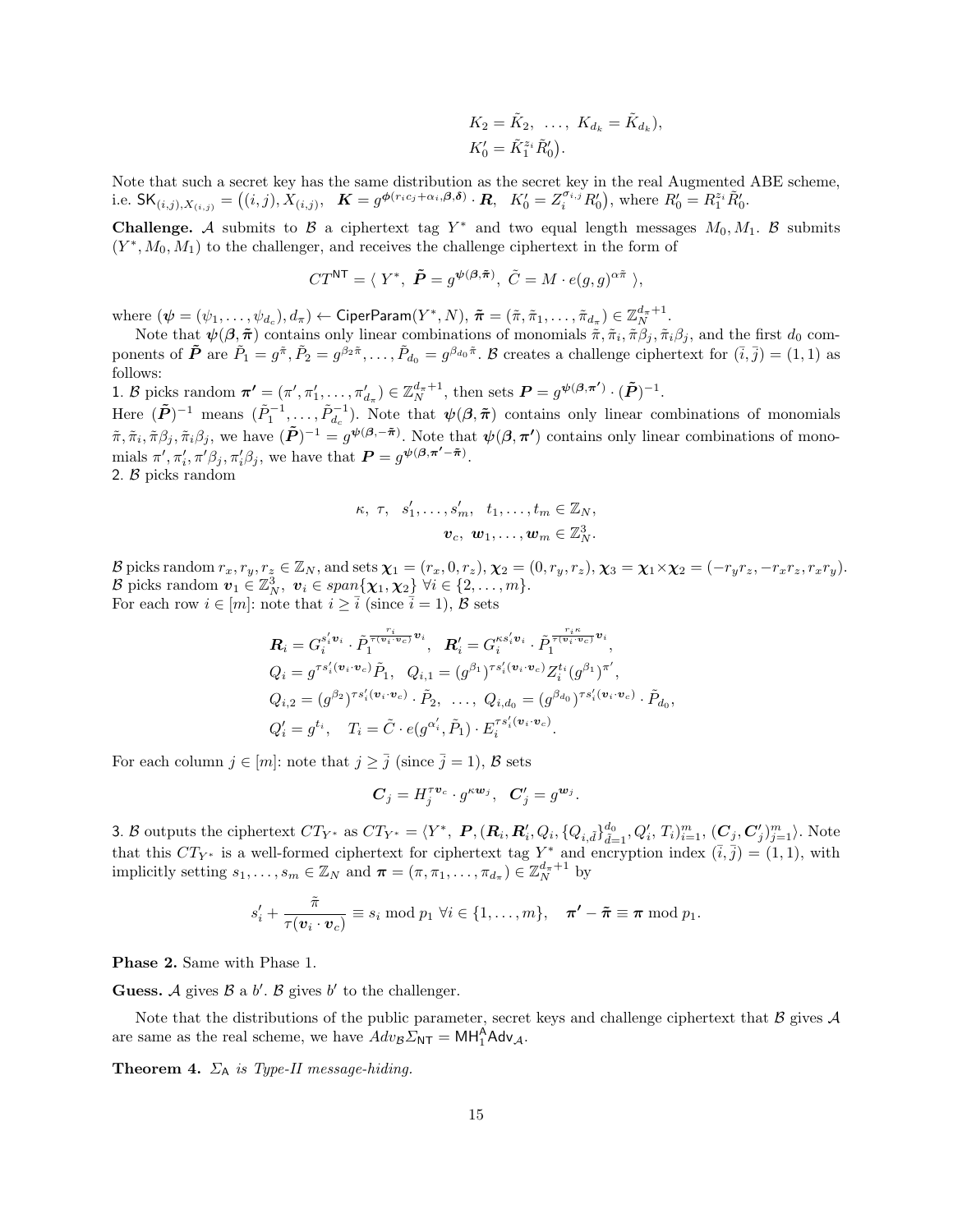*Proof.* The argument for message-hiding in  $\text{Game}_{\text{MH}_2}^{\text{A}}$  is straightforward since an encryption to index  $K + 1$ (i.e.  $(m+1, 1)$ ) contains no information about the message. The simulator simply runs Setup<sub>A</sub> and KeyGen<sub>A</sub> and encrypts  $M_b$  under the challenge ciphertext tag  $Y^*$  and index  $(m + 1, 1)$ . Since for all  $i = 1$  to m,  $T_i = E_i^{\hat{s}_i}$  contains no information about the message, the bit b is perfectly hidden and  $\text{MH}_2^{\text{A}}$ Adv<sub>A</sub> = 0.

Now we investigate the Theorem [5](#page-15-0) where we prove the index-hiding property. As shown in Fig. [3,](#page-13-0) Theorem [5](#page-15-0) follows Lemma [1](#page-15-2) and Lemma [2,](#page-15-4) and we need to prove Lemma [1](#page-15-2) case by case. Here we use 'Assumption X' to represent the assumption(s) that Lemma [1](#page-15-2) is based on, and we will present the concrete assumptions when we prove Lemma [1](#page-15-2) concretely.

<span id="page-15-0"></span>**Theorem 5.** Suppose that the Assumption X, the D3DH, and the DLIN Assumption hold.  $9$  Then no PPT  $adversary can$  (selectively) win  $Gam_{H}^{A}$  with non-negligible advantage.

Proof. It follows Lemma [1](#page-15-2) and Lemma [2](#page-15-4) below.

<span id="page-15-2"></span>**Lemma 1.** If the Assumption X hold, then for  $\overline{j} \leq m$ , no PPT adversary can (selectively) distinguish between an encryption to  $(\overline{i}, \overline{j})$  and  $(\overline{i}, \overline{j} + 1)$  in Game<sub>lH</sub> with non-negligible advantage.

*Proof.* In Game<sub>lH</sub> with index  $(\overline{i}, \overline{j})$ , let Y<sup>\*</sup> be the challenge ciphertext tag, the restriction is that the adversary A does not query a secret key for (index, key tag) pair  $((i,j), X(i,j))$  such that  $((i,j) = (\overline{i}, \overline{j})) \wedge$  $(T(X_{(i,j)}, Y^*) = 1)$ . Under this restriction, there are two ways for A to take:

**Case I:** In Key Query phase, A does not query a secret key with index  $(i, j)$ .

**Case II:** In Key Query phase, A queries a secret key with index  $(\bar{i}, \bar{j})$ . Let  $X_{(\bar{i}, \bar{j})}$  be the corresponding key tag. The restriction requires that  $\Gamma(X_{(\bar{i},\bar{j})}, Y^*) \neq 1$ .

**Case I** is easy to handle as the adversary does not query a secret key with the challenge index  $(\bar{i}, \bar{j})$ . **Case II** captures the index-hiding requirement in that even if a user has a key with index  $(\tilde{i}, \tilde{j})$  he cannot distinguish between an encryption to  $(Y^*,(\overline{i},\overline{j}))$  and  $(Y^*,(\overline{i},\overline{j}+1))$ , if the corresponding key tag does not satisfies  $\Gamma(X_{(\bar{i},\bar{j})},Y^*)=1$ . This is the most challenging part of achieving strong traceability. Actually, this is the only part where we cannot handle in a framework manner, and we have to prove this lemma for different schemes case by case.

<span id="page-15-4"></span>**Lemma 2.** If the Assumption X, the D3DH, and the DLIN Assumption hold, then for  $1 \leq \overline{i} \leq m$ , no PPT adversary can (selectively) distinguish between an encryption to  $(\bar{i},m)$  and  $(\bar{i}+1,1)$  in Game<sub>IH</sub> with non-negligible advantage.

Proof. Similar to the proof of Lemma 6.3 in [\[11\]](#page-25-26), to prove this lemma we define the following hybrid experiment:  $H_1$ : encrypt to  $(\bar{i}, \bar{j} = m)$ ;  $H_2$ : encrypt to  $(\bar{i}, \bar{j} = m + 1)$ ; and  $H_3$ : encrypt to  $(\bar{i} + 1, 1)$ . This lemma follows Claim [1](#page-15-3) and Claim [2](#page-15-1) below.

<span id="page-15-3"></span>Claim 1. If the Assumption X holds, then no PPT adversary can (selectively) distinguish between experiment  $H_1$  and  $H_2$  with non-negligible advantage.

Proof. The proof is identical to that for Lemma [1.](#page-15-2)

<span id="page-15-1"></span>**Claim 2.** If the D3DH and the DLIN hold, then no PPT adversary can distinguish between experiment  $H_2$ and  $H_3$  with non-negligible advantage.

*Proof.* The indistinguishability of  $H_2$  and  $H_3$  can be proved using a proof similar to that of Lemma 6.3 in [\[11\]](#page-25-26), which was used to prove the indistinguishability of similar hybrid experiments for their Augmented Broadcast Encryption (AugBE) scheme. For simplicity, we prove Claim [2](#page-15-1) by a reduction from our AugABE scheme to the AugBE scheme in [\[11\]](#page-25-26).

In particular, Garg et al. [\[11,](#page-25-26) Sec. 5.1] proposed an AugBE scheme  $\Sigma_{\text{AugBE}} = (\text{Setup}_{\text{AugBE}}, \text{Encrypt}_{\text{AugBE}})$ Decrypt<sub>AugBE</sub>) and proved  $\Sigma_{\text{AugBE}}$  is index-hiding. In the proof of index-hiding for  $\Sigma_{\text{AugBE}}$  in [\[11,](#page-25-26) Lemma 6.3], two hybrid experiments were defined and proven indistinguishable via a sequence of hybrid sub-experiments.

<span id="page-15-5"></span><sup>&</sup>lt;sup>9</sup> Here D3DH and DLIN are the abbreviation of the widely accepted Decision 3-Party Diffie Hellman Assumption and Decisional Linear Assumption, respectively. we refer to [\[11\]](#page-25-26) for the details of these two assumptions.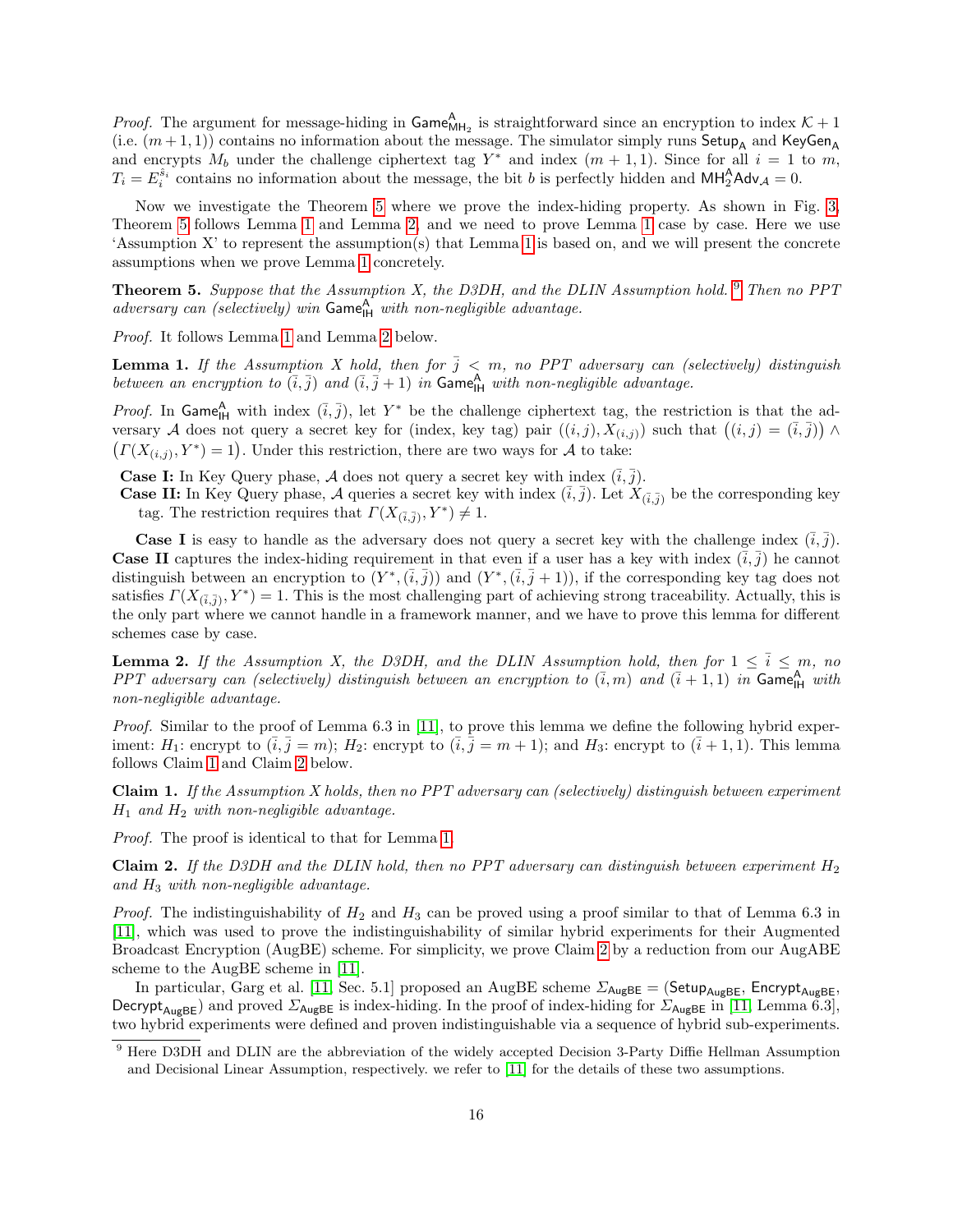- $H_2^{\text{AugBE}}$ : Encrypt to  $(\bar{i}, m + 1)$ , (i.e.  $H_2$  in [\[11\]](#page-25-26))
- $H_3^{\text{AugBE}}$ : Encrypt to  $(\bar{i} + 1, 1)$ , (i.e.  $H_5$  in [\[11\]](#page-25-26))

By following [\[11,](#page-25-26) Lemma 6.3], if the D3DH and the DLIN hold, no PPT adversary can distinguish between  $H_2^{\text{AugBE}}$  and  $H_3^{\text{AugBE}}$  for  $\Sigma_{\text{AugBE}}$  with non-negligible advantage. Suppose there is a PPT adversary A that can distinguish between  $H_2$  and  $H_3$  for our AugABE scheme with non-negligible advantage. We can construct a PPT algorithm B to distinguish between  $H_2^{\text{AugBE}}$  and  $H_3^{\text{AugBE}}$  for  $\Sigma_{\text{AugBE}}$  with non-negligible advantage.

The game of B distinguishing between  $H_2^{\text{AugBE}}$  and  $H_3^{\text{AugBE}}$  is played in the subgroup  $\mathbb{G}_{p_1}$  of order  $p_1$  in a composite order group  $\mathbb{G}_N$  of order  $N = p_1p_2p_3$ . B is given the values of  $p_1$ ,  $p_2$  and  $p_3$ , and can chooses for itself everything in the subgroup  $\mathbb{G}_{p_3}$ .

Setup. The challenger gives B the public key PK<sup>AugBE</sup>, and due to  $(\bar{i}, m + 1) \notin \{(i, j)|1 \leq i, j \leq m\}$ , the challenger gives B all private keys in the set  $\{\mathsf{SK}_{(i,j)}^{\mathsf{AugBE}} | 1 \leq i, j \leq m\}$ <sup>[10](#page-16-0)</sup>

$$
\mathsf{PK}^{\mathsf{AugBE}} = (g, \{E_i = e(g, g)^{\alpha_i}, G_i = g^{r_i}\}_{i \in [m]}, \{H_j = g^{c_j}, f_j\}_{j \in [m]})
$$
\n
$$
\mathsf{SK}^{\mathsf{AugBE}}_{(i,j)} = (\tilde{K}_{i,j}, \tilde{K}'_{i,j}, \{\tilde{K}_{i,j,j'}\}_{j' \in [m] \setminus \{j\}}) = (g^{\alpha_i} g^{r_i c_j} f_j^{\sigma_{i,j}}, g^{\sigma_{i,j}}, \{f_{j'}^{\sigma_{i,j}}\}_{j' \in [m] \setminus \{j\}}),
$$

where  $g, f_1, \ldots, f_m \in \mathbb{G}_{p_1}, \{\alpha_i, r_i \in \mathbb{Z}_{p_1}\}_{i \in [m]}, \{c_j \in \mathbb{Z}_{p_1}\}_{j \in [m]}, \sigma_{i,j} (1 \leq i,j \leq m) \in \mathbb{Z}_{p_1}$  are randomly chosen.

B picks random  $X_3 \in \mathbb{G}_{p_3}$ , runs  $(d,d_0) \leftarrow$  SysParam $(\Gamma)$ , and picks random  $\beta_2,\ldots,\beta_d \in \mathbb{Z}_N$ . B picks random  $z_1, \ldots, z_m \in \mathbb{Z}_N$ . Setting  $g^{\beta} = (\prod_{j=1}^m f_j, g^{\beta_2}, \ldots, g^{\beta_d})$ ,  $\beta$  gives  $\mathcal A$  the following public parameter PP:

$$
PP = ( (N, \mathbb{G}, \mathbb{G}_T, e), g, g^{\beta}, X_3, \{E_i, G_i, Z_i = g^{z_i}\}_{i \in [m]}, \{H_j\}_{j \in [m]} ).
$$

Note that  $\mathcal{B}$  implicitly picks  $\beta_1 \in \mathbb{Z}_N$  such that  $g^{\beta_1} = \prod_{j=1}^m f_j$ .

 $\bf{Key \textbf{Query. To respond to} } \mathcal{A} \text{'s query for } ((i,j),X_{(i,j)}), \mathcal{B} \text{ runs } (\bm{\phi}=(\phi_0,\phi_1,\ldots,\phi_{d_k}),d_\delta) \gets \textsf{KeyParam}(X_{(i,j)},\phi_1,\ldots,\phi_{d_k})$ N), and picks random  $\delta_2, \ldots, \delta_{d_\delta} \in \mathbb{Z}_N$ ,  $\mathbf{R} = (R_0, \ldots, R_{d_k}) \in \mathbb{G}_{p_3}^{d_k+1}$ , and  $R'_0 \in \mathbb{G}_{p_3}$ . B outputs a secret key  $\mathsf{SK}_{(i,j),X_{(i,j)}}$  as

$$
\mathsf{SK}_{(i,j),X_{(i,j)}} = ((i,j), X_{(i,j)}, (K_0 = \tilde{K}_{i,j} \cdot (\prod_{\tilde{j} \in [m] \setminus \{j\}} \tilde{K}_{i,j,\tilde{j}}) \cdot \prod_{\tilde{d}=2}^{d_0} g^{\beta_{\tilde{d}} \phi_{\tilde{d}}(\mathbf{\beta}, \delta)} R_0, K_1 = \tilde{K}'_{i,j} \cdot R_1,
$$
  

$$
K_2 = g^{\phi_2(\mathbf{\beta}, \delta)} \cdot R_2, \dots, K_{d_k} = g^{\phi_{d_k}(\mathbf{\beta}, \delta)} \cdot R_{d_k}),
$$
  

$$
K'_0 = (\tilde{K}'_{i,j})^{z_i} \cdot R'_0).
$$

Note that B implicitly picks  $\delta_1 \in \mathbb{Z}_N$  such that  $\delta_1 \equiv \sigma_{i,j} \mod p_1$ . Note that for any variables  $\alpha \in \mathbb{Z}_N$ ,  $\beta =$  $(\beta_1,\ldots,\beta_d) \in \mathbb{Z}_N^d$ ,  $\boldsymbol{\delta} = (\delta_1,\ldots,\delta_{d_{\delta}}) \in \mathbb{Z}_N^{d_{\delta}}$ , each  $\phi_z(\boldsymbol{\beta},\boldsymbol{\delta}) \geq z \leq d_k$ ) contains only linear combinations of monomials  $\delta_i, \delta_i \beta_j$  and does not contain  $\beta_1 \delta_1$ . Note that  $\mathcal B$  knows the values of  $g^{\delta_1} = g^{\sigma_{i,j}} = \tilde{K}'_{i,j}, \delta_2, \ldots, \delta_{ds}$ and  $g^{\beta_1} = \prod_{j=1}^m f_j, \beta_2, \ldots, \beta_d$ , B can calculate the values of  $g^{\phi_2(\beta,\delta)}$ , ...,  $g^{\phi_{d_k}(\beta,\delta)}$ , and then the values of  $g^{\beta_{\tilde{d}}\phi_{\tilde{d}}(\beta,\delta)}$  for  $\tilde{d} \in \{2,\ldots,d_0\}$ . Thus, we know  $\mathcal{B}$  can produce the above secret key  $\mathsf{SK}_{(i,j),X_{(i,j)}}$ .

**Challenge.** A submits a message M and a ciphertext tag Y<sup>\*</sup>. Note that  $(\bar{i}, m + 1) \notin \{(i, j) | 1 \le i, j \le m\}$ , B sets the receiver set to be  $J = \{(i,j) | 1 \le i,j \le m\}$  and submits  $(M, J)$  to the challenger. The challenger gives B the challenge ciphertext  $\hat{CT}^{\text{AugBE}} = \langle (\tilde{R}_i, \tilde{R}'_i, \tilde{Q}_i, \tilde{Q}'_i, \tilde{T}_i)_{i=1}^m, (\tilde{C}_j, \tilde{C}'_j)_{j=1}^m, J \rangle$ , which is encrypted to  $(i^*, j^*) \in \{(\bar{i}, m + 1), (\bar{i} + 1, 1)\}\$ and in the form of

- 1. For each  $i \in [m]$ :
- $\text{ if } i < i^* \colon \widetilde{\boldsymbol{R}}_i = g^{\boldsymbol{v}_i}, \hspace{3mm} \widetilde{\boldsymbol{R}}'_i = g^{\kappa \boldsymbol{v}_i}, \hspace{3mm} \widetilde{Q}_i = g^{s_i}, \hspace{3mm} \widetilde{Q}'_i = (\prod_{\hat{j} \in J_i} f_{\hat{j}})^{s_i}, \hspace{3mm} \tilde{T}_i = E_i^{\hat{s}_i}.$  $- \text{ if } i \geq i^* \colon \tilde{\boldsymbol{R}}_i = G_i^{s_i \boldsymbol{v}_i}, \ \tilde{\boldsymbol{R}}_i' = G_i^{\kappa s_i \boldsymbol{v}_i}, \ \tilde{Q}_i = g^{\tau s_i (\boldsymbol{v}_i \cdot \boldsymbol{v}_c)}, \ \ \tilde{Q}_i' = (\prod_{\hat{j} \in J_i} f_{\hat{j}})^{\tau s_i (\boldsymbol{v}_i \cdot \boldsymbol{v}_c)}, \ \tilde{T}_i = M \cdot E_i^{\tau s_i (\boldsymbol{v}_i \cdot \boldsymbol{v}_c)}.$ 2. For each  $j \in [m]$ :

<span id="page-16-0"></span><sup>&</sup>lt;sup>10</sup> Note that we slightly changed the variable names in the underlying AugBE scheme to better suit our proof.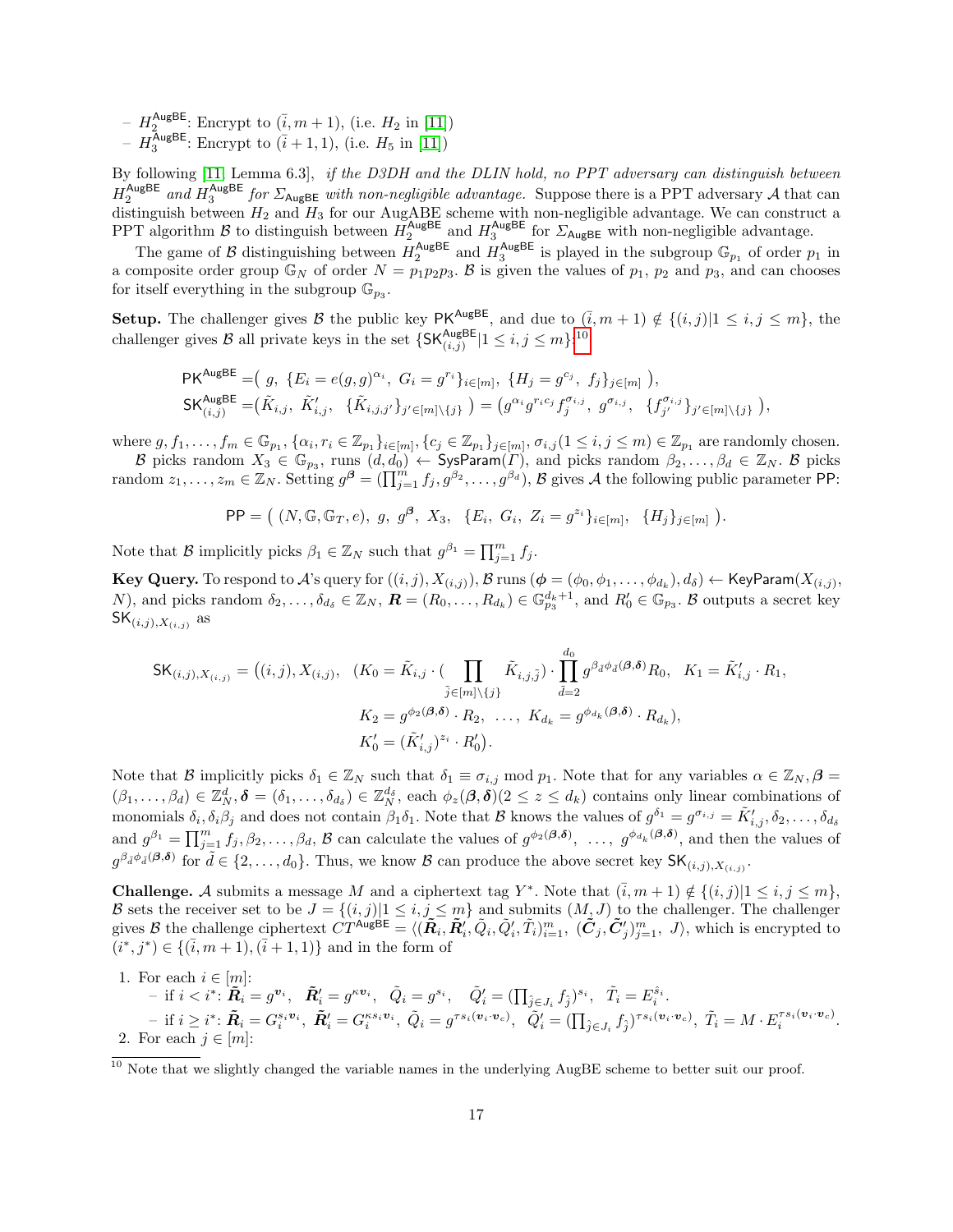$$
- \text{ if } j < j^* \text{: } \tilde{\boldsymbol{C}}_j = H_j^{\tau(\boldsymbol{v}_c + \mu_j \boldsymbol{\chi_3})} \cdot g^{\kappa \boldsymbol{w}_j}, \ \ \tilde{\boldsymbol{C}}_j^{\prime} = g^{\boldsymbol{w}_j} \text{.} \\ - \text{ if } j \geq j^* \text{: } \ \tilde{\boldsymbol{C}}_j = H_j^{\tau \boldsymbol{v}_c} \cdot g^{\kappa \boldsymbol{w}_j}, \ \ \tilde{\boldsymbol{C}}_j^{\prime} = g^{\boldsymbol{w}_j} \text{.}
$$

where  $\kappa, \tau, s_i(1 \leq i \leq m), \hat{s}_i(1 \leq i \leq i^*), \mu_j(1 \leq j \leq j^*) \in \mathbb{Z}_{p_1}, \ v_c, w_j(1 \leq j \leq m), v_i(1 \leq i \leq i^*) \in$  $\mathbb{Z}_{p_1}^3$ , and  $\mathbf{v}_i(i > i^*) \in span\{\chi_1, \chi_2\}$  are randomly chosen (where  $\chi_1 = (r_x, 0, r_z), \chi_2 = (0, r_y, r_z), \chi_3 = (0, r_z)$  $(-r_yr_z, -r_xr_z, r_xr_y)$  are for randomly chosen  $r_x, r_y, r_z \in \mathbb{Z}_{p_1}$ , and  $J_i = \{j|(i,j) \in J\}$ .

Note that  $J = \{(i, j)|1 \le i, j \le m\}$ , we have  $J_i = \{1, \ldots, m\}$  for all  $1 \le i \le m$ , and then  $\tilde{Q}'_i =$  $(\prod_{\hat{j}\in J_i} f_{\hat{j}})^{s_i} = (g^{\beta_1})^{s_i}$  for  $i < i^*$  and  $\tilde{Q}'_i = (\prod_{\hat{j}\in J_i} f_{\hat{j}})^{\tau s_i(\mathbf{v}_i \cdot \mathbf{v}_c)} = (g^{\beta_1})^{\tau s_i(\mathbf{v}_i \cdot \mathbf{v}_c)}$  for  $i \geq i^*$ .

 ${\cal B}$  runs  $(\bm{\psi}=(\psi_1,\ldots,\psi_{d_c}),d_\pi)\gets$  CiperParam $(Y^*,N)$  and picks random  $\bm{\pi}=(\pi,\pi_1,\ldots,\pi_{d_\pi})\in\mathbb{Z}_N^{d_\pi+1},$ then sets

$$
\boldsymbol{P} = g^{\boldsymbol{\psi}(\boldsymbol{\beta}, \boldsymbol{\pi})}.
$$

Note that P can be computed from  $g^{\beta}$  and  $\pi$  since  $\psi(\beta,\pi)$  contains only linear combinations of monomials  $\pi, \pi_i, \pi \beta_j, \pi_i \beta_j.$ 

B picks random  $t_1, \ldots, t_m \in \mathbb{Z}_N$ . B outputs a challenge ciphertext as  $CT_{Y^*} = \langle Y^*, \mathbf{P}, (\mathbf{R}_i, \mathbf{R}'_i, Q_i, \mathbf{R}'_i, Q_i, \mathbf{P}'_i, \mathbf{P}'_i, \mathbf{P}'_i, \mathbf{P}'_i, \mathbf{P}'_i, \mathbf{P}'_i, \mathbf{P}'_i, \mathbf{P}'_i, \mathbf{P}'_i, \mathbf{P}'_i, \mathbf{P}'$  $\{Q_{i,\tilde{d}}\}_{\tilde{d}=1}^{d_0}, Q'_i, T_i)_{i=1}^m, (\mathbf{C}_j, \mathbf{C}_j')_{j=1}^m \rangle$ , where

1. For each  $i \in [m]$ :  $\mathbf{R}_i = \tilde{\mathbf{R}}_i$ ,  $\mathbf{R}'_i = \tilde{\mathbf{R}}'_i$ ,  $Q_i = \tilde{Q}_i$ ,  $Q_{i,1} = \tilde{Q}'_i \cdot Z_i^{t_i}(g^{\beta_1})^{\pi}$ ,  $Q_{i,2} = Q_i^{\beta_2}, \ldots, Q_{i,d_0}$  $Q_i^{\beta_{d_0}},\ Q_i'=g^{t_i},\ T_i=\tilde T_i.$ 2. For each  $j \in [m]$ :  $\mathbf{C}_j = \tilde{\mathbf{C}}_j$ ,  $\mathbf{C}'_j = \tilde{\mathbf{C}}'_j$ .

**Guess.** A outputs a guess  $b' \in \{0, 1\}$  to B, then B outputs this b' to the challenger as its answer to distinguish between  $H_2^{\text{AugBE}}$  and  $H_3^{\text{AugBE}}$  for scheme  $\Sigma_{\text{AugBE}}$ .

As the exponents are applied only to the elements in the subgroup  $\mathbb{G}_{p_1}$ , from the view of A, the distributions of the public parameter, secret keys and challenge ciphertext that  $\beta$  gives  $\mathcal A$  are same as the real scheme. Thus  $\mathcal{B}$ 's advantage in distinguishing between  $H_2^{\text{AugBE}}$  and  $H_3^{\text{AugBE}}$  for scheme  $\Sigma_{\text{AugBE}}$  will be exactly equal to A's advantage in distinguishing between  $H_2$  and  $H_3$  for scheme  $\Sigma_A$ .

# <span id="page-17-0"></span>4 Extension to Prime Order Groups

In Sec. [3,](#page-8-0) the Non-traceable ABE Template, the transformation from Non-traceable ABE Template to Augmented ABE, and the proofs are all presented on composite order bilinear groups. Note that our generic transformation from Non-traceable ABE Template to Augmented ABE and the security proofs for the transformation do not rely on the composite order bilinear groups, and are only related to the  $G_{p_1}$  subgroup. Actually, the only reason we use composite order bilinear groups in Sec. [3](#page-8-0) is that some appealing ABE schemes, e.g. those in [\[1\]](#page-24-1), are built on the composite order bilinear groups, and we want our Non-Traceable ABE template to cover these appealing ABE schemes. On the other side, as shown below, it is easy to adjust the Sec. [3](#page-8-0) contents to prime order bilinear groups, and the resulting generic framework still works well. Roughly speaking, this can be done by replacing the  $N$  with the prime order  $p_1$  and removing all the parts related to  $p_2, p_3$ . Below we list the details.

- In Sec. [3.2,](#page-9-0) define 'Prime Order Bilinear Groups'. Let  $\mathcal G$  be a group generator, which takes a security parameter  $\lambda$  and outputs  $(p, \mathbb{G}, \mathbb{G}_T, e)$  where p is prime,  $\mathbb{G}$  and  $\mathbb{G}_T$  are cyclic groups of order p, and  $e: \mathbb{G} \times \mathbb{G} \to \mathbb{G}_T$  is a map such that: (1) (Bilinear)  $\forall g, h \in \mathbb{G}, a, b \in \mathbb{Z}_p, e(g^a, h^b) = e(g, h)^{ab},$  (2) (Non-Degenerate)  $\exists g \in \mathbb{G}$  such that  $e(g, g)$  has order p in  $\mathbb{G}_T$ . Assume that group operations in  $\mathbb{G}$  and  $\mathbb{G}_T$  as well as the bilinear map e are computable in polynomial time with respect to  $\lambda$ .
- In Sec. [3.2,](#page-9-0) redefine the Non-traceable ABE Template by replacing  $(N, p_1, p_2, p_3, \mathbb{G}, \mathbb{G}_T, e) \leftarrow \mathcal{G}(\lambda)$  with  $(p, \mathbb{G}, \mathbb{G}_T, e) \leftarrow \mathcal{G}(\lambda)$ , replacing N with p, replacing  $p_1$  with p, and removing all the parts related to  $\mathbb{G}_{p_3}$ :
	- Removing  $X_3$  in Setup<sub>NT</sub> and PP,
	- Removing  $\mathbf{R} = (R_0, \ldots, R_{d_k}) \in \mathbb{G}_{p_3}^{d_k+1}$  in KeyGen<sub>NT</sub> and SK<sub>X</sub>.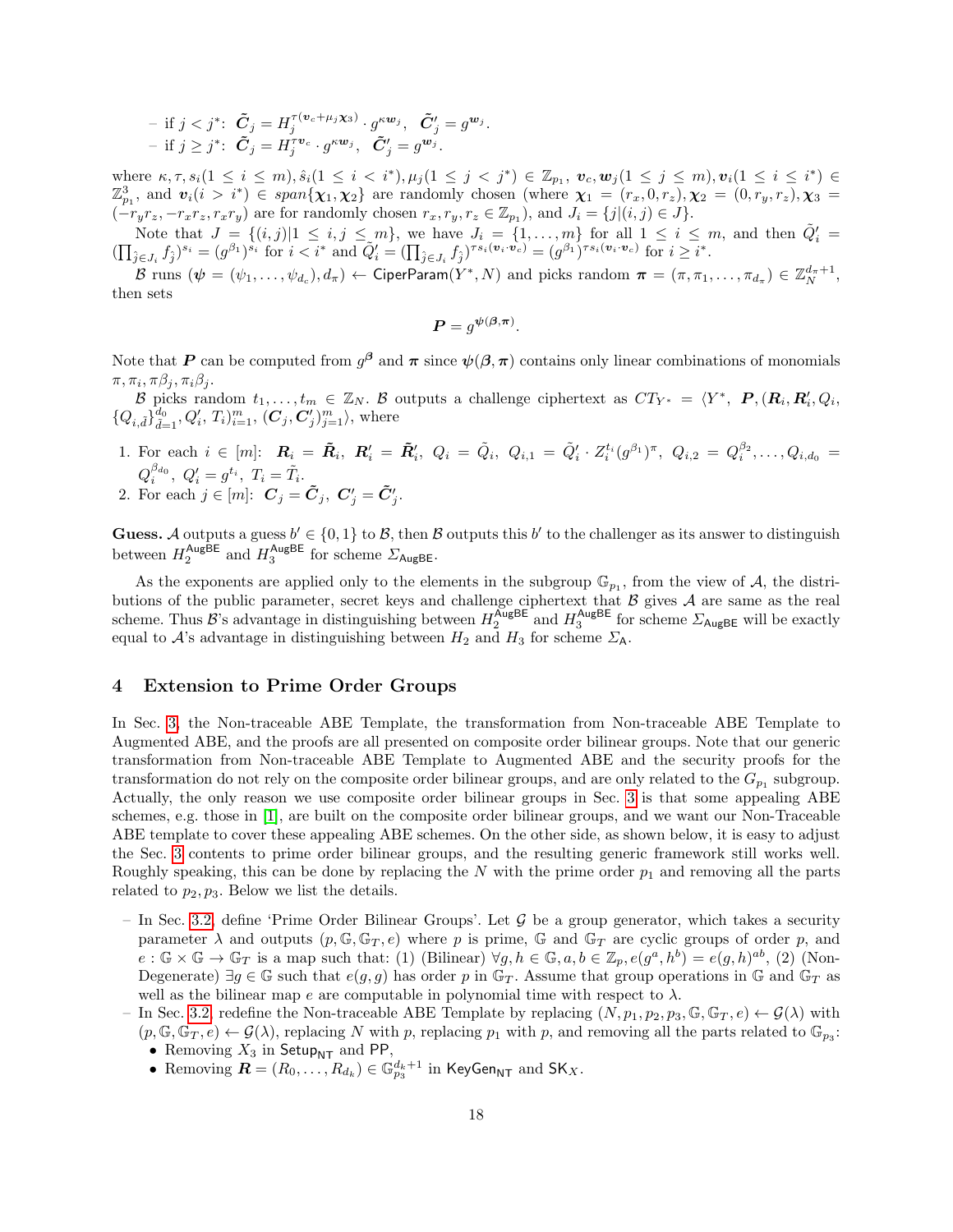- For Sec. [3.3,](#page-11-0) similar to Sec. [3.2,](#page-9-0) modify the transformation from Non-traceable ABE Template to Augmented ABE by replacing  $(N, p_1, p_2, p_3, \mathbb{G}, \mathbb{G}_T, e) \leftarrow \mathcal{G}(\lambda)$  with  $(p, \mathbb{G}, \mathbb{G}_T, e) \leftarrow \mathcal{G}(\lambda)$ , replacing N with p, replacing  $p_1$  with p, and removing all the parts related to  $\mathbb{G}_{p_3}$ :
	- Removing  $X_3$  in Setup<sub>A</sub> and PP,
	- Removing  $\mathbf{R} = (R_0, \ldots, R_{d_k}) \in \mathbb{G}_{p_3}^{d_k+1}$  and  $R'_0 \in \mathbb{G}_{p_3}$  in KeyGen<sub>A</sub> and SK $_{(i,j),X}$ .
- For Sec. [3.4,](#page-12-0) modify the proofs according to the above modifications for Sec. [3.2](#page-9-0) and Sec. [3.3.](#page-11-0) In particular, replace N with p, replace  $p_1$  with p, and remove all the parts related to  $\mathbb{G}_{p_3}$ .

It is easy to see that with the above modifications, the generic transformation framework on prime order bilinear groups also works well. And Later we also give some instantiations on prime order bilinear groups.

# <span id="page-18-0"></span>5 Instantiations Satisfying the Non-traceable ABE Template

In this section we show that some existing non-traceable ABE schemes with appealing features satisfy the template in Sec. [3.2,](#page-9-0) and prove the Lemma [1](#page-15-2) (the indistinguishability between an encryption to  $(\bar{i}, \bar{j})$ ) and  $(i, j + 1)$  for the AugABE constructions from these non-traceable ABE instantiations.

These instantiations include three ABE instantiations on composite order bilinear groups, which were proposed by Attrapadung [\[1,](#page-24-1)[2\]](#page-24-2), and one ABE instantiation on prime order bilinear groups, which was proposed by Rouselakis and Waters [\[26\]](#page-25-12). In addition, we also give some other existing ABE schemes that satisfy the template, but omit the construction details.

#### <span id="page-18-1"></span>5.1 Fully Secure Unbounded KP-ABE with Large Universe

Attrapadung [\[1,](#page-24-1) Sec. 5.3] proposed a fully secure unbounded KP-ABE scheme with large universe (i.e. the public key size is constant and independent from the size of the attribute universe), here we denote it by  $\Sigma_{\text{NT}}^{\text{kplU}}$ . In  $\Sigma_{\text{NT}}^{\text{kplU}}$  the predicate  $\Gamma$  is described by *linear secret sharing scheme (LSSS)* [\[4\]](#page-25-27), which is used in many ABE schemes (e.g. [\[13,](#page-25-1)[29,](#page-25-5)[18,](#page-25-6)[19](#page-25-9)[,26\]](#page-25-12)) to express the access policy. Actually, any monotonic boolean formula (resp. monotonic access structure) can be realized by an LSSS [\[4\]](#page-25-27). We refer to [\[19\]](#page-25-9) for more details of LSSS in ABE. Below we review  $\Sigma_{NT}^{kplU}$  in terms of Pair Encoding Scheme. Note that we change the variable names in  $\sum_{NT}^{kpLU}$  to better suit our template definitions.

#### [5.1.](#page-18-1)1 The Pair Encoding Scheme

 $\Sigma_{\text{NT}}^{\text{kplU}}$  satisfies our non-traceable ABE template in Sec. [3.2,](#page-9-0) with the following Pair Encoding Scheme.

- SysParam. Take as input  $\Gamma : \mathbb{X} \times \mathbb{Y} \to \{0,1\}$ , where the ciphertext tag (here is the attribute set) space is  $\mathbb{Y} = \{ Y | Y \subseteq \mathbb{Z}_N \}$  and the key tag space is  $\mathbb{X} = \{ \text{LSSS } (A, \rho) | A \text{ is a matrix over } \mathbb{Z}_N \}$  and  $\rho$  maps each row of A to an attribute in  $\mathbb{Z}_N$  ( $\rho$  does not need to be injective) }, output  $d = 6$  and  $d_0 = 2$ . Denote  $\beta = (\beta_1, \ldots, \beta_6).$
- KeyParam. Take in N and a key policy  $(A, \rho) \in \mathbb{X}$ , where A is an  $l \times n$  matrix, and  $\rho : [1, l] \to \mathbb{Z}_N$  maps each row of A to an attribute in  $\mathbb{Z}_N$ , output  $d_{\delta} = l + n + 1$  and  $\boldsymbol{\phi} = (\phi_0, \phi_1, \phi_2, \{\phi_{3,k}, \phi_{4,k}, \phi_{5,k}\}_{k \in [l]})$ with  $d_k = 2 + 3l$ :

$$
\phi_0 = \alpha + \beta_1 \delta_1 + \beta_2 \delta_2, \quad \phi_1 = \delta_1, \quad \phi_2 = \delta_2, \n\phi_{3,k} = A_k \cdot \mathbf{u} + \xi_k \beta_4, \quad \phi_{4,k} = \xi_k, \quad \phi_{5,k} = \xi_k (\beta_5 + \beta_6 \rho(k)),
$$

where  $\boldsymbol{\delta} = (\delta_1, \delta_2, \xi_1, \dots, \xi_l, u_2, \dots, u_n) \in \mathbb{Z}_N^{l+n+1}$  and  $\boldsymbol{u} := (u_1 = \beta_3 \delta_1, u_2, \dots, u_n)$ .

CiperParam. Take in N and an attribute set  $S \subseteq \mathbb{Z}_N$ , output  $d_\pi = 1+|S|$  and  $\psi = (\psi_1, \psi_2, \psi_3, \psi_4, {\phi_{5,x}, \psi_{6,x}}_{x \in S})$ with  $d_c = 4 + 2|S|$ :

$$
\psi_1 = \pi, \quad \psi_2 = \beta_2 \pi, \quad \psi_3 = \beta_1 \pi + \beta_3 \bar{\pi}, \n\psi_4 = \bar{\pi}, \quad \psi_{5,x} = \bar{\pi} \beta_4 + \pi_x (\beta_5 + \beta_6 x), \quad \psi_{6,x} = \pi_x,
$$

where  $\boldsymbol{\pi} = (\pi, \bar{\pi}, \{\pi_x\}_{x \in S}) \in \mathbb{Z}_N^{2+|S|}$ .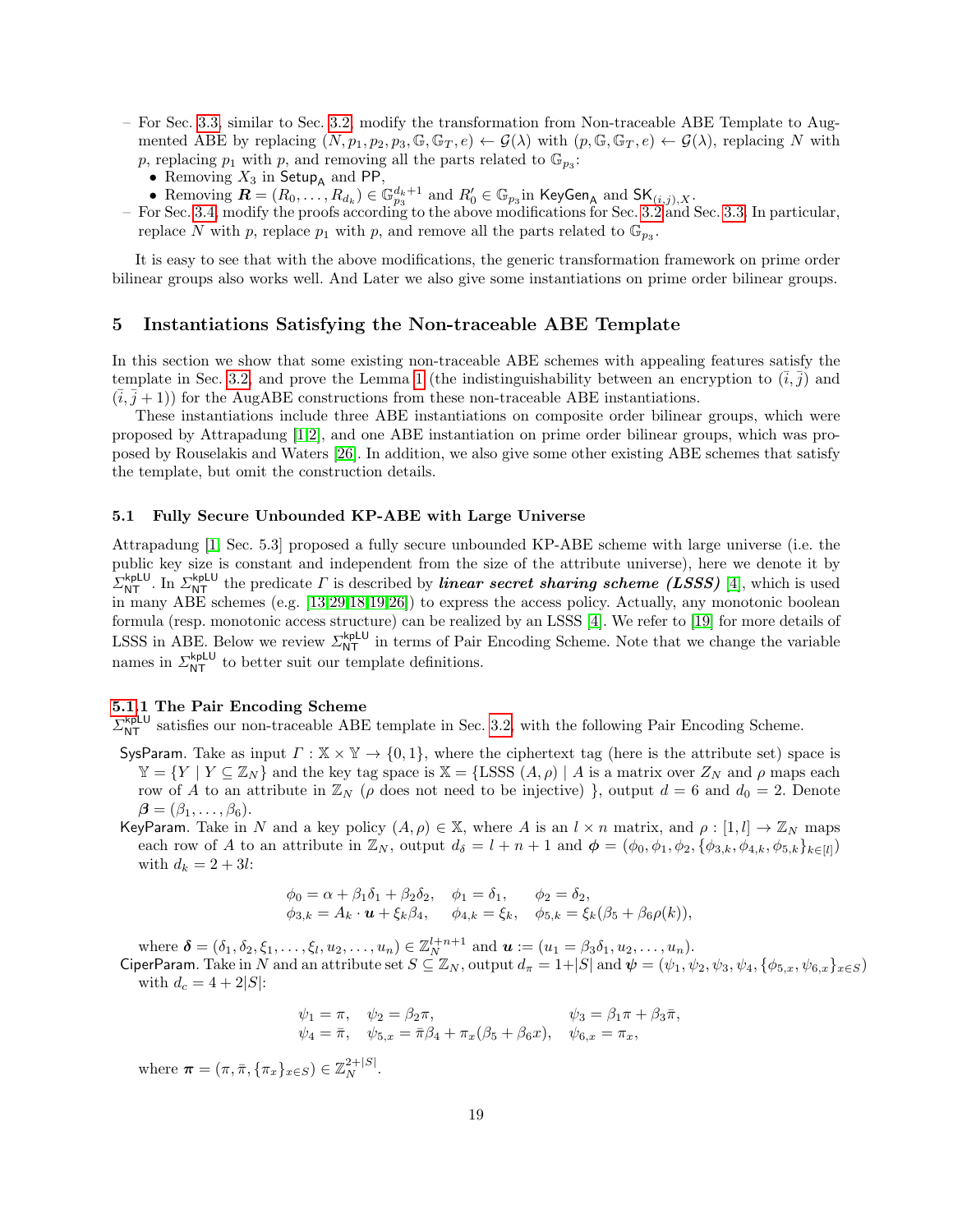We can see that the outputs of above (SysParam, KeyParam, CiperParam) satisfies our template requirements:

- KeyParam:
	- 1.  $d_k \geq d_0$ , where  $d_k = 2 + 3l$  and  $d_0 = 2$ .
	- 2. Each of  $\{\phi_0, \phi_1, \phi_2, \{\phi_{3,k}, \phi_{4,k}, \phi_{5,k}\}_{k\in[l]}\}$  is a linear combination of monomials  $\alpha, \delta_i, \delta_i\beta_j$ .
	- 3.  $\phi_0 = \alpha + \beta_1 \phi_1 + \beta_2 \phi_2$ ,  $\phi_1 = \delta_1$ . None of  $\{\phi_2, \{\phi_{3,k}, \phi_{4,k}, \phi_{5,k}\}_{k \in [l]}\}$  contains  $\alpha$  or  $\beta_1 \delta_1$ .
- CiperParam: 1. Each of  $\{\psi_1, \psi_2, \psi_3, \psi_4, \{\phi_{5,x}, \psi_{6,x}\}_{x \in S}\}\$ is a linear combination of monomials  $\pi, \pi_i, \pi \beta_j, \pi_i \beta_j$ .
	- 2.  $\psi_1 = \pi, \psi_2 = \beta_2 \pi$ .
- DecPair: When S satisfies  $(A, \rho)$ , let  $I = \{k \in [l] | \rho(k) \in S\}$ , we have reconstruction coefficients  $\{\omega_k\}_{k \in I}$ such that  $\sum_{k\in I}\omega_k(A_k\cdot\boldsymbol{u})=u_1=\beta_3\delta_1$ . Therefore, we have the following linear combination of the  $\phi_i\psi_j$ terms:

$$
\phi_1 \psi_3 - \sum_{k \in I} \omega_k (\phi_{3,k} \psi_4 - \phi_{4,k} \psi_{5,\rho(k)} + \phi_{5,k} \psi_{6,\rho(k)}) = \delta_1(\beta_1 \pi + \beta_3 \bar{\pi}) - \sum_{k \in I} \omega_k((A_k \cdot \mathbf{u})\bar{\pi}) = \beta_1 \delta_1 \pi.
$$

# [5.1.](#page-18-1)2 Security Analysis of the Resulting Augmented ABE

As shown in Sec. [3.4](#page-12-0) and Fig. [3,](#page-13-0) here we only need to (1) state the security of the underlying conventional non-traceable ABE scheme (since the Type-I message hiding property of the AugABE is reduced to it) and (2) prove the Lemma [1.](#page-15-2)

(1) The Section 5.3 of [\[1\]](#page-24-1) shows that their KP-ABE scheme corresponding to the above Pair Encoding Scheme is a fully secure unbounded KP-ABE scheme with large universe.

(2) The Lemma [1](#page-15-2) instantiation here is: if the Modified  $(1, q)$ -EDHE3 Assumption holds, then for  $\bar{j} < m$ , no PPT adversary can selectively distinguish between an encryption to  $(\bar{i}, \bar{j})$  and  $(\bar{i}, \bar{j} + 1)$  in Game<sub>IH</sub> with non-negligible advantage, provided that the size of the challenge attribute set is  $\leq q$ .

The Modified  $(1, q)$ -EDHE3 Assumption is a special case of the Modified  $(n, t)$ -EDHE3 Assumption, which we introduce by modifying the  $(n, t)$ -EDHE3 Assumption in [\[2,](#page-24-2) Definition 6], i.e., giving the adversary one more element  $g^{a^n c/z}$ . In Appendix [B,](#page-26-0) we prove that Modified  $(n, t)$ -EDHE3 Assumption holds in the generic group.

<span id="page-19-1"></span>Definition 6. The Modified  $(n, t)$ -EDHE3 Assumption Given a group generator G, let  $(N = p_1p_2p_3,$  $\mathbb{G}, \mathbb{G}_T, e) \xleftarrow{R} \mathcal{G}(\lambda), g \xleftarrow{R} \mathbb{G}_{p_1}, g_2 \xleftarrow{R} \mathbb{G}_{p_2}, g_3 \xleftarrow{R} \mathbb{G}_{p_3}, a, c, z, d_1, \dots, d_t \xleftarrow{R} \mathbb{Z}_N$ . Suppose that an adversary is given

$$
D = ((N, \mathbb{G}, \mathbb{G}_T, e), g, g^a, g^{a^n}, g^c, g^{c/z}, g^{a^n c/z}, g_2, g_3, \forall_{j \in [1, t]} g^{d_j}, \forall_{j \in [1, t]} g^{d_j}, \forall_{j \in [1, t]} s.t. j \neq j' g^{a^n c d_j / d_{j'}}, \forall_{i \in [1, n], j, j' \in [1, t]} g^{a^i d_j / d_j^2}, \forall_{i \in [1, 2n], j \in [1, t]} g^{a^i c d_j}, \forall_{i \in [1, 2n], i \neq n+1, j \in [1, t]} g^{a^i c / d_j}, \forall_{i \in [1, 2n], j, j' \in [1, t]} g^{a^i c d_j / d_{j'}^2}, \forall_{i \in [1, n+1], j \in [1, t]} g^{a^i / d_j^2}, \forall_{i \in [n+1, 2n], j, j' \in [1, t]} g^{a^i / d_j^2}, \forall_{i \in [n+1, 2n], j, j' \in [1, t]} g^{a^i c^2 d_j / d_{j'}})
$$

and a target element  $T \in \mathbb{G}_{p_1}$ . The assumption states that it is hard for any polynomial time adversary to distinguish whether  $T = g^{a^{n+1}z}$  or  $T \xleftarrow{R} \mathbb{G}_{p_1}$ .

The proof of the above Lemma [1](#page-15-2) instantiation is given in Appendix [C.](#page-29-0)

# <span id="page-19-0"></span>5.2 Fully Secure KP-ABE with Short Ciphertexts

Attrapadung [\[1,](#page-24-1) Sec. 5.3] proposed a fully secure KP-ABE scheme with short ciphertexts (i.e. ciphertext size is constant and independent from the size of the attribute set associated with the ciphertext), here we denote it by  $\Sigma_{\text{NT}}^{\text{kpSC}}$ . In  $\Sigma_{\text{NT}}^{\text{kpSC}}$  the predicate  $\Gamma$  is also described by LSSS. Below we review  $\Sigma_{\text{NT}}^{\text{kpSC}}$  in terms of Pair Encoding Scheme. Note that we change the variable names in  $\Sigma_{NT}^{kpSC}$  to better suit our template definitions.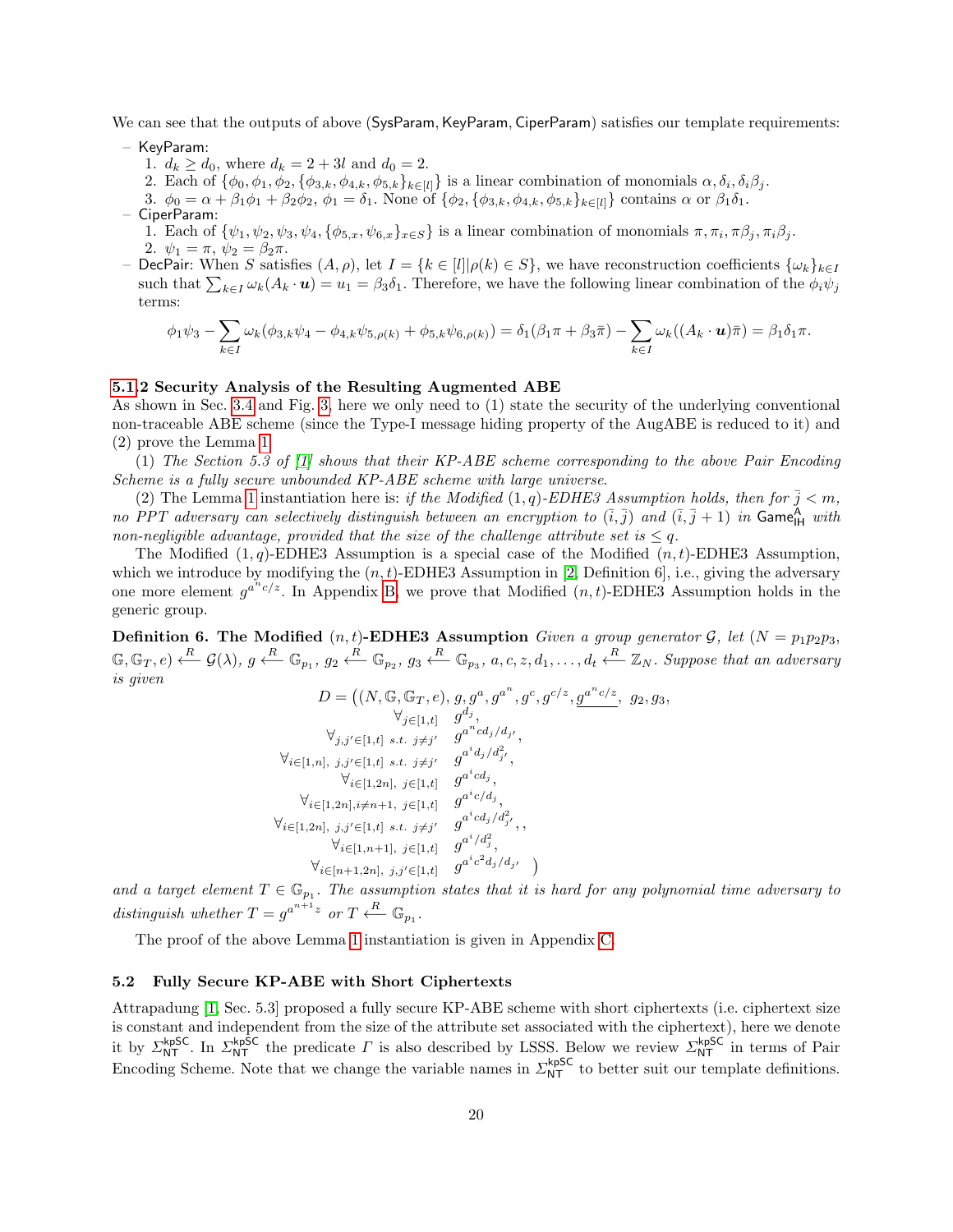#### [5.2.](#page-19-0)1 The Pair Encoding Scheme

 $\Sigma_{\text{NT}}^{\text{kpSC}}$  is a bounded ABE where the maximum size for attribute set associated with the ciphertext is bounded by T, while no further restriction is required.  $\Sigma_{NT}^{kpSC}$  satisfies our non-traceable ABE template in Sec. [3.2,](#page-9-0) with the following Pair Encoding Scheme.

- SysParam. Take as input  $\Gamma : \mathbb{X} \times \mathbb{Y} \to \{0,1\}$ , where the ciphertext tag (here is the attribute set) space is  $\mathbb{Y} = \{Y \mid Y \subseteq \mathbb{Z}_N \wedge |Y| \leq T\}$  and the key tag space is  $\mathbb{X} = \{\text{LSSS } (A, \rho) \mid A \text{ is a matrix over } \mathbb{Z}_N \text{ and } \mathbb{Z}_N\}$ ρ maps each row of A to an attribute in  $\mathbb{Z}_N$  (ρ does not need to be injective) }, output  $d = T + 6$  and  $d_0 = 2$ . Denote  $\boldsymbol{\beta} = (\beta_1, \ldots, \beta_4, \theta_0, \theta_1, \ldots, \theta_{T+1}).$
- KeyParam. Take in N and a key policy  $(A, \rho) \in \mathbb{X}$ , where A is an  $l \times n$  matrix, and  $\rho : [1, l] \to \mathbb{Z}_N$  maps each row of A to an attribute in  $\mathbb{Z}_N$ , output  $d_{\delta} = l+n+1$  and  $\boldsymbol{\phi} = (\phi_0, \phi_1, \phi_2, \{\phi_{3,k}, \phi_{4,k}, \phi_{5,k,0}, \{\phi_{5,k,t}\}_{t\in[T]}\}_{k\in[l]}$ with  $d_k = 2 + l(T + 3)$ :

$$
\phi_0 = \alpha + \beta_1 \delta_1 + \beta_2 \delta_2, \quad \phi_1 = \delta_1, \quad \phi_2 = \delta_2, \n\phi_{3,k} = A_k \cdot \mathbf{u} + \xi_k \beta_4, \quad \phi_{4,k} = \xi_k, \n\phi_{5,k,0} = \xi_k \theta_0, \quad \{\phi_{5,k,t} = \xi_k (\theta_{t+1} - \theta_1 \rho(k)^t)\}_{t \in [T]},
$$

where  $\boldsymbol{\delta} = (\delta_1, \delta_2, \xi_1, \dots, \xi_l, u_2, \dots, u_n) \in \mathbb{Z}_N^{l+n+1}$  and  $\boldsymbol{u} := (u_1 = \beta_3 \delta_1, u_2, \dots, u_n)$ .

CiperParam. Take in N and an attribute set  $S \subseteq \mathbb{Z}_N$  such that  $|S| \leq T$ , let  $c_t$  be the coefficient of  $z^t$  in  $p(z) := \prod_{x \in S} (z - x)$ , output  $d_{\pi} = 2$  and  $\boldsymbol{\psi} = (\psi_1, \psi_2, \psi_3, \psi_4, \psi_5, \psi_6)$  with  $d_c = 6$ :

$$
\psi_1 = \pi
$$
,  $\psi_2 = \beta_2 \pi$ ,  $\psi_3 = \beta_1 \pi + \beta_3 \bar{\pi}$ ,  
\n $\psi_4 = \bar{\pi}$ ,  $\psi_5 = \bar{\pi}\beta_4 + \hat{\pi}(\theta_0 + \sum_{t=0}^T c_t \theta_{t+1})$ ,  $\psi_6 = \hat{\pi}$ ,

where  $\boldsymbol{\pi} = (\pi, \bar{\pi}, \hat{\pi}) \in \mathbb{Z}_N^3$ .

We can see that the outputs of above (SysParam, KeyParam, CiperParam) satisfies our template requirements:

- KeyParam:
	- 1.  $d_k \geq d_0$ , where  $d_k = 2 + l(T + 3)$  and  $d_0 = 2$ .
	- 2. Each of  $\{\phi_0, \phi_1, \phi_2, \{\phi_{3,k}, \phi_{4,k}, \phi_{5,k,0}, \{\phi_{5,k,t}\}_{t\in[T]}\}_{k\in[I]}\}$  is a linear combination of monomials  $\alpha, \delta_i, \delta_i\beta_j$ .
- 3.  $\phi_0 = \alpha + \beta_1 \phi_1 + \beta_2 \phi_2$ ,  $\phi_1 = \delta_1$ . None of  $\{\phi_2, \{\phi_{3,k}, \phi_{4,k}, \phi_{5,k,0}, \{\phi_{5,k,t}\}_{t \in [T]}\}_{k \in [l]}$  contains  $\alpha$  or  $\beta_1 \delta_1$ . – CiperParam:
	- 1. Each of  $\{\psi_1, \psi_2, \psi_3, \psi_4, \psi_5, \psi_6\}$  is a linear combination of monomials  $\pi, \pi_i, \pi \beta_j, \pi_i \beta_j$ . 2.  $\psi_1 = \pi, \psi_2 = \beta_2 \pi$ .
- DecPair: When S satisfies  $(A, \rho)$ , let  $I = \{k \in [l] | \rho(k) \in S\}$ , we have reconstruction coefficients  $\{\omega_k\}_{k \in I}$ such that  $\sum_{k\in I}\omega_k(A_k\cdot u)=u_1=\beta_3\delta_1$ . Therefore, we have the following linear combination of the  $\phi_i\psi_j$ terms:

$$
\phi_1 \psi_3 - \sum_{k \in I} \omega_k (\phi_{3,k} \psi_4 - \phi_{4,k} \psi_5 + (\phi_{5,k,0} + \sum_{t=1}^T c_t \phi_{5,k,t}) \psi_6)
$$
  
=  $\phi_1 \psi_3 - \sum_{k \in I} \omega_k ((A_k \cdot \mathbf{u} + \xi_k \beta_4) \bar{\pi} - \xi_k (\bar{\pi} \beta_4 + \hat{\pi} (\theta_0 + \sum_{t=0}^T c_t \theta_{t+1})) + \xi_k (\theta_0 + \sum_{t=0}^T c_t \theta_{t+1}) \hat{\pi})$   
=  $\delta_1 (\beta_1 \pi + \beta_3 \bar{\pi}) - \sum_{k \in I} \omega_k (A_k \cdot \mathbf{u}) \bar{\pi}$   
=  $\delta_1 \beta_1 \pi$ .

Note that

$$
(\phi_{5,k,0} + \sum_{t=1}^{T} c_t \phi_{5,k,t})\psi_6 = \xi_k (\theta_0 + \sum_{t=1}^{T} c_t \theta_{t+1} - \theta_1 \sum_{t=1}^{T} c_t \rho(k)^t) \hat{\pi}
$$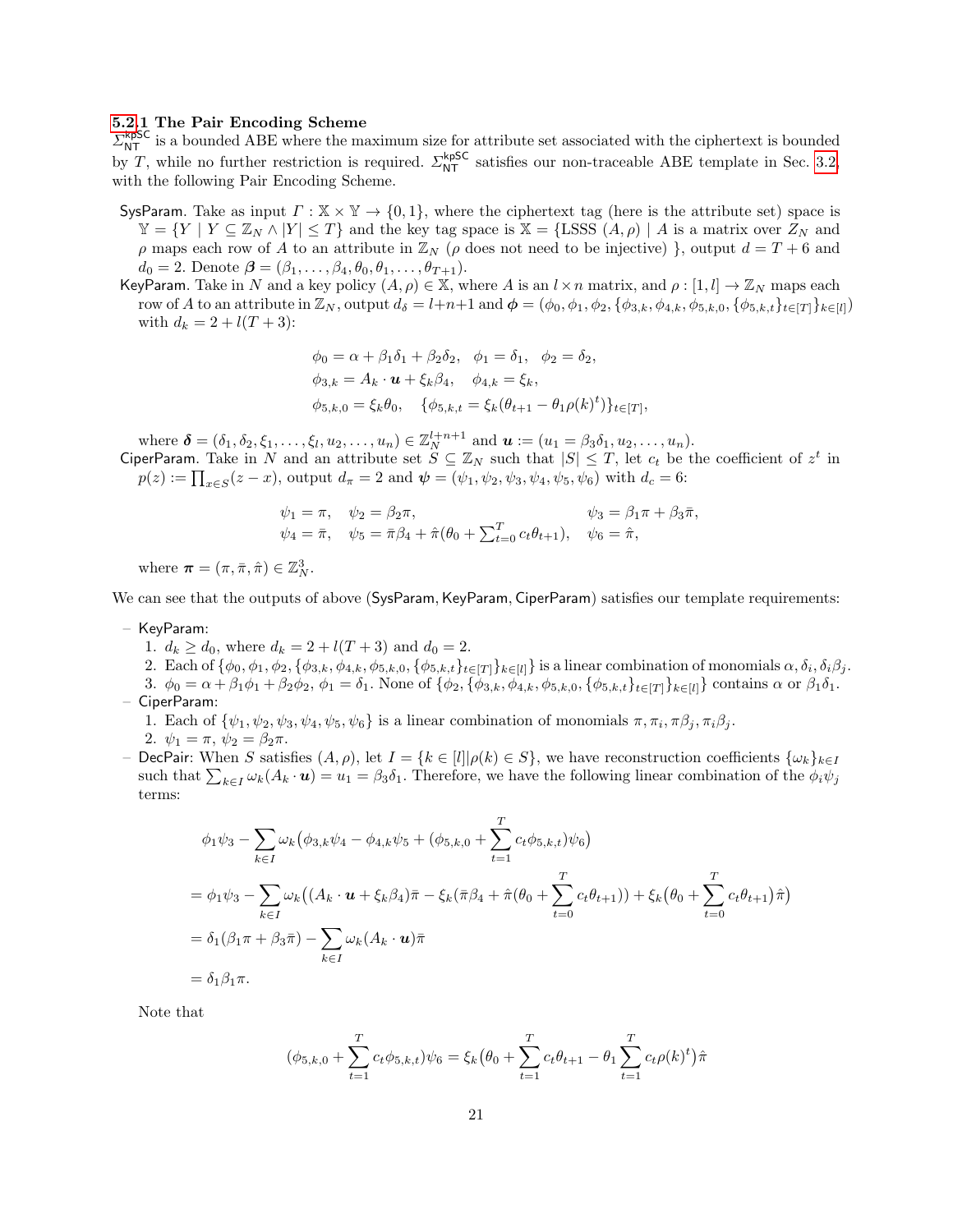$$
= \xi_k (\theta_0 + \sum_{t=1}^T c_t \theta_{t+1} - \theta_1 (p(\rho(k)) - c_0)) \hat{\pi}
$$
  
=  $\xi_k (\theta_0 + \sum_{t=1}^T c_t \theta_{t+1} + \theta_1 c_0) \hat{\pi}$  since  $p(\rho(k)) = 0$   
=  $\xi_k (\theta_0 + \sum_{t=0}^T c_t \theta_{t+1}) \hat{\pi}.$ 

#### [5.2.](#page-19-0)2 Security Analysis of the Resulting Augmented ABE

As shown in Sec. [3.4](#page-12-0) and Fig. [3,](#page-13-0) here we only need to (1) state the security of the underlying conventional non-traceable ABE scheme and (2) prove the Lemma [1.](#page-15-2)

(1) The Section 5.3 of [\[1\]](#page-24-1) shows that their KP-ABE scheme corresponding to the above Pair Encoding Scheme is a fully secure KP-ABE scheme with short ciphertexts.

(2) The Lemma [1](#page-15-2) instantiation here is: if the Modified  $(T + 1, 1)$ -EDHE3 Assumption holds, then for  $\bar{j} < m$ , no PPT adversary can selectively distinguish between an encryption to  $(\bar{i},\bar{j})$  and  $(\bar{i},\bar{j}+1)$  in Game $_{\sf HH}^{\sf A}$ with non-negligible advantage, provided that the size of the challenge attribute set is  $\leq T$ .

Note that the Modified  $(T + 1, 1)$ -EDHE3 Assumption is a special case of the Modified  $(n, t)$ -EDHE3 Assumption in Def. [6.](#page-19-1)

The proof of the above Lemma [1](#page-15-2) instantiation is given in Appendix [D.](#page-35-0)

#### <span id="page-21-1"></span>5.3 Fully Secure ABE with Ciphertexts Associated with DFAs

Attrapadung  $[2, \text{Sec. 8.2}]$  $[2, \text{Sec. 8.2}]$  proposed a fully secure ABE scheme for regular languages  $^{11}$  $^{11}$  $^{11}$ , with ciphertexts associated with *Deterministic Finite Automata (DFA)*. Here we denote it by  $\Sigma_{NT}^{c pDFA}$ . In  $\Sigma_{NT}^{c pDFA}$  the predicate Γ is described by DFA. In particular, for a DFA M and a string  $u$ ,  $\Gamma(\mathbb{M}, u) = 1$  if the automata M accepts the string  $u$ . We refer to [\[30,](#page-25-10)[1\]](#page-24-1) for more details about DFA-based ABE, here we only give the below brief introduction. A DFA M is a 5-tuple  $(Q, \Lambda, \mathcal{T}, q_0, F)$  in which Q is the set of states  $Q =$  $\{q_0, q_1, \ldots, q_{n-1}\},\Lambda$  is the alphabet set,  $\mathcal T$  is the set of transitions, in which each transition is of the form  $(q_x, q_y, \sigma) \in Q \times Q \times \Lambda$ ,  $q_0$  is the start state, and  $F \subseteq Q$  is the set of accepted states. We say that M accepts a string  $u = (u_1, u_2, \dots, u_l) \in \Lambda^*$  if there exists a sequence of states  $\rho_0, \rho_1, \dots, \rho_n \in Q$  such that  $\rho_0 = q_0$ , for  $i = 1$  to l we have  $(\rho_{i-1}, \rho_i, u_i) \in \mathcal{T}$ , and  $\rho_l \in F$ . Note that, as shown in [\[1,](#page-24-1)[2\]](#page-24-2), it is wlog if we consider machines such that  $|F| = 1$ . Below we review  $\Sigma_{NT}^{\text{cpDFA}}$  in terms of Pair Encoding Scheme. Note that we change the variable names in  $\mathcal{L}_{NT}^{\text{cpDFA}}$  to better suit our template definitions.

# [5.3.](#page-21-1)1 The Pair Encoding Scheme

 $\Sigma_{\text{NT}}^{\text{cpDFA}}$  satisfies our non-traceable ABE template in Sec. [3.2,](#page-9-0) with the following Pair Encoding Scheme.

SysParam. Take as input  $\Gamma : \mathbb{X} \times \mathbb{Y} \to \{0,1\}$ , where the ciphertext tag space is  $\mathbb{Y} = \{\mathbb{M} \mid \mathbb{M} \text{ is a DFA}\}$  and the key tag space is  $\mathbb{X} = {\mathbf{u} \mid \mathbf{u} \in (\mathbb{Z}_N)^*}$ , output  $d = 9$  and  $d_0 = 2$ . Denote  $\boldsymbol{\beta} = (\beta_1, \dots, \beta_9)$ .

KeyParam. Take in N and a string  $u \in (\mathbb{Z}_N)^*$ , let  $l = |u|$ , and parse  $u = (u_1, \ldots, u_l)$ . Output  $d_{\delta} = 3 + l$ and  $\phi = (\phi_0, \phi_1, \phi_2, \phi_3, \phi_4, \phi_{5,0}, {\phi_{5,k}, \phi_{6,k}}_{k \in [1,l]})$  with  $d_k = 5 + 2l$ :

$$
\begin{aligned}\n\phi_0 &= \alpha + \beta_1 \delta_1 + \beta_2 \delta_2, & \phi_1 &= \delta_1, & \phi_2 &= \delta_2, & \phi_3 &= -\beta_3 \delta_1 + \beta_4 \xi_l, \\
\phi_4 &= \xi_0 \beta_5, & \phi_{5,0} &= \xi_0, & \{\phi_{5,k} = \xi_k, & \phi_{6,k} = \xi_{k-1} (\beta_6 + \beta_7 u_k) + \xi_k (\beta_8 + \beta_9 u_k) \}_{k \in [1,l]},\n\end{aligned}
$$

where  $\boldsymbol{\delta} = (\delta_1, \delta_2, \xi_0, \xi_1, \dots, \xi_l) \in \mathbb{Z}_N^{3+l}$ .

<span id="page-21-0"></span>Attrapadung [\[2\]](#page-24-2) refers to the scheme as a 'Functional Encryption' scheme. Note that the scheme in [2] is still in "All-Or-Nothing" style and is covered by our ABE definitions, in this paper we refer to it as an ABE scheme.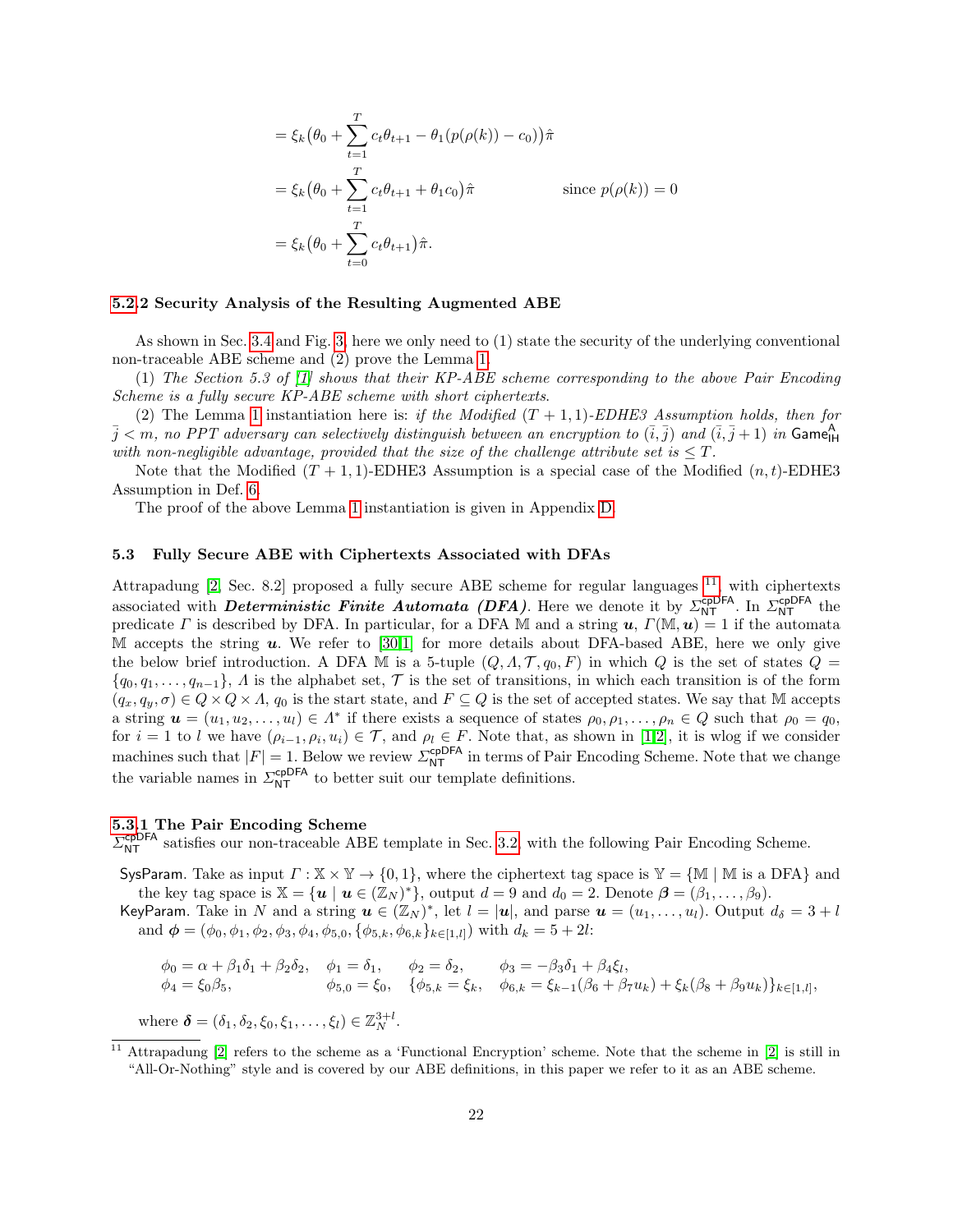CiperParam. Take in N and a DFA  $\mathbb{M} = (Q, \mathbb{Z}_N, \mathcal{J}, q_0, q_{n-1})$  where  $n = |Q|$ , let  $J = |\mathcal{J}|$ , and parse  $\mathcal{J} =$  ${(q_{x_t}, q_{y_t}, \sigma_t)|t \in [1, J]}$ . Output  $d_{\pi} = 1 + J + n$  and  $\boldsymbol{\psi} = (\psi_1, \psi_2, \psi_3, \psi_4, \psi_5, \psi_6, {\psi_{7,t}, \psi_{8,t}, \psi_{9,t}}_{t \in [1, J]})$ with  $d_c = 6 + 3J$ :

$$
\psi_1 = \pi, \qquad \psi_2 = \beta_2 \pi, \qquad \qquad \psi_3 = \beta_1 \pi + \beta_3 \bar{\pi}, \n\psi_4 = \bar{\pi}, \qquad \psi_5 = \pi_0, \qquad \qquad \psi_6 = -\nu_0 + \pi_0 \beta_5, \n\psi_{7,t} = \pi_t, \quad \psi_{8,t} = \nu_{x_t} + \pi_t(\beta_6 + \beta_7 \sigma_t), \quad \psi_{9,t} = -\nu_{y_t} + \pi_t(\beta_8 + \beta_9 \sigma_t),
$$

where  $\boldsymbol{\pi} = (\pi, \bar{\pi}, \pi_0, \pi_1, \dots, \pi_J, \{\nu_x\}_{q_x \in Q \setminus \{q_{n-1}\}}) \in \mathbb{Z}_N^{2+J+n}$  and  $\nu_{n-1} := \beta_4 \bar{\pi}$ .

We can see that the outputs of above (SysParam, KeyParam, CiperParam) satisfies our template requirements:

- KeyParam:
	- 1.  $d_k \geq d_0$ , where  $d_k = 5 + 2l$  and  $d_0 = 2$ .
	- 2. Each of  $\{\phi_0, \phi_1, \phi_2, \phi_3, \phi_4, \phi_{5,0}, \{\phi_{5,k}, \phi_{6,k}\}_{k\in[1,l]} \}$  is a linear combination of monomials  $\alpha, \delta_i, \delta_i\beta_j$ .
- 3.  $\phi_0 = \alpha + \beta_1 \phi_1 + \beta_2 \phi_2$ ,  $\phi_1 = \delta_1$ . None of  $\{\phi_2, \phi_3, \phi_4, \phi_{5,0}, \{\phi_{5,k}, \phi_{6,k}\}_{k \in [1,l]} \}$  contains  $\alpha$  or  $\beta_1 \delta_1$ . – CiperParam:
	- 1. Each of  $\{\psi_1, \psi_2, \psi_3, \psi_4, \psi_5, \psi_6, \{\psi_{7,t}, \psi_{8,t}, \psi_{9,t}\}_{t\in[1,J]}\}$  is a linear combination of monomials  $\pi, \pi_i, \pi \beta_j$ ,  $\pi_i \beta_i$ .
	- 2.  $\psi_1 = \pi, \psi_2 = \beta_2 \pi$ .
- DecPair: When M accepts  $u = (u_1, \ldots, u_l)$ , we have that there is a sequence of states  $\rho_0, \rho_1, \ldots, \rho_l \in Q$ such that  $\rho_0 = q_0$ , for  $k = 1$  to l we have  $(\rho_{k-1}, \rho_k, u_k) \in \mathcal{J}$ , and  $\rho_l \in F$ . Let  $(q_{x_{t_k}}, q_{y_{t_k}}, \sigma_{t_k}) =$  $(\rho_{k-1}, \rho_k, u_k)$ . Therefore, we have the following linear combination of the  $\phi_i \psi_j$  terms:

$$
\phi_1 \psi_3 + \phi_3 \psi_4 - \phi_4 \psi_5 + \phi_{5,0} \psi_6 + \sum_{k \in [1,l]} (-\phi_{6,k} \psi_{7,t_k} + \phi_{5,k-1} \psi_{8,t_k} + \phi_{5,k} \psi_{9,t_k})
$$
  
=  $\delta_1 (\beta_1 \pi + \beta_3 \bar{\pi}) + (-\beta_3 \delta_1 + \beta_4 \xi_l) \bar{\pi} - \xi_0 \beta_5 \pi_0 + \xi_0 (-\nu_0 + \pi_0 \beta_5) + (\xi_0 \nu_0 - \xi_l \nu_{n-1})$   
=  $\delta_1 \beta_1 \pi + \beta_4 \xi_l \bar{\pi} - \xi_l \beta_4 \bar{\pi}$   
=  $\beta_1 \delta_1 \pi$ .

Note that for any  $k \in [1, l]$  we have

$$
- \phi_{6,k} \psi_{7,t_k} + \phi_{5,k-1} \psi_{8,t_k} + \phi_{5,k} \psi_{9,t_k}
$$
  
= -(\xi\_{k-1} (\beta\_6 + \beta\_7 u\_k) + \xi\_k (\beta\_8 + \beta\_9 u\_k)) \pi\_{t\_k} + \xi\_{k-1} (\nu\_{x\_{t\_k}} + \pi\_{t\_k} (\beta\_6 + \beta\_7 \sigma\_{t\_k})) + \xi\_k (-\nu\_{y\_{t\_k}} + \pi\_{t\_k} (\beta\_8 + \beta\_9 \sigma\_{t\_k}))  
= \xi\_{k-1} \nu\_{x\_{t\_k}} - \xi\_k \nu\_{y\_{t\_k}}

and for any  $k \in [1, l-1]$  we have  $y_{y_{t_k}} = x_{t_{k+1}}$ . Note that  $q_{x_{t_1}} = \rho_0 = q_0$  implies  $x_{t_1} = 0$  and  $q_{x_{t_l}} = \rho_l = q_{n-1}$  implies  $x_{t_l} = n - 1$ . Thus, we have

$$
\sum_{k \in [1,l]} (-\phi_{6,k} \psi_{7,t_k} + \phi_{5,k-1} \psi_{8,t_k} + \phi_{5,k} \psi_{9,t_k}) = \xi_0 \nu_{x_{t_1}} - \xi_l \nu_{y_{t_l}} = \xi_0 \nu_0 - \xi_l \nu_{n-1}.
$$

## [5.3.](#page-21-1)2 Security Analysis of the Resulting Augmented ABE

As shown in Sec. [3.4](#page-12-0) and Fig. [3,](#page-13-0) here we only need to (1) state the security of the underlying conventional non-traceable ABE scheme and (2) prove the Lemma [1.](#page-15-2)

(1) The Section 8.2 of [\[2\]](#page-24-2) shows that their ABE scheme corresponding to the above Pair Encoding Scheme is a fully secure ABE scheme with Ciphertexts Associated with DFAs.

(2) The Lemma [1](#page-15-2) instantiation here is: if the Modified  $(n, J)$ -EDHE2-Dual assumption holds, then for  $\bar{j} < m$ , no PPT adversary can selectively distinguish between an encryption to  $(\bar{i},\bar{j})$  and  $(\bar{i},\bar{j}+1)$  in Game $_{\sf HH}^{\sf A}$ with non-negligible advantage, provided that the size of the challenge transition set is  $\leq J$ .

The Modified  $(n, J)$ -EDHE2-Dual Assumption is a special case of the Modified  $(n, m)$ -EDHE2-Dual Assumption, which we introduce by modifying the  $(n, m)$ -EDHE2-Dual Assumption in [\[2,](#page-24-2) Definition 9], i.e., giving the adversary one more element  $g^{a^{n-1}bc/z}$ . In Appendix [B,](#page-26-0) we prove that Modified  $(n,m)$ -EDHE2-Dual Assumption holds in the generic group.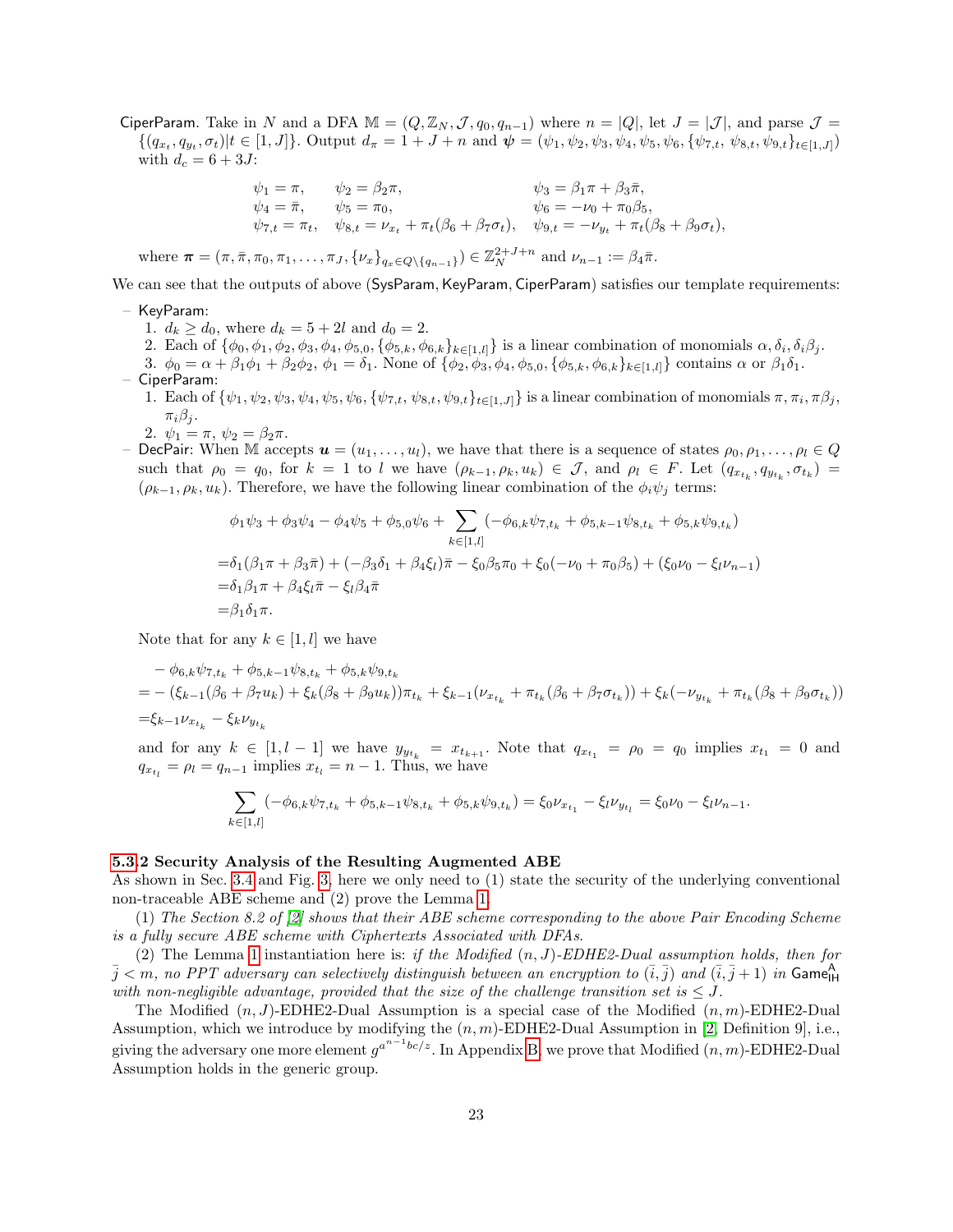**Definition 7.** The Modified  $(n, m)$ -EDHE2-Dual Assumption Given a group generator G, let  $(N =$  $p_1p_2p_3, \mathbb{G}, \mathbb{G}_T, e) \xleftarrow{R} \mathcal{G}(\lambda), g \xleftarrow{R} \mathbb{G}_{p_1}, g_2 \xleftarrow{R} \mathbb{G}_{p_2}, g_3 \xleftarrow{R} \mathbb{G}_{p_3}, a, b, c, z, d_1, \ldots, d_m \xleftarrow{R} \mathbb{Z}_N$ . Suppose that an adversary is given

$$
D = \left( (N, \mathbb{G}, \mathbb{G}_T, e), g, g^a, g^b, g^{b/z}, g^{a^{n-1}bc/z}, g_2, g_3, \n\forall_{i \in [1,n], j, j' \in [1,m], j \neq j'} g^{a^i/d_j^2}, g^{a^ib/d_j}, g^{d^j}, g^{a^id_j/d_{j'}^2}, g^{a^ibd_j/d_{j'}}, g^{a^i/d_j^6}, g^{a^id_j/d_{j'}^6}, \n\forall_{i \in [0,n-1], j \in [1,m]} g^{a^ic}, g^{a^ibcd_j}, \n\forall_{i \in [0,n], j \in [1,m]} g^{a^ibcd_j^5}, \n\forall_{i \in [1,2n-1], j, j' \in [1,m], j \neq j'} g^{a^ibcd_j/d_{j'}^2}, g^{a^ibcd_j^5/d_j^6}, \n\forall_{i \in [1,2n-1], i \neq n, j \in [1,m]} g^{a^ibcd_j/d_j^2}, g^{a^ibcd_j/d_{j'}^4}, g^{a^ibcd_j/d_j^6}, g^{a^ic/d_j^6}, g^{a^ibcd_j^5/d_{j'}^2}, g^{a^ib^2cd_j^5/d_{j'}^4} \right)
$$

and a target element  $T \in \mathbb{G}_{p_1}$ . The assumption states that it is hard for any polynomial time adversary to distinguish whether  $T = g^{a^n c z}$  or  $T \xleftarrow{R} \mathbb{G}_{p_1}$ .

The proof of the above Lemma [1](#page-15-2) instantiation is given in Appendix [E.](#page-41-0)

#### <span id="page-23-0"></span>5.4 Large Universe CP-ABE on Prime Order Groups

Rouselakis and Waters [\[26\]](#page-25-12) proposed a large universe CP-ABE scheme which is on prime order groups and consequently more efficient than those on composite order groups. Here we denote it by  $\Sigma_{NT}^{cplUp}$ . In  $\Sigma_{NT}^{cplUp}$ the predicate  $\Gamma$  is described by LSSS. Below we review  $\Sigma_{\text{NT}}^{\text{cplUp}}$  in terms of Pair Encoding Scheme. Note that we change the variable names in  $\mathcal{L}_{NT}^{\text{cplUp}}$  to better suit our template definitions.

#### [5.4.](#page-23-0)1 The Pair Encoding Scheme

 $\Sigma_{\text{NT}}^{\text{cplUp}}$  satisfies our non-traceable ABE template in Sec. [3.2,](#page-9-0) with the following Pair Encoding Scheme.

- SysParam. Take as input  $\Gamma : \mathbb{X} \times \mathbb{Y} \to \{0,1\}$ , where the key tag (here is the attribute set) space is  $\mathbb{X} = \{X \mid X \subseteq \mathbb{Z}_p\}$  and the ciphertext tag space is  $\mathbb{Y} = \{\text{LSSS } (A, \rho) \mid A \text{ is a matrix over } \mathbb{Z}_p \text{ and } \rho \text{ maps}\}$ each row of A to an attribute in  $\mathbb{Z}_p$  ( $\rho$  does not need to be injective) }, output  $d = 4$  and  $d_0 = 1$ . Denote  $\boldsymbol{\beta} = (\beta_1, \ldots, \beta_4).$
- KeyParam. Take in p and an attribute set  $S \subseteq \mathbb{Z}_p$ . Output  $d_{\delta} = 1 + |S|$  and  $\phi = (\phi_0, \phi_1, \{\phi_{x,2}, \phi_{x,3}\}_{x \in S})$ with  $d_k = 1 + 2|S|$ :

$$
\phi_0 = \alpha + \beta_1 \delta_1, \quad \phi_1 = \delta_1, \quad \{\phi_{x,2} = \theta_x, \quad \phi_{x,3} = (\beta_2 x + \beta_3) \theta_x - \beta_4 \delta_1\}_{x \in S},
$$

where  $\boldsymbol{\delta} = (\delta_1, \{\theta_x\}_{x \in S}) \in \mathbb{Z}_p^{1+|S|}$ .

CiperParam. Take in p and a ciphertext policy  $(A, \rho) \in \mathbb{Y}$ , where A is an  $l \times n$  matrix over  $\mathbb{Z}_p$ , and  $\rho : [1, l] \to$  $\mathbb{Z}_p$  maps each row of A to an attribute in  $\mathbb{Z}_p$ . Output  $d_{\pi} = l + n - 1$  and  $\boldsymbol{\psi} = (\psi_1, \{\psi_{k,1}, \psi_{k,2}, \psi_{k,3}\}_{k \in [l]})$ with  $d_c = 1 + 3l$ :

$$
\psi_1 = \pi, \quad \{ \psi_{k,1} = \beta_1(A_k \cdot \mathbf{u}) + \beta_4 \xi_k, \quad \psi_{k,2} = -(\beta_2 \rho(k) + \beta_3) \xi_k, \quad \psi_{k,3} = \xi_k \}_{k \in [l]},
$$

where  $\bm{\pi} = (\pi, u_2, \dots, u_n, \xi_1, \dots, \xi_l) \in \mathbb{Z}_p^{l+n}$  and  $\bm{u} := (u_1 = \pi, u_2, \dots, u_n)$ .

We can see that the outputs of above (SysParam, KeyParam, CiperParam) satisfies our template requirements:

- KeyParam:
	- 1.  $d_k \geq d_0$ , where  $d_k = 1 + 2|S|$  and  $d_0 = 1$ .
	- 2. Each of  $\{\phi_0, \phi_1, \{\phi_{x,2}, \phi_{x,3}\}_{x \in S}\}$  is a linear combination of monomials  $\alpha, \delta_i, \delta_i\beta_j$ .
	- 3.  $\phi_0 = \alpha + \beta_1 \phi_1$ ,  $\phi_1 = \delta_1$ . None of  $\{\phi_{x,2}, \phi_{x,3}\}_{x \in S}$  contains  $\alpha$  or  $\beta_1 \delta_1$ . Note that  $d_0 = 1$ .
- CiperParam: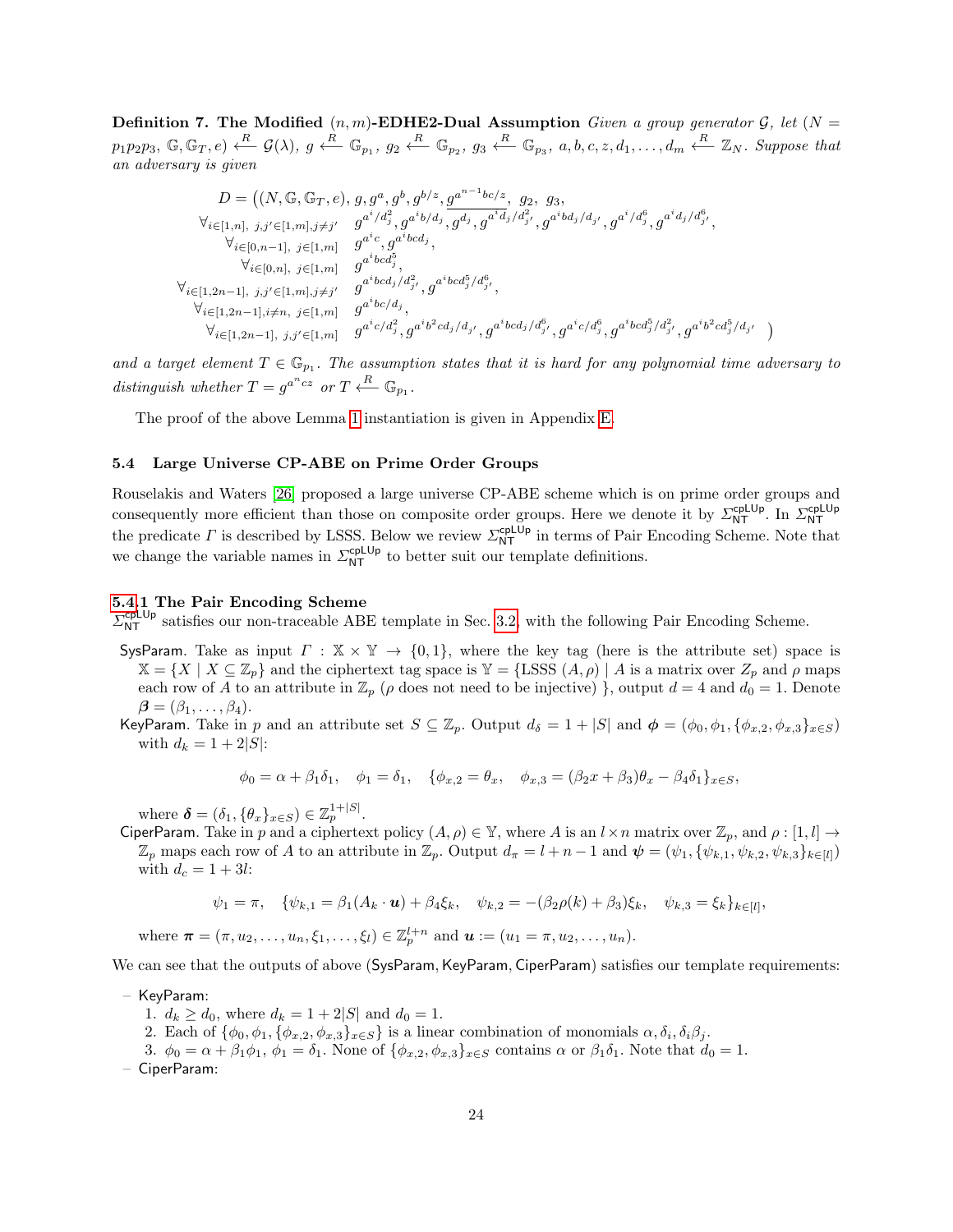1. Each of  $\{\psi_1, \{\psi_{k,1}, \psi_{k,2}, \psi_{k,3}\}_{k\in[l]} \}$  is a linear combination of monomials  $\pi, \pi_i, \pi \beta_j, \pi_i \beta_j$ .

- 2.  $\psi_1 = \pi$ . Note that  $d_0 = 1$ , thus there is no requirement on  $\psi_{\tilde{d}}$  for  $\tilde{d} \geq 2$ .
- **DecPair:** When S satisfies  $(A, \rho)$ , let  $I = \{k \in [l] | \rho(k) \in S\}$ , we have reconstruction coefficients  $\{\omega_k\}_{k \in I}$ such that  $\sum_{k\in I}\omega_k(A_k \cdot \boldsymbol{u}) = u_1 = \pi$ . Therefore, we have the following linear combination of the  $\phi_i\psi_j$ terms:

$$
\sum_{k \in I} \omega_k(\phi_1 \psi_{k,1} + \phi_{\rho(k),2} \psi_{k,2} + \phi_{\rho(k),3} \psi_{k,3}) = \delta_1 \beta_1 \sum_{k \in I} \omega_k((A_k \cdot \mathbf{u})) = \beta_1 \delta_1 \pi.
$$

## [5.4.](#page-23-0)2 Security Analysis of the Resulting Augmented ABE

As shown in Sec. [3.4](#page-12-0) and Fig. [3,](#page-13-0) here we only need to (1) state the security of the underlying conventional non-traceable ABE scheme and (2) prove the Lemma [1.](#page-15-2)

(1) The Section 4 of [\[26\]](#page-25-12) shows that their CP-ABE scheme corresponding to the above Pair Encoding Scheme is a selectively secure CP-ABE scheme with large universe.

(2) The Lemma [1](#page-15-2) instantiation here is: if the Extended Source Group q-parallel BDHE Assumption  $[24]$ holds, then for  $\bar{j} < m$ , no PPT adversary can selectively distinguish between an encryption to  $(\bar{i}, \bar{j})$  and  $(\overline{i}, \overline{j} + 1)$  in Game<sub>lH</sub> with non-negligible advantage, provided that the challenge LSSS matrix's size  $l \times n$ satisfies  $l, n \leq q$ .

The proof of the above Lemma [1](#page-15-2) instantiation is given in Appendix [F.](#page-60-0)

#### 5.5 More Instantiations

Besides the instantiations above, some other existing ABE schemes also satisfy our ABE template, such as the ones below, which we omit the details here.

- 1. The Fully Secure ABE with Keys associated with Regular Languages in [\[1,](#page-24-1) Sec. 5.2], with  $d_0 = 2$ .
- 2. The Fully Secure CP-ABE in [\[2,](#page-24-2) Scheme 11], with  $d_0 = 1$ .
- 3. The Fully Secure CP-ABE with large universe in [\[2,](#page-24-2) Scheme 13], with  $d_0 = 1$ .
- 4. The Fully Secure CP-ABE Scheme in [\[18,](#page-25-6) Sec. 2], with  $d_0 = 1$ .
- 5. The Fully Secure CP-ABE Scheme in [\[19\]](#page-25-9), with  $d_0 = 2$ .

# 6 Conclusion

In this work, we proposed a generic framework that can transform conventional (non-traceable) ABE schemes to their traceable counterparts, which remain the appealing properties of the original conventional (nontraceable) ABE and achieve additional fully collusion-resistant blackbox traceability at the cost of sublinear overhead. In particular, we proposed a conventional (non-traceable) ABE template, and proposed a generic transformation from the ABE template to Augmented ABE which implies Traceable ABE. This generic framework implies that any ABE schemes satisfying our ABE template can be transformed to a Traceable ABE in a generic manner. And we showed that some existing appealing ABE schemes do satisfy our ABE template. We proved the security of our transformation framework in the standard model.

# References

- <span id="page-24-1"></span>1. Attrapadung, N.: Dual system encryption via doubly selective security: Framework, fully secure functional encryption for regular languages, and more. In: EUROCRYPT 2014. pp. 557–577 (2014)
- <span id="page-24-2"></span>2. Attrapadung, N.: Dual system encryption via doubly selective security: Framework, fully-secure functional encryption for regular languages, and more. IACR Cryptology ePrint Archive 2014, 428 (2014), [http://eprint.](http://eprint.iacr.org/2014/428) [iacr.org/2014/428](http://eprint.iacr.org/2014/428)
- <span id="page-24-0"></span>3. Attrapadung, N., Libert, B., de Panafieu, E.: Expressive key-policy attribute-based encryption with constant-size ciphertexts. In: Public Key Cryptography. pp. 90–108 (2011)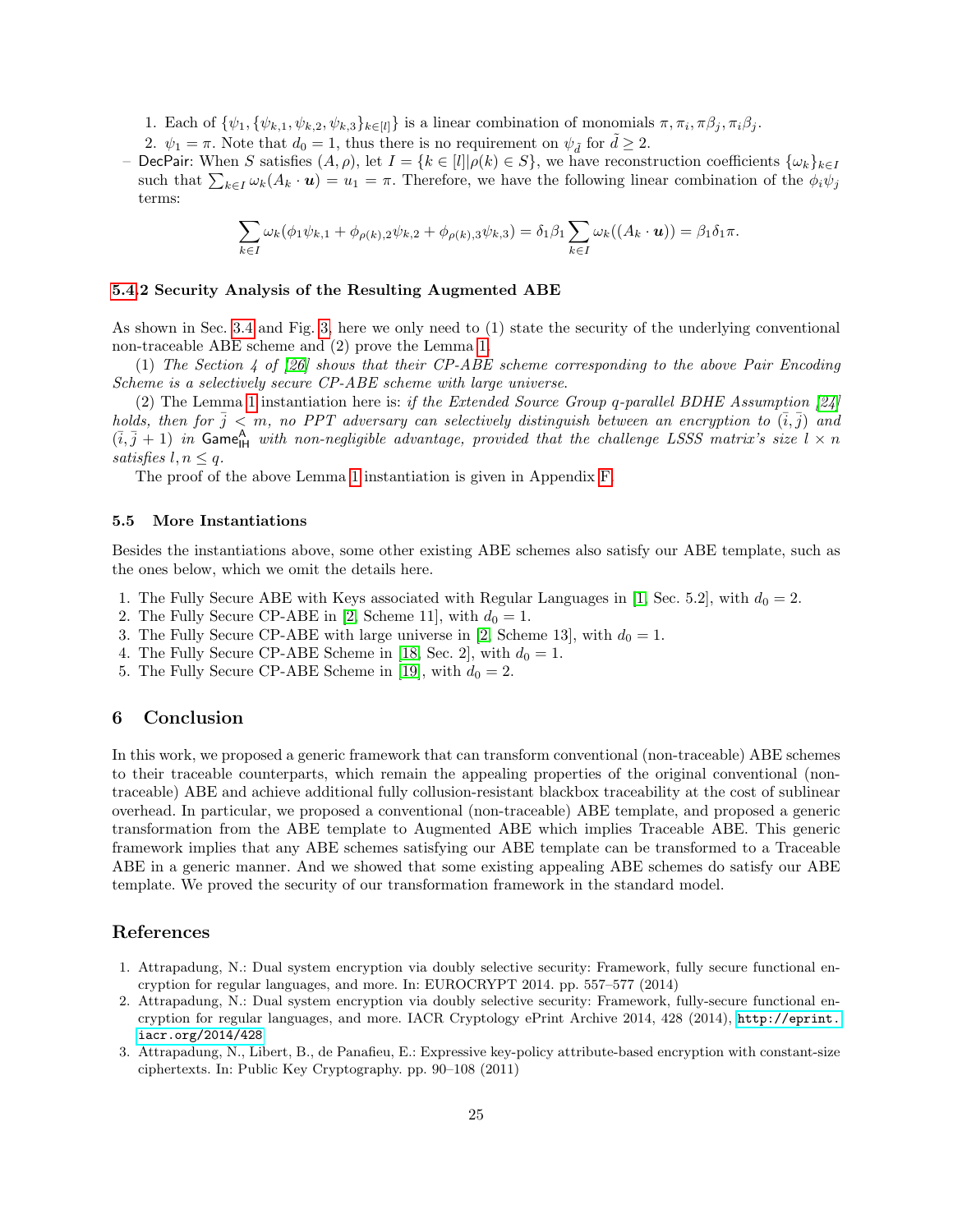- <span id="page-25-27"></span>4. Beimel, A.: Secure Schemes for Secret Sharing and Key Distribution. Ph.D. thesis, Israel Institute of Technology, Technion, Haifa, Israel (1996)
- <span id="page-25-2"></span>5. Bethencourt, J., Sahai, A., Waters, B.: Ciphertext-policy attribute-based encryption. In: IEEE Symposium on Security and Privacy. pp. 321–334 (2007)
- <span id="page-25-23"></span>6. Boneh, D., Kiayias, A., Montgomery, H.W.: Robust fingerprinting codes: a near optimal construction. In: DRM 2010. pp. 3–12 (2010)
- <span id="page-25-20"></span>7. Boneh, D., Naor, M.: Traitor tracing with constant size ciphertext. In: CCS 2008. pp. 501–510 (2008)
- <span id="page-25-19"></span>8. Boyen, X.: Attribute-based functional encryption on lattices. In: TCC. pp. 122–142 (2013)
- <span id="page-25-3"></span>9. Cheung, L., Newport, C.C.: Provably secure ciphertext policy ABE. In: CCS 2007. pp. 456–465 (2007)
- <span id="page-25-22"></span>10. Chor, B., Fiat, A., Naor, M.: Tracing traitors. In: CRYPTO. pp. 257–270 (1994)
- <span id="page-25-26"></span>11. Garg, S., Kumarasubramanian, A., Sahai, A., Waters, B.: Building efficient fully collusion-resilient traitor tracing and revocation schemes. In: CCS 2010. pp. 121–130 (2010)
- <span id="page-25-4"></span>12. Goyal, V., Jain, A., Pandey, O., Sahai, A.: Bounded ciphertext policy attribute based encryption. In: ICALP (2). pp. 579–591 (2008)
- <span id="page-25-1"></span>13. Goyal, V., Pandey, O., Sahai, A., Waters, B.: Attribute-based encryption for fine-grained access control of encrypted data. In: CCS 2006. pp. 89–98 (2006)
- <span id="page-25-8"></span>14. Herranz, J., Laguillaumie, F., Ràfols, C.: Constant size ciphertexts in threshold attribute-based encryption. In: Public Key Cryptography. pp. 19–34 (2010)
- <span id="page-25-11"></span>15. Hohenberger, S., Waters, B.: Attribute-based encryption with fast decryption. In: Public-Key Cryptography. pp. 162–179 (2013)
- <span id="page-25-13"></span>16. Hohenberger, S., Waters, B.: Online/offline attribute-based encryption. In: Public-Key Cryptography. pp. 293–310 (2014)
- <span id="page-25-24"></span>17. Lai, J., Tang, Q.: Making any attribute-based encryption accountable, efficiently. In: ESORICS 2018, Part II. pp. 527–547. Springer (2018)
- <span id="page-25-6"></span>18. Lewko, A.B., Okamoto, T., Sahai, A., Takashima, K., Waters, B.: Fully secure functional encryption: Attributebased encryption and (hierarchical) inner product encryption. In: EUROCRYPT. pp. 62–91 (2010)
- <span id="page-25-9"></span>19. Lewko, A.B., Waters, B.: New proof methods for attribute-based encryption: Achieving full security through selective techniques. In: CRYPTO. pp. 180–198 (2012)
- <span id="page-25-15"></span>20. Liu, Z., Cao, Z., Wong, D.S.: Blackbox traceable CP-ABE: how to catch people leaking their keys by selling decryption devices on ebay. In: CCS 2013. pp. 475–486 (2013)
- <span id="page-25-14"></span>21. Liu, Z., Cao, Z., Wong, D.S.: White-box traceable ciphertext-policy attribute-based encryption supporting any monotone access structures. IEEE Transactions on Information Forensics and Security 8(1), 76–88 (2013)
- <span id="page-25-18"></span>22. Liu, Z., Cao, Z., Wong, D.S.: Fully collusion-resistant traceable key-policy attribute-based encryption with sublinear size ciphertexts. In: Inscrypt 2014. pp. 403–423 (2014)
- <span id="page-25-16"></span>23. Liu, Z., Cao, Z., Wong, D.S.: Traceable CP-ABE: how to trace decryption devices found in the wild. IEEE Transactions on Information Forensics and Security 10(1), 55–68 (2015)
- <span id="page-25-17"></span>24. Liu, Z., Wong, D.S.: Practical ciphertext-policy attribute-based encryption: Traitor tracing, revocation, and large universe. In: ACNS 2015. pp. 127–146 (2015)
- <span id="page-25-7"></span>25. Okamoto, T., Takashima, K.: Fully secure functional encryption with general relations from the decisional linear assumption. In: CRYPTO. pp. 191–208 (2010)
- <span id="page-25-12"></span>26. Rouselakis, Y., Waters, B.: Practical constructions and new proof methods for large universe attribute-based encryption. In: CCS 2013. pp. 463–474 (2013)
- <span id="page-25-0"></span>27. Sahai, A., Waters, B.: Fuzzy identity-based encryption. In: EUROCRYPT. pp. 457–473 (2005)
- <span id="page-25-21"></span>28. Tardos, G.: Optimal probabilistic fingerprint codes. J. ACM 55(2), 10:1–10:24 (2008)
- <span id="page-25-5"></span>29. Waters, B.: Ciphertext-policy attribute-based encryption: An expressive, efficient, and provably secure realization. In: Public Key Cryptography. pp. 53–70 (2011)
- <span id="page-25-10"></span>30. Waters, B.: Functional encryption for regular languages. In: CRYPTO. pp. 218–235 (2012)

# <span id="page-25-25"></span>A Correctness

**Correctness.** Suppose that the message is M' and the encryption index is  $(\bar{i}, \bar{j})$ . For  $i \geq \bar{i}$  we have

$$
\frac{e(K_0,Q_i) \cdot e(K_0',Q_i')}{e(K_1,Q_{i,1}) \cdot \prod_{\tilde{d}=2}^{d_0} e(K_{\tilde{d}},Q_{i,\tilde{d}})} = \frac{e\left(g^{r_ic_j+\alpha_i}g^{\beta_1\delta_1} \prod_{\tilde{d}=2}^{d_0}g^{\beta_{\tilde{d}}\phi_{\tilde{d}}(\boldsymbol{\beta},\boldsymbol{\delta})},g^{\tau s_i(\boldsymbol{v}_i \cdot \boldsymbol{v}_c)}\right)e(Z_i^{\delta_1},g^{t_i})}{e\left(g^{\delta_1},(g^{\beta_1})^{\tau s_i(\boldsymbol{v}_i \cdot \boldsymbol{v}_c)} Z_i^{t_i}(g^{\beta_1})^{\pi}\right) \cdot \prod_{\tilde{d}=2}^{d_0} e\left(g^{\phi_{\tilde{d}}(\boldsymbol{\beta},\boldsymbol{\delta})},(g^{\beta_{\tilde{d}}})^{\tau s_i(\boldsymbol{v}_i \cdot \boldsymbol{v}_c)}\right)}
$$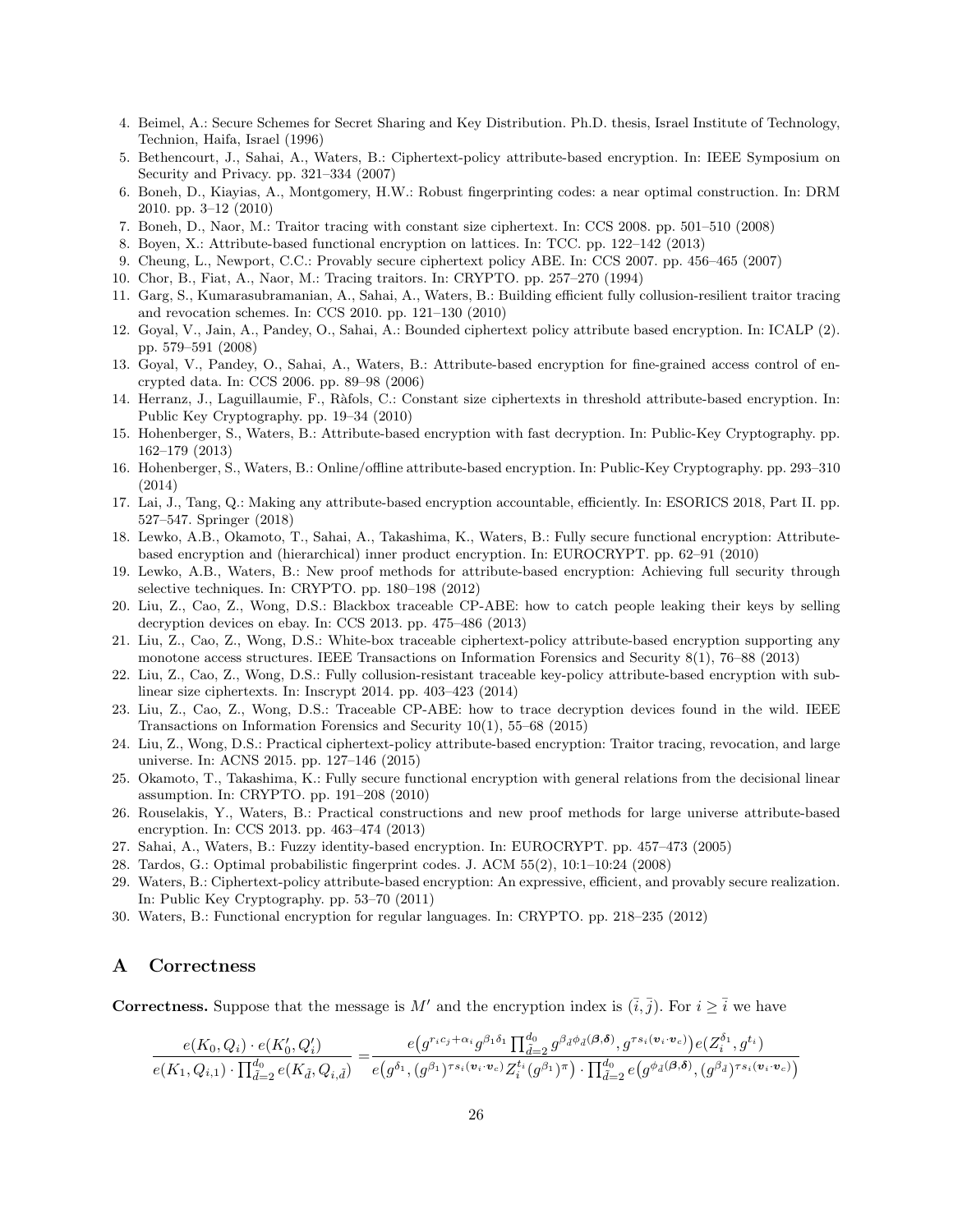$$
\!=\!\frac{e(g^{r_ic_j+\alpha_i},g^{\tau s_i(\boldsymbol{v}_i\cdot \boldsymbol{v}_c)})}{e\big(g^{\delta_1},(g^{\beta_1})^\pi\big)}.
$$

If  $i \geq \overline{i} \wedge j \geq \overline{j}$ : we have

$$
\frac{e_3({\bm{R}}_i',{\bm{C}}_j')}{e_3({\bm{R}}_i,{\bm{C}}_j)} = \frac{e_3(G_i^{\kappa s_i {\bm{v}}_i},g^{{\bm{w}}_j})}{e_3(G_i^{\kappa {\bm{v}}_i},H_j^{\tau {\bm{v}}_c} \cdot g^{\kappa {\bm{w}}_j})} = \frac{1}{e_3(g^{r_i s_i {\bm{v}}_i},g^{c_j \tau {\bm{v}}_c})} = \frac{1}{e(g,g)^{r_i s_i c_j \tau({\bm{v}}_i \cdot {\bm{v}}_c)}}.
$$

If  $i > \overline{i} \wedge j < \overline{j}$ : note that for  $i > \overline{i}$ , we have  $(\mathbf{v}_i \cdot \mathbf{\chi}_3) = 0$  (since  $\mathbf{v}_i \in span{\{\mathbf{\chi}_1, \mathbf{\chi}_2\}}\}$ , then we have

$$
\frac{e_3(R_i',C_j')}{e_3(R_i,C_j)} = \frac{e_3(G_i^{\kappa s_i \mathbf{v}_i},g^{\mathbf{w}_j})}{e_3(G_i^{\kappa_i \mathbf{v}_i},H_j^{\tau(\mathbf{v}_c+\mu_j\mathbf{x}_3)}\cdot g^{\kappa \mathbf{w}_j})} = \frac{1}{e_3(g^{r_is_i \mathbf{v}_i},g^{c_j \tau(\mathbf{v}_c+\mu_j\mathbf{x}_3)})} = \frac{1}{e(g,g)^{r_is_i c_j \tau(\mathbf{v}_i\cdot\mathbf{v}_c)}}.
$$

If  $i = \overline{i} \wedge j < \overline{j}$ : note that for  $i = \overline{i}$ , we have that  $(v_i \cdot \chi_3) \neq 0$  happens with overwhelming probability (since  $v_i$  is randomly chosen from  $\mathbb{Z}_N^3$ , then we have

$$
\frac{e_3({\bm{R}}_i',{\bm{C}}_j')}{e_3({\bm{R}}_i,{\bm{C}}_j)}=\frac{e_3(G_i^{\kappa s_i{\bm{v}}_i},g^{{\bm{w}}_j})}{e_3(G_i^{\kappa_i{\bm{v}}_i},H_j^{\tau({\bm{v}}_c+\mu_j{\bm{\chi}}_3)}\cdot g^{\kappa{\bm{w}}_j})}=\frac{1}{e_3(g^{r_is_i{\bm{v}}_i},g^{c_j\tau({\bm{v}}_c+\mu_j{\bm{\chi}}_3)})}=\frac{1}{e(g,g)^{r_is_i{c_j}\tau(({\bm{v}}_i\cdot{\bm{v}}_c)+\mu_j({\bm{v}}_i\cdot{\bm{\chi}}_3))}}.
$$

Note that  $D_P = e(K^{E_1}, P) = e(g, g)^{\phi E_1 \phi^T} = e(g, g)^{\beta_1 \delta_1 \pi}$ . Thus from the values of  $T_i, D_P$  and  $D_I$ , for  $M = T_i/(D_P \cdot D_I)$  we have that: (1) if  $(i > \overline{i}) \vee (i = \overline{i} \wedge j \ge \overline{j})$ , then  $M = M'$ ; (2) if  $i = \overline{i} \wedge j < \overline{j}$ , then  $M = M' \cdot e(g, g)^{\tau s_i r_i c_j \mu_j(\boldsymbol{v}_i \cdot \boldsymbol{\chi}_3)}$ ; (3) if  $i < \overline{i}$ , then M has no relation with M'.

# <span id="page-26-0"></span>B Generic Security of the Assumptions

As the underlying assumptions in this paper are modified versions of the assumptions in [\[2\]](#page-24-2), in this section we prove the generic security of these assumptions using the proof framework of [\[2\]](#page-24-2).

#### **Theorem 6.** The Modified  $(n, m)$ -EDHE2-Dual assumption is secure in the generic group model.

*Proof.* The Modified  $(n, m)$ -EDHE2-Dual assumption could be considered as  $(M, Y)$ -EDHE assumption [\[2,](#page-24-2) Definition 11] where the matrix  $M$  and the vector  $Y$  are depicted in Table [2,](#page-27-0) and where we use variables  $a, b, c, d_1, \ldots, d_m, z$ . The first requirement holds since  $n, m = O(poly(\lambda))$ . We now prove the second requirement. We denote by  $\mathsf{v}_{x,i,j}$  the row of type x with specified i, j in the range if there is any for that type. We also denote by  $S_x$  the set of all row indexes of type x ranged in its specified condition.

We first observe that  $2v_*$  contains 2 in the column z, but for any  $v, w, v_v + v_w$  contains at most 0 in the z column, hence  $2v_* \neq v_v + v_w$  for any v, w. It remains to prove that  $v_* + v_u \neq v_v + v_w$  for any  $u, v, w$ . We observer that  $\mathsf{v}_* + \mathsf{v}_u$  for  $u \notin \{4, 4^+\}$  contains 1 in the column z. Hence by the same reason,  $\mathsf{v}_* + \mathsf{v}_u \neq \mathsf{v}_v + \mathsf{v}_w$ for all  $u \notin \{4, 4^+\}$ , v, w. It remains to prove that  $v_* + v_4 = (n, 1, 1, 0, \ldots, 0) \neq v_v + v_w$  for all v, w and  $v_* + v_{4^+} = (2n-1, 1, 2, 0, \ldots, 0) \neq v_v + v_w$  for all v, w. By the proof of the  $(n, m)$ -EDHE2-Dual assumption [\[2,](#page-24-2) Lemma 46],  $v_* + v_4 \neq v_v + v_w$  for all  $v, w$  such that  $v, w \notin \{4^+\}$ . We observe that  $v_v + v_w$  for  $v \in \{4^+\}$ or  $w \in \{4^+\}$  contains at most  $-1$  in the z column. Hence  $v_* + v_4 \neq v_v + v_w$  for all  $v, w$ . Now it remains to prove that  $\mathsf{v}_* + \mathsf{v}_{4^+} = (2n-1,1,2,0,\ldots,0) \neq \mathsf{v}_v + \mathsf{v}_w$  for all  $v, w$ . For a vector X and column q, we denote  $[X]_q$  the entry in X at q. We first consider the following five cases.

- $-v \in \{4, 4^+\}$  or  $w \in \{4, 4^+\}$ :  $[v_v + v_w]_z \le -1$  but  $[v_* + v_{4^+}]_z = 0$ .
- $v \in S_{20} \cup S_{21}$  or  $w \in S_{20} \cup S_{21}$ : [**v**<sub>*v*</sub> + **v**<sub>*w*</sub>]<sub>*b*</sub> ≥ 2 but [**v**<sub>\*</sub> + **v**<sub>4</sub>+]<sub>*b*</sub> = 1.
- $v_1 v \in S_8 \cup S_{11} \cup S_{16} \cup S_{19}$  or  $w \in S_8 \cup S_{11} \cup S_{16} \cup S_{19}$ :  $[v_v + v_w]_{d_i} \le -1$  for some j but  $[v_* + v_{4+}]_{d_i} = 0$ for all j. This is since  $[v_v]_{d_i} = -6$  for some j and  $[v_w]_{d_i} \leq 5$  for all j.
- $v \in S_{23}$  or  $w \in S_{23}$ :  $[v_v + v_w]_{d_j} \neq 0$  for some j but  $[v_* + v_{4+}]_{d_j} = 0$  for all j. This is due to the following. WLOG, we assume  $v \in S_{23}$  (and w can be any) and write  $v = (23, i, j, j')$ . We further categorize as: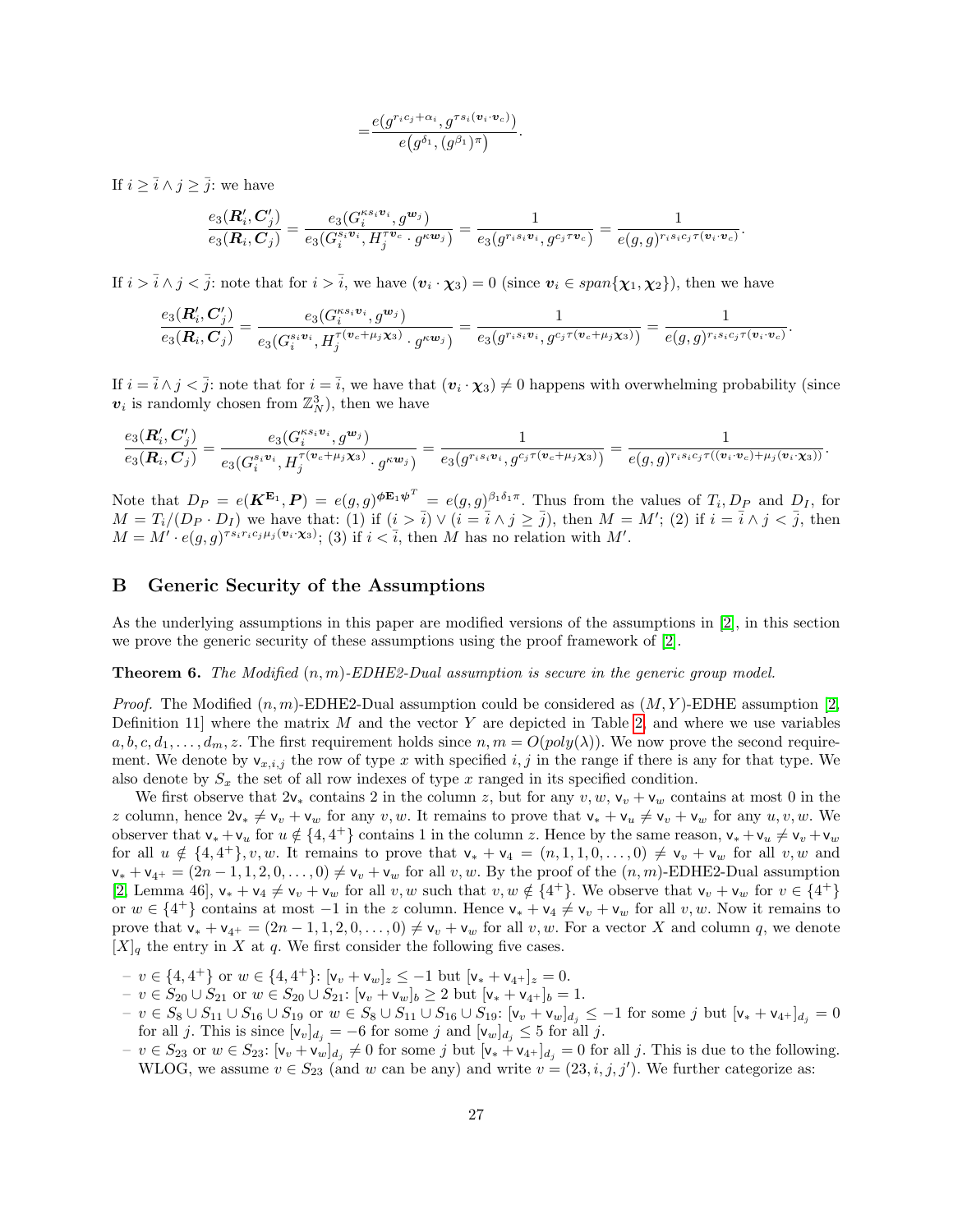| Terms  | Range                                                                                                                                                                                                                                                                                                                                                                                                                                                                                          | $\alpha$                                                                                                                                                                 | b                                                                                                                        | $\overline{c}$ | $d_1$            | $d_2$          | $\cdots$ | $d_m$                                                                                                                                                                                                                                                                                                                                                                                                                                    | $\boldsymbol{z}$                                                                                    |
|--------|------------------------------------------------------------------------------------------------------------------------------------------------------------------------------------------------------------------------------------------------------------------------------------------------------------------------------------------------------------------------------------------------------------------------------------------------------------------------------------------------|--------------------------------------------------------------------------------------------------------------------------------------------------------------------------|--------------------------------------------------------------------------------------------------------------------------|----------------|------------------|----------------|----------|------------------------------------------------------------------------------------------------------------------------------------------------------------------------------------------------------------------------------------------------------------------------------------------------------------------------------------------------------------------------------------------------------------------------------------------|-----------------------------------------------------------------------------------------------------|
| 9      |                                                                                                                                                                                                                                                                                                                                                                                                                                                                                                | $\overline{0}$                                                                                                                                                           | $\overline{0}$                                                                                                           | $\overline{0}$ | $\Omega$         | $\Omega$       | .        | $\Omega$                                                                                                                                                                                                                                                                                                                                                                                                                                 | $\theta$                                                                                            |
|        |                                                                                                                                                                                                                                                                                                                                                                                                                                                                                                | 1                                                                                                                                                                        | $\overline{0}$                                                                                                           | $\overline{0}$ | $\Omega$         | $\Omega$       | .        | $\Omega$                                                                                                                                                                                                                                                                                                                                                                                                                                 | $\Omega$                                                                                            |
|        |                                                                                                                                                                                                                                                                                                                                                                                                                                                                                                |                                                                                                                                                                          | $\mathbf{1}$                                                                                                             | $\overline{0}$ | $\theta$         | $\overline{0}$ | .        | $\Omega$                                                                                                                                                                                                                                                                                                                                                                                                                                 | $\Omega$                                                                                            |
|        |                                                                                                                                                                                                                                                                                                                                                                                                                                                                                                |                                                                                                                                                                          |                                                                                                                          |                |                  |                | .        |                                                                                                                                                                                                                                                                                                                                                                                                                                          | $-1$                                                                                                |
|        |                                                                                                                                                                                                                                                                                                                                                                                                                                                                                                | $n-1$                                                                                                                                                                    | $\mathbf{1}$                                                                                                             | $\mathbf{1}$   | $\Omega$         | $\Omega$       | .        | $\Omega$                                                                                                                                                                                                                                                                                                                                                                                                                                 | $^{-1}$                                                                                             |
|        | $i \in [0, n-1]$                                                                                                                                                                                                                                                                                                                                                                                                                                                                               | $\dot{i}$                                                                                                                                                                | $\overline{0}$                                                                                                           | $\mathbf{1}$   | $\overline{0}$   | $\overline{0}$ | .        | $\overline{0}$                                                                                                                                                                                                                                                                                                                                                                                                                           | $\theta$                                                                                            |
|        |                                                                                                                                                                                                                                                                                                                                                                                                                                                                                                | $\Omega$                                                                                                                                                                 | $\overline{0}$                                                                                                           | $\overline{0}$ |                  |                |          |                                                                                                                                                                                                                                                                                                                                                                                                                                          | $\Omega$                                                                                            |
|        | $i\in [1,n], j\in [1,m]$                                                                                                                                                                                                                                                                                                                                                                                                                                                                       | $\dot{i}$                                                                                                                                                                | $\overline{0}$                                                                                                           | $\theta$       |                  |                |          |                                                                                                                                                                                                                                                                                                                                                                                                                                          | $\theta$                                                                                            |
|        | $i \in [1, n], j \in [1, m]$                                                                                                                                                                                                                                                                                                                                                                                                                                                                   | $\dot{i}$                                                                                                                                                                | $\boldsymbol{0}$                                                                                                         | $\theta$       |                  |                |          |                                                                                                                                                                                                                                                                                                                                                                                                                                          | $\Omega$                                                                                            |
|        | $i \in [1, n], j \in [1, m]$                                                                                                                                                                                                                                                                                                                                                                                                                                                                   | $\dot{i}$                                                                                                                                                                | $\mathbf{1}$                                                                                                             | $\overline{0}$ |                  |                |          |                                                                                                                                                                                                                                                                                                                                                                                                                                          | $\theta$                                                                                            |
|        | $i \in [1, n], j, j' \in [1, m], j \neq j'$                                                                                                                                                                                                                                                                                                                                                                                                                                                    | i                                                                                                                                                                        | $\theta$                                                                                                                 | $\overline{0}$ |                  |                |          |                                                                                                                                                                                                                                                                                                                                                                                                                                          | $\overline{0}$                                                                                      |
|        | $i\in [1,n], j,j'\in [1,m], j\neq j'$                                                                                                                                                                                                                                                                                                                                                                                                                                                          | i                                                                                                                                                                        | $\overline{0}$                                                                                                           | $\Omega$       |                  |                |          |                                                                                                                                                                                                                                                                                                                                                                                                                                          | $\Omega$                                                                                            |
|        | $i \in [1, n], j, j' \in [1, m], j \neq j'$                                                                                                                                                                                                                                                                                                                                                                                                                                                    |                                                                                                                                                                          | $\mathbf{1}$                                                                                                             | $\overline{0}$ |                  |                |          |                                                                                                                                                                                                                                                                                                                                                                                                                                          | $\overline{0}$                                                                                      |
|        | $i\in [0,n-1], j\in [1,m]$                                                                                                                                                                                                                                                                                                                                                                                                                                                                     | i                                                                                                                                                                        | $\mathbf{1}$                                                                                                             | $\mathbf{1}$   |                  |                |          |                                                                                                                                                                                                                                                                                                                                                                                                                                          | $\theta$                                                                                            |
|        | $i \in [0, n], j \in [1, m]$                                                                                                                                                                                                                                                                                                                                                                                                                                                                   | i                                                                                                                                                                        | $\mathbf{1}$                                                                                                             | $\mathbf{1}$   |                  |                |          |                                                                                                                                                                                                                                                                                                                                                                                                                                          | $\overline{0}$                                                                                      |
|        |                                                                                                                                                                                                                                                                                                                                                                                                                                                                                                | $\dot{i}$                                                                                                                                                                | $\mathbf{1}$                                                                                                             | $\mathbf{1}$   |                  |                |          |                                                                                                                                                                                                                                                                                                                                                                                                                                          | $\theta$                                                                                            |
|        |                                                                                                                                                                                                                                                                                                                                                                                                                                                                                                | $\dot{i}$                                                                                                                                                                | $\mathbf{1}$                                                                                                             | $\mathbf{1}$   |                  |                |          |                                                                                                                                                                                                                                                                                                                                                                                                                                          | $\theta$                                                                                            |
|        | $i \in [1, 2n-1], i \neq n, j \in [1, m]$                                                                                                                                                                                                                                                                                                                                                                                                                                                      | $\it i$                                                                                                                                                                  | $\mathbf{1}$                                                                                                             | $\mathbf{1}$   |                  |                |          |                                                                                                                                                                                                                                                                                                                                                                                                                                          | $\Omega$                                                                                            |
|        | $i \in [1, 2n-1], j \in [1, m]$                                                                                                                                                                                                                                                                                                                                                                                                                                                                | $\dot{i}$                                                                                                                                                                | $\theta$                                                                                                                 | $\mathbf{1}$   |                  |                |          |                                                                                                                                                                                                                                                                                                                                                                                                                                          | $\Omega$                                                                                            |
|        | $i \in [1, 2n-1], j \in [1, m]$                                                                                                                                                                                                                                                                                                                                                                                                                                                                | $\dot{i}$                                                                                                                                                                | $\boldsymbol{0}$                                                                                                         | $\mathbf{1}$   |                  |                |          |                                                                                                                                                                                                                                                                                                                                                                                                                                          | $\boldsymbol{0}$                                                                                    |
|        |                                                                                                                                                                                                                                                                                                                                                                                                                                                                                                | $\dot{i}$                                                                                                                                                                | $\overline{2}$                                                                                                           | $\mathbf{1}$   |                  |                |          |                                                                                                                                                                                                                                                                                                                                                                                                                                          | $\Omega$                                                                                            |
|        |                                                                                                                                                                                                                                                                                                                                                                                                                                                                                                | $\dot{i}$                                                                                                                                                                | $\overline{2}$                                                                                                           | $\mathbf{1}$   |                  |                |          |                                                                                                                                                                                                                                                                                                                                                                                                                                          | $\theta$                                                                                            |
|        | $i \in [1, 2n-1], j, j' \in [1, m]$                                                                                                                                                                                                                                                                                                                                                                                                                                                            | $\dot{i}$                                                                                                                                                                | $\mathbf{1}$                                                                                                             | 1              |                  |                |          |                                                                                                                                                                                                                                                                                                                                                                                                                                          | $\Omega$                                                                                            |
|        | $i\in [1,2n-1], j,j'\in [1,m]$                                                                                                                                                                                                                                                                                                                                                                                                                                                                 | $\dot{\imath}$                                                                                                                                                           | $\mathbf{1}$                                                                                                             | $\mathbf{1}$   |                  |                |          |                                                                                                                                                                                                                                                                                                                                                                                                                                          | $\theta$                                                                                            |
| Target |                                                                                                                                                                                                                                                                                                                                                                                                                                                                                                |                                                                                                                                                                          |                                                                                                                          |                |                  |                |          |                                                                                                                                                                                                                                                                                                                                                                                                                                          |                                                                                                     |
|        |                                                                                                                                                                                                                                                                                                                                                                                                                                                                                                | $\mathbf n$                                                                                                                                                              | $\overline{0}$                                                                                                           | $\,1$          | $\boldsymbol{0}$ | $\overline{0}$ | .        | $\boldsymbol{0}$                                                                                                                                                                                                                                                                                                                                                                                                                         | 1                                                                                                   |
|        | $g^a$<br>$g^b$<br>$g^{b/z}$<br>$g^{a^{n-1}bc/z}$<br>$g^{a^ic}$<br>$\boldsymbol{g}^{d_j}$<br>$g^{a^i/d_j^2}$<br>$g^{a^i/d_j^6}$<br>$g^{a^ib/d_j}$<br>$g^{a^id_j/d_{j^\prime}^2}$<br>$g^{a^id_j/d^6_{j^\prime}}$<br>$g^{a^i b d_j / d_{j^\prime}}$<br>$q^{a^i b c d_j}$<br>$g^{a^i b c d^5_j}$<br>$g^{a^i b c d_j / d_{j^\prime}^2}$<br>$g^{a^i b c d^5_j/d^6_{j^\prime}}$<br>$g^{a^i b c/d_j}$<br>$g^{a^i c/d_j^2}$<br>$q^{a^i c/d_j^6}$<br>$g^{a^i b c d_j / d^6_{j^\prime}}$<br>$g^{a^{n}cz}$ | $j\in[1,m]$<br>$q^{a^ib^2cd_j/d_{j'}}\ i\in [1,2n-1], j,j'\in [1,m]$<br>$g^{a^ib^2cd^5_j/d_{j'}}\; i\in [1,2n-1], j,j'\in [1,m]$<br>$q^{a^i b c d^5_j / d^2_{j^\prime}}$ | $\Omega$<br>$\theta$<br>$i \in [1, 2n-1], j, j' \in [1, m], j \neq j'$<br>$i \in [1, 2n-1], j, j' \in [1, m], j \neq j'$ | $\mathbf{1}$   | $\Omega$         | $\Omega$       | $\Omega$ | $1_{@j}$<br>$-2\mathbf{Q}_j$<br>$-6\alpha_j$<br>$-1_{@j}$<br>$1_{@j}, -2_{@j'}$<br>$1\omega_j, -6\omega_{j'}$<br>$1_{@j}, -1_{@j'}$<br>$1_{@j}$<br>$5\text{e}_j$<br>$1_{@j}, -2_{@j'}$<br>$5\mathbf{e}_j, -6\mathbf{e}_j$<br>$-1_{@j}$<br>$-2\mathbf{Q}_j$<br>$-6\mathbf{e}_j$<br>$1_{\mathcal{Q}_j}, -1_{\mathcal{Q}_j}$<br>$5\mathbf{e}_j, -1\mathbf{e}_{j'}$<br>$1_{\mathcal{Q}_j}, -6_{\mathcal{Q}_j}$<br>$5\omega_j, -2\omega_{j'}$ | $\Omega$<br><b>Table 2</b> The matrix representation of the Modified $(n, m)$ FDHF2 Dual assumption |

<span id="page-27-0"></span>

|  |  | <b>Table 2.</b> The matrix representation of the Modified $(n, m)$ -EDHE2-Dual assumption |  |  |  |  |  |
|--|--|-------------------------------------------------------------------------------------------|--|--|--|--|--|
|--|--|-------------------------------------------------------------------------------------------|--|--|--|--|--|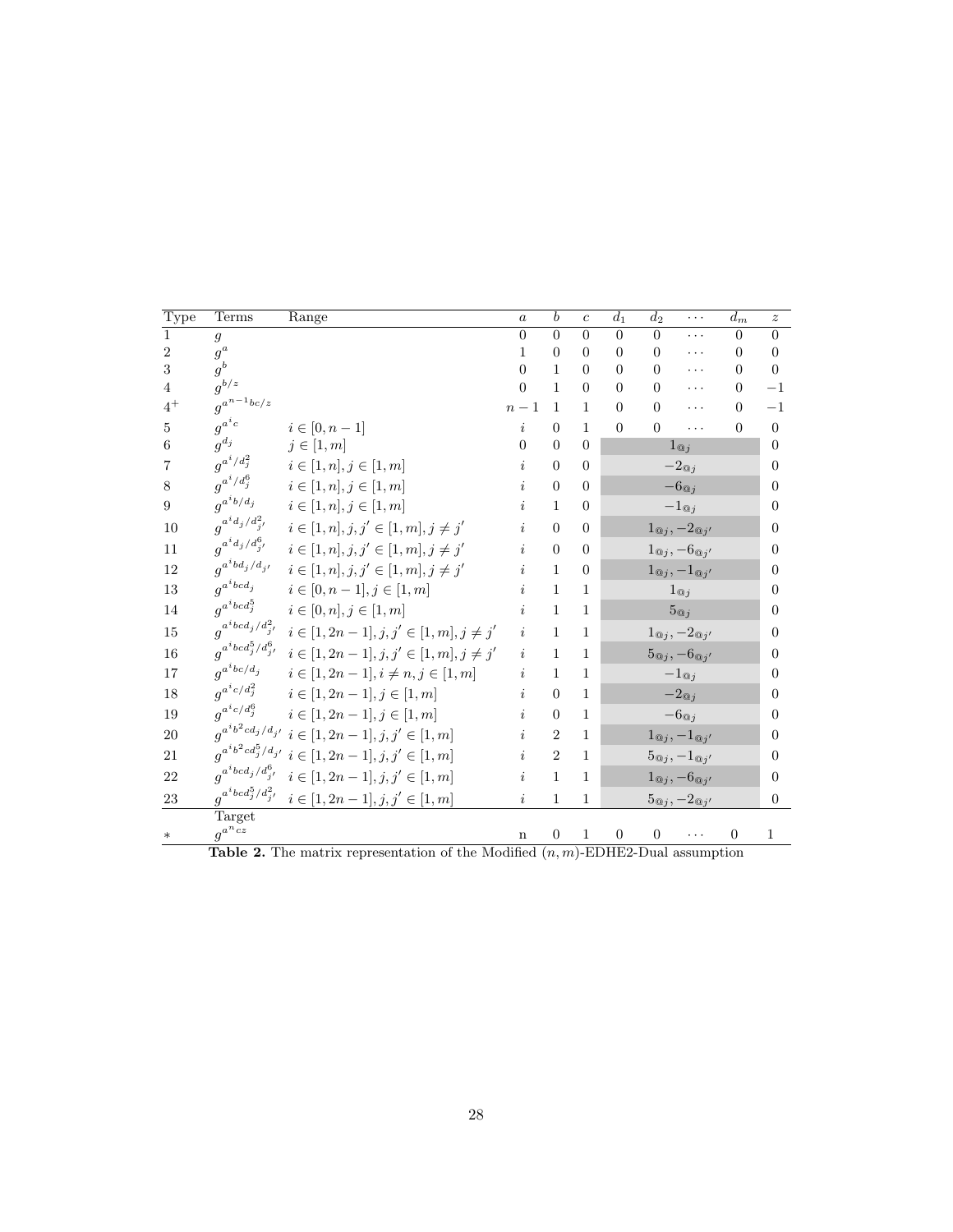- If  $j = j'$ ,  $[v_v]_{d_j} = 3$ . But for all  $j$ ,  $[v_w]_{d_j} \neq -3$ .
- If  $j \neq j'$ ,  $([\mathsf{v}_v]_{d_j}, [\mathsf{v}_v]_{d_{j'}}) = (5, -2)$ . But for all  $j, j'$ ,  $([\mathsf{v}_w]_{d_j}, [\mathsf{v}_w]_{d_{j'}}) \neq (-5, 2)$ .
- $v \in S_{14}$  or  $w \in S_{14}$ : WLOG, we assume  $v \in S_{14}$ . We further categorize as:
	- $w \in S_{22}$ :  $[v_v + v_w]_b = 2$  but  $[v_* + v_{4+}]_b = 1$ .
	- $w \notin S_{22}$ :  $[v_v + v_w]_{d_j} \neq 0$  for some j but  $[v_* + v_{4+}]_{d_j} = 0$  for all j. This is since  $[v_v]_{d_j} = 5$  for some j and  $[v_w]_{d_j} \neq -5$  for all j.

From now, we can assume  $v, w \notin \{4, 4^+\} \cup S_8 \cup S_{11} \cup S_{14} \cup S_{16} \cup S_{19} \cup S_{20} \cup S_{21} \cup S_{23}$ . We then consider the following case:

 $- v \in S_7 \cup S_{10} \cup S_{15} \cup S_{18} \cup S_{22} \text{ or } w \in S_7 \cup S_{10} \cup S_{15} \cup S_{18} \cup S_{22}: [\mathsf{v}_v + \mathsf{v}_w]_{d_j} \leq -1 \text{ for some } j \text{ but } j \text{ is a constant.}$  $[v_* + v_{4+}]_{d_i} = 0$  for all j. This is since  $[v_v]_{d_i} \leq -2$  for some j and  $[v_w]_{d_i} \leq 1$  for all j.

From now, we can assume also  $v, w \notin S_7 \cup S_{10} \cup S_{15} \cup S_{18} \cup S_{22}$ . We further categorize as:

- $v \notin S_5 \cup S_{13} \cup S_{17}$  and  $w \notin S_5 \cup S_{13} \cup S_{17}$ : [ $v_v + v_w$ ]<sub>c</sub> = 0 but [ $v_* + v_{4+}$ ]<sub>c</sub> = 2.
- $v \in S_5 \cup S_{13} \cup S_{17}$  and  $w \in S_5 \cup S_{13} \cup S_{17}$ : we further categorize as:
	- $v \in S_5$  and  $w \in S_5$ :  $[v_v + v_w]_b = 0$  but  $[v_* + v_{4^+}]_b = 1$ .
		- $v \in S_5$  and  $w \in S_{13} \cup S_{17}$ :  $[v_v + v_w]_{d_j} \neq 0$  for some j but  $[v_* + v_{4^+}]_{d_j} = 0$  for all j.
	- $v \in S_{13} \cup S_{17}$  and  $w \in S_5$ :  $[v_v + v_w]_{d_j} \neq 0$  for some j but  $[v_* + v_{4^+}]_{d_j} = 0$  for all j.
	- $v \in S_{13} \cup S_{17}$  and  $w \in S_{13} \cup S_{17}$ :  $[v_v + v_w]_b = 2$  but  $[v_* + v_{4+}]_b = 1$ .
- $v \in S_5 \cup S_{13} \cup S_{17}$  and  $w \notin S_5 \cup S_{13} \cup S_{17}$ : [ $v_v + v_w$ ]<sub>c</sub> = 1 but [ $v_* + v_{4+}$ ]<sub>c</sub> = 2.
- $v \notin S_5 \cup S_{13} \cup S_{17}$  and  $w \in S_5 \cup S_{13} \cup S_{17}$ : [ $v_v + v_w$ ]<sub>c</sub> = 1 but [ $v_* + v_{4+}$ ]<sub>c</sub> = 2.

This concludes all cases.

#### **Theorem 7.** The Modified  $(n, t)$ -EDHE3 assumption is secure in the generic group model.

*Proof.* The Modified  $(n, t)$ -EDHE3 assumption could be considered as  $(M, Y)$ -EDHE assumption [\[2,](#page-24-2) Definition 11] where the matrix  $M$  and the vector  $Y$  are depicted in Table [3,](#page-29-1) and where we use variables  $a, b, c, d_1, \ldots, d_t, z$ . The first requirement holds since  $n, t = O(poly(\lambda))$ . We now prove the second requirement. We denote by  $v_{x,i,j}$  the row of type x with specified i, j in the range if there is any for that type. We also denote by  $S_x$  the set of all row indexes of type x ranged in its specified condition.

We first observe that  $2v_*$  contains 2 in the column z, but for any  $v, w, v_v + v_w$  contains at most 0 in the z column, hence  $2v_* \neq v_v + v_w$  for any v, w. It remains to prove that  $v_* + v_u \neq v_v + v_w$  for any u, v, w. We observer that  $v_* + v_u$  for  $u \notin \{4, 4^+\}$  contains 1 in the column z. Hence by the same reason,  $\mathsf{v}_* + \mathsf{v}_u \neq \mathsf{v}_v + \mathsf{v}_w$  for all  $u \notin \{4, 4^+\}, v, w$ . It remains to prove that  $\mathsf{v}_* + \mathsf{v}_4 = (n, 1, 0, \ldots, 0) \neq \mathsf{v}_v + \mathsf{v}_w$  for all v, w and  $\mathsf{v}_* + \mathsf{v}_{4+} = (2n+1,1,0,\ldots,0) \neq \mathsf{v}_v + \mathsf{v}_w$  for all v, w. By the proof of the  $(n,t)$ -EDHE3 assumption [\[2,](#page-24-2) Lemma 47],  $v_* + v_4 \neq v_v + v_w$  for all  $v, w$  such that  $v, w \notin \{4^+\}$ . We observe that  $v_v + v_w$  for  $v \in \{4^+\}$ or  $w \in \{4^+\}$  contains at most  $-1$  in the z column. Hence  $v_* + v_4 \neq v_v + v_w$  for all  $v, w$ . Now it remains to prove that  $\mathsf{v}_* + \mathsf{v}_{4^+} = (2n+1,1,0,\ldots,0) \neq \mathsf{v}_v + \mathsf{v}_w$  for all  $v, w$ . For a vector X and column q, we denote  $[X]_q$  the entry in X at q. We first consider the following five cases.

- $-v \in \{4, 4^+\}$  or  $w \in \{4, 4^+\}$ :  $[v_v + v_w]_z \le -1$  but  $[v_* + v_{4^+}]_z = 0$ .
- $v = v \in S_6 \cup S_7 \cup S_{11}$  or  $w \in S_6 \cup S_7 \cup S_{11}$ :  $[v_v + v_w]_{d_j}$  ≤ −1 for some j but  $[v_* + v_{4^+}]_{d_j} = 0$  for all j. This is since  $[v_v]_{d_j} = -2$  for some j and  $[v_w]_{d_j} \le 1$  for all j.
- $-v \in S_{12}$  or  $w \in S_{12}$ :  $[v_v + v_w]_c \ge 2$  but  $[v_* + v_{4+}]_c = 1$ .

From now, we can assume  $v, w \notin \{4, 4^+\} \cup S_6 \cup S_7 \cup S_{11} \cup S_{12}$ . We further categorize as:

- $v \notin \{3\} \cup S_8 \cup S_9 \cup S_{10} \text{ and } w \notin \{3\} \cup S_8 \cup S_9 \cup S_{10}: [\mathsf{v}_v + \mathsf{v}_w]_c = 0 \text{ but } [\mathsf{v}_* + \mathsf{v}_{4^+}]_c = 1.$
- $v \in \{3\} \cup S_8 \cup S_9 \cup S_{10} \text{ and } w \in \{3\} \cup S_8 \cup S_9 \cup S_{10}$ : [ $\mathsf{v}_v + \mathsf{v}_w$ ]<sub>c</sub> = 2 but [ $\mathsf{v}_* + \mathsf{v}_{4+}$ ]<sub>c</sub> = 1.
- $v \in \{3\} \cup S_8 \cup S_9 \cup S_{10}$  and  $w \notin \{3\} \cup S_8 \cup S_9 \cup S_{10}$ : we further categorize as:
	- $v \in \{3\}$  and  $w \in \{2, 5, 13\}$ :  $[v_v + v_w]_a \le n$  but  $[v_* + v_{4+}]_a = 2n + 1$ .
	- $v \in S_8 \cup S_9 \cup S_{10}$  and  $w \in \{2, 13\}$ :  $[v_v + v_w]_{d_j} \neq 0$  for some j but  $[v_* + v_{4+}]_{d_j} = 0$  for all j.
	- $v \in S_8 \cup S_9 \cup S_{10}$  and  $w = 5$ :  $[v_v + v_w]_a \le 2n$  but  $[v_* + v_{4+}]_a = 2n + 1$ .
- $v \notin \{3\} \cup S_8 \cup S_9 \cup S_{10} \text{ and } w \in \{3\} \cup \overline{S}_8 \cup S_9 \cup S_{10}$ : this is the same as the previous case for " $v \in \{3\}$  $\{3\} \cup S_8 \cup S_9 \cup S_{10}$  and  $w \notin \{3\} \cup S_8 \cup S_9 \cup S_{10}$ " by exchanging v, w.

This concludes all cases.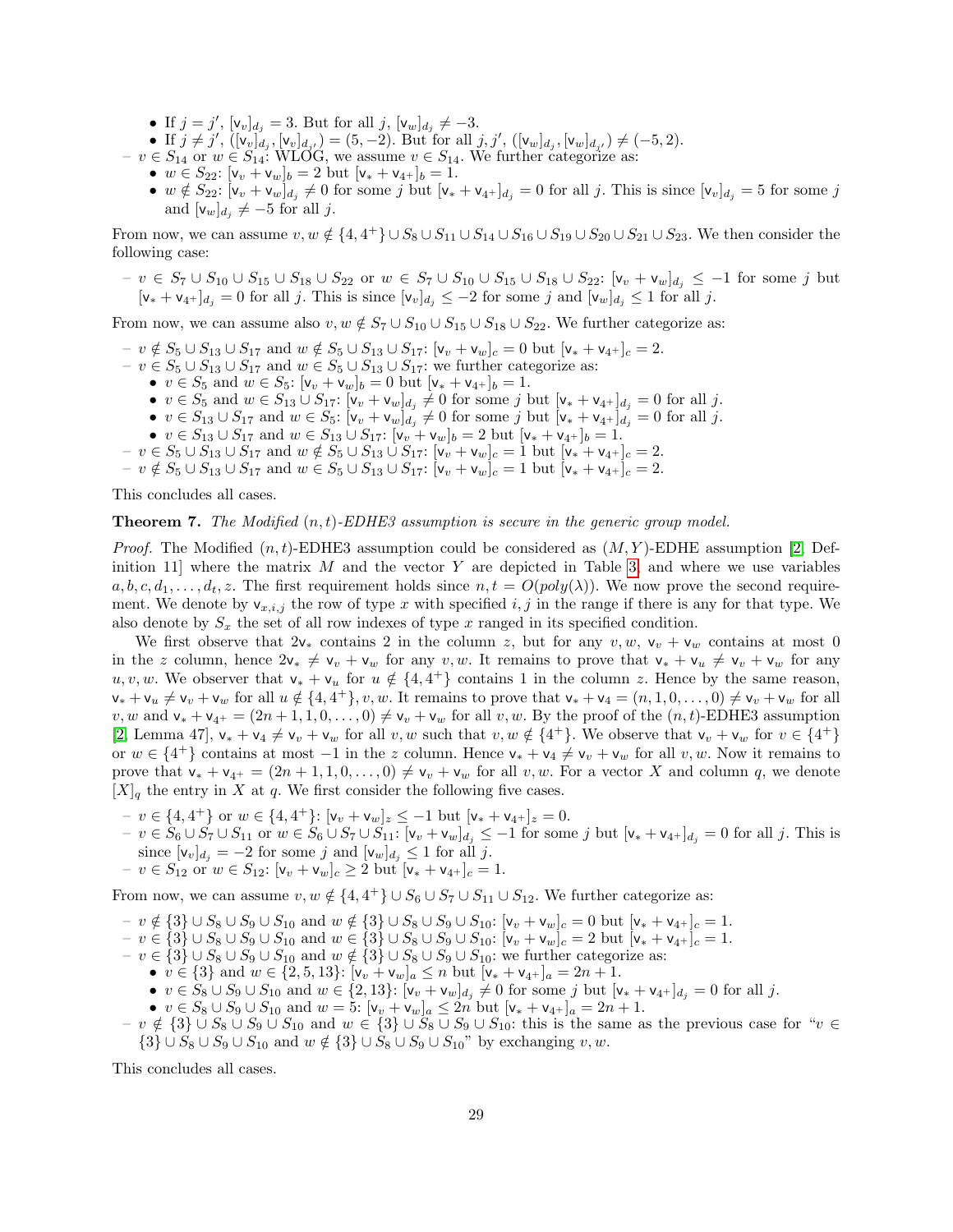| ${\rm Type}$   | Terms                         | Range                                                   | $\boldsymbol{a}$              | $\mathfrak{c}$ | $d_1$          | $d_2$           | .                                       | $d_t$            | $\tilde{z}$ |
|----------------|-------------------------------|---------------------------------------------------------|-------------------------------|----------------|----------------|-----------------|-----------------------------------------|------------------|-------------|
| 1              | $\mathfrak{g}$                |                                                         | $\overline{0}$                | $\overline{0}$ | $\overline{0}$ | $\Omega$        | .                                       | $\theta$         | $\Omega$    |
| $\overline{2}$ | $g^a$                         |                                                         | $\mathbf{1}$                  | $\overline{0}$ | $\overline{0}$ | $\theta$        | .                                       | $\Omega$         | $\Omega$    |
| 3              | $g^c$                         |                                                         | $\overline{0}$                | 1              | $\overline{0}$ | $\Omega$        | .                                       | $\Omega$         | $\theta$    |
| $\overline{4}$ | $g^{c/z}$                     |                                                         | $\overline{0}$                | 1              | $\overline{0}$ | $\theta$        | .                                       | $\overline{0}$   | $^{-1}$     |
| $4^+$          | $g^{a^n c/z}$                 |                                                         | $\boldsymbol{n}$              | 1              | $\overline{0}$ | $\overline{0}$  | .                                       | 0                | $^{-1}$     |
| 5              | $g^{d_j}$                     | $j\in[1,t]$                                             | $\overline{0}$                | $\overline{0}$ |                |                 | $1_{@j}$                                |                  | $\Omega$    |
| 6              | $g^{a^i/d_j^2}$               | $i\in [1,n+1], j\in [1,t]$                              | i                             | $\overline{0}$ |                |                 | $-2\mathbf{e}_j$                        |                  | $\Omega$    |
| $\overline{7}$ | $g^{a^id_j/d_{j^\prime}^2}$   | $i \in [1, n], j, j' \in [1, t], j \neq j'$             | i                             | $\overline{0}$ |                |                 | $1_{\mathbb{Q}_j}, -2_{\mathbb{Q}_j}$   |                  | 0           |
| 8              | $g^{a^n cd_j / d_{j^\prime}}$ | $j, j' \in [1, t], j \neq j'$                           | $\boldsymbol{n}$              | 1              |                |                 | $1\omega_j, -1\omega_{j'}$              |                  | $\Omega$    |
| 9              | $g^{a^i c d_j}$               | $i\in [1,2n], j\in [1,t]$                               | i                             | 1              |                |                 | $1_{@j}$                                |                  | 0           |
| 10             | $q^{a^i c/d_j}$               | $i \in [1, 2n], i \neq n+1, j \in [1, t]$               | i                             | 1              |                |                 | $-1_{@j}$                               |                  | 0           |
| 11             | $g^{a^i cd_j/d_{j^\prime}^2}$ | $i \in [1, 2n], j, j' \in [1, t], j \neq j'$            | i                             | 1              |                |                 | $1\omega_j, -2\omega_{j'}$              |                  | 0           |
| 12             |                               | $q^{a^ic^2d_j/d_{j'}}\; i \in [n+1,2n], j,j' \in [1,t]$ | i                             | $\overline{2}$ |                |                 | $1_{\mathcal{Q}_j}, -1_{\mathcal{Q}_j}$ |                  | 0           |
| 13             | $g^{a^n}$                     |                                                         | $\boldsymbol{n}$              | $\overline{0}$ | $\overline{0}$ | $\overline{0}$  | .                                       | $\boldsymbol{0}$ | $\Omega$    |
|                | <b>Target</b>                 |                                                         |                               |                |                |                 |                                         |                  |             |
| $\ast$         | $g^{a^{n+1}z}$                |                                                         | $n+1$                         | $\theta$       | $\theta$       | $\overline{0}$  |                                         | $\boldsymbol{0}$ | 1           |
|                | $T^*$                         | $\alpha$ $\alpha$<br>$\cdots$                           | $\overline{1}$ $\overline{1}$ | $\mathbf{1}$   |                | $\theta$ mprima |                                         |                  |             |

<span id="page-29-1"></span>**Table 3.** The matrix representation of the Modified  $(n, t)$ -EDHE3 assumption

# <span id="page-29-0"></span>C Proof of the Lemma [1](#page-15-2) for the Fully Secure Unbounded KP-ABE with Large Universe

To make the proof easy to follow, we present the details of the resulting AugABE scheme first.

### C.1 The Resulting Augmented KP-ABE

 $\mathsf{Setup}_\mathsf{A}(\lambda,\Gamma,\mathcal{K}=m^2)\rightarrow (\mathsf{PP},\mathsf{MSK}).$  Run  $(N,p_1,p_2,p_3,\mathbb{G},\mathbb{G}_T,e)\leftarrow \mathcal{G}(\lambda)$ . Pick generators  $g\in\mathbb{G}_{p_1}, X_3\in\mathbb{G}_p$  $\mathbb{G}_{p_3}$ . Set  $d = 6, d_0 = 2$ . Pick random  $\boldsymbol{\beta} = (\beta_1, \ldots, \beta_6) \in \mathbb{Z}_{N}^6$ . Pick random  $\{\alpha_i, r_i, z_i \in \mathbb{Z}_{N}\}_{i \in [m]}, \{c_j \in \mathbb{Z}_{N}\}_{i \in [m]}$  $\mathbb{Z}_{N}$ <sub>j∈[m]</sub>. The public parameter is

$$
\mathsf{PP} = \big( \ (N, \mathbb{G}, \mathbb{G}_T, e), g, \mathbf{h} = (h_1 = g^{\beta_1}, \dots, h_6 = g^{\beta_6}), X_3, \{E_i = e(g, g)^{\alpha_i}, G_i = g^{r_i}, Z_i = g^{z_i}\}_{i \in [m]}, \ \{H_j = g^{c_j}\}_{j \in [m]} \ \big).
$$

The master secret key is  $\mathsf{MSK} = (\alpha_1, \ldots, \alpha_m, r_1, \ldots, r_m, c_1, \ldots, c_m).$ A counter  $ctr = 0$  is implicitly included in MSK.

KeyGen<sub>A</sub>(PP, MSK,  $(A, \rho)$ )  $\to$  SK<sub> $(i,j),(A,\rho)$ </sub>. Set  $ctr =ctr + 1$  and then compute the corresponding index in the form of  $(i, j)$  where  $1 \leq i, j \leq m$  and  $(i - 1) * m + j = ctr$ . Let  $l \times n$  be the size of A. Pick  $\text{random }\ \boldsymbol{\delta}\ =\ (\delta_1,\delta_2,\xi_1,\ldots,\xi_l,u_2,\ldots,u_n)\ \in\ \mathbb{Z}_{N}^{l+n+1},\ \boldsymbol{R}\ =\ (\dot{R_0},R_1,R_2,\{R_{3,k},R_{4,k},R_{5,k}\}_{k\in[l]})\ \in\ \mathbb{G}_{p_3}^{3+3l},$ and  $R'_0 \in \mathbb{G}_{p_3}$ . Implicitly setting  $\mathbf{u} = (u_1 = \beta_3 \delta_1, u_2, \dots, u_n)$ , output a secret key  $\mathsf{SK}_{(i,j),(A,\rho)}$  as

$$
\begin{aligned} \mathsf{SK}_{(i,j),(A,\rho)} &= \left( (i,j), (A,\rho), \right. \\ K_0 &= g^{r_ic_j + \alpha_i} g^{\beta_1 \delta_1} g^{\beta_2 \delta_2} R_0, \quad K_1 = g^{\delta_1} R_1, \quad K_2 = g^{\delta_2} \cdot R_2, \\ \{ K_{3,k} = g^{A_k \cdot u} g^{\beta_4 \xi_k} R_{3,k}, \quad K_{4,k} = g^{\xi_k} R_{4,k}, \quad K_{5,k} = (g^{\beta_5} g^{\beta_6 \rho(k)})^{\xi_k} R_{5,k} \}_{k \in \mathcal{I}}, \\ K_0' &= Z_i^{\delta_1} R_0'. \end{aligned}
$$

Note that  $K_{3,k} = g^{A_k \cdot u} g^{\beta_4 \xi_k} R_{3,k}$  can be computed as  $K_{3,k} = (g^{\beta_3})^{A_{k,1} \delta_1} g^{\sum_{t=2}^n A_{k,t} u_t} g^{\beta_4 \xi_k} R_{3,k}$ , where  $A_k = (A_{k,1}, A_{k,2}, \ldots, A_{k,n})$  is the k-th row of A.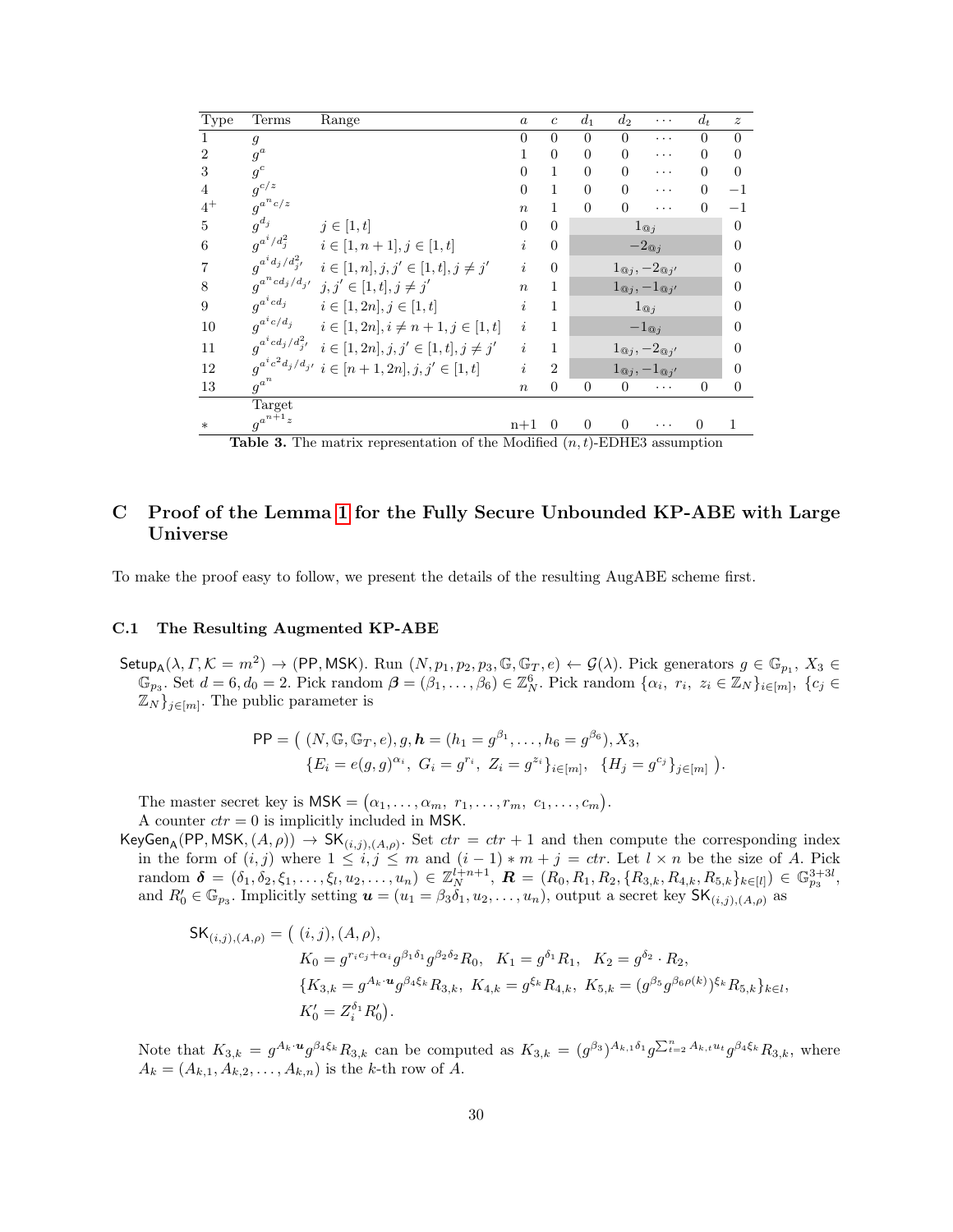$\text{Encrypt}_A(\text{PP}, M, S, (\overline{i}, \overline{j})) \rightarrow CT_S.$ 

1. Upon input the attribute set  $S \subseteq \mathbb{Z}_N$ , pick random  $\boldsymbol{\pi} = (\pi, \bar{\pi}, \{\pi_x\}_{x \in S}) \in \mathbb{Z}_N^{2+|S|}$ . Set

$$
\begin{array}{ll} P_1=g^{\pi},& P_2=g^{\beta_2\pi},& P_3=g^{\beta_1\pi}g^{\beta_3\bar{\pi}},\\ P_4=g^{\bar{\pi}},& \{P_{5,x}=g^{\beta_4\bar{\pi}}(g^{\beta_5}g^{\beta_6x})^{\pi_x},& P_{6,x}=g^{\pi_x}\}_{x\in S}. \end{array}
$$

2. Pick random  $\kappa$ ,  $\tau$ ,  $s_1, \ldots, s_m$ ,  $t_1, \ldots, t_m \in \mathbb{Z}_N$ ,  $v_c$ ,  $w_1, \ldots, w_m \in \mathbb{Z}_N^3$ . Pick random  $r_x, r_y, r_z \in \mathbb{Z}_N$ , and set  $\boldsymbol{\chi}_1 = (r_x, 0, r_z), \boldsymbol{\chi}_2 = (0, r_y, r_z), \boldsymbol{\chi}_3 = \boldsymbol{\chi}_1 \times \boldsymbol{\chi}_2 = (-r_y r_z, -r_x r_z, r_x r_y).$ Pick random  $\mathbf{v}_i \in \mathbb{Z}_N^3 \ \forall i \in \{1, \ldots, \overline{i}\}, \quad \mathbf{v}_i \in span\{\boldsymbol{\chi}_1, \boldsymbol{\chi}_2\} \ \forall i \in \{\overline{i}+1, \ldots, m\}.$ For each row  $i \in [m]$ :

– if  $i < \overline{i}$ : randomly choose  $\hat{s}_i \in \mathbb{Z}_N$ , and set

$$
\mathbf{R}_i = g^{\mathbf{v}_i}, \ \mathbf{R}'_i = g^{\kappa \mathbf{v}_i}, \quad Q_i = g^{s_i}, \ \ Q_{i,1} = (g^{\beta_1})^{s_i} Z_i^{t_i} (g^{\beta_1})^{\pi}, \ \ Q_{i,2} = (g^{\beta_2})^{s_i}, \ \ Q'_i = g^{t_i}, \quad T_i = E_i^{\hat{s}_i}.
$$

– if  $i > \overline{i}$ : set

$$
\mathbf{R}_{i} = G_{i}^{s_{i}\mathbf{v}_{i}}, \quad \mathbf{R}'_{i} = G_{i}^{\kappa s_{i}\mathbf{v}_{i}}, \quad Q_{i} = g^{\tau s_{i}(\mathbf{v}_{i} \cdot \mathbf{v}_{c})}, \quad Q_{i,1} = (g^{\beta_{1}})^{\tau s_{i}(\mathbf{v}_{i} \cdot \mathbf{v}_{c})} Z_{i}^{t_{i}} (g^{\beta_{1}})^{\pi}, \quad Q_{i,2} = (g^{\beta_{2}})^{\tau s_{i}(\mathbf{v}_{i} \cdot \mathbf{v}_{c})},
$$
  

$$
Q'_{i} = g^{t_{i}}, \quad T_{i} = M \cdot E_{i}^{\tau s_{i}(\mathbf{v}_{i} \cdot \mathbf{v}_{c})}.
$$

For each column  $j \in [m]$ :

 $\mathcal{I} - \text{ if } j < \overline{j} \text{ : randomly choose } \mu_j \in \mathbb{Z}_p \text{, and set } \mathbf{C}_j = H_j^{\tau(\mathbf{v}_c + \mu_j \mathbf{x}_3)} \cdot g^{\kappa \mathbf{w}_j}, \ \ \mathbf{C}'_j = g^{\mathbf{w}_j}.$ 

$$
- \text{ if } j \geq \overline{j} \text{ : set } \mathbf{C}_j = H_j^{\tau \mathbf{v}_c} \cdot g^{\kappa \mathbf{w}_j}, \quad \mathbf{C}'_j = g^{\mathbf{w}_j}.
$$

3. Output the ciphertext  $CT_S$  as  $CT_S = \langle S, (P_1, P_2, P_3, P_4, \{P_{5,x}, P_{6,x}\}_{x \in S}), (\mathbf{R}_i, \mathbf{R}'_i, Q_i, Q_{i,1}, Q_{i,2}, Q'_i, T_i)_{i=1}^m,$  $(\boldsymbol{C}_j, \boldsymbol{C}_j')_{j=1}^m \rangle.$ 

 $\text{Decrypt}_A(\mathsf{P}\mathsf{P},\overline{CT_S},\mathsf{SK}_{(i,j),(A,\rho)}) \to M \text{ or } \bot. \text{ Parse } CT_S \text{ to } CT_S = \langle S, (P_1,P_2,P_3,P_4, \{P_{5,x}, P_{6,x}\}_{x \in S}),$  $(\mathbf{R}_i, \mathbf{R}'_i, Q_i, Q_{i,1}, Q_{i,2}, Q'_i, T_i)_{i=1}^m, (\mathbf{C}_j, \mathbf{C}'_j)_{j=1}^m \rangle$  and  $\mathsf{SK}_{(i,j),(A,\rho)}$  to  $\mathsf{SK}_{(i,j),(A,\rho)} = ((i,j),(A,\rho),(K_0,K_1,K_2,K_2,K_1,K_2,K_1,K_2,K_1,K_2,K_1,K_2,K_1,K_2,K_1,K_2,K_1,K_2,K_1,K_2,K_1,K_2,K_1,K_2,K_1,K_2,K_1,K_2,K_1,K_2,K_1,K_2,K$  ${K_{3,k}, K_{4,k}, K_{5,k}}_{k\in[l]}, K'_0$ . Suppose S satisfies  $(A, \rho)$  (if S does not satisfies  $(A, \rho)$ , output  $\perp$ ). 1. Compute constants  $\{\omega_k\}_{\rho(k)\in S}$  such that  $\sum_{\rho(k)\in S}\omega_k A_k = (1,0,\ldots,0)$ . Compute

$$
D_P \leftarrow e(K_1, P_3) / \prod_{\rho(k) \in S} \left( \frac{e(K_{3,k}, P_4) \cdot e(K_{5,k}, P_{6,\rho(k)})}{e(K_{4,k}, P_{5,\rho(k)})} \right)^{\omega_k}
$$

2. Compute

$$
D_I \leftarrow \frac{e(K_0, Q_i) \cdot e(K'_0, Q'_i)}{e(K_1, Q_{i,1}) \cdot e(K_2, Q_{i,2})} \cdot \frac{e_3(R'_i, C'_j)}{e_3(R_i, C_j)}
$$

.

3. Computes  $M \leftarrow T_i/(D_P \cdot D_I)$  as the output message.

#### C.2 Proof of Lemma [1](#page-15-2)

*Proof.* Suppose there exists a polynomial time adversary  $A$  that selectively breaks the index-hiding game with advantage  $\epsilon$ . We build a PPT algorithm  $\beta$  to solve a Modified  $(1, q)$ -EDHE3 problem instance in a subgroup as follows.  $\beta$  is given

$$
D = ((N, \mathbb{G}, \mathbb{G}_T, e), g, g^a, g^c, g^{c/z}, g^{ac/z} \text{ (for } g^{ca^n/z} \text{ with } n = 1), g_2, g_3,\forall_{j \in [q]} g^{d_j}, g^{acd_j}, g^{a^2cd_j}, g^{ac/d_j}, g^{a/c/d_j}, g^{a/d_j^2}, g^{a^2/d_j^2},\forall_{j, j' \in [q]} s.t. j \neq j' g^{ad_j/d_{j'}^2}, g^{acd_j/d_{j'}}, g^{acd_j/d_{j'}^2}, g^{a^2cd_j/d_{j'}^2},\forall_{j, j' \in [q]} g^{a^2c^2d_j/d_{j'}})
$$

and T, where  $(N = p_1p_2p_3, \mathbb{G}, \mathbb{G}_T, e) \stackrel{R}{\longleftarrow} \mathcal{G}, g \stackrel{R}{\longleftarrow} \mathbb{G}_{p_1}, g_2 \stackrel{R}{\longleftarrow} \mathbb{G}_{p_2}, g_3 \stackrel{R}{\longleftarrow} \mathbb{G}_{p_3}, a, c, z, d_1, \dots, d_q \stackrel{R}{\longleftarrow} \mathbb{Z}_N$ and T is either equal to  $g^{a^2z}$  or is a random element from  $\mathbb{G}_{p_1}$ . B's goal is to determine  $T = g^{a^2z}$  or T is a random element from  $\mathbb{G}_{p_1}$ .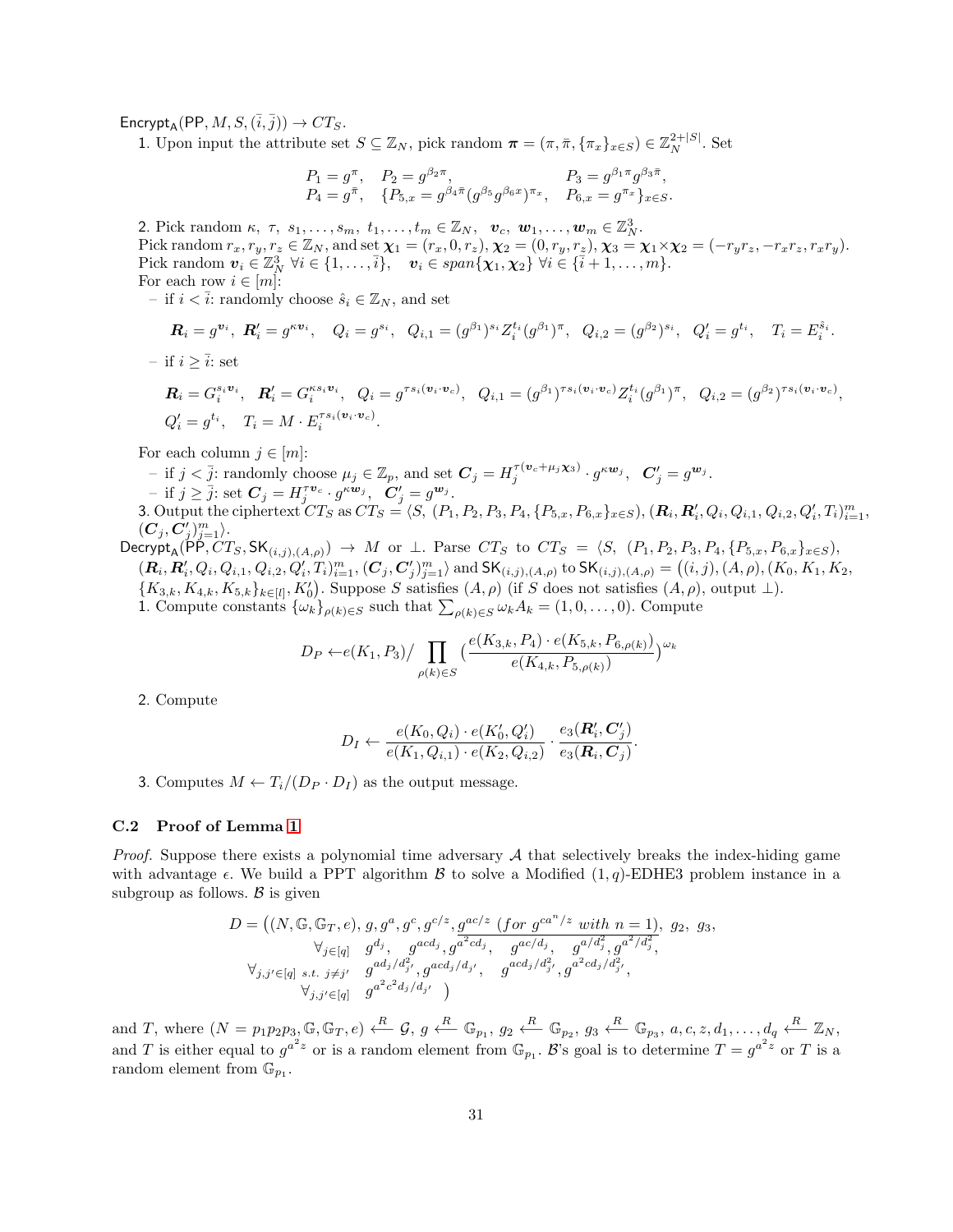**Init.** A gives B the challenge attribute set  $S^* = \{a_1^*, \ldots, a_{l^*}^*\} \subseteq \mathbb{Z}_N$ , where  $|S^*| = l^* \leq q$ .

Setup. B randomly chooses  $\{\alpha_i \in \mathbb{Z}_N\}_{i \in [m]},\ \{r_i,\ z'_i \in \mathbb{Z}_N\}_{i \in [m] \setminus {\{\overline{i}\}}},\ r'_i, z_{\overline{i}} \in \mathbb{Z}_N,\ \{c'_j \in \mathbb{Z}_N\}_{j \in [m]},\$ and  $\beta'_1$ ,  $\beta_2$ ,  $\beta'_3$ ,  $\beta'_4$ ,  $\beta'_5$ ,  $\beta'_6 \in \mathbb{Z}_N$ . B gives A the public parameter PP:

$$
(g, h_1 = (g^a)^{\beta'_1}, h_2 = g^{\beta_2}, h_3 = (g^a)^{\beta'_3}, h_4 = (g^a)^{\beta'_4},
$$
  
\n
$$
h_5 = g^{\beta'_5} \cdot \left( \prod_{t \in [l^*]} (g^{a/d_t^2})^{-a_t^*} \right) \cdot \left( \prod_{t \in [l^*]} g^{ac/d_t} \right), h_6 = g^{\beta'_6} \cdot \left( \prod_{t \in [l^*]} g^{a/d_t^2} \right),
$$
  
\n
$$
\{E_i = e(g, g)^{\alpha_i}\}_{i \in [m]},
$$
  
\n
$$
\{G_i = g^{r_i}, Z_i = (g^a)^{z'_i}\}_{i \in [m] \setminus \{\bar{i}\}}, \{H_j = (g^{c/z})^{c'_j}\}_{j \in [m] \setminus \{\bar{j}\}}, G_{\bar{i}} = (g^a)^{r'_{\bar{i}}}, Z_{\bar{i}} = g^{z_{\bar{i}}}, H_{\bar{j}} = (g^a)^{c'_{\bar{j}}}\}.
$$

Note that B implicitly chooses  $r_{\bar{i}}$ ,  $z_i (i \in [m] \setminus {\bar{i}}$ ,  $c_j (j \in [m])$ ,  $\beta_1, \beta_3, \beta_4, \beta_5, \beta_6 \in \mathbb{Z}_N$  such that

 $ar'_{\overline{i}} \equiv r_{\overline{i}} \bmod p_1, \ az'_{i} \equiv z_{i} \bmod p_1 \ \forall i \in [m] \setminus {\{\overline{i}\}},$  $ac'_j \equiv c_j \bmod p_1$ ,  $(c/z)c'_j \equiv c_j \bmod p_1 \ \forall j \in [m] \setminus {\overline{j}}$ ,  $a\beta'_1 \equiv \beta_1 \bmod p_1$ ,  $a\beta'_3 \equiv \beta_3 \bmod p_1$ ,  $a\beta'_4 \equiv \beta_4 \bmod p_1$ ,  $\beta'_5 + \sum$  $t \in [l^*]$  $(-a_t^*a/d_t^2) + \sum$  $t \in [l^*]$  $(ac)/d_t \equiv \beta_5 \mod p_1$ ,  $\beta'_6+\sum$  $t \in [l^*]$  $a/d_t^2 \equiv \beta_6 \bmod p_1.$ 

Query Phase. To respond to A's query for  $((i, j), (A, \rho))$ , let  $l \times n$  be the size of A,

• if  $(i, j) \neq (\bar{i}, \bar{j})$ : B picks random  $\delta = (\delta_1, \delta_2, \xi_1, \ldots, \xi_l, u_2, \ldots, u_n) \in \mathbb{Z}_N^{l+n+1}$ ,  $\mathbf{R} = (R_0, R_1, R_2, \ldots, R_n)$  ${R_{3,k}, R_{4,k}, R_{5,k}}_{k\in[l]}$   $\in \mathbb{G}_{p_3}^{3+3l}$ , and  $R'_0 \in \mathbb{G}_{p_3}$ . Implicitly setting  $\boldsymbol{u} = (u_1 = \beta_3 \delta_1, u_2, \ldots, u_n)$ ,  $\boldsymbol{\beta}$  creates a secret key  $\mathsf{SK}_{(i,j),(A,\rho)}$ :

$$
K_0 = \begin{cases} g^{\alpha_i} (g^{c/z})^{r_ic'_j} \cdot h_1^{\delta_1} h_2^{\delta_2} R_0, \quad i \neq \overline{i}, j \neq \overline{j} \\ g^{\alpha_i} (g^{ac/z})^{r_ic'_j} \cdot h_1^{\delta_1} h_2^{\delta_2} R_0, \quad i = \overline{i}, j \neq \overline{j} \\ g^{\alpha_i} (g^{a})^{r_ic'_j} \cdot h_1^{\delta_1} h_2^{\delta_2} R_0, \quad i \neq \overline{i}, j = \overline{j}. \end{cases}
$$
  
\n
$$
K_1 = g^{\delta_1} R_1, \quad K_2 = g^{\delta_2} \cdot R_2, \quad K'_0 = Z_i^{\delta_1} R'_0,
$$
  
\n
$$
\{K_{3,k} = h_3^{A_{k,1}\delta_1} g^{\sum_{t=2}^n A_{k,t} u_t} h_4^{\xi_k} R_{3,k}, \quad K_{4,k} = g^{\xi_k} R_{4,k}, \quad K_{5,k} = (h_5 h_6^{p(k)})^{\xi_k} R_{5,k} \}_{k \in l}.
$$

• if  $(i, j) = (\overline{i}, \overline{j})$ : it implies that A is querying a secret key with the challenge index  $(\overline{i}, \overline{j})$ , and  $(A, \rho)$  is not satisfied by  $S^*$ . B first computes a vector  $\bar{\mathbf{u}} = (\bar{u}_1, \ldots, \bar{u}_n) \in \mathbb{Z}_N^n$  that has first entry equal to 1 (i.e.  $\bar{u}_1 = 1$ ) and is orthogonal to all of the rows  $A_k$  of A such that  $\rho(k) \in S^*$  (i.e.  $A_k \cdot \bar{u} = 0 \ \forall k \in [l] \ s.t. \ \rho(k) \in S^*$ ). Note that such a vector must exist since  $S^*$  fails to satisfy  $(A, \rho)$ , and it is efficiently computable. B picks random  $\delta_1',\delta_2,\{\xi_k\}_{k\in[l]}$  s.t.  $\rho(k)\in S^*,\{\xi_k'\}_{k\in[l]}$  s.t.  $\rho(k)\notin S^*,u_2',\ldots,u_n'\in\mathbb{Z}_N$ ,  $\boldsymbol{R}=(R_0,R_1,R_2,\{R_{3,k},R_{4,k},R_{5,k}\}_{k\in[l]})\in\mathbb{Z}_N$  $\mathbb{G}_{p_3}^{3+3l}$ , and  $R'_0 \in \mathbb{G}_{p_3}$ . Let  $u' = (0, u'_2, \ldots, u'_n) \in \mathbb{Z}_N^n$ ,  $\mathcal{B}$  sets the values of  $\delta_1 \in \mathbb{Z}_N$ ,  $u \in \mathbb{Z}_N^n$ ,  $\{\xi_k \in \mathbb{Z}_N\}$  $\mathbb{Z}_N$ <sub>k∈[l]</sub> s.t.  $\rho(k) \notin S^*$  by implicitly setting

$$
\delta_1' - ar_{\overline{i}}'c_{\overline{j}}'/\beta_1' \equiv \delta_1 \bmod p_1, \quad \mathbf{u} = \mathbf{u}' + (a\beta_3')\delta_1\bar{\mathbf{u}},
$$

$$
\xi_k' + (a - \sum_{t \in [l^*]} \frac{acd_t}{\rho(k) - a_t^*})\beta_3'r_{\overline{i}}'c_{\overline{j}}'(A_k \cdot \bar{\mathbf{u}})/(\beta_1'\beta_4') \equiv \xi_k \bmod p \,\,\forall k \in [l] \,\, s.t. \,\, \rho(k) \notin S^*.
$$

Note that for  $a_t^* \in S^*$  and  $\rho(k) \notin S^*$  we have  $\rho(k) - a_t^* \neq 0$ . B creates a secret key  $\mathsf{SK}_{(\bar{i},\bar{j}), (A,\rho)}$  as follows:

$$
K_0 = g^{\alpha_{\tilde{i}}} h_1^{\delta_1'} h_2^{\delta_2} R_0, \ K_1 = g^{\delta_1'} (g^a)^{-r'_{\tilde{i}} c_3' / \beta_1'} R_1, \ K_2 = g^{\delta_2} R_2, \ K_0' = (K_1)^{z_{\tilde{i}}} R_0',
$$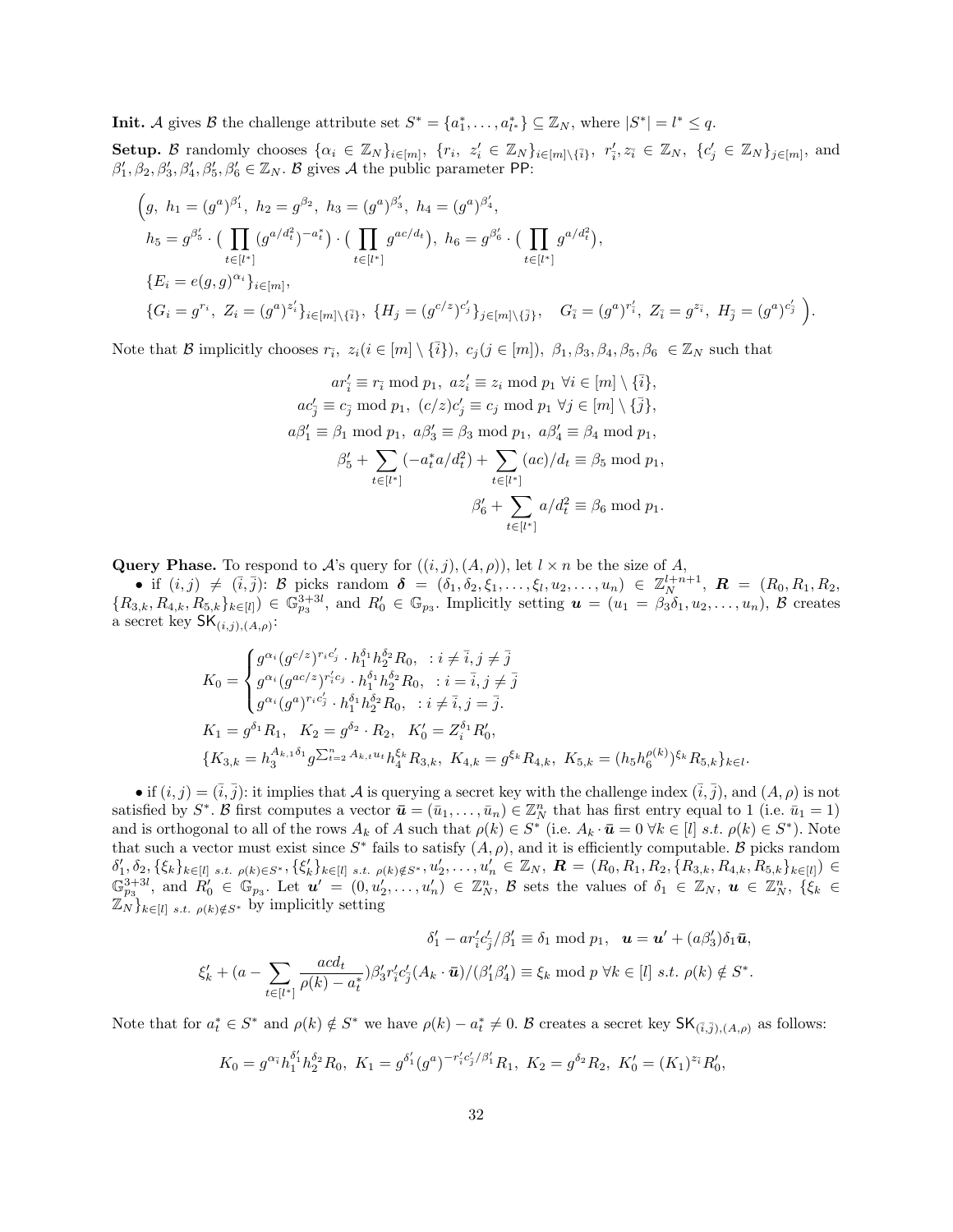• for  $k \in [l]$  s.t.  $\rho(k) \in S^*$ ,

$$
K_{3,k} = g^{(A_k \cdot \mathbf{u})} h_4^{\xi_k} R_{3,k} = g^{(A_k \cdot \mathbf{u}') + a\beta'_3 \delta_1(A_k \cdot \bar{\mathbf{u}})} h_4^{\xi_k} R_{3,k} = g^{(A_k \cdot \mathbf{u}')} h_4^{\xi_k} R_{3,k},
$$
  

$$
K_{4,k} = g^{\xi_k} R_{4,k}, \ K_{5,k} = (h_5 h_6^{\rho(k)})^{\xi_k} R_{5,k},
$$

• for  $k \in [l]$  s.t.  $\rho(k) \notin S^*$ ,

$$
\begin{split} &K_{3,k} = g^{(A_{k}\cdot u_{k})}h_{4}^{6_{k}}R_{3,k} \\ &= g^{(A_{k}\cdot u_{k}')} \cdot g^{a\beta'_{5}(s'_{1}-a\gamma'_{7}s'_{7}/\beta'_{1})(A_{k}\cdot a)} \\ &\qquad \cdot h_{4}^{c_{k}} \cdot (g^{a\beta'_{4}})^{a\beta'_{5}c'_{5}c'_{4}A_{k}\cdot a_{1})/(\beta'_{4}s'_{4})} \cdot (g^{a\beta'_{4}})^{-a\sum_{k=1}^{n}(1-\frac{a^{2}\cdot d_{k}}{\beta^{2}\cdot a_{k}^{2}})^{a\beta'_{3}c'_{5}c'_{3}A_{k}\cdot a_{1})/(\beta'_{1}\beta'_{4})}R_{3,k} \\ &= g^{(A_{k}\cdot u^{\prime})} \cdot g^{a\beta'_{5}c'_{1}(A_{k}\cdot a_{k})} \cdot h_{4}^{c_{k}} \cdot (g^{\sum_{k=1}^{n}(1-\frac{a^{2}\cdot d_{k}}{\beta^{2}\cdot a_{k}^{2}})^{-\beta'_{3}c'_{1}c'_{3}})^{a\beta'_{4}c'_{3}A}\cdot a_{1})/(\beta'_{1}\beta'_{4})}R_{3,k} \\ &= g^{(A_{k}\cdot u^{\prime})} \cdot (g^{a})^{\beta'_{3}\beta'_{1}(A_{k}\cdot a_{k})} \cdot h_{4}^{c_{k}} \cdot (g^{\sum_{l=1}^{n}(1-\frac{a^{2}\cdot d_{l}}{\beta^{2}\cdot a_{k}^{2}})^{-\beta'_{3}c'_{1}c'_{3}})^{a\beta'_{4}c'_{3}A}\cdot a_{1})/\beta'_{1}R_{3,k} \\ &= g^{c_{k}} \cdot (g^{a})^{\beta'_{3}c'_{1}c'_{3}A_{k}\cdot a_{1})/(\beta'_{1}\beta'_{4})} \cdot (\prod_{l\in [l^{r}]} (g^{acd})^{\frac{a\cdot d_{l}}{\beta^{2}\cdot a_{k}^{2}})^{-\beta'_{3}c'_{1}c'_{3}}(A_{k}\cdot a)/(\beta'_{1}\beta'_{4})}R_{4,k} \\ &= (h_{5}h_{6}^{(k)})^{c_{k}} \cdot (h_{5}h_{6}^{(k)})^{a\sum_{l\in [l^{r}]} (1-\frac{a\cdot d_{l}}{\beta
$$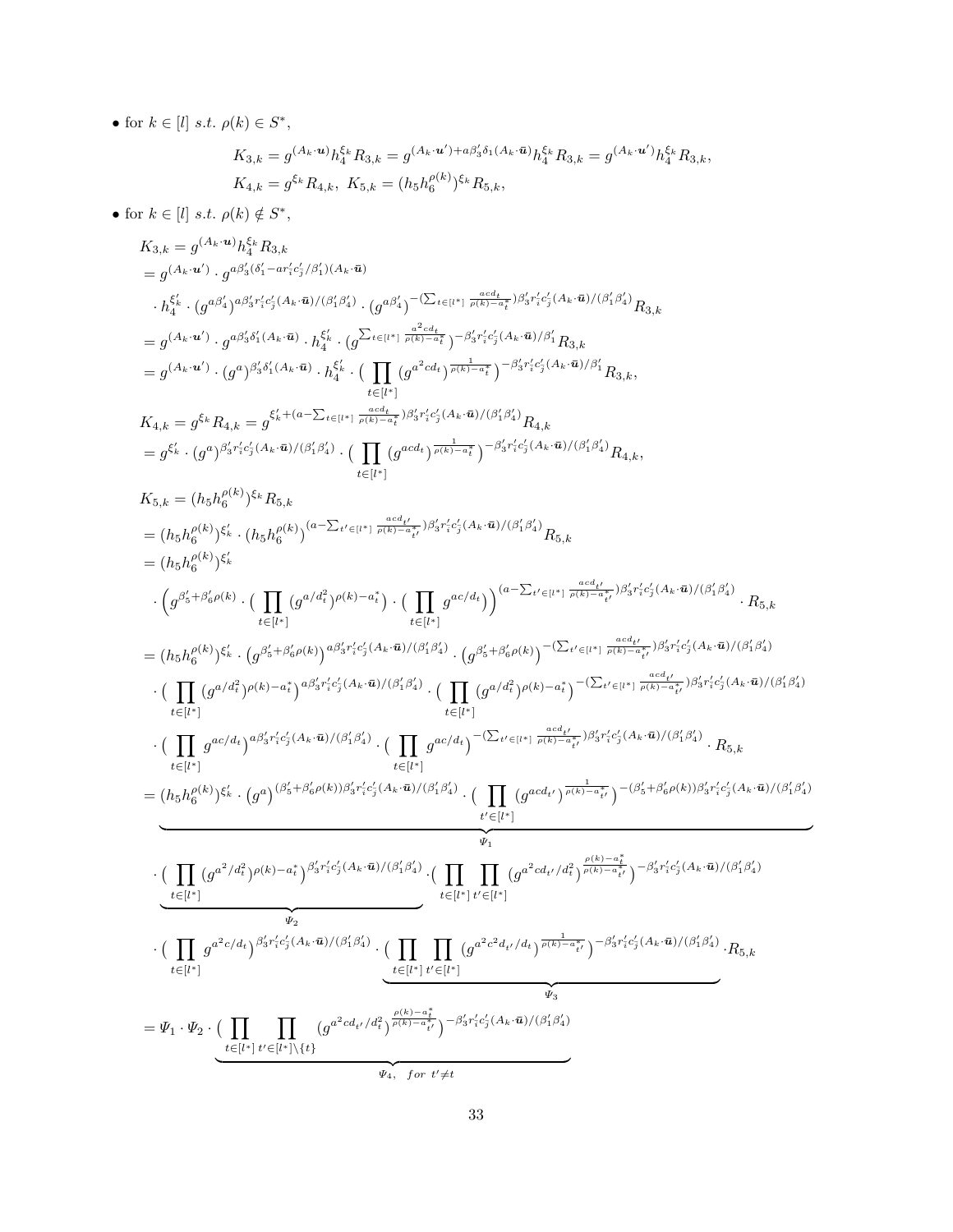$$
\cdot \underbrace{\left(\prod_{t\in[l^{*}]}\left(g^{a^{2}cd_{t}/d_{t}^{2}}\right)^{\frac{\rho(k)-a_{t}^{*}}{\rho(k)-a_{t}^{*}}}\right)^{-\beta_{3}^{\prime}r_{i}^{\prime}c_{j}^{\prime}(A_{k}\cdot\bar{\mathbf{u}})/(\beta_{1}^{\prime}\beta_{4}^{\prime})}}_{for\ t^{\prime}=t}\cdot \left(\prod_{t\in[l^{*}]}\left(g^{a^{2}c/d_{t}}\right)^{\beta_{3}^{\prime}r_{i}^{\prime}c_{j}^{\prime}(A_{k}\cdot\bar{\mathbf{u}})/(\beta_{1}^{\prime}\beta_{4}^{\prime})}\cdot \Psi_{3}\cdot R_{5,k}.
$$

Note that  $\mathcal B$  can calculate the values of  $K_0, K_1, K_2, K'_0, \{K_{3,k}, K_{4,k}, K_{5,k}\}_{k\in[l]}$  using the suitable terms of the assumption.

**Challenge.**  $A$  submits a message  $M$ .  $B$  randomly chooses

$$
\tau', s_1, \ldots, s_{\tilde{i}-1}, s'_{\tilde{i}}, s_{\tilde{i}+1}, \ldots, s_m, t'_1, \ldots, t'_{\tilde{i}-1}, t_{\tilde{i}}, t'_{\tilde{i}+1}, \ldots, t'_m \in \mathbb{Z}_N, \n\mathbf{w}_1, \ldots, \mathbf{w}_{\tilde{j}-1}, \mathbf{w}'_{\tilde{j}}, \ldots, \mathbf{w}'_m \in \mathbb{Z}_N^3, \n\pi', \bar{\pi}', \pi'_{a_1^*}, \ldots, \pi'_{a_l^*} \in \mathbb{Z}_N.
$$

B randomly chooses  $r_x, r_y, r_z \in \mathbb{Z}_N$ , and sets  $\chi_1 = (r_x, 0, r_z), \chi_2 = (0, r_y, r_z), \chi_3 = \chi_1 \times \chi_2 = (-r_y r_z, -r_x r_z, r_x r_y).$  $B$  randomly chooses

$$
\mathbf{v}_i \in \mathbb{Z}_p^3 \,\,\forall i \in \{1, \ldots, \bar{i} - 1\},
$$
  

$$
\mathbf{v}_i^p \in span\{\mathbf{\chi}_1, \mathbf{\chi}_2\}, \,\mathbf{v}_i^q \in span\{\mathbf{\chi}_3\},
$$
  

$$
\mathbf{v}_i \in span\{\mathbf{\chi}_1, \mathbf{\chi}_2\} \,\,\forall i \in \{\bar{i} + 1, \ldots, m\},
$$
  

$$
\mathbf{v}_c^p \in span\{\mathbf{\chi}_1, \mathbf{\chi}_2\}, \,\mathbf{v}_c^q = \nu_3 \mathbf{\chi}_3 \in span\{\mathbf{\chi}_3\}.
$$

B sets the value of  $\kappa, \tau, s_{\bar{i}}, t_i (i \in [m] \setminus {\bar{i}}) \in \mathbb{Z}_N$ ,  $v_c, v_{\bar{i}} \in \mathbb{Z}_N^3$ ,  $\{w_j \in \mathbb{Z}_N^3\}_{j=\bar{j}}^m$ ,  $\pi \in \mathbb{Z}_N$ ,  $\bar{\pi} \in \mathbb{Z}_N$ ,  $\{\pi'_{a_t^*} \in \mathbb{Z}_N\}$  $\mathbb{Z}_N$ <sub> $t \in [l^*]$ </sub> by implicitly setting

$$
a \equiv \kappa \bmod p_1, \quad az\tau' \equiv \tau \bmod p_1, \quad s'_i/a \equiv s_{\bar{i}} \bmod p_1, \n t'_i + c\beta'_1\tau's'_i(\mathbf{v}_i^q \cdot \mathbf{v}_c^q)/z'_i \equiv t_i \bmod p_1 \ \forall i \in \{1, ..., \bar{i} - 1\}, \n t'_i - a\beta'_1\tau's_i(\mathbf{v}_i \cdot \mathbf{v}_c^p)/z'_i + c\beta'_1\tau's_i^r(\mathbf{v}_i^q \cdot \mathbf{v}_c^q)/z'_i \equiv t_i \bmod p_1 \ \forall i \in \{\bar{i} + 1, ..., m\}, \n \mathbf{v}_c = \frac{1}{z}\mathbf{v}_c^p + \mathbf{v}_c^q, \quad \mathbf{v}_{\bar{i}} = \mathbf{v}_\bar{i}^p + \frac{c}{z}\mathbf{v}_\bar{i}^q, \n \mathbf{w}'_j - ac'_j\tau'\mathbf{v}_c^q \equiv \mathbf{w}_j \bmod p_1, \n \mathbf{w}'_j - cc'_j\tau'\mathbf{v}_c^q \equiv \mathbf{w}_j \bmod p_1 \ \forall j \in \{\bar{j} + 1, ..., m\}, \n \pi' - cr's_i^r(\mathbf{v}_i^q \cdot \mathbf{v}_c^q) \equiv \pi \bmod p_1, \quad \bar{\pi}' + c\beta'_1\tau's_i^r(\mathbf{v}_i^q \cdot \mathbf{v}_c^q)/\beta'_3 \equiv \bar{\pi} \bmod p_1, \n \pi'_{a_i^*} - d_t\beta'_1\beta'_4\tau's_i^r(\mathbf{v}_i^q \cdot \mathbf{v}_c^q)/\beta'_3 \equiv \pi_{a_i^*} \bmod p_1 \ \forall t \in [l^*].
$$

It is worth noticing that  $v_{\bar{i}}$  and  $v_c$  are random vectors in  $\mathbb{Z}_N^3$  as required, and  $(v_{\bar{i}} \cdot v_c) = \frac{1}{z}(v_{\bar{i}}^p \cdot v_c^p) + \frac{c}{z}(v_{\bar{i}}^q \cdot v_c^q)$ , since  $\chi_3$  is orthogonal to  $span{\chi_1, \chi_2}$  and  $\mathbb{Z}_N^3 = span{\chi_1, \chi_2, \chi_3}$ . B creates a ciphertext  $\langle S^*, (P_1, P_2, P_3, P_4, \{P_{5,x}, P_{6,x}\}_{x \in S^*})$ ,  $(\mathbf{R}_i, \mathbf{R}_i', Q_i, Q_{i,1}, Q_{i,2}, Q_i', T_i)_{i=1}^m$ ,  $(\mathbf{C}_j, \mathbf{C}_j')_{j=1}^m \rangle$ as follows:

1. 
$$
P_1 = g^{\pi'}(g^c)^{-\tau' s'_i(\mathbf{v}_i^q \cdot \mathbf{v}_c^q)}
$$
,  $P_2 = (P_1)^{\beta_2}$ ,  $P_3 = h_1^{\pi'} h_3^{\pi'}$ ,  $P_4 = g^{\pi'}(g^c)^{\beta'_1 \tau' s'_i(\mathbf{v}_i^q \cdot \mathbf{v}_c^q)/\beta'_3}$ ,  
\nfor  $t \in [l^*]$ ,  
\n
$$
P_{5,a_t^*} = h_4^{\pi} (h_5 h_6^{a_t^*})^{\pi_{a_t^*}}
$$
\n
$$
= h_4^{\pi' + c\beta'_1 \tau' s'_i(\mathbf{v}_i^q \cdot \mathbf{v}_c^q)/\beta'_3} \cdot (h_5 h_6^{a_t^*})^{\pi'_{a_t^*} - d_t \beta'_1 \beta'_4 \tau' s'_i(\mathbf{v}_i^q \cdot \mathbf{v}_c^q)/\beta'_3}
$$
\n
$$
= h_4^{\pi'} \cdot (g^{a\beta'_4})^{c\beta'_1 \tau' s'_i(\mathbf{v}_i^q \cdot \mathbf{v}_c^q)/\beta'_3}
$$
\n
$$
\cdot (h_5 h_6^{a_t^*})^{\pi'_{a_t^*}} \cdot (g^{\beta'_5} g^{\beta'_6 a_t^*} \cdot (\prod_{t' \in [l^*]} (g^{a/d_{t'}^2})^{a_t^* - a_{t'}^*}) \cdot (\prod_{t' \in [l^*]} g^{ac/d_{t'}}))^{-d_t \beta'_1 \beta'_4 \tau' s'_i(\mathbf{v}_i^q \cdot \mathbf{v}_c^q)/\beta'_3}
$$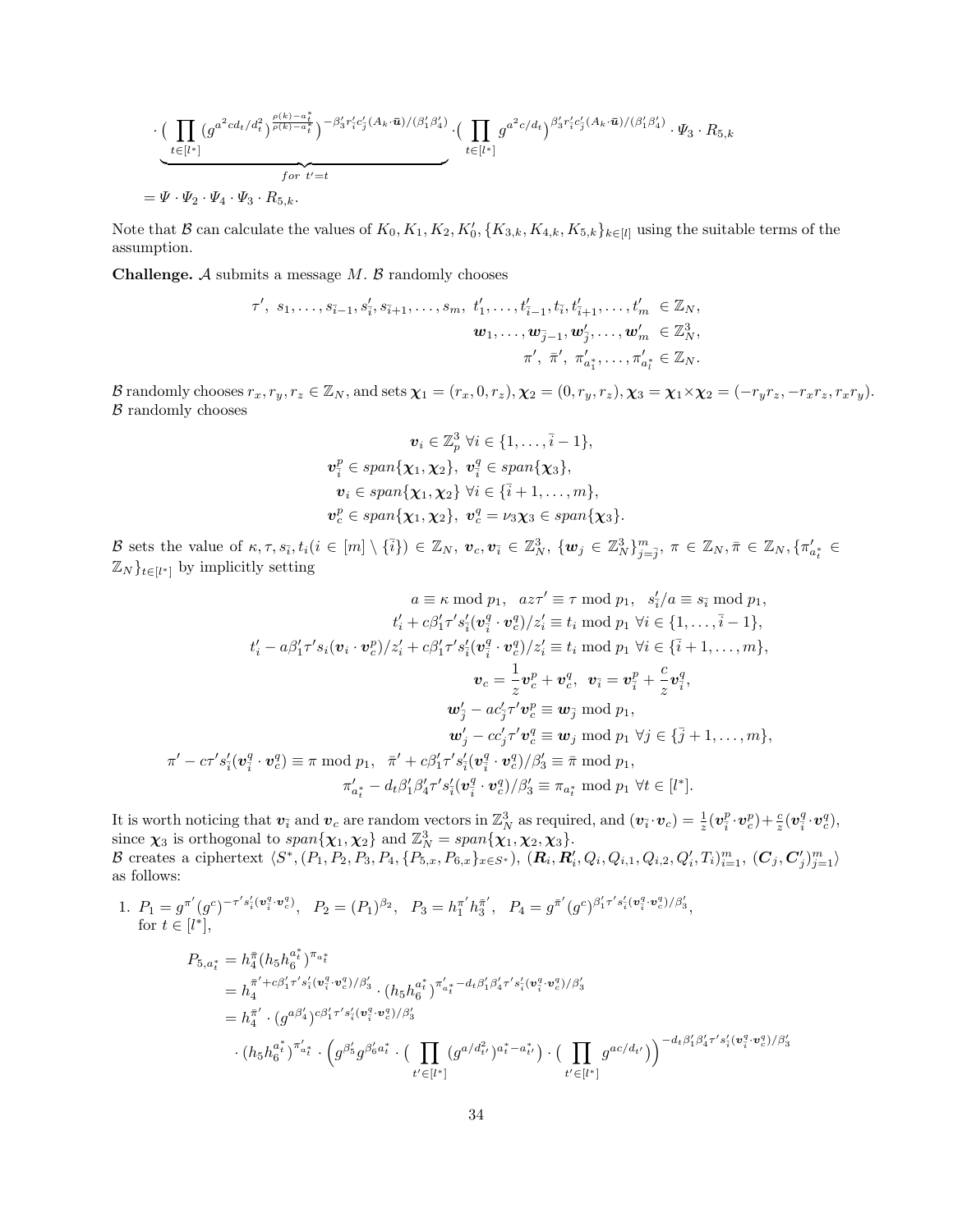$$
=h_{4}^{\pi'} \cdot (g^{ac})^{\beta'_{4}\beta'_{1}r's'_{i}(v_{i}^{q} \cdot v_{c}^{q})/\beta'_{3}} \cdot (h_{5}h_{6}^{a_{t}^{*}})^{\pi'_{a_{t}^{*}}} \cdot (g^{d_{t}})^{-(\beta'_{5}+\beta'_{6}a_{t}^{*})\beta'_{1}\beta'_{4}\tau's'_{i}(v_{i}^{q} \cdot v_{c}^{q})/\beta'_{3}} \cdot (\prod_{t' \in [l^{*}]} (g^{acd_{t}/d_{t'}^{2}})^{a_{t}^{*}a_{t}^{*}})^{a_{t}^{*}a_{t}^{*}})^{-\beta'_{1}\beta'_{4}\tau's'_{i}(v_{i}^{q} \cdot v_{c}^{q})/\beta'_{3}} \cdot (\prod_{t' \in [l^{*}]} g^{acd_{t}/d_{t'}})^{-\beta'_{1}\beta'_{4}\tau's'_{i}(v_{i}^{q} \cdot v_{c}^{q})/\beta'_{3}} \cdot (\prod_{t' \in [l^{*}]} g^{acd_{t}/d_{t'}})^{-\beta'_{1}\beta'_{4}\tau's'_{i}(v_{i}^{q} \cdot v_{c}^{q})/\beta'_{3}} \cdot (\prod_{t' \in [l^{*}]} (g^{ac})^{\beta'_{4}\beta'_{1}\tau's'_{i}(v_{i}^{q} \cdot v_{c}^{q})/\beta'_{3}} \cdot \prod_{t' \in [l^{*}]} (g^{ad_{t}/d_{t'}^{2}})^{a_{t}^{*}a_{t}^{*}})^{-\beta'_{1}\beta'_{4}\tau's'_{i}(v_{i}^{q} \cdot v_{c}^{q})/\beta'_{3}} \cdot \underbrace{((g^{ad_{t}/d_{t}^{2}})^{a_{t}^{*}a_{t}^{*}})^{-\beta'_{1}\beta'_{4}\tau's'_{i}(v_{i}^{q} \cdot v_{c}^{q})/\beta'_{3}}}_{t' \in [l^{*}]\setminus\{t\}} \cdot \underbrace{((\prod_{t' \in [l^{*}]\setminus\{t\}} g^{acd_{t}/d_{t'})})^{-\beta'_{1}\beta'_{4}\tau's'_{i}(v_{i}^{q} \cdot v_{c}^{q})/\beta'_{3}}}_{t' \in [l^{*}]\setminus\{t\}} \cdot (\prod_{t' \in [l^{*}]\setminus\{t\}} g^{acd_{t}/d_{t
$$

Note that the values of  $\Psi_1, \ldots, \Psi_4$  can be calculated using the suitable terms of the assumption. 2. For each  $i \in [m]$ :

– if  $i < \overline{i}$ : it randomly chooses  $\hat{s}_i \in \mathbb{Z}_p$ , then sets

$$
\begin{split} \pmb{R}_i &= g^{\pmb{v}_i}, \ \pmb{R}'_i = (g^a)^{\pmb{v}_i}, \quad Q_i = g^{s_i}, \ Q_{i,1} = h_1^{s_i} Z_i^{t'_i} h_1^{\pmb{\pi}'}, \\ Q_{i,2} &= (Q_i)^{\beta_2}, \ Q'_i = g^{t'_i} (g^c)^{\beta'_1 \pmb{\tau}' s'_i (\pmb{v}_i^q \cdot \pmb{v}_c^q)/z'_i}, \quad T_i = E_i^{\hat{s}_i}. \end{split}
$$

– if  $i = \overline{i}$ : it sets

$$
\begin{aligned}\n\mathbf{R}_{i} &= g^{r'_{i}s'_{i}\mathbf{v}_{i}^{p}}(g^{c/z})^{r'_{i}s'_{i}\mathbf{v}_{i}^{q}}, \quad \mathbf{R}_{i}^{\prime} = (g^{a})^{r'_{i}s'_{i}\mathbf{v}_{i}^{p}}(g^{ac/z})^{r'_{i}s'_{i}\mathbf{v}_{i}^{q}}, \quad Q_{i} = g^{\tau^{\prime}s'_{i}(\mathbf{v}_{i}^{p}\cdot\mathbf{v}_{c}^{p})}(g^{c})^{\tau^{\prime}s'_{i}(\mathbf{v}_{i}^{q}\cdot\mathbf{v}_{c}^{q})}, \\
Q_{i,1} &= h_{1}^{\tau^{\prime}s'_{i}(\mathbf{v}_{i}^{p}\cdot\mathbf{v}_{c}^{p})}Z_{i}^{t_{i}}h_{1}^{\tau^{\prime}}, \quad Q_{i,2} = (Q_{i})^{\beta_{2}}, \quad Q_{i}^{\prime} = g^{t_{i}}, \quad T_{i} = M \cdot e(g^{\alpha_{i}}, Q_{i}).\n\end{aligned}
$$

– if  $i > \overline{i}$ : it sets

$$
\mathbf{R}_{i} = g^{r_{i}s_{i}\mathbf{v}_{i}}, \quad \mathbf{R}'_{i} = (g^{a})^{r_{i}s_{i}\mathbf{v}_{i}}, \quad Q_{i} = (g^{a})^{r's_{i}(\mathbf{v}_{i} \cdot \mathbf{v}_{c}^{p})}, \quad Q_{i,1} = Z_{i}^{t'} h_{1}^{\pi'},
$$
\n
$$
Q_{i,2} = (Q_{i})^{\beta_{2}}, \quad Q'_{i} = g^{t'_{i}}(g^{a})^{-\beta_{1}' \tau' s_{i}(\mathbf{v}_{i} \cdot \mathbf{v}_{c}^{p})/z'_{i}}(g^{c})^{\beta_{1}' \tau' s'_{i}(\mathbf{v}_{i}^{q} \cdot \mathbf{v}_{c}^{q})/z'_{i}}, \quad T_{i} = M \cdot e(g^{\alpha_{i}}, Q_{i}).
$$

3. For each  $j \in [m]$ :

 $-$  if  $j < \overline{j}$ : it randomly chooses  $\mu'_j \in \mathbb{Z}_N$  and implicitly sets the value of  $\mu_j$  such that  $(ac)^{-1}\mu'_j\nu_3 - \nu_3$  $\mu_j \bmod p_1, \text{ then sets } \boldsymbol{C}_j = (g^{(ac)/z})^{c'_j \tau' \boldsymbol{v}_c^p} \cdot g^{c'_j \tau' \mu'_j \boldsymbol{v}_c^q} \cdot (g^a)^{\boldsymbol{w}_j}, \;\; \boldsymbol{C}'_j = g^{\boldsymbol{w}_j}.$  $-$  if  $j = \overline{j}$ : it sets  $C_j = T^{c'_j \tau' \mathbf{v}^q_c} \cdot (g^a)^{\mathbf{w}'_j}, \ \ C'_j = g^{\mathbf{w}'_j} \cdot (g^a)^{-c'_j \tau' \mathbf{v}^p_c}.$  $-$  if  $j > \bar{j}$ : it sets  $C_j = (g^{(ac)/z})^{c'_j \tau' \mathbf{v}_c^p} \cdot (g^a)^{\mathbf{w}'_j}, \ \ C'_j = g^{\mathbf{w}'_j} \cdot (g^c)^{-c'_j \tau' \mathbf{v}_c^q}$ .

If  $T = g^{a^2z}$ , then the ciphertext is a well-formed encryption to the index  $(\bar{i}, \bar{j})$ . If T is randomly chosen, say  $T = g^r$  for some random  $r \in \mathbb{Z}_{p_1}$ , the ciphertext is a well-formed encryption to the index  $(\bar{i}, \bar{j} + 1)$  with implicitly setting  $\mu_{\bar{j}}$  such that  $(\frac{r}{a^2z} - 1)\nu_3 \equiv \mu_{\bar{j}} \mod p_1$ .

**Guess.** A outputs a guess  $b' \in \{0, 1\}$  to B, then B outputs this b' to the challenger.

The distributions of the public parameters, private keys and challenge ciphertext are the same as that in the real scheme. B's advantage in the Modified  $(1,q)$ -EDHE3 game will be exactly equal to  $\mathcal{A}$ 's advantage in the selective index-hiding game.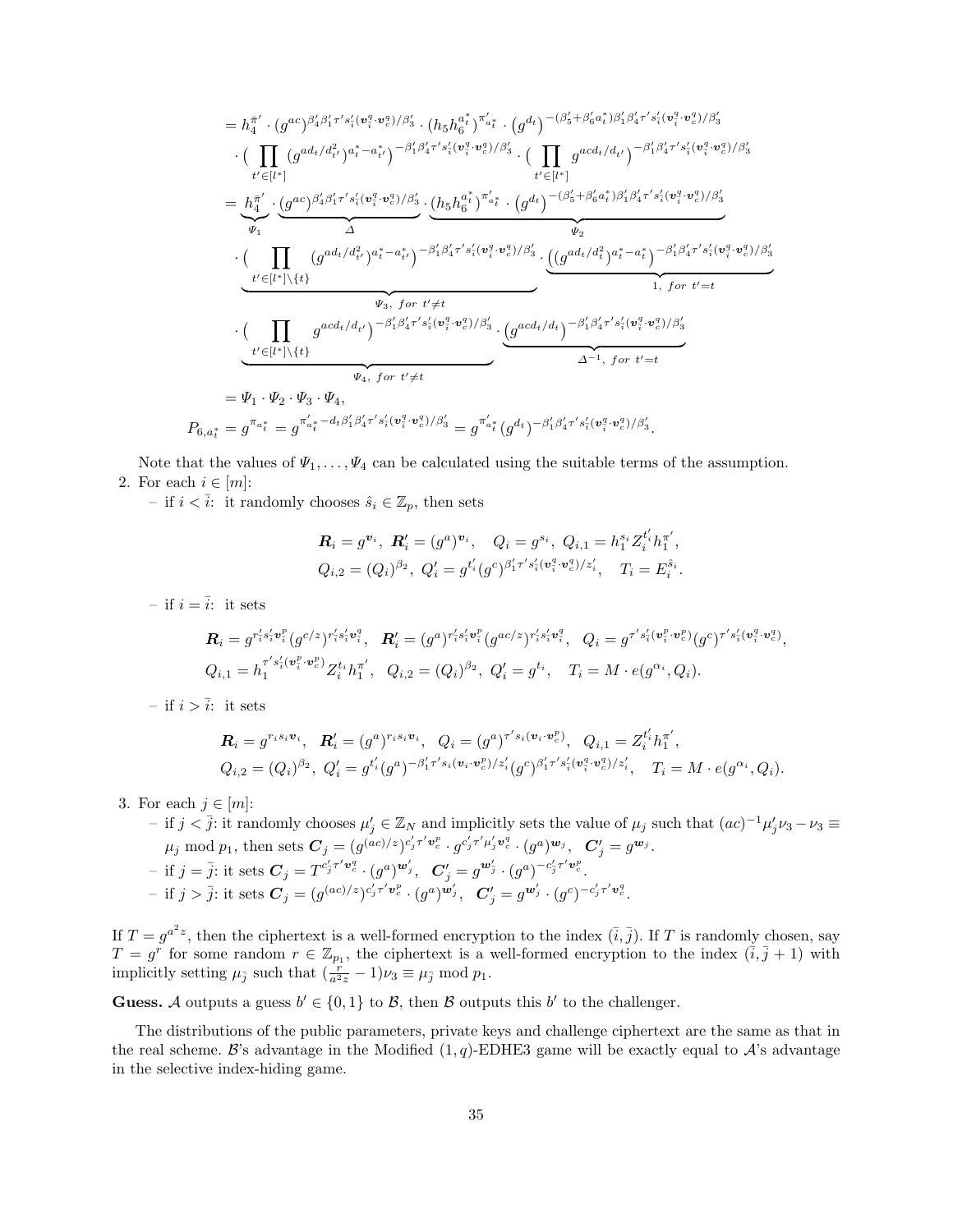# <span id="page-35-0"></span>D Proof of the Lemma [1](#page-15-2) for the Fully Secure KP-ABE with Short Ciphertexts

To make the proof easy to follow, we present the details of the resulting AugABE scheme first.

## D.1 The Resulting Augmented KP-ABE

Setup<sub>A</sub>( $\lambda$ ,  $\mathcal{U}, N = m^2, T$ )  $\rightarrow$  (PP, MSK). Run  $\mathcal{G}(\lambda)$  to get  $(N, p_1, p_2, p_3, \mathbb{G}, \mathbb{G}_T, e)$ . Pick generators  $g \in \mathbb{G}_{p_1}$ ,  $X_3 \in \mathbb{G}_{p_3}$ . Set  $d = T + 6, d_0 = 2$ . Pick random  $\boldsymbol{\beta} = (\beta_1, \dots, \beta_4, \theta_0, \theta_1, \dots, \theta_{T+1}) \in \mathbb{Z}_{N}^{T+6}$ . Pick random  $\{\alpha_i, r_i, z_i \in \mathbb{Z}_N\}_{i \in [m]}, \{\overline{c_j} \in \mathbb{Z}_N\}_{j \in [m]}$ . The public parameter is

$$
\mathsf{PP} = \left( (N, \mathbb{G}, \mathbb{G}_T, e), g, h_1 = g^{\beta_1}, \dots, h_4 = g^{\beta_4}, f_0 = g^{\theta_0}, f_1 = g^{\theta_1}, \dots, f_{T+1} = g^{\theta_{T+1}}, X_3, \{E_i = e(g, g)^{\alpha_i}, G_i = g^{r_i}, Z_i = g^{z_i}\}_{i \in [m]}, \{H_j = g^{c_j}\}_{j \in [m]}\right).
$$

The master secret key is  $\mathsf{MSK} = (\alpha_1, \ldots, \alpha_m, r_1, \ldots, r_m, c_1, \ldots, c_m).$ A counter  $ctr = 0$  is implicitly included in MSK.

KeyGen<sub>A</sub>(PP, MSK,  $(A, \rho)$ )  $\to$  SK<sub> $(i,j),(A,\rho)$ </sub>. Set  $ctr =ctr + 1$  and then compute the corresponding index in the form of  $(i, j)$  where  $1 \leq i, j \leq m$  and  $(i - 1) * m + j = \text{ctr.}$  Let  $l \times n$  be the size of A. Pick random  $\boldsymbol{\delta} \,=\, (\delta_1, \delta_2, \xi_1, \ldots, \xi_l, u_2, \ldots, u_n) \,\in\, \mathbb{Z}_N^{l+n+1}, \,\, \boldsymbol{R} \,=\, (R_0, R_1, R_2, \{R_{3,k}, R_{4,k}, R_{5,k,0}, \ \{R_{5,k,t}\}_{t \in [T]}\}_{k \in [l]} ) \,\in\,$  $\mathbb{G}_{p_3}^{3+(3+T)l}$ , and  $R'_0 \in \mathbb{G}_{p_3}$ . Implicitly setting  $\boldsymbol{u} = (u_1 = \beta_3 \delta_1, u_2, \dots, u_n)$ , output a secret key  $\mathsf{SK}_{(i,j),(A,\rho)}$ as

$$
\mathsf{SK}_{(i,j),(A,\rho)} = \left( (i,j), (A,\rho), \right.\n\begin{aligned}\nK_0 &= g^{r_ic_j + \alpha_i} h_1^{\delta_1} h_2^{\delta_2} R_0, \quad K_1 = g^{\delta_1} R_1, \quad K_2 = g^{\delta_2} \cdot R_2, \quad K'_0 = Z_i^{\delta_1} R'_0, \\
\{K_{3,k} = g^{A_k \cdot \mathbf{u}} h_4^{\xi_k} R_{3,k}, \quad K_{4,k} = g^{\xi_k} R_{4,k}, \\
K_{5,k,0} &= f_0^{\xi_k}, \quad \{K_{5,k,t} = (f_{t+1} f_1^{-\rho(k)^t})^{\xi_k} R_{5,k,t} \}_{t \in [T]} \}_{k \in l}.\n\end{aligned}
$$

Note that  $K_{3,k} = g^{A_k \cdot u} g^{\beta_4 \xi_k} R_{3,k}$  can be computed as

 $K_{3,k} = (g^{\beta_3})^{A_{k,1}\delta_1}g^{\sum_{t=2}^n A_{k,t}u_t}g^{\beta_4\xi_k}R_{3,k} = h_3^{A_{k,1}\delta_1}g^{\sum_{t=2}^n A_{k,t}u_t}h_4^{\xi_k}R_{3,k}$ , where  $A_k = (A_{k,1}, A_{k,2}, \ldots, A_{k,n})$ is the k-th row of A.

 $\mathsf{Encrypt}_A(\mathsf{PP}, M, S, (\overline{i}, \overline{j})) \to CT_S.$ 

1. Upon input the attribute set  $S \subseteq \mathbb{Z}_N$ , pick random  $\pi = (\pi, \bar{\pi}, \hat{\pi}) \in \mathbb{Z}_N^3$ . Let  $c_t$  be the coefficient of  $z^t$ in  $p(z) := \prod_{x \in S} (z - x)$ . Set

$$
P_1 = g^{\pi}, \quad P_2 = h_2^{\pi}, \quad P_3 = h_1^{\pi} h_3^{\pi},
$$
  
\n
$$
P_4 = g^{\bar{\pi}}, \quad P_5 = h_4^{\bar{\pi}} (f_0 \prod_{t=0}^T f_{t+1}^{c_t})^{\hat{\pi}}, \quad P_6 = g^{\hat{\pi}}.
$$

2. Pick random

$$
\kappa, \tau, s_1, \ldots, s_m, t_1, \ldots, t_m \in \mathbb{Z}_N, \n\boldsymbol{v}_c, \boldsymbol{w}_1, \ldots, \boldsymbol{w}_m \in \mathbb{Z}_N^3.
$$

Pick random  $r_x, r_y, r_z \in \mathbb{Z}_N$ , and set  $\chi_1 = (r_x, 0, r_z), \chi_2 = (0, r_y, r_z), \chi_3 = \chi_1 \times \chi_2 = (-r_y r_z, -r_x r_z, r_x r_y).$ Pick random

$$
\mathbf{v}_i \in \mathbb{Z}_N^3 \ \forall i \in \{1, \ldots, \overline{i}\},
$$
  

$$
\mathbf{v}_i \in span\{\mathbf{\chi}_1, \mathbf{\chi}_2\} \ \forall i \in \{\overline{i}+1, \ldots, m\}.
$$

For each row  $i \in [m]$ :

– if  $i < \overline{i}$ : randomly choose  $\hat{s}_i \in \mathbb{Z}_p$ , and set

$$
\mathbf{R}_i = g^{\mathbf{v}_i}, \ \mathbf{R}'_i = g^{\kappa \mathbf{v}_i}, \quad Q_i = g^{s_i}, \ Q_{i,1} = (g^{\beta_1})^{s_i} Z_i^{t_i} (g^{\beta_1})^{\pi}, \ Q_{i,2} = (g^{\beta_2})^{s_i},
$$
  

$$
Q'_i = g^{t_i}, \quad T_i = E_i^{\hat{s}_i}.
$$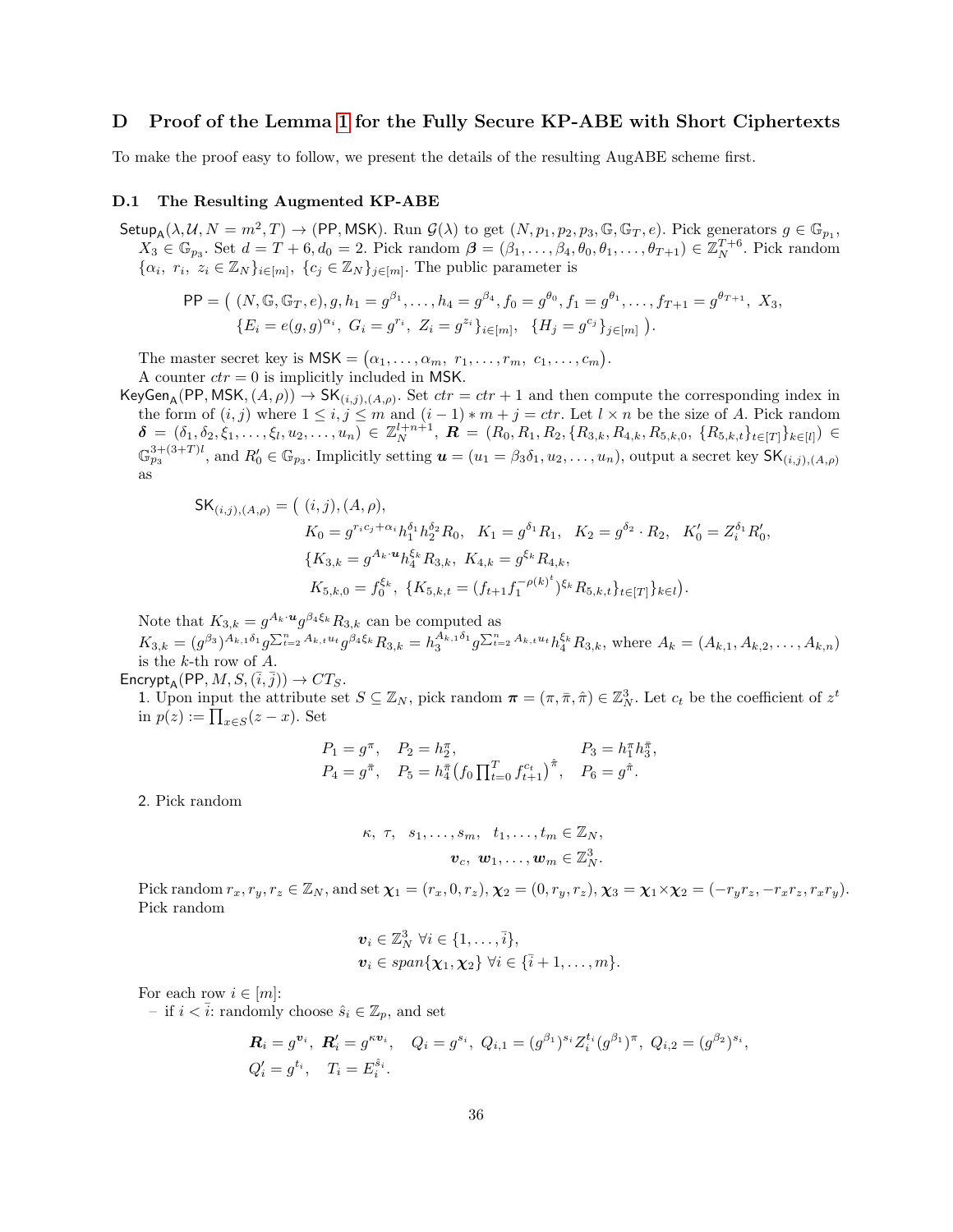– if  $i \geq \overline{i}$ : set

$$
\begin{aligned} \mathbf{R}_i &= G_i^{s_i \mathbf{v}_i}, \quad \mathbf{R}'_i = G_i^{\kappa s_i \mathbf{v}_i}, \quad Q_i = g^{\tau s_i(\mathbf{v}_i \cdot \mathbf{v}_c)}, \quad Q_{i,1} = (g^{\beta_1})^{\tau s_i(\mathbf{v}_i \cdot \mathbf{v}_c)} Z_i^{t_i}(g^{\beta_1})^{\pi}, \\ Q_{i,2} &= (g^{\beta_2})^{\tau s_i(\mathbf{v}_i \cdot \mathbf{v}_c)}, \\ Q'_i &= g^{t_i}, \quad T_i = M \cdot E_i^{\tau s_i(\mathbf{v}_i \cdot \mathbf{v}_c)}. \end{aligned}
$$

For each column  $j \in [m]$ :

- if  $j < \overline{j}$ : randomly choose  $\mu_j \in \mathbb{Z}_N$ , and set  $\mathbf{C}_j = H_j^{\tau(\mathbf{v}_c + \mu_j \mathbf{x}_3)} \cdot g^{\kappa \mathbf{w}_j}$ ,  $\mathbf{C}'_j = g^{\mathbf{w}_j}$ . - if  $j \ge \overline{j}$ : set  $\mathbf{C}_j = H_j^{\tau \nu_c} \cdot g^{\kappa \nu_j}$ ,  $\mathbf{C}'_j = g^{\nu_j}$ . 3. Output the ciphertext  $CT_S = \langle S, (P_1, P_2, P_3, P_4, P_5, P_6), (R_i, R'_i, Q_i, Q_{i,1}, Q_{i,2}, Q'_i, T_i)_{i=1}^m, (C_j, C'_j)_{j=1}^m \rangle$ .  $\mathsf{Decrypt}_\mathsf{A}(\mathsf{PP},CT_S,\mathsf{SK}_{(i,j),(A,\rho)}) \rightarrow M \text{ or } \bot. \text{ Parse } CT_S \text{ to } CT_S=\langle S,\ (P_1,P_2,P_3,P_4,P_5,P_6), (\bm{R}_i,\bm{R}_i',Q_i',Q_{i,1},Q_{i,2}) \rangle$  $Q_{i,2}, Q_i', T_i|_{i=1}^m, (\mathcal{C}_j, \mathcal{C}_j')_{j=1}^m \rangle$  and  $\mathsf{SK}_{(i,j),(A,\rho)}$  to  $\mathsf{SK}_{(i,j),(A,\rho)} = ((i,j),(A,\rho),(K_0,K_1,K_2,\{K_{3,k},K_{4,k},K_{5,k,0},\rho))$  ${K_{5,k,t}}_{t\in[T]}_{k\in[T]}$ ,  $K'_0$ ). Suppose S satisfies  $(A, \rho)$  (if S does not satisfies  $(A, \rho)$ , output  $\bot$ ). 1. Compute constants  $\{\omega_k\}_{\rho(k)\in S}$  such that  $\sum_{\rho(k)\in S}\omega_k A_k = (1,0,\ldots,0)$ . Let  $c_t$  be the coefficient of  $z^t$ in  $p(z) := \prod_{x \in S} (z - x)$ . Compute

$$
D_P \leftarrow e(K_1, P_3) / \prod_{\rho(k) \in S} \left( \frac{e(K_{3,k}, P_4) \cdot e(K_{5,k,0} \prod_{t=1}^T K_{5,k,t}^{c_t}, P_6)}{e(K_{4,k}, P_5)} \right)^{\omega_k}
$$
  
\n
$$
= e(K_1, P_3) / \prod_{\rho(k) \in S} \left( \frac{e(g^{A_k \cdot u} h_4^{\xi_k}, g^{\pi}) \cdot e((f_0 \prod_{t=0}^T f_{t+1}^{c_t})^{\xi_k}, g^{\hat{\pi}})}{e(g^{\xi_k}, h_4^{\pi} (f_0 \prod_{t=0}^T f_{t+1}^{c_t})^{\hat{\pi}})} \right)^{\omega_k}
$$
  
\n
$$
= e(K_1, P_3) / \prod_{\rho(k) \in S} \left( e(g^{A_k \cdot u}, g^{\bar{\pi}}) \right)^{\omega_k} = e(g, g)^{a_1 \delta_1 \pi} e(g, g)^{a_3 \delta_1 \bar{\pi}} / e(g, g)^{a_3 \delta_1 \bar{\pi}}
$$
  
\n
$$
= e(g, g)^{a_1 \delta_1 \pi}.
$$

Note that  $D_P$  can be computed using 4 pairing computations, since  $\prod_{\rho(k)\in S} (e(K_{3,k}, P_4))^{\omega_k}$  can be compute by  $e(\prod_{\rho(k)\in S} K_{3,k}^{\omega_k}, P_4)$ , and the same applies to two parts for  $P_5$  and  $P_6$ . 2. Compute

$$
D_I \leftarrow \frac{e(K_0, Q_i) \cdot e(K'_0, Q'_i)}{e(K_1, Q_{i,1}) \cdot e(K_2, Q_{i,2})} \cdot \frac{e_3(\mathbf{R}'_i, \mathbf{C}'_j)}{e_3(\mathbf{R}_i, \mathbf{C}_j)}.
$$

3. Computes  $M \leftarrow T_i/(D_P \cdot D_I)$  as the output message.

# D.2 Proof of Lemma [1](#page-15-2)

*Proof.* Suppose there exists a polynomial time adversary  $A$  that selectively breaks the index-hiding game with advantage  $\epsilon$ . We build a PPT algorithm  $\beta$  to solve a Modified  $(T + 1, 1)$ -EDHE3 problem instance in a subgroup as follows.  $\beta$  is given

$$
D = ((N, \mathbb{G}, \mathbb{G}_T, e), g, g^a, g^c, g^{c/z}, g^{ca^{T+1}/z} (for g^{ca^n/z} with n = T + 1), g^d, g^{a^{T+1}},
$$
  
\n
$$
\forall_{i \in [2(T+1)], i \neq T+2} g^{a^i c/d},
$$
  
\n
$$
\forall_{i \in [T+2]} g^{a^i / d^2},
$$
  
\n
$$
\forall_{i \in [T+2, 2(T+1)]} g^{a^i / d^2},
$$

and T, where  $(N = p_1p_2p_3, \mathbb{G}, \mathbb{G}_T, e) \stackrel{R}{\longleftarrow} \mathcal{G}, g \stackrel{R}{\longleftarrow} \mathbb{G}_{p_1}, g_2 \stackrel{R}{\longleftarrow} \mathbb{G}_{p_2}, g_3 \stackrel{R}{\longleftarrow} \mathbb{G}_{p_3}, a, c, z, d \stackrel{R}{\longleftarrow} \mathbb{Z}_N$ , and T is either equal to  $g^{a^{T+2}z}$  or is a random element from  $\mathbb{G}_{p_1}$ . B's goal is to determine  $T = g^{a^{T+2}z}$  or T is a random element from  $\mathbb{G}_{p_1}$ .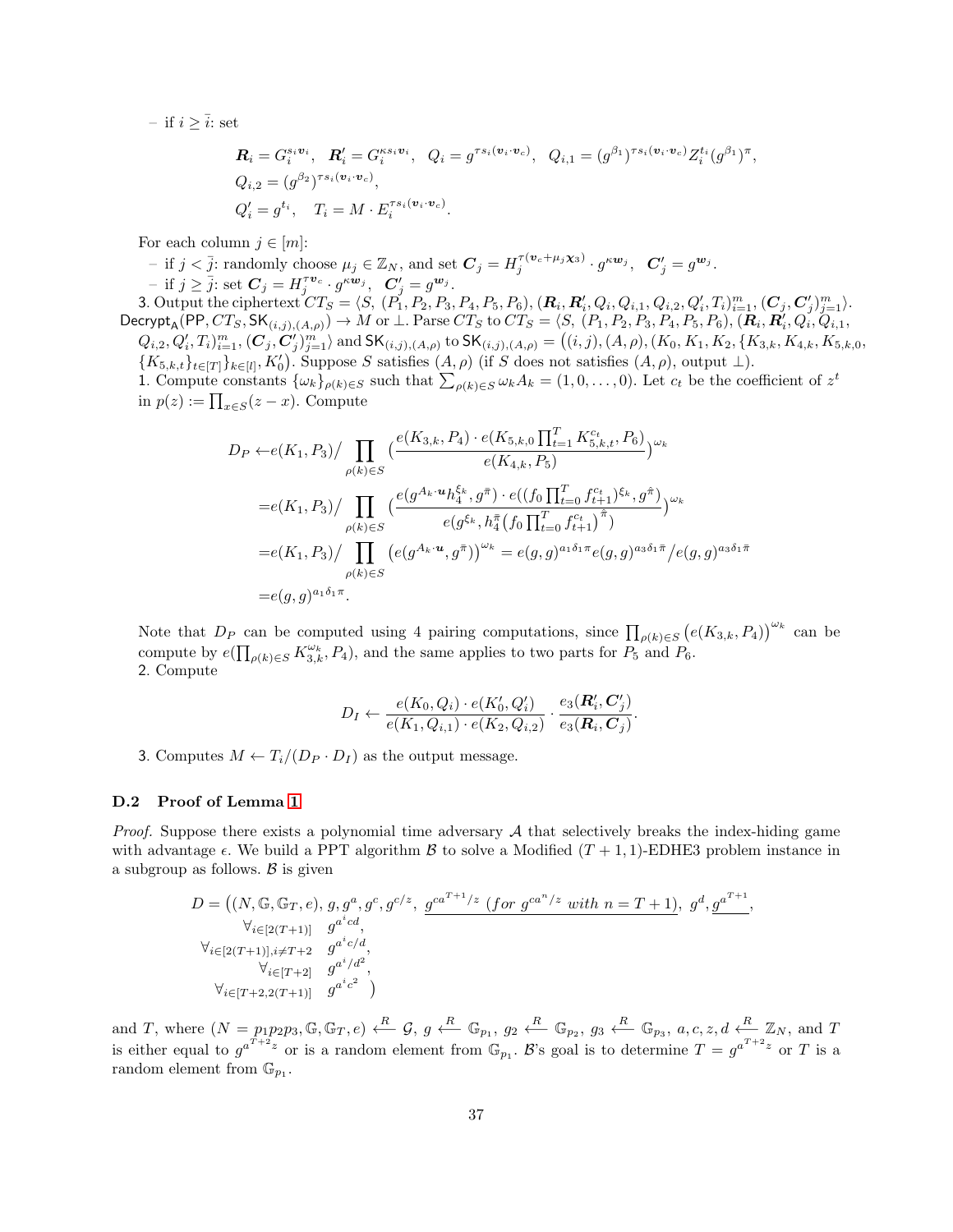**Init.** A gives B the challenge attribute set  $S^* = \{a_1^*, \ldots, a_{l^*}^*\} \subseteq \mathbb{Z}_N$ , where  $|S^*| = l^* \leq T$ .

Setup. B randomly chooses  $\{\alpha_i \in \mathbb{Z}_N\}_{i \in [m]},\ \{r_i,\ z'_i \in \mathbb{Z}_N\}_{i \in [m] \setminus {\{\overline{i}\}}},\ r'_i, z_{\overline{i}} \in \mathbb{Z}_N,\ \{c'_j \in \mathbb{Z}_N\}_{j \in [m]},$  and  $\beta'_1, \beta_2, \beta'_3, \beta'_4, \theta'_0, \theta'_1, \ldots, \theta'_{T+1} \in \mathbb{Z}_N$ . Let  $c_t^*$  be the coefficients of  $z^t$  in  $p(z) = \prod_{x \in S^*} (z - x)$ , B gives A the public parameter PP:

$$
(g, h_1 = (g^{a^{T+1}})^{\beta'_1}, h_2 = g^{\beta_2}, h_3 = (g^{a^{T+1}})^{\beta'_3}, h_4 = (g^{a^{T+1}})^{\beta'_4},
$$
  
\n
$$
f_0 = g^{\theta'_0} g^{a^{T+1}c/d} \prod_{t=0}^T (g^{a^{t+1}/d^2})^{-c_t^*}, \{f_t = g^{\theta'_t} g^{a^t/d^2}\}_{t=1}^{T+1},
$$
  
\n
$$
\{E_i = e(g, g)^{\alpha_i}\}_{i \in [m]},
$$
  
\n
$$
\{G_i = g^{r_i}, Z_i = (g^{a^{T+1}})^{z'_i}\}_{i \in [m] \setminus \{\bar{i}\}}, \{H_j = (g^{c/z})^{c'_j}\}_{j \in [m] \setminus \{\bar{j}\}}, \quad G_{\bar{i}} = (g^{a^{T+1}})^{r'_{\bar{i}}}, Z_{\bar{i}} = g^{z_{\bar{i}}}, H_{\bar{j}} = (g^a)^{c'_{\bar{j}}}.
$$

Note that B implicitly chooses  $r_{\bar{i}}$ ,  $z_i (i \in [m] \setminus {\bar{i}}$ ,  $c_j (j \in [m])$ ,  $\beta_1, \beta_3, \beta_4, \beta_5, \beta_6 \in \mathbb{Z}_N$  such that

$$
a^{T+1}r'_{\overline{i}} \equiv r_{\overline{i}} \mod p_1, \ a^{T+1}z'_{\overline{i}} \equiv z_i \mod p_1 \ \forall i \in [m] \setminus {\overline{i}},
$$
  
\n
$$
ac'_{\overline{j}} \equiv c_{\overline{j}} \mod p_1, \ (c/z)c'_{\overline{j}} \equiv c_j \mod p_1 \ \forall j \in [m] \setminus {\overline{j}},
$$
  
\n
$$
a^{T+1}\beta'_{1} \equiv \beta_1 \mod p_1, \ a^{T+1}\beta'_{3} \equiv \beta_3 \mod p_1, \ a^{T+1}\beta'_{4} \equiv \beta_4 \mod p_1,
$$
  
\n
$$
\theta'_{0} + a^{T+1}c/d - \sum_{t=0}^{T} c_{t}^{*}(a^{t+1}/d^{2}) \equiv \theta_0 \mod p_1,
$$
  
\n
$$
\forall t \in \{1, \ldots, T+1\}: \ \theta'_{t} + a^{t}/d^{2} \equiv \theta_{t} \mod p_1,
$$

Query Phase. To respond to A's query for  $((i, j), (A, \rho))$ , let  $l \times n$  be the size of A,

• if  $(i, j) \neq (\bar{i}, \bar{j})$ : B picks random  $\delta = (\delta_1, \delta_2, \xi_1, \ldots, \xi_l, u_2, \ldots, u_n) \in \mathbb{Z}_N^{l+n+1}$ ,  $\mathbf{R} = (R_0, R_1, R_2, \ldots, R_n)$  ${R_{3,k}, R_{4,k}, R_{5,k,0}, \{R_{5,k,t}\}_{t\in\mathcal{I}}\}_{k\in[l]}$   $\in \mathbb{G}_{p_3}^{3+l(3+T)}$ , and  $R'_0 \in \mathbb{G}_{p_3}$ . Implicitly setting  $\boldsymbol{u} = (u_1 = \beta_3 \delta_1, u_2, \dots, u_n)$ , B creates a secret key  $\mathsf{SK}_{(i,j),(A,\rho)}$ :

$$
K_0 = \begin{cases} g^{\alpha_i} (g^{c/z})^{r_ic'_j} \cdot h_1^{\delta_1} h_2^{\delta_2} R_0, \quad i \neq \overline{i}, j \neq \overline{j} \\ g^{\alpha_i} (g^{(a^{T+1}c)/z})^{r'_ic_j} \cdot h_1^{\delta_1} h_2^{\delta_2} R_0, \quad i = \overline{i}, j \neq \overline{j} \\ g^{\alpha_i} (g^a)^{r_ic'_j} \cdot h_1^{\delta_1} h_2^{\delta_2} R_0, \quad i \neq \overline{i}, j = \overline{j}. \end{cases}
$$
  
\n
$$
K_1 = g^{\delta_1} R_1, \quad K_2 = g^{\delta_2} \cdot R_2, \quad K'_0 = Z_i^{\delta_1} R'_0,
$$
  
\n
$$
\{K_{3,k} = h_3^{A_{k,1}\delta_1} g^{\sum_{t=2}^n A_{k,t} u_t} h_4^{\xi_k} R_{3,k}, \quad K_{4,k} = g^{\xi_k} R_{4,k},
$$
  
\n
$$
K_{5,k,0} = f_0^{\xi_k}, \quad \{K_{5,k,t} = (f_{t+1} f_1^{-\rho(k)^t})^{\xi_k} R_{5,k,t} \}_{t \in [T]} \}_{k \in I}.
$$

• if  $(i, j) = (\overline{i}, \overline{j})$ : it implies that A is querying a secret key with the challenge index  $(\overline{i}, \overline{j})$ , and  $(A, \rho)$ is not satisfied by  $S^*$ . B first computes a vector  $\bar{u} = (\bar{u}_1, \ldots, \bar{u}_n) \in \mathbb{Z}_N^n$  that has first entry equal to 1 (i.e.  $\bar{u}_1 = 1$ ) and is orthogonal to all of the rows  $A_k$  of A such that  $\rho(k) \in S^*$  (i.e.  $A_k \cdot \bar{u} = 0 \ \forall k \in$ [l] s.t.  $\rho(k) \in S^*$ ). Note that such a vector must exist since  $S^*$  fails to satisfy  $(A, \rho)$ , and it is efficiently computable. B picks random  $\delta'_1, \delta_2, \{\xi_k\}_{k\in[l]}$  s.t.  $\rho(k)\in S^*$ ,  $\{\xi'_k\}_{k\in[l]}$  s.t.  $\rho(k)\notin S^*$ ,  $u'_2, \ldots, u'_n \in \mathbb{Z}_N$ ,  $\mathbf{R} =$  $(R_0, R_1, R_2, \{R_{3,k}, R_{4,k}, R_{5,k,0}, \{R_{5,k,t}\}_{t \in T}\}_{k \in [l]} ) \in \mathbb{G}_{p_3}^{3+l(3+T)}$ , and  $R'_0 \in \mathbb{G}_{p_3}$  Let  $\mathbf{u}' = (0, u'_2, \dots, u'_n) \in \mathbb{Z}_N^n$ , B sets the values of  $\delta_1 \in \mathbb{Z}_N$ ,  $\mathbf{u} \in \mathbb{Z}_N^n$ ,  $\{\xi_k \in \mathbb{Z}_N\}_{k \in [l]}$  s.t.  $\rho(k) \notin S^*$  by implicitly setting

$$
\delta_1' - ar_i' c_j'/\beta_1' \equiv \delta_1 \mod p_1, \quad \mathbf{u} = \mathbf{u}' + (a^{T+1}\beta_3')\delta_1\bar{\mathbf{u}},
$$

$$
\xi_k' + (a + \frac{1}{p(\rho(k))}\sum_{t=0}^T \rho(k)^t c da^{T+1-t})\beta_3' r_i' c_j' (A_k \cdot \bar{\mathbf{u}}) / (\beta_1'\beta_4') \equiv \xi_k \mod p_1 \ \forall k \in [l] \ s.t. \ \rho(k) \notin S^*.
$$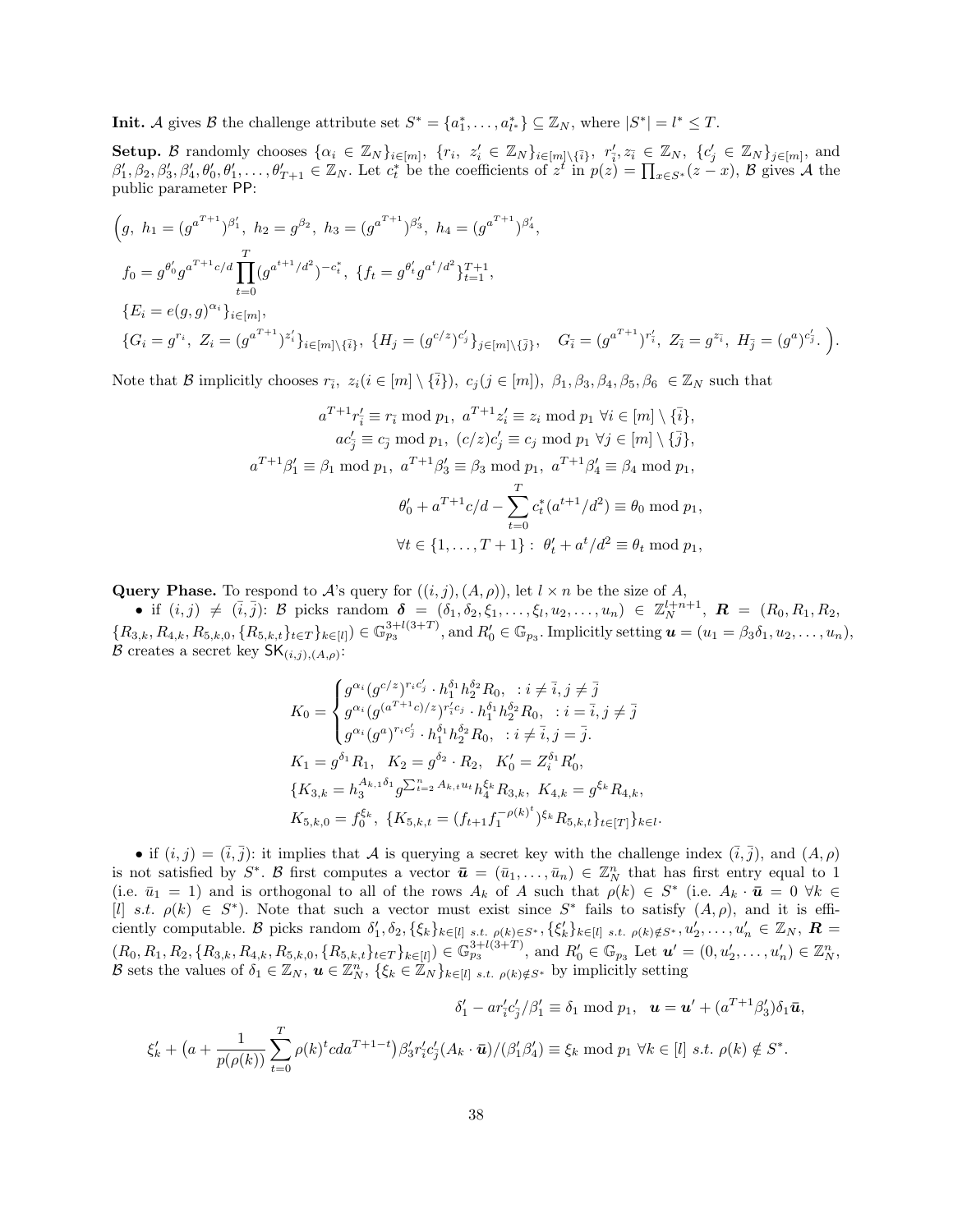Note that for  $\rho(k) \notin S^*$  we have  $p(\rho(k)) \neq 0$ . B creates a secret key  $\mathsf{SK}_{(\bar{i},\bar{j}), (A,\rho)}$  as follows:

$$
K_0 = g^{\alpha_{\tilde{i}}} h_1^{\delta_1'} h_2^{\delta_2} R_0, \ K_1 = g^{\delta_1'} (g^a)^{-r'_i c'_j/\beta'_1} R_1, \ K_2 = g^{\delta_2} R_2, \ K'_0 = (K_1)^{z_{\tilde{i}}} R'_0,
$$
  
\n• for  $k \in [l]$  s.t.  $\rho(k) \in S^*$ ,  
\n
$$
K_{3,k} = g^{(A_k \cdot \mathbf{u})} h_4^{\xi_k} R_{3,k} = g^{(A_k \cdot \mathbf{u}') + a^{T+1} \beta'_3 \delta_1 (A_k \cdot \bar{\mathbf{u}})} h_4^{\xi_k} R_{3,k} = g^{(A_k \cdot \mathbf{u}')} h_4^{\xi_k} R_{3,k},
$$
\n
$$
K_{4,k} = g^{\xi_k} R_{4,k}, \ K_{5,k,0} = f_0^{\xi_k}, \ \{K_{5,k,t} = (f_{t+1} f_1^{-\rho(k)^t})^{\xi_k} R_{5,k,t} \}_{t \in [T]},
$$
\n• for  $k \in [l]$  s.t.  $\rho(k) \notin S^*$ ,  
\n
$$
K_{\tilde{K},1} = g^{(A_k \cdot \mathbf{u})} h_5^{\xi_k} R_{\tilde{K},1}.
$$

$$
K_{3,k} = g^{(A_k \cdot u')} \cdot g^{a^{T+1} \beta'_3 (\delta'_1 - ar'_i c'_j/\beta'_1)(A_k \cdot \bar{u})}
$$
  
\n
$$
= g^{(A_k \cdot u')} \cdot g^{a^{T+1} \beta'_3 (\delta'_1 - ar'_i c'_j/\beta'_1)(A_k \cdot \bar{u})}
$$
  
\n
$$
\cdot h_4^{\xi'_k} \cdot (g^{a^{T+1} \beta'_4})^{a \beta'_3 r'_i c'_j (A_k \cdot \bar{u})/( \beta'_1 \beta'_4 )} \cdot (g^{a^{T+1} \beta'_4})^{(\sum_{t=0}^T \frac{a^{T+1-t_{c d\rho(k)}t}}{p(\rho(k))}) \beta'_3 r'_i c'_j (A_k \cdot \bar{u})/( \beta'_1 \beta'_4)} R_{3,k}
$$
  
\n
$$
= g^{(A_k \cdot u')} \cdot g^{a^{T+1} \beta'_3 \delta'_1 (A_k \cdot \bar{u})} \cdot h_4^{\xi'_k} \cdot (g^{\sum_{t=0}^T \frac{a^{2T+2-t_{c d\rho(k)}t}}{p(\rho(k))}})^{\beta'_3 r'_i c'_j (A_k \cdot \bar{u})/\beta'_1} R_{3,k}
$$
  
\n
$$
= g^{(A_k \cdot u')} \cdot (g^{a^{T+1}})^{\beta'_3 \delta'_1 (A_k \cdot \bar{u})} \cdot h_4^{\xi'_k} \cdot (\prod_{t=0}^T (g^{a^{2T+2-t_{c d}}})^{\frac{\rho(k)t}{p(\rho(k))}})^{\beta'_3 r'_i c'_j (A_k \cdot \bar{u})/\beta'_1} R_{3,k},
$$
  
\n
$$
K_{4,k} = g^{\xi_k} R_{4,k} = g^{\xi'_k + (a + \frac{1}{p(\rho(k))} \sum_{t=0}^T \rho(k)^t c d a^{T+1-t}})^{\beta'_3 r'_i c'_j (A_k \cdot \bar{u})/(\beta'_1 \beta'_4)} R_{4,k}
$$
  
\n
$$
= g^{\xi'_k} \cdot (g^a)^{\beta'_3 r'_i c'_j (A_k \cdot \bar{u})/(\beta'_1 \beta'_4)} \cdot (\prod_{t=0}^T (g^{a^{T+1-t_{c d}}})^{\frac{\rho(k)^t}{p(\rho(k))}})^{\beta'_3 r'_i c'_j (A_k \
$$

$$
K_{5,k,0} = f_0^{\xi_k} R_{5,k,0}
$$
\n
$$
= f_0^{\xi_k'} \cdot (g^{\theta_0'} g^{a^{T+1}c/d} \prod_{i=0}^T (g^{a^{i+1}/d^2})^{-c_i^*} )^{a\beta_3' r_i' c_j' (A_k \cdot \bar{u}) / (\beta_1' \beta_4')}
$$
\n
$$
\cdot (g^{\theta_0'} g^{a^{T+1}c/d} \prod_{i=0}^T (g^{a^{i+1}/d^2})^{-c_i^*} )^{(\sum_{i=0}^T \frac{a^{T+1-t}c d\rho(k)^t}{p(\rho(k))})\beta_3' r_i' c_j' (A_k \cdot \bar{u}) / (\beta_1' \beta_4')} R_{5,k,0}
$$
\n
$$
= \underbrace{f_0^{\xi_k'} \cdot ((g^a)^{\theta_0'})^{\beta_3' r_i' c_j' (A_k \cdot \bar{u}) / (\beta_1' \beta_4')} \cdot (g^{a^{T+2}c/d})^{\beta_3' r_i' c_j' (A_k \cdot \bar{u}) / (\beta_1' \beta_4')} \cdot (\prod_{i=0}^T (g^{a^{i+2}/d^2})^{-c_i^*})^{\beta_3' r_i' c_j' (A_k \cdot \bar{u}) / (\beta_1' \beta_4')}_{\psi_1}
$$
\n
$$
\cdot \underbrace{(\prod_{t=0}^T (g^{a^{T+1-t}c d})^{\frac{\rho(k)^t}{p(\rho(k))}})^{\theta_0' \beta_3' r_i' c_j' (A_k \cdot \bar{u}) / (\beta_1' \beta_4')}_{\psi_3}
$$
\n
$$
\cdot \underbrace{(\prod_{t=0}^T (g^{a^{T+2-t}c^2})^{\frac{\rho(k)^t}{p(\rho(k))}})^{\beta_3' r_i' c_j' (A_k \cdot \bar{u}) / (\beta_1' \beta_4')}_{\psi_4} R_{5,k,0}
$$
\n
$$
= \Psi_1 \cdot (g^{a^{T+2}c/d})^{\beta_3' r_i' c_j' (A_k \cdot \bar{u}) / (\beta_1' \beta_4')}_{\psi_1 \cdot \psi_2 \cdot \psi_3 \cdot \psi_4} \cdot (\prod_{i=0}^T \prod_{i=0}^T (g^{a^{T+i+2-t}c/d})^{\frac{-c_i
$$

 ${\color{black} \Psi_5,~for~i{\not \equiv}t}$ 

 $t=0$ 

 $i \in [0,T] \backslash \{t\}$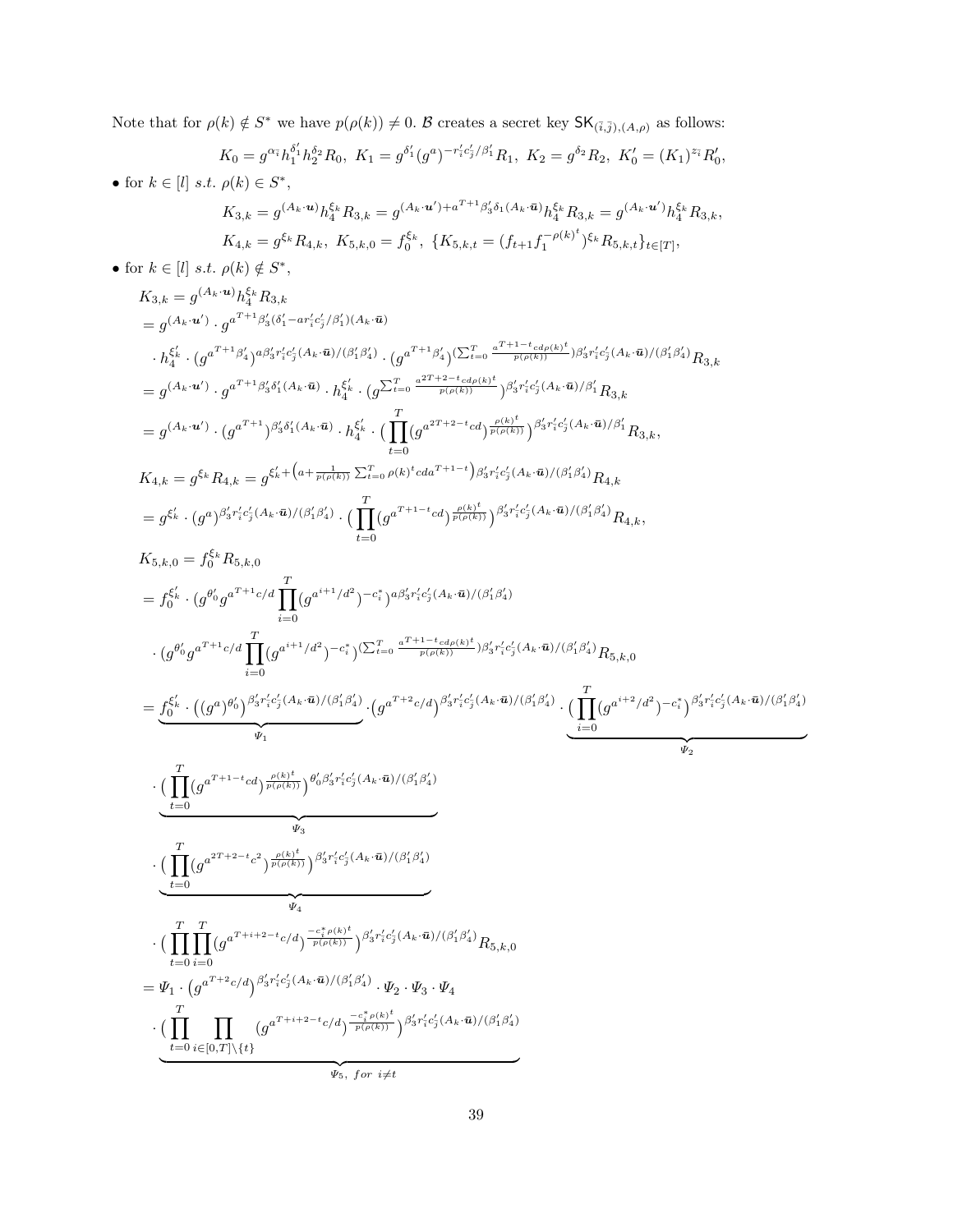$$
\begin{split} &\cdot \big(\underbrace{\prod_{t=0}^{T}(g^{a^{T+t+2-t}c/d})\frac{-c_{T(t)b}^{z}}{r^{(p(t))}}}\big)^{\beta_{5}r_{i}^{z}c'_{j}(A_{k}\cdot\bar{\mathbf{u}})/( \beta_{i}^{z}\beta_{i}^{z})}R_{5,k,0} \\ &=\Psi_{1}\cdot \underbrace{\big(g^{a^{T+t}2}c/d)\frac{c_{T(t)b}^{z}}{r^{(p(t))}}\big)^{\beta_{5}r_{i}^{z}c'_{j}(A_{k}\cdot\bar{\mathbf{u}})/( \beta_{i}^{z}\beta_{i}^{z})}\Psi_{2}\cdot\Psi_{3}\cdot\Psi_{4}\cdot\Psi_{5}}_{\Delta^{1},\,i\text{ since } \sum_{t=0}^{T}c_{T}\rho(k)^{z}}p_{(p(k))} \\ &=\Psi_{1}\cdot \underbrace{\Psi_{2}\cdot \Psi_{3}\cdot \Psi_{4}\cdot \Psi_{5}\cdot R_{5,k,0}}_{\Delta^{-1},\,i\text{ since } \sum_{t=0}^{T}c_{T}\rho(k)^{z}}p_{(p(k))} \\ &=\Psi_{1}\cdot \underbrace{\Psi_{2}\cdot \Psi_{3}\cdot \Psi_{4}\cdot \Psi_{5}\cdot R_{5,k,0}}_{\Psi_{0}} \times f\in [1,T]\\ &=\underbrace{\big(f_{t+1}\int_{\mathbf{T}}^{-\rho(k)^{t}}\big)^{c'_{k}}}_{\Psi_{0}}\cdot \big(g^{\theta_{i+1}^{z}}g^{\theta_{i+1}^{z}}g^{\theta_{i}}g^{\theta_{i}d^{2}}\big)^{-\rho(k)^{t}}\big)^{\left(a+\frac{1}{p(r_{i}^{z})}\sum_{t=0}^{T} \rho(k)^{t}}c(d\mathbf{x}^{T+t-1})\big)^{\beta_{5}r_{i}^{z}c'_{j}(A_{k}\cdot\bar{\mathbf{u}})/( \beta_{i}^{z}\beta_{i}^{z})}\big)R_{5,k,t} \\ &=\Psi_{6}\cdot \big(g^{\theta_{i+1}^{z}-\theta_{i}^{z}/\theta_{i}^{z}}g^{\theta_{i+1}^{z}d^{2}}g^{\theta_{i}d^{2}}\big)^{-\rho(k)^{t}}\big)^{\beta_{5}^{z}c'_{j}^{z}(A_{k}\cdot\bar{\mathbf{u}})/( \beta_{i}^{z}\beta_{i}^{z})}\big)\\ &\cdot \big(g^{\theta_{i+1}^{z
$$

Note that B can calculate the values of  $K_0, K_1, K_2, K'_0, \{K_{3,k}, K_{4,k}, K_{5,k,0}, \{K_{5,k,t}\}_{t\in[T]}\}_{k\in[l]}$  using the suitable terms of the assumption.

**Challenge.**  $A$  submits a message  $M$ .  $B$  randomly chooses

$$
\tau', s_1, \ldots, s_{\tilde{i}-1}, s'_{\tilde{i}}, s_{\tilde{i}+1}, \ldots, s_m, t'_1, \ldots, t'_{\tilde{i}-1}, t_{\tilde{i}}, t'_{\tilde{i}+1}, \ldots, t'_m \in \mathbb{Z}_N, \n \bm{w}_1, \ldots, \bm{w}_{\tilde{j}-1}, \bm{w}'_{\tilde{j}}, \ldots, \bm{w}'_m \in \mathbb{Z}_N^3, \n \pi', \bar{\pi}', \pi'_{a_1^*}, \ldots, \pi'_{a_l^*} \in \mathbb{Z}_N.
$$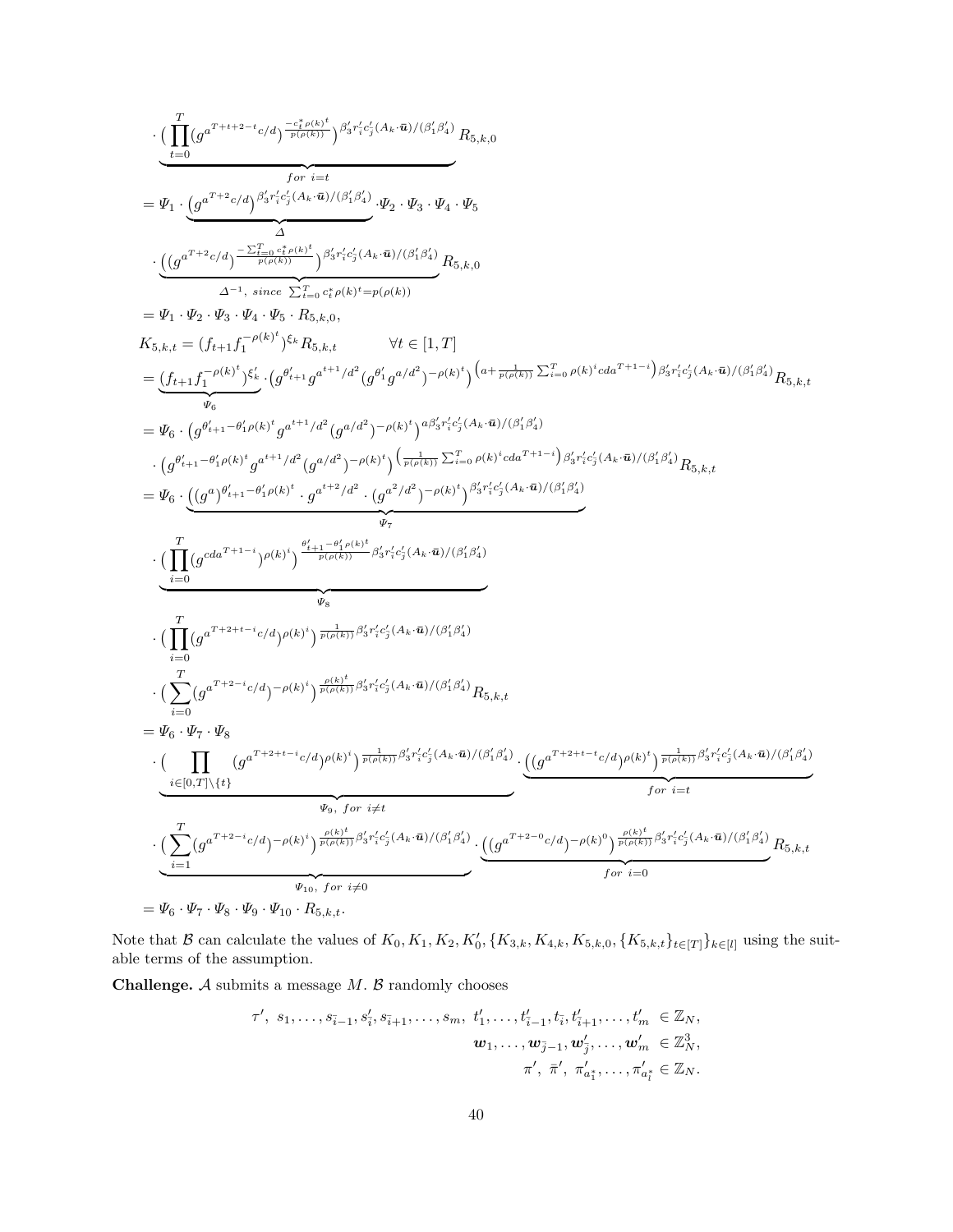B randomly chooses  $r_x, r_y, r_z \in \mathbb{Z}_N$ , and sets  $\chi_1 = (r_x, 0, r_z), \chi_2 = (0, r_y, r_z), \chi_3 = \chi_1 \times \chi_2 = (-r_y r_z, -r_x r_z, r_x r_y).$  $B$  randomly chooses

$$
\mathbf{v}_i \in \mathbb{Z}_N^3 \ \forall i \in \{1, \ldots, \bar{i} - 1\},
$$

$$
\mathbf{v}_i^p \in span\{\mathbf{\chi}_1, \mathbf{\chi}_2\}, \ \mathbf{v}_i^q \in span\{\mathbf{\chi}_3\},
$$

$$
\mathbf{v}_i \in span\{\mathbf{\chi}_1, \mathbf{\chi}_2\} \ \forall i \in \{\bar{i} + 1, \ldots, m\},
$$

$$
\mathbf{v}_c^p \in span\{\mathbf{\chi}_1, \mathbf{\chi}_2\}, \ \mathbf{v}_c^q = \nu_3 \mathbf{\chi}_3 \in span\{\mathbf{\chi}_3\}.
$$

B sets the value of  $\kappa, \tau, s_{\bar{i}}, t_i (i \in [m] \setminus {\bar{i}}) \in \mathbb{Z}_N$ ,  $v_c, v_{\bar{i}} \in \mathbb{Z}_N^3$ ,  $\{w_j \in \mathbb{Z}_N^3\}_{j=\bar{j}}^m$ ,  $\pi, \bar{\pi}, \hat{\pi}' \in \mathbb{Z}_N$  by implicitly setting

$$
a^{T+1} \equiv \kappa \mod p_1, \quad a^{T+1}z\tau' \equiv \tau \mod p_1, \quad s_i^{\prime}/a^{T+1} \equiv s_i \mod p_1, \n t_i^{\prime} + c\beta_1^{\prime}\tau^{\prime} s_i^{\prime} (\mathbf{v}_i^q \cdot \mathbf{v}_c^q)/z_i^{\prime} \equiv t_i \mod p_1 \ \forall i \in \{1, ..., \bar{i} - 1\}, \n t_i^{\prime} - a^{T+1}\beta_1^{\prime}\tau^{\prime} s_i (\mathbf{v}_i \cdot \mathbf{v}_c^p)/z_i^{\prime} + c\beta_1^{\prime}\tau^{\prime} s_i^{\prime} (\mathbf{v}_i^q \cdot \mathbf{v}_c^q)/z_i^{\prime} \equiv t_i \mod p_1 \ \forall i \in \{\bar{i} + 1, ..., m\}, \n \mathbf{v}_c = z^{-1}\mathbf{v}_c^p + \mathbf{v}_c^q, \quad \mathbf{v}_{\bar{i}} = \mathbf{v}_{\bar{i}}^p + \frac{c}{z}\mathbf{v}_{\bar{i}}^q, \n \mathbf{w}_j^{\prime} - ac_j^{\prime}\tau^{\prime} \mathbf{v}_c^p \equiv \mathbf{w}_j \mod p_1, \n \mathbf{w}_j^{\prime} - cc_j^{\prime}\tau^{\prime} \mathbf{v}_c^q \equiv \mathbf{w}_j \mod p_1 \ \forall j \in \{\bar{j} + 1, ..., m\}, \n \pi^{\prime} - cr^{\prime} s_i^{\prime} (\mathbf{v}_{\bar{i}}^q \cdot \mathbf{v}_c^q) \equiv \pi \mod p_1, \quad \tilde{\pi}^{\prime} + c\beta_1^{\prime}\tau^{\prime} s_i^{\prime} (\mathbf{v}_i^q \cdot \mathbf{v}_c^q)/\beta_3^{\prime} \equiv \bar{\pi} \mod p_1, \n \hat{\pi}^{\prime} - d\beta_1^{\prime}\beta_4^{\prime}\tau^{\prime} s_i^{\prime} (\mathbf{v}_i^q \cdot \mathbf{v}_c^q)/\beta_3^{\prime} \equiv \hat{\pi} \mod p_1.
$$

It is worth noticing that  $v_{\bar{i}}$  and  $v_c$  are random vectors in  $\mathbb{Z}_N^3$  as required, and  $(v_{\bar{i}} \cdot v_c) = \frac{1}{z}(v_{\bar{i}}^p \cdot v_c^p) + \frac{c}{z}(v_{\bar{i}}^q \cdot v_c^q)$ , since  $\chi_3$  is orthogonal to  $span{\chi_1, \chi_2}$  and  $\mathbb{Z}_N^3 = span{\chi_1, \chi_2, \chi_3}$ .

B creates a ciphertext  $\langle S^*, (P_1, P_2, P_3, P_4, P_5, P_6), (R_i, R'_i, Q_i, Q_{i,1}, Q'_i, T_i)_{i=1}^m, (C_j, C'_j)_{j=1}^m \rangle$  as follows:

1. 
$$
P_1 = g^{\pi'}(g^c)^{-\tau's'_i(\mathbf{v}_i^q \cdot \mathbf{v}_c^q)}, P_2 = (P_1)^{\beta_2}, P_3 = h_1^{\pi'}h_3^{\pi'}, P_4 = g^{\pi'}(g^c)^{\beta'_1 \tau's'_i(\mathbf{v}_i^q \cdot \mathbf{v}_c^q)/\beta'_3},
$$
  
\n $P_5 = h_4^{\pi}(f_0 \prod_{t=0}^T f_{t+1}^{c_t^*})^{\hat{\pi}}$   
\n $= h_4^{\pi' + c\beta'_1 \tau's'_i(\mathbf{v}_i^q \cdot \mathbf{v}_c^q)/\beta'_3} \cdot (g^{\theta'_0}g^{a^T+1}c/d \prod_{t'=0}^T (g^{a^{t'+1}}/d^2)^{-c_{t'}^*} \cdot \prod_{t=0}^T (g^{\theta'_{t+1}}g^{a^{t+1}}/d^2)^{c_t^*})^{\hat{\pi}' - d\beta'_1\beta'_4 \tau's'_i(\mathbf{v}_i^q \cdot \mathbf{v}_c^q)/\beta'_3}$   
\n $= h_4^{\pi'} \cdot (g^{a^T+1}\beta'_4)^{c\beta'_1 \tau's'_i(\mathbf{v}_i^q \cdot \mathbf{v}_c^q)/\beta'_3} \cdot (g^{\theta'_0}g^{a^T+1}c/d \prod_{t=0}^T (g^{\theta'_{t+1}})^{c_t^*})^{\hat{\pi}' - d\beta'_1\beta'_4 \tau's'_i(\mathbf{v}_i^q \cdot \mathbf{v}_c^q)/\beta'_3}$   
\n $= h_4^{\pi'} \cdot (g^{a^T+1}c)^{\beta'_4\beta'_1 \tau's'_i(\mathbf{v}_i^q \cdot \mathbf{v}_c^q)/\beta'_3} \cdot (g^{\theta'_0} \prod_{t=0}^T g^{\theta'_{t+1}c_t^*})^{\hat{\pi}' - d\beta'_1\beta'_4 \tau's'_i(\mathbf{v}_i^q \cdot \mathbf{v}_c^q)/\beta'_3$   
\n $\cdot (g^{a^T+1}c/d)^{\hat{\pi}' - d\beta'_1\beta'_4 \tau's'_i(\mathbf{v}_i^q \cdot \mathbf{v}_c^q)/\beta'_3} \cdot (g^{\theta'_0} \prod_{t=0}^T g^{\theta$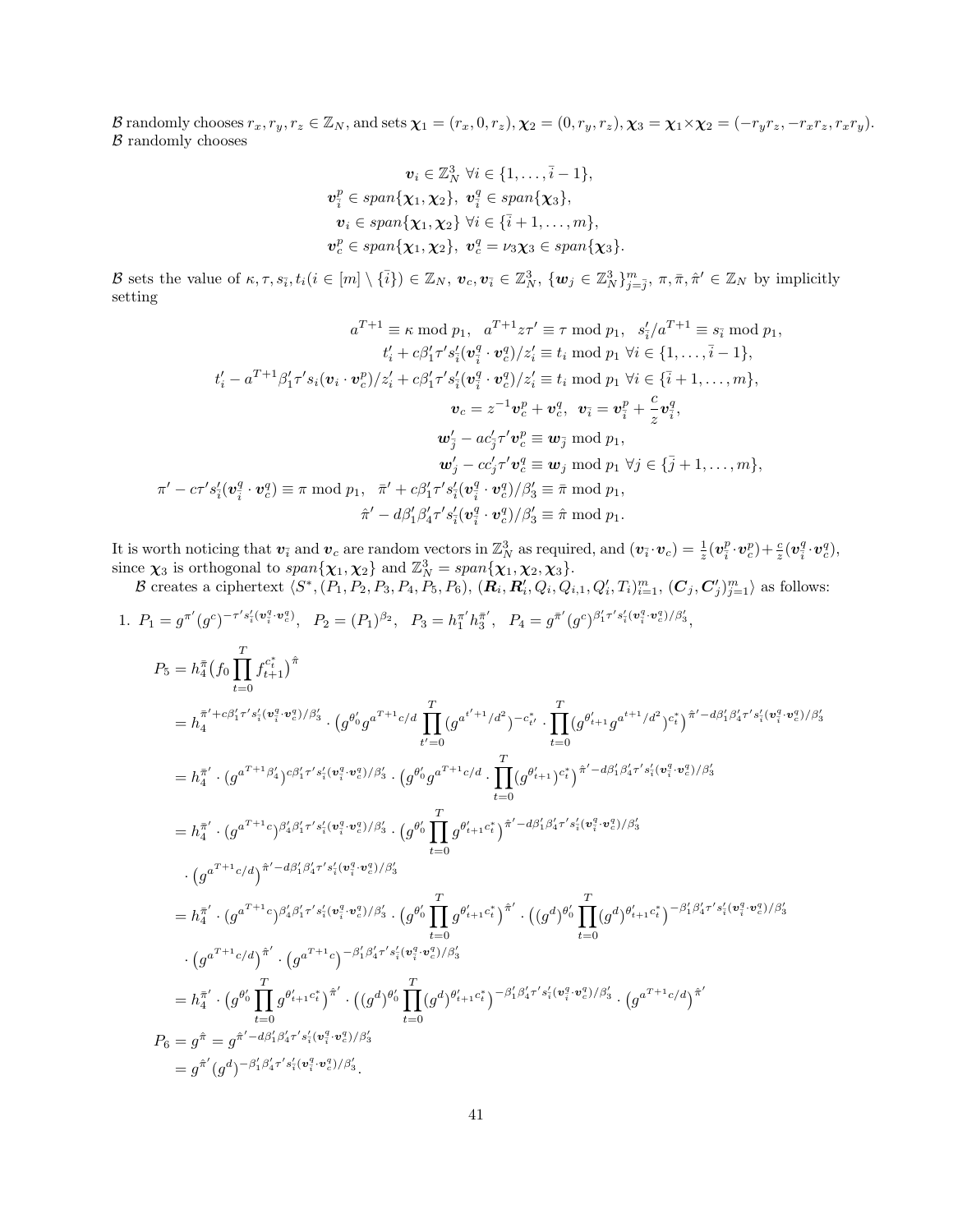# 2. For each  $i \in [m]$ :

– if  $i < \overline{i}$ : it randomly chooses  $\hat{s}_i \in \mathbb{Z}_p$ , then sets

$$
\mathbf{R}_{i} = g^{\mathbf{v}_{i}}, \ \mathbf{R}'_{i} = (g^{a^{T+1}})^{\mathbf{v}_{i}}, \quad Q_{i} = g^{s_{i}}, \ Q_{i,1} = h_{1}^{s_{i}} Z_{i}^{t'_{i}} h_{1}^{\pi'},
$$
  

$$
Q_{i,2} = (Q_{i})^{\beta_{2}}, \ Q'_{i} = g^{t'_{i}} (g^{c})^{\beta'_{1} \tau' s'_{i} (\mathbf{v}_{i}^{q} \cdot \mathbf{v}_{c}^{q})/z'_{i}}, \quad T_{i} = E_{i}^{\hat{s}_{i}}.
$$

– if  $i = \overline{i}$ : it sets

$$
\mathbf{R}_{i} = g^{r'_{i}s'_{i}\mathbf{v}_{i}^{p}}(g^{c/z})^{r'_{i}s'_{i}\mathbf{v}_{i}^{q}}, \quad\n\mathbf{R}'_{i} = (g^{a^{T+1}})^{r'_{i}s'_{i}\mathbf{v}_{i}^{p}}(g^{a^{T+1}c/z})^{r'_{i}s'_{i}\mathbf{v}_{i}^{q}}, \quad\nQ_{i} = g^{r's'_{i}(\mathbf{v}_{i}^{p} \cdot \mathbf{v}_{c}^{p})}(g^{c})^{r's'_{i}(\mathbf{v}_{i}^{q} \cdot \mathbf{v}_{c}^{q})},
$$
\n
$$
Q_{i,1} = h_{1}^{r's'_{i}(\mathbf{v}_{i}^{p} \cdot \mathbf{v}_{c}^{p})} Z_{i}^{t_{i}}h_{1}^{r'}, \quad\nQ_{i,2} = (Q_{i})^{\beta_{2}}, \quad\nQ'_{i} = g^{t_{i}}, \quad\nT_{i} = M \cdot e(g^{\alpha_{i}}, Q_{i}).
$$

– if  $i > \overline{i}$ : it sets

$$
\mathbf{R}_{i} = g^{r_{i}s_{i}\mathbf{v}_{i}}, \quad \mathbf{R}'_{i} = (g^{a^{T+1}})^{r_{i}s_{i}\mathbf{v}_{i}}, \quad Q_{i} = (g^{a^{T+1}})^{r's_{i}(\mathbf{v}_{i}\cdot\mathbf{v}_{c}^{p})}, \quad Q_{i,1} = Z_{i}^{t'_{i}}h_{1}^{\pi'},
$$
\n
$$
Q_{i,2} = (Q_{i})^{\beta_{2}}, \quad Q'_{i} = g^{t'_{i}}(g^{a^{T+1}})^{-\beta'_{1}r's_{i}(\mathbf{v}_{i}\cdot\mathbf{v}_{c}^{p})/z'_{i}}(g^{c})^{\beta'_{1}r's'_{i}(\mathbf{v}_{i}^{q}\cdot\mathbf{v}_{c}^{q})/z'_{i}}, \quad T_{i} = M \cdot e(g^{\alpha_{i}}, Q_{i}).
$$

3. For each  $j \in [m]$ :

 $-$  if j <  $\overline{j}$ : it randomly chooses  $\mu'_j$  ∈  $\mathbb{Z}_N$  and implicitly sets the value of  $\mu_j$  such that  $(a^{T+1}c)^{-1}\mu'_j\nu_3$  –  $\nu_3 \equiv \mu_j \bmod p_1$ , then sets  $\mathbf{C}_j = (g^{(a^{T+1}c)/z})^{c'_j \tau' \mathbf{v}^p_c} \cdot g^{c'_j \tau' \mu'_j \mathbf{v}^q_c} \cdot (g^{a^{T+1}})^{\mathbf{w}_j}$ ,  $\mathbf{C}'_j = g^{\mathbf{w}_j}$ .  $\mathcal{L}_j = \overline{j}$ : it sets  $\mathcal{C}_j = T^{c'_j \tau' \mathbf{v}_c^q} \cdot (g^{a^{T+1}})^{\mathbf{w}'_j}, \ \ \mathcal{C}'_j = g^{\mathbf{w}'_j} \cdot (g^a)^{-c'_j \tau' \mathbf{v}_c^p}.$  $\mathcal{I} = \text{if } j > \overline{j}: \text{ it sets } \mathbf{C}_j = (g^{(a^{T+1}c)/z})^{c'_j \tau' \mathbf{v}^p_c} \cdot (g^{a^{T+1}})^{\mathbf{w}'_j}, \ \ \mathbf{C}'_j = g^{\mathbf{w}'_j} \cdot (g^c)^{-c'_j \tau' \mathbf{v}^q_c}.$ 

If  $T = g^{a^{T+2}z}$ , then the ciphertext is a well-formed encryption to the index  $(\bar{i}, \bar{j})$ . If T is randomly chosen, say  $T = g^r$  for some random  $r \in \mathbb{Z}_{p_1}$ , the ciphertext is a well-formed encryption to the index  $(\bar{i}, \bar{j} + 1)$  with implicitly setting  $\mu_{\bar{j}}$  such that  $(\frac{\tilde{r}}{a^{T+2}z} - 1)\nu_3 \equiv \mu_{\bar{j}} \mod p_1$ .

**Guess.** A outputs a guess  $b' \in \{0,1\}$  to B, then B outputs this b' to the challenger.

The distributions of the public parameters, secret keys and challenge ciphertext are the same as that in the real scheme. B's advantage in the Modified  $(T+1, 1)$ -EDHE3 game will be exactly equal to A's advantage in the selective index-hiding game.

# <span id="page-41-0"></span>E Proof of the Lemma [1](#page-15-2) for the Fully Secure ABE with Ciphertexts Associated with DFAs

To make the proof easy to follow, we present the details of the resulting AugABE scheme first.

#### E.1 The Resulting Augmented ABE with Ciphertexts Associated with DFAs

 $\mathsf{Setup}_{\mathsf{A}}(\lambda,\mathcal{U},\mathcal{K}=m^2)\to(\mathsf{PP},\mathsf{MSK}).$   $\mathrm{Run} \ \mathcal{G}(\lambda)$  to get  $(N,p_1,p_2,p_3,\mathbb{G},\mathbb{G}_T,e).$  Pick generators  $g\in\mathbb{G}_{p_1},$   $X_3\in\mathbb{G}_{p_2},$  $\mathbb{G}_{p_3}$ . Set  $d = 9, d_0 = 2$ . Pick random  $\boldsymbol{\beta} = (\beta_1, \dots, \beta_9) \in \mathbb{Z}_N^9$ . Pick random  $\{\alpha_i, r_i, z_i \in \mathbb{Z}_N\}_{i \in [m]}, \{c_j \in \mathbb{Z}_N\}_{i \in [m]}$  $\mathbb{Z}_{N}$ <sub>j∈[m]</sub>. The public parameter is

$$
\mathsf{PP} = \big( (N, \mathbb{G}, \mathbb{G}_T, e), g, \mathbf{h} = (h_1 = g^{\beta_1}, \dots, h_9 = g^{\beta_9}), X_3, \{E_i = e(g, g)^{\alpha_i}, G_i = g^{r_i}, Z_i = g^{z_i}\}_{i \in [m]}, \{H_j = g^{c_j}\}_{j \in [m]}\big).
$$

The master secret key is  $\mathsf{MSK} = (\alpha_1, \ldots, \alpha_m, r_1, \ldots, r_m, c_1, \ldots, c_m).$ A counter  $ctr = 0$  is implicitly included in MSK.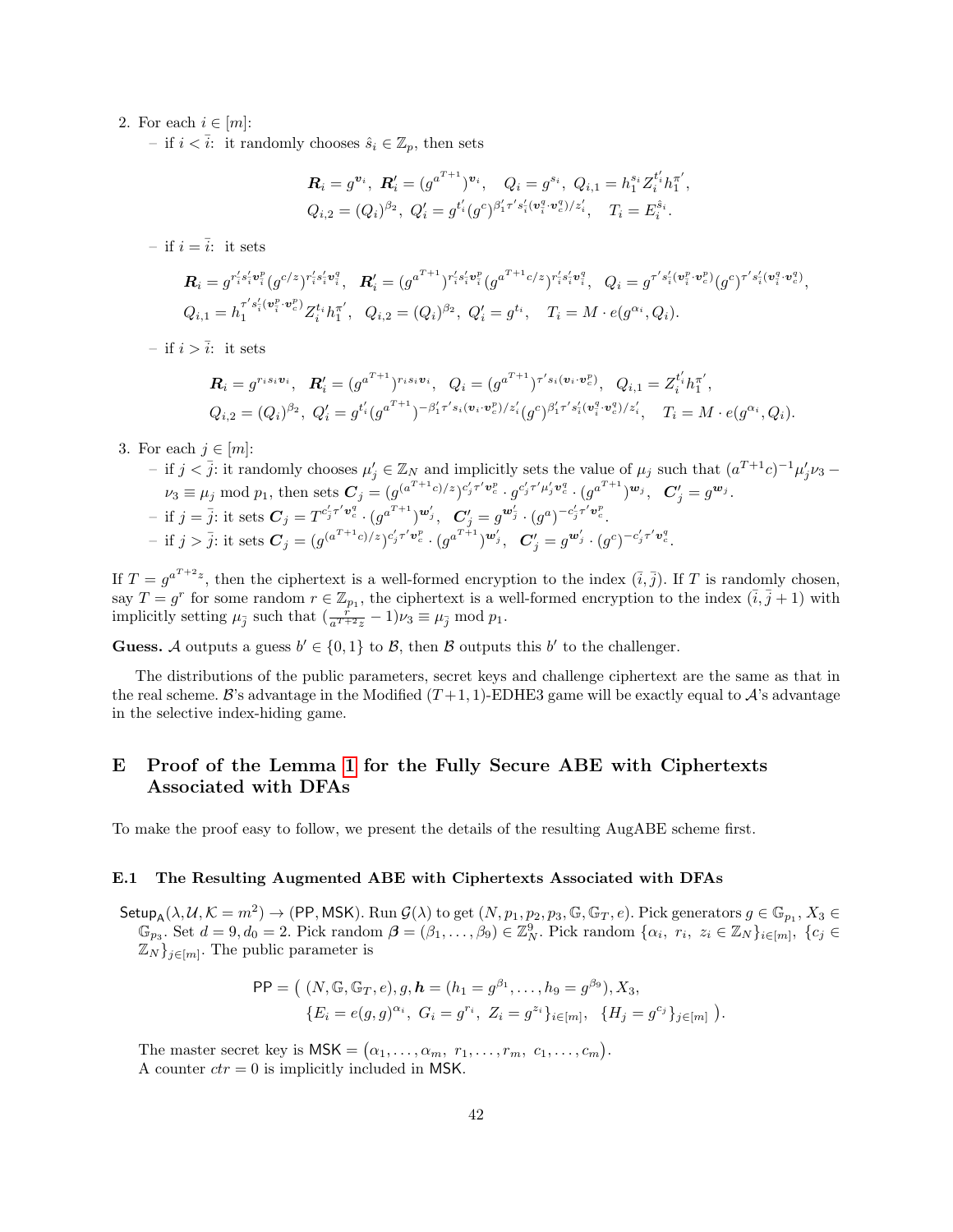KeyGen<sub>A</sub>(PP, MSK,  $u \in (\mathbb{Z}_N)^*$ )  $\to$  SK $(i,j), u$ . Set  $ctr =ctr + 1$  and compute the corresponding index in the form of  $(i, j)$  where  $1 \leq i, j \leq m$  and  $(i - 1) * m + j = \text{ctr.}$  Let  $l = |\mathbf{u}|$ , and parse  $\mathbf{u} = (u_1, \ldots, u_l)$ . Pick random  $\boldsymbol{\delta} = (\delta_1, \delta_2, \xi_0, \xi_1, \dots, \xi_l) \in \mathbb{Z}_N^{3+l}$ ,  $\boldsymbol{R} = (R_0, R_1, \dots, R_4, R_{5,0}, \{R_{5,k}, R_{6,k}\}_{k \in [l]}) \in \mathbb{G}_{p_3}^{6+2l}$ , and  $R'_0 \in \mathbb{G}_{p_3}$ . Output a secret key  $\mathsf{SK}_{(i,j),\bm{u}}$  as

$$
\mathsf{SK}_{(i,j),\mathbf{u}} = ( (i,j), \mathbf{u},
$$
  
\n
$$
K_0 = g^{r_ic_j + \alpha_i} h_1^{\delta_1} h_2^{\delta_2} \cdot R_0, \quad K_1 = g^{\delta_1} \cdot R_1, \quad K_2 = g^{\delta_2} \cdot R_2,
$$
  
\n
$$
K_3 = h_3^{-\delta_1} h_4^{\xi_l} \cdot R_3, \quad K_4 = h_5^{\xi_0} \cdot R_4, \quad K_{5,0} = g^{\xi_0} \cdot R_{5,0},
$$
  
\n
$$
\{ K_{5,k} = g^{\xi_k} \cdot R_{5,k}, \quad K_{6,k} = (h_6 h_7^{u_k})^{\xi_{k-1}} (h_8 h_9^{u_k})^{\xi_k} \cdot R_{6,k} \}_{k \in [l]},
$$
  
\n
$$
K_0' = Z_i^{\delta_1} \cdot R_0').
$$

Encrypt<sub>A</sub>(PP, M, M,  $(\overline{i}, \overline{j})) \rightarrow CT_{\mathbb{M}}$ .

1. For any DFA  $\mathbb{M} = (Q, \mathbb{Z}_N, \mathcal{J}, q_0, F = \{q_{n-1}\})$  where  $n = |Q|$ , let  $J = |\mathcal{J}|$ , and parse  $\mathcal{J} =$  $\{(q_{x_t}, q_{y_t}, \sigma_t)|t \in [1, J]\}.$  Pick random  $\pi = (\pi, \bar{\pi}, \pi_0, \pi_1, \ldots, \pi_J, \{\nu_x\}_{q_x \in Q \setminus \{q_{n-1}\}}) \in \mathbb{Z}_N^{2+J+n}$  and implicitly set  $\nu_{n-1} := \beta_4 \bar{\pi}$ . Set

$$
P_1 = g^{\pi}, \t P_2 = g^{\beta_2 \pi}, \t P_3 = g^{\beta_1 \pi} g^{\beta_3 \bar{\pi}},
$$
  
\n
$$
P_4 = g^{\bar{\pi}}, \t P_5 = g^{\pi_0}, \t P_6 = g^{-\nu_0} h_5^{\pi_0},
$$
  
\n
$$
\{P_{7,t} = g^{\pi_t}, \t P_{8,t} = g^{\nu_{x_t}} (h_6 h_7^{\sigma_t})^{\pi_t}, \t P_{9,t} = g^{-\nu_{y_t}} (h_8 h_9^{\sigma_t})^{\pi_t} \}_{t \in [1, J]}.
$$

Note that for  $t \in [1, J]$ , if  $x_t = n - 1$ , then  $P_{8,t}$  is computed as  $P_{8,t} = h_4^{\pi} (h_6 h_7^{\sigma_t})^{\pi_t}$ ; if  $y_t = n - 1$ , then  $P_{9,t}$  is computed as  $P_{9,t} = h_4^{-\bar{\pi}} (h_8 h_9^{\sigma_t})^{\pi_t}$ . 2. Pick random

$$
\kappa, \tau, s_1, \ldots, s_m, t_1, \ldots, t_m \in \mathbb{Z}_N,
$$
  

$$
\boldsymbol{v}_c, \boldsymbol{w}_1, \ldots, \boldsymbol{w}_m \in \mathbb{Z}_N^3.
$$

Pick random  $r_x, r_y, r_z \in \mathbb{Z}_N$ , and set  $\chi_1 = (r_x, 0, r_z), \chi_2 = (0, r_y, r_z), \chi_3 = \chi_1 \times \chi_2 = (-r_y r_z, -r_x r_z, r_x r_y).$ Pick random

$$
\mathbf{v}_i \in \mathbb{Z}_N^3 \ \forall i \in \{1, \ldots, \overline{i}\},
$$
  

$$
\mathbf{v}_i \in span\{\mathbf{\chi}_1, \mathbf{\chi}_2\} \ \forall i \in \{\overline{i}+1, \ldots, m\}.
$$

For each row  $i \in [m]$ :

– if  $i < \overline{i}$ : randomly choose  $\hat{s}_i \in \mathbb{Z}_p$ , and set

$$
\mathbf{R}_{i} = g^{\mathbf{v}_{i}}, \ \mathbf{R}'_{i} = g^{\kappa \mathbf{v}_{i}}, \quad Q_{i} = g^{s_{i}}, \ Q_{i,1} = (g^{\beta_{1}})^{s_{i}} Z_{i}^{t_{i}} (g^{\beta_{1}})^{\pi}, \ Q_{i,2} = (g^{\beta_{2}})^{s_{i}},
$$
  

$$
Q'_{i} = g^{t_{i}}, \quad T_{i} = E_{i}^{\hat{s}_{i}}.
$$

– if  $i > \overline{i}$ : set

$$
\mathbf{R}_{i} = G_{i}^{s_{i}v_{i}}, \quad \mathbf{R}'_{i} = G_{i}^{\kappa s_{i}v_{i}}, \quad Q_{i} = g^{\tau s_{i}(v_{i} \cdot v_{c})}, \quad Q_{i,1} = (g^{\beta_{1}})^{\tau s_{i}(v_{i} \cdot v_{c})} Z_{i}^{t_{i}} (g^{\beta_{1}})^{\pi}, \quad Q_{i,2} = (g^{\beta_{2}})^{\tau s_{i}(v_{i} \cdot v_{c})},
$$
  

$$
Q'_{i} = g^{t_{i}}, \quad T_{i} = M \cdot E_{i}^{\tau s_{i}(v_{i} \cdot v_{c})}.
$$

For each column  $j \in [m]$ :

 $\mathcal{I} - \text{ if } j < \overline{j} \text{ : randomly choose } \mu_j \in \mathbb{Z}_p \text{, and set } \mathbf{C}_j = H_j^{\tau(\mathbf{v}_c + \mu_j \mathbf{x}_3)} \cdot g^{\kappa \mathbf{w}_j}, \ \ \mathbf{C}'_j = g^{\mathbf{w}_j}.$ - if  $j \ge \overline{j}$ : set  $C_j = H_j^{\tau \nu_c} \cdot g^{\kappa \mathbf{w}_j}, \ \ C'_j = g^{\mathbf{w}_j}$ . 3. Output the ciphertext CT<sup>M</sup> = hM, (P1, P2, P3, P4, P5, P6, {P7,t, P8,t, P9,t}t∈[1,J]), (R<sup>i</sup> , R<sup>0</sup> i , Q<sup>i</sup> , Qi,1, Qi,2, Q<sup>0</sup> i ,  $T_i)_{i=1}^m, (\bm{C}_j, \bm{C}_j')_{j=1}^m \rangle.$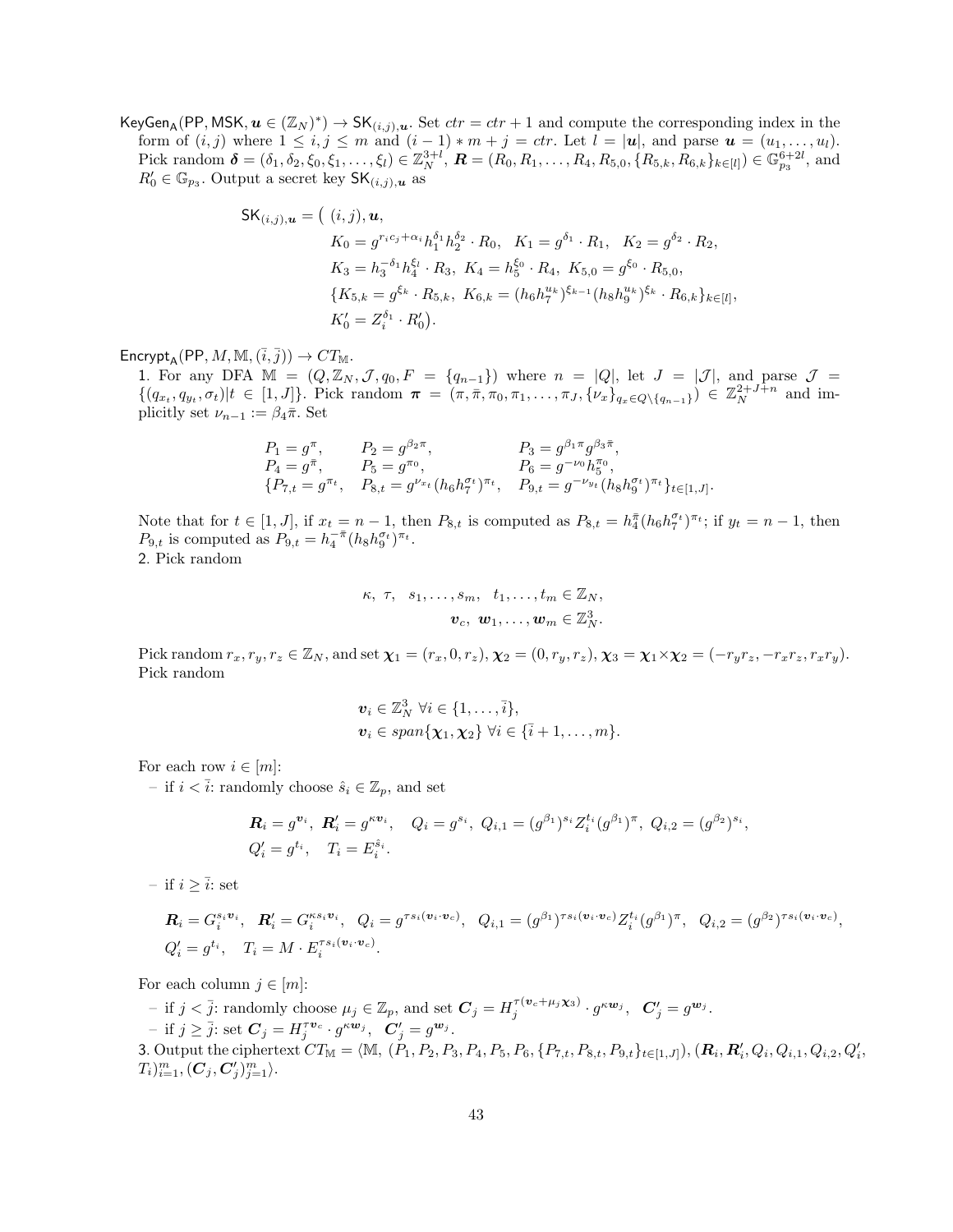Decrypt<sub>A</sub>(PP,  $CT_{\mathbb{M}}$ , SK $_{(i,j),u}$ )  $\to M$  or  $\perp$ . Parse  $CT_{\mathbb{M}}$  to  $CT_{\mathbb{M}} = \langle \mathbb{M}, (P_1, P_2, P_3, P_4, P_5, P_6, \{P_{7,t}, P_{8,t}, P_{9,t}\}_{t\in[1,J]}),$  $(\mathbf{R}_i, \mathbf{R}'_i, Q_i, Q_{i,1}, Q_{i,2}, Q'_i, T_i)_{i=1}^m, (\mathbf{C}_j, \mathbf{C}'_j)_{j=1}^m \rangle$  and  $\mathsf{SK}_{(i,j),\bm{u}}$  to  $\mathsf{SK}_{(i,j),\bm{u}} = ((i,j), \bm{u}, (K_0, K_1, K_2, K_3, K_4, K_{5,0}, K_5, K_6, K_7, K_8, K_7, K_8, K_9, K_1, K_2, K_4, K_5, K_6, K_7, K_8, K_9, K_9, K_1$  ${K_{5,k}, K_{6,k}}_{k\in [1,l], K'_0},$  where  $\mathbb{M} = (Q, \mathbb{Z}_N, \mathcal{J}, q_0, F = \{q_{n-1}\})$  with  $n = |Q|, J = |\mathcal{J}|, \mathcal{J} = \{q_{x_t}, q_{y_t}, \sigma_t\}_{t\in [1,J]},$ and  $u = (u_1, \ldots, u_l)$ . Suppose M accepts u (if M does not accept u, output  $\perp$ ). 1. Find a sequence of states  $\rho_0, \rho_1, \ldots, \rho_l \in Q$  such that  $\rho_0 = q_0$ , for  $k = 1$  to l we have  $(\rho_{k-1}, \rho_k, u_k) \in \mathcal{J}$ ,

and  $\rho_l \in F$ . Let  $(q_{x_{t_k}}, q_{y_{t_k}}, \sigma_{t_k}) = (\rho_{k-1}, \rho_k, u_k)$ . Compute

$$
D_T \leftarrow \prod_{k \in [1,l]} \frac{e(K_{5,k-1}, P_{8,t_k}) \cdot e(K_{5,k}P_{9,t_k})}{e(K_{6,k}, P_{7,t_k})}
$$
  
\n
$$
= \prod_{k \in [1,l]} \frac{e(g^{\xi_{k-1}}, g^{\nu_{x_{t_k}}}(h_6 h_7^{\sigma_{t_k}})^{\pi_{t_k}}) \cdot e(g^{\xi_k}, g^{-\nu_{y_{t_k}}}(h_8 h_9^{\sigma_{t_k}})^{\pi_{t_k}})}{e((h_6 h_7^{\nu_k})^{\xi_{k-1}}(h_8 h_9^{\nu_k})^{\xi_k}, g^{\pi_{t_k}})}
$$
  
\n
$$
= \prod_{k \in [1,l]} e(g^{\xi_{k-1}}, g^{\nu_{x_{t_k}}}) \cdot e(g^{\xi_k}, g^{-\nu_{y_{t_k}}}) \text{ (since } \sigma_{t_k} = u_k)
$$
  
\n
$$
= e(g^{\xi_0}, g^{\nu_{x_{t_1}}}) \cdot e(g^{\xi_l}, g^{-\nu_{y_{t_l}}}) \text{ (since } y_{t_k} = x_{t_{k+1}} \text{ for } k = 1, ..., l-1)
$$
  
\n
$$
= e(g^{\xi_0}, g^{\nu_0}) \cdot e(g^{\xi_l}, g^{-\nu_{n-1}}) \text{ (since } x_{t_1} = 0, y_{t_l} = n-1)
$$
  
\n
$$
= e(g^{\xi_0}, g^{\nu_0}) \cdot e(g^{\xi_l}, h_4^{-\pi}).
$$

Compute

$$
D_P \leftarrow \frac{e(K_1, P_3) \cdot e(K_3, P_4) \cdot e(K_5, 0, P_6) \cdot D_T}{e(K_4, P_5)}
$$
  
= 
$$
\frac{e(g^{\delta_1}, g^{\beta_1 \pi} g^{\beta_3 \pi}) \cdot e(h_3^{-\delta_1} h_4^{\xi_1}, g^{\pi}) \cdot e(g^{\xi_0}, g^{-\nu_0} h_5^{\pi_0}) \cdot e(g^{\xi_0}, g^{\nu_0}) \cdot e(g^{\xi_1}, h_4^{-\pi})}{e(h_5^{\xi_0}, g^{\pi_0})}
$$
  
= 
$$
e(g^{\delta_1}, g^{\beta_1 \pi}).
$$

2. Compute

$$
D_I \leftarrow \frac{e(K_0, Q_i) \cdot e(K'_0, Q'_i)}{e(K_1, Q_{i,1}) \cdot e(K_2, Q_{i,2})} \cdot \frac{e_3(\mathbf{R}'_i, \mathbf{C}'_j)}{e_3(\mathbf{R}_i, \mathbf{C}_j)}.
$$

3. Computes  $M \leftarrow T_i/(D_P \cdot D_I)$  as the output message.

## E.2 Proof of Lemma [1](#page-15-2)

*Proof.* Suppose there exists a polynomial time adversary  $A$  that selectively breaks the index-hiding game with advantage  $\epsilon$ . We build a PPT algorithm  $\beta$  to solve a Modified  $(n, J)$ -EDHE2-Dual problem instance in a subgroup as follows.  $\beta$  is given

$$
D = \left( (N, \mathbb{G}, \mathbb{G}_T, e), g, g^a, g^b, g^{b/z}, g^{a^{n-1}bc/z}, g_2, g_3, \n\forall_{i \in [1,n], j, j' \in [1,J], j \neq j'} g^{a^i/d_j^2}, g^{a^ib/d_j}, g^{d_j}, g^{a^id_j/d_{j'}^2}, g^{a^ibd_j/d_{j'}}, g^{a^i/d_j^6}, g^{a^id_j/d_{j'}^6}, \n\forall_{i \in [0,n-1], j \in [1,J]} g^{a^ic}, g^{a^ibcd_j^5}, \n\forall_{i \in [0,n], j \in [1,J]} g^{a^ibcd_j^5}, \n\forall_{i \in [1,2n-1], j, j' \in [1,J], j \neq j'} g^{a^ibcd_j/d_{j'}^2}, g^{a^ibcd_j^5/d_{j'}^6}, \n\forall_{i \in [1,2n-1], i \neq n, j \in [1,J]} g^{a^ibcd_j/d_j^2}, g^{a^ibcd_j^5/d_{j'}^6}, g^{a^ic/d_j^6}, g^{a^ibcd_j^5/d_{j'}^2}, g^{a^ib^2cd_j^5/d_{j'}^4} \right)
$$

and T, where  $(N = p_1p_2p_3, \mathbb{G}, \mathbb{G}_T, e) \stackrel{R}{\longleftarrow} \mathcal{G}, g \stackrel{R}{\longleftarrow} \mathbb{G}_{p_1}, g_2 \stackrel{R}{\longleftarrow} \mathbb{G}_{p_2}, g_3 \stackrel{R}{\longleftarrow} \mathbb{G}_{p_3}, a, b, c, z, d_1, \ldots, d_J \stackrel{R}{\longleftarrow} \mathbb{Z}_N$ and T is either equal to  $g^{a^n c z}$  or is a random element from  $\mathbb{G}_{p_1}$ . B's goal is to determine  $T = g^{a^n c z}$  or T is a random element from  $\mathbb{G}_{p_1}$ .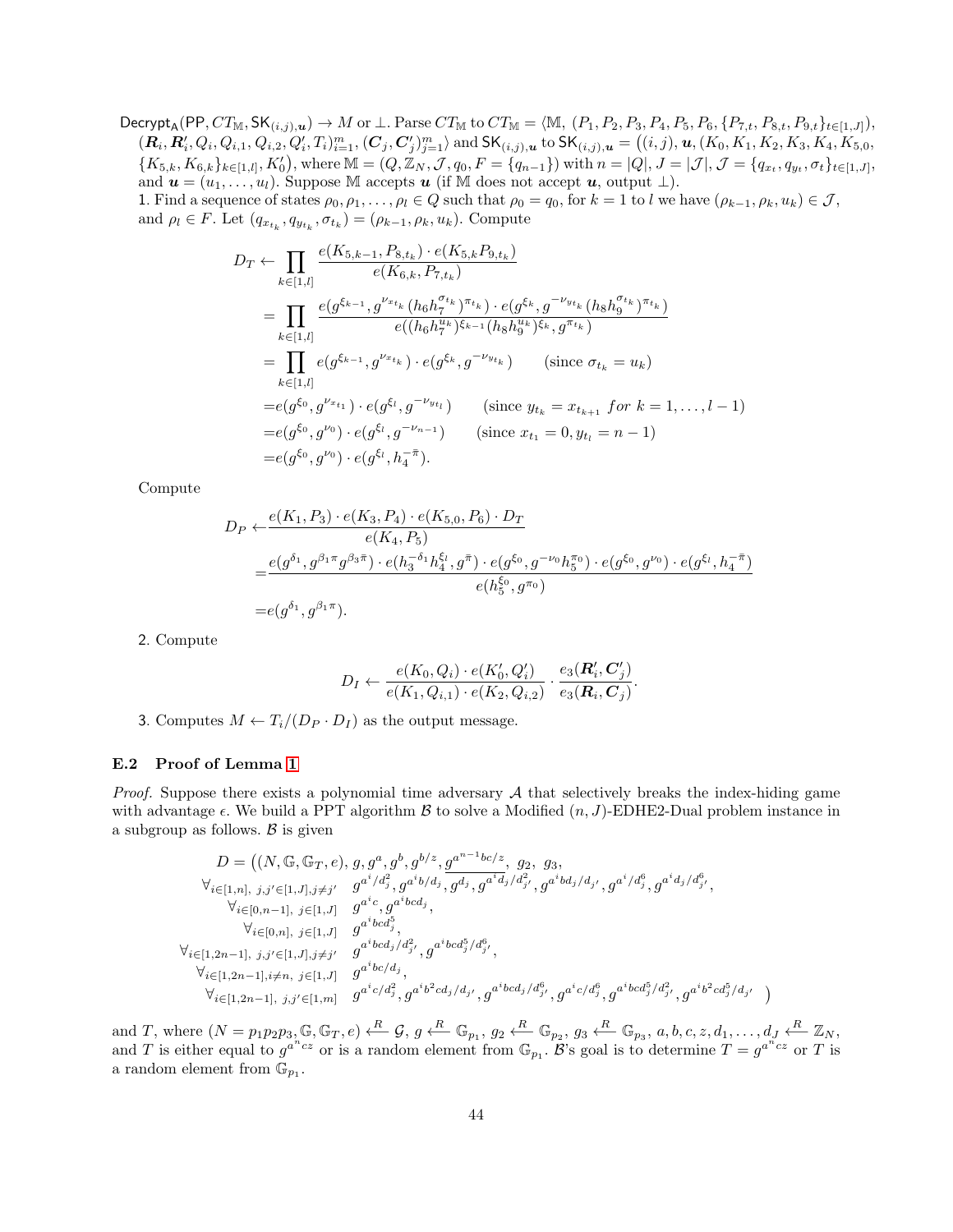**Init.** A gives B the challenge DFA  $\mathbb{M}^* = \{Q^*, \mathbb{Z}_N, \mathcal{J}^*, q_0, q_{n-1}\}$ , where  $n = |Q^*|$ , let  $J = |\mathcal{J}|^*$ , and parse  $\mathcal{J} = \{ (q_{x_1}, q_{y_1}, \sigma_1^*), \ldots, (q_{x_J}, q_{y_J}, \sigma_J^*) \}.$ 

Setup. B randomly chooses  $\{\alpha_i \in \mathbb{Z}_N\}_{i \in [m]}, \ \{r_i, z'_i \in \mathbb{Z}_N\}_{i \in [m] \setminus {\{\overline{i}\}}}, \ r'_i, z_{\overline{i}} \in \mathbb{Z}_N, \ \{c'_j \in \mathbb{Z}_N\}_{j \in [m]},$  and  $\beta'_1, \beta_2, \beta'_3, \beta'_4, \beta'_5, \beta'_6, \beta'_7, \beta'_8, \beta'_9 \in \mathbb{Z}_N$ . B gives A the public parameter PP:

$$
\left(g, h_1 = (g^a)^{\beta'_1}, h_2 = g^{\beta_2}, h_3 = (g^a)^{\beta'_3}, h_4 = (g^a)^{\beta'_4}, h_5 = g^{\beta'_5} \cdot g^{a^n b / d_1},\n h_6 = g^{\beta'_6} \cdot \left(\prod_{t \in [1, J]} g^{\sigma_t^* a^{n-x_t} / d_t^2} g^{-a^{n-x_t} b / d_t}\right), h_7 = g^{\beta'_7} \cdot \left(\prod_{t \in [1, J]} g^{-a^{n-x_t} / d_t^2}\right),\n h_8 = g^{\beta'_8} \cdot \left(\prod_{t \in [1, J]} g^{-\sigma_t^* a^{n-y_t} / d_t^6} g^{a^{n-y_t} b / d_t}\right), h_9 = g^{\beta'_9} \cdot \left(\prod_{t \in [1, J]} g^{a^{n-y_t} / d_t^6}\right),\n \{E_i = e(g, g)^{\alpha_i}\}_{i \in [m]},\n \{G_i = g^{r_i}, Z_i = (g^a)^{z'_i}\}_{i \in [m] \setminus \{\overline{i}\}}, \{H_j = (g^{b/z})^{c'_j}\}_{j \in [m] \setminus \{\overline{j}\}}, \quad G_{\overline{i}} = (g^{a^{n-1}c})^{r'_i}, Z_{\overline{i}} = g^{z_{\overline{i}}}, H_{\overline{j}} = (g^a)^{c'_j}\right)
$$

Note that B implicitly chooses  $r_{\bar{i}}$ ,  $z_i (i \in [m] \setminus {\bar{i}}$ ,  $c_j (j \in [m])$ ,  $\beta_1, \beta_3, \beta_4, \beta_5, \beta_6, \beta_7, \beta_8, \beta_9 \in \mathbb{Z}_N$  such that

.

$$
a^{n-1}cr_{\bar{i}} \equiv r_{\bar{i}} \mod p_1, \ az_i' \equiv z_i \mod p_1 \ \forall i \in [m] \setminus {\bar{i}},
$$
  
\n
$$
ac_j' \equiv c_j \mod p_1, \ (b/z)c_j' \equiv c_j \mod p_1 \ \forall j \in [m] \setminus {\bar{i}},
$$
  
\n
$$
a\beta_1' \equiv \beta_1 \mod p_1, \ a\beta_3' \equiv \beta_3 \mod p_1, \ a\beta_4' \equiv \beta_4 \mod p_1, \ \beta_5' + a^n b/d_1 \equiv \beta_5 \mod p_1,
$$
  
\n
$$
\beta_6' + \sum_{t \in [1,J]} (\sigma_t^* a^{n-x_t}/d_t^2 - a^{n-x_t} b/d_t) \equiv \beta_6 \mod p_1, \ \beta_7' + \sum_{t \in [1,J]} (-a^{n-x_t}/d_t^2) \equiv \beta_7 \mod p_1,
$$
  
\n
$$
\beta_8' + \sum_{t \in [1,J]} (-\sigma_t^* a^{n-y_t}/d_t^6 + a^{n-y_t} b/d_t) \equiv \beta_8 \mod p_1, \ \beta_9' + \sum_{t \in [1,J]} (a^{n-y_t}/d_t^6) \equiv \beta_9 \mod p_1.
$$

**Query Phase.** To respond to A's query for  $((i, j), u)$ , let  $l = |u|$ , and parse  $u = (u_1, \ldots, u_l)$ ,

• if  $(i, j) \neq (\bar{i}, \bar{j})$ : B picks random  $\delta = (\delta_1, \delta_2, \xi_0, \xi_1, \dots, \xi_l) \in \mathbb{Z}_N^{3+l}$ ,  $\mathbf{R} = (R_0, R_1, \dots, R_4, R_{5,0}, \{R_{5,k}, R_{6,k}\})$  $\{k\in [l]\}\in \mathbb{G}_{p_3}^{6+2l}$ , and  $R_0'\in \mathbb{G}_{p_3}$ . B creates a secret key  $\mathsf{SK}_{(i,j),\boldsymbol{u}}$ .

$$
K_0 = \begin{cases} g^{\alpha_i} (g^{b/z})^{r_ic'_j} \cdot h_1^{\delta_1} h_2^{\delta_2} \cdot R_0, \quad : i \neq \overline{i}, j \neq \overline{j} \\ g^{\alpha_i} (g^{a^{n-1}bc/z})^{r'_ic_j} \cdot h_1^{\delta_1} h_2^{\delta_2} \cdot R_0, \quad : i = \overline{i}, j \neq \overline{j} \\ g^{\alpha_i} (g^{a})^{r_ic'_j} \cdot h_1^{\delta_1} h_2^{\delta_2} \cdot R_0, \quad : i \neq \overline{i}, j = \overline{j}. \end{cases}
$$
  
\n
$$
K_1 = g^{\delta_1} \cdot R_1, \quad K_2 = g^{\delta_2} \cdot R_2, \quad K'_0 = Z_i^{\delta_1} \cdot R'_0,
$$
  
\n
$$
K_3 = h_3^{-\delta_1} h_4^{\delta_1} \cdot R_3, \quad K_4 = h_5^{\xi_0} \cdot R_4, \quad K_{5,0} = g^{\xi_0} \cdot R_{5,0},
$$
  
\n
$$
\{K_{5,k} = g^{\xi_k} \cdot R_{5,k}, \quad K_{6,k} = (h_6 h_7^{u_k})^{\xi_{k-1}} (h_8 h_9^{u_k})^{\xi_k} \cdot R_{6,k} \}_{k \in [1,l]}.
$$

• if  $(i, j) = (\overline{i}, \overline{j})$ : it implies that A is querying a secret key with the challenge index  $(\overline{i}, \overline{j})$ , and M<sup>\*</sup> does not accept u. We denote by  $u_k$  the vector formed by the last  $l-k$  symbol of u. That is  $u_k = (u_{k+1}, \ldots, u_l)$ . Hence  $u_0 = u$  and  $u_i$  is the empty string. For  $q_i \in \{q_0, \ldots, q_{n-1}\} = Q$ , let  $\mathbb{M}_i^*$  be the same DFA as  $\mathbb{M}^*$  except that the start state is set to  $q_i$ . Then for each  $k \in [0, l]$  we define  $U_k = \{i \in [0, n-1] | \mathbb{M}_i^*$  accepts  $u_k\}$ . From this and the query restriction that M<sup>\*</sup> does not accept  $u$ , we have  $0 \notin U_0$ . Due to the WLOG condition, we have  $U_l = \{n-1\}$ . B picks random  $\boldsymbol{\delta} = (\delta'_1, \delta_2, \xi'_0, \xi'_1, \dots, \xi'_l) \in \mathbb{Z}_N^{3+l}$ ,  $\boldsymbol{R} = (R_0, R_1, \dots, R_4, R_{5,0}, \{R_{5,k}, R_{6,k}\}_{k \in [l]}) \in$  $\mathbb{G}_{p_3}^{6+2l}$ , and  $R'_0 \in \mathbb{G}_{p_3}$ .

B sets the values of  $\delta_1 \in \mathbb{Z}_N$ ,  $\mathbf{u} \in \mathbb{Z}_N^n$ ,  $\{\xi_k \in \mathbb{Z}_N\}_{k \in [l]}$  by implicitly setting

$$
\delta_1 = \delta'_1 - a^{n-1} cr'_i c'_j / \beta'_1,
$$
  
\n
$$
\xi_0 = \xi'_0 - r'_i c'_j \beta'_3 / (\beta'_1 \beta'_4) \Big( \sum_{i \in U_0} a^i c \Big) \Big( 1 + \big( b \sum_{\substack{t \in [1, J] \\ s.t. \sigma_t^* \neq u_1}} d_t / (\sigma_t^* - u_1) \Big) \Big),
$$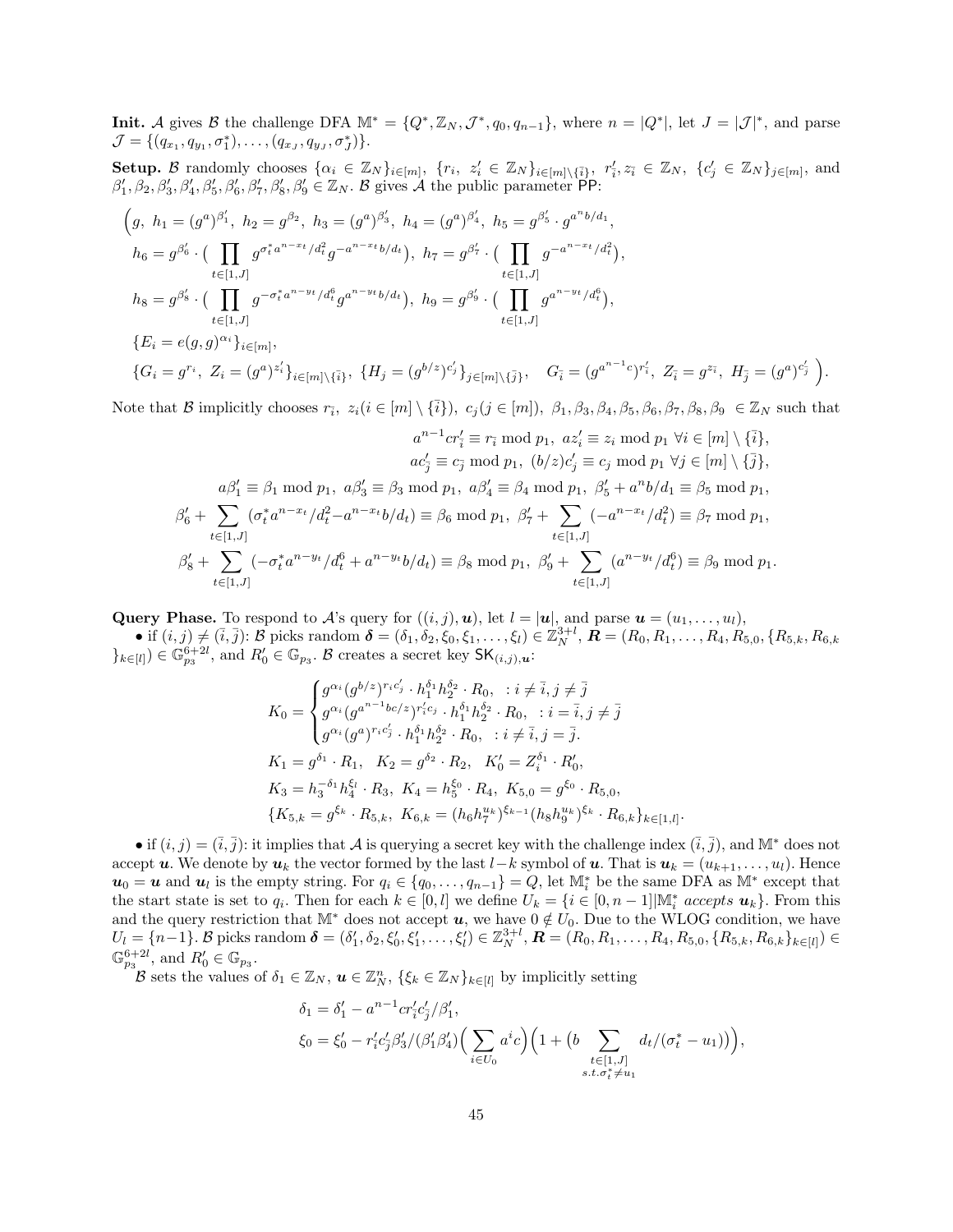$$
\forall k \in [1, l-1]: \xi_k = \xi'_k - r'_i c'_j \beta'_3 / (\beta'_1 \beta'_4) \Big( \sum_{i \in U_k} a^i c \Big) \Big( 1 + \big( b \sum_{\substack{t \in [1, J] \\ s.t. \sigma_t^* \neq u_{k+1}}} d_t / (\sigma_t^* - u_{k+1}) \Big) \\ + \big( b \sum_{\substack{t \in [1, J] \\ s.t. \sigma_t^* \neq u_k}} d_t^5 / (\sigma_t^* - u_k) \Big) \Big),
$$
  

$$
\xi_l = \xi'_l - r'_i c'_j \beta'_3 / (\beta'_1 \beta'_4) \Big( \sum_{i \in U_l} a^i c \Big) \Big( 1 + \big( b \sum_{\substack{t \in [1, J] \\ s.t. \sigma_t^* \neq u_l}} d_t^5 / (\sigma_t^* - u_l) \Big) \Big),
$$

 $\mathcal B$  creates a secret key  $\mathsf{SK}_{(\bar i,\bar j),\bm u}$  as follows:

$$
K_{0} = g^{\alpha_{i}}h_{1}^{\delta_{i}}h_{2}^{\delta_{2}} \cdot R_{0}, K_{1} = g^{\delta_{i}}(g^{a^{n-1}c})^{-r'_{i}c'_{j}/\beta'_{1}} \cdot R_{1}, K_{2} = g^{\delta_{2}} \cdot R_{2}, K'_{0} = (K_{1})^{\tilde{\pi}_{i}} \cdot R'_{0},
$$
\n
$$
K_{3} = h_{3}^{-\delta_{1}}h_{4}^{\epsilon_{1}} \cdot R_{3}
$$
\n
$$
= h_{3}^{-\delta_{1}}h_{4}^{\epsilon_{1}} \cdot (g^{\alpha\beta'_{0}})^{a^{n-1}c_{1}c'_{2}/\beta'_{1}} \cdot (g^{\alpha\beta'_{4}})^{-r'_{i}c'_{2}\beta'_{3}/(\beta'_{1}\beta'_{4})} \left(\sum_{i \in U_{1}} a^{i \cdot c} \right) \left(1 + (b \sum_{s.t.c_{i}^{\epsilon} \neq u_{i}} (e_{i1})_{s \neq i} d^{s}/(\sigma_{i}^{*} - u_{i}))\right) \cdot R_{3}
$$
\n
$$
= h_{3}^{-\delta_{1}^{\epsilon}}h_{4}^{\epsilon_{4}^{\epsilon}} \cdot (g^{\alpha^{n}c})^{r'_{1}c'_{2}\beta'_{3}/\beta'_{1}} \cdot (g^{\alpha\beta'_{4}})^{-r'_{1}c'_{2}\beta'_{3}/(\beta'_{1}\beta'_{4})a^{n-1}c} \left(1 + (b \sum_{s.t.c_{i}^{\epsilon} \neq u_{i}} d^{s}/(\sigma_{i}^{*} - u_{i}))\right) \cdot R_{3}
$$
\n
$$
(since U_{l} = \{n-1\})
$$
\n
$$
= h_{3}^{-\delta_{1}^{\epsilon}}h_{4}^{\epsilon_{1}^{\epsilon}} \cdot (g^{a^{n}c})^{r'_{1}c'_{2}\beta'_{3}/\beta'_{1}} \cdot (g^{a^{n}c})^{-r'_{1}c'_{2}\beta'_{3}/\beta'_{1}} \cdot (g^{a^{n}c})^{-r'_{1}c'_{2}\beta'_{3}/\beta'_{1}} \cdot R_{3},
$$
\n
$$
= h_{3}^{-\delta_{1}^{\epsilon}}h_{4}^{\epsilon_{4}^{\epsilon}} \cdot (g^{a^{n}c})^{r'
$$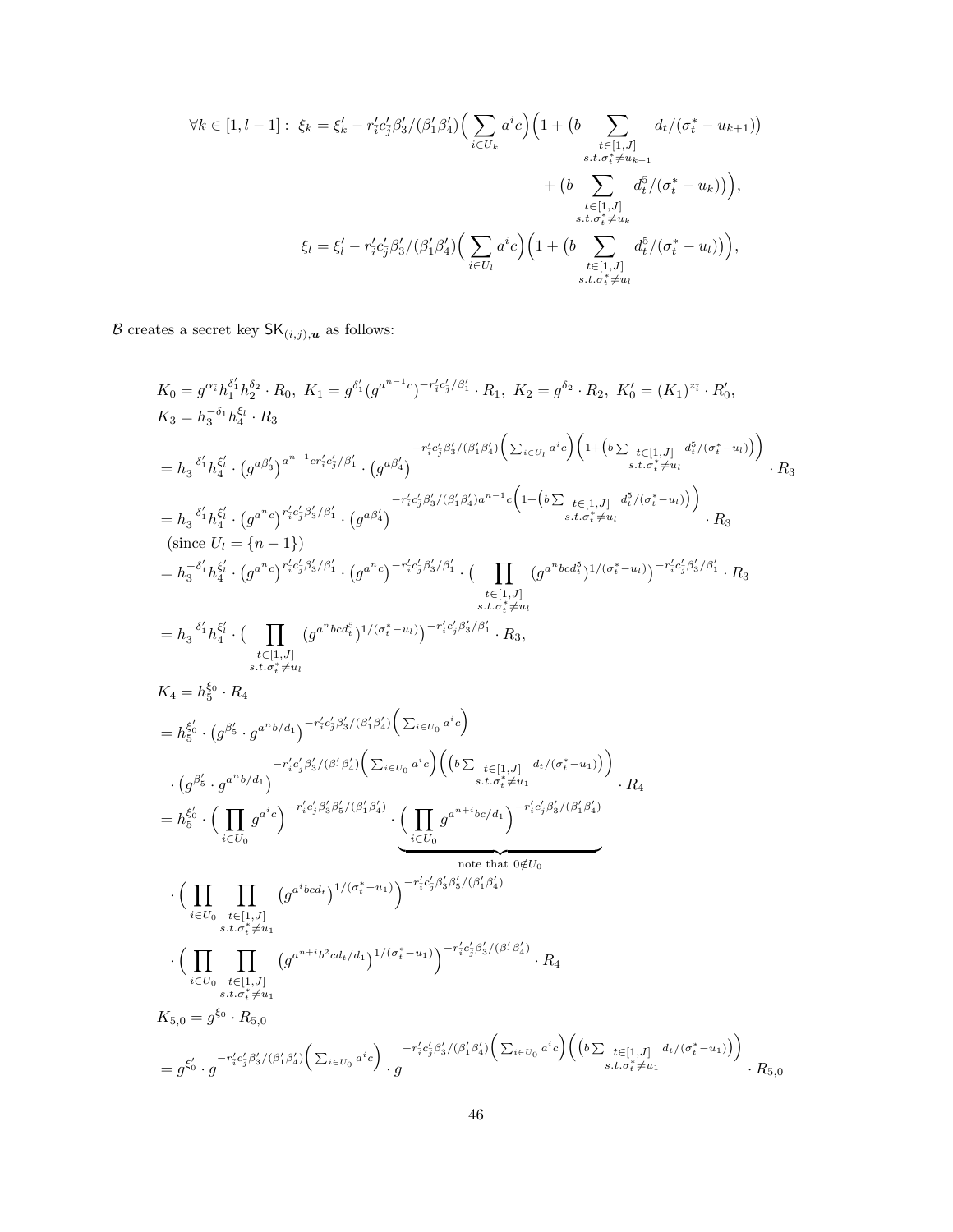$$
= g^{\xi_{0}'} \cdot \Big( \prod_{i \in U_{0}} g^{a^{i}c} \Big)^{-r'_{i}c'_{j}\beta'_{3}/(\beta'_{1}\beta'_{4})} \cdot \Big( \prod_{i \in U_{0}} \prod_{t \in [1,J]} (g^{a^{i}bcd_{t}})^{1/(\sigma_{t}^{*}-u_{1})} \Big)^{-r'_{i}c'_{j}\beta'_{3}/(\beta'_{1}\beta'_{4})} \cdot R_{5,0}
$$
\n
$$
K_{5,k} = g^{\xi_{k}} \cdot R_{5,k} \qquad \text{for } k \in [1, l-1]
$$
\n
$$
\xi'_{k} - r'_{i}c'_{j}\beta'_{3}/(\beta'_{1}\beta'_{4}) \Big( \sum_{i \in U_{k}} a^{i}c \Big) \Big( 1 + \Big(b \sum_{t \in [1,J]} d_{t}/(\sigma_{t}^{*}-u_{k+1}) \Big) + \Big(b \sum_{t \in [1,J]} d^{5}/(\sigma_{t}^{*}-u_{k}) \Big) \Big)
$$
\n
$$
= g
$$
\n
$$
= g^{\xi'_{k}} \cdot \Big( \prod_{i \in U_{k}} g^{a^{i}c} \Big)^{-r'_{i}c'_{j}\beta'_{3}/(\beta'_{1}\beta'_{4})} \cdot \Big( \prod_{i \in U_{k}} \prod_{t \in [1,J]} (g^{a^{i}bcd_{t}})^{1/(\sigma_{t}^{*}-u_{k+1})} \Big)^{-r'_{i}c'_{j}\beta'_{3}/(\beta'_{1}\beta'_{4})}
$$
\n
$$
\cdot \Big( \prod_{i \in U_{k}} \prod_{t \in [1,J]} (g^{a^{i}bcd_{t}^{*}})^{1/(\sigma_{t}^{*}-u_{k})} \Big)^{-r'_{i}c'_{j}\beta'_{3}/(\beta'_{1}\beta'_{4})} \cdot R_{5,k},
$$
\n
$$
K_{5,l} = g^{\xi_{l}} \cdot R_{5,l}
$$
\n
$$
K_{5,l} = g^{\xi_{l}} \cdot R_{5,l}
$$
\n
$$
\xi'_{l} - r'_{i}c'_{j}\beta'_{3}/(\beta'_{1}\beta'_{4}) \Big( \sum_{i \in U_{l}} a^{i}c \Big) \Big( 1 + \Big(b \sum_{t \in [1,J]} d^{5}_{t}/(\
$$

$$
K_{6,1} = (h_6 h_i^{u_1})^{\xi_0} (h_8 h_9^{u_1})^{\xi'_1}.
$$
\n
$$
= \underbrace{(h_6 h_i^{u_1})^{\xi'_0} (h_8 h_9^{u_1})^{\xi'_1}}_{\psi_1}.
$$
\n
$$
\cdot \left( g^{\beta'_6 + \beta'_7 u_1} \cdot \left( \prod_{t \in [1,J]} g^{(\sigma_t^* - u_1) a^{n-x_t}/d_t^2} g^{-a^{n-x_t} b/d_t} \right) \right)^{-r'_i c'_j \beta'_3 / (\beta'_1 \beta'_4)}_{\phi_2 \delta'_1 (\beta'_1 \beta'_4)} \left( \sum_{i \in U_0} a^i c \right) \left( b \sum_{t' \in [1,J]} d_{t'} / (\sigma_{t'}^* - u_1) \right)
$$
\n
$$
\cdot \left( g^{\beta'_6 + \beta'_7 u_1} \cdot \left( \prod_{t \in [1,J]} g^{(\sigma_t^* - u_1) a^{n-x_t}/d_t^2} g^{-a^{n-x_t} b/d_t} \right) \right)^{-r'_i c'_j \beta'_3 / (\beta'_1 \beta'_4)}_{\phi_2 \delta'_2 (\beta'_1 \beta'_4)} \left( \sum_{i \in U_0} a^i c \right) \left( b \sum_{t' \in [1,J]} d_{t'} / (\sigma_{t'}^* - u_1) \right)
$$
\n
$$
\cdot \left( g^{\beta'_8 + \beta'_9 u_1} \cdot \left( \prod_{t \in [1,J]} g^{-(\sigma_t^* - u_1) a^{n-y_t} / d_t^6} g^{a^{n-y_t} b/d_t} \right) \right)^{-r'_i c'_j \beta'_3 / (\beta'_1 \beta'_4)} \left( \sum_{i \in U_1} a^i c \right) \left( b \sum_{t' \in [1,J]} d_{t'} / (\sigma_{t'}^* - u_2) \right)
$$
\n
$$
\cdot \left( g^{\beta'_8 + \beta'_9 u_1} \cdot \left( \prod_{t \in [1,J]} g^{-(\sigma_t^* - u_1) a^{n-y_t} / d_t^6} g^{a^{n-y_t} b/d_t} \right) \right)^{-r'_i c'_j \beta'_3 / (\beta'_1 \beta'_4)} \left( \sum_{t \in U_1} a^i c \right) \left( b \sum_{t' \in [1,J]} d
$$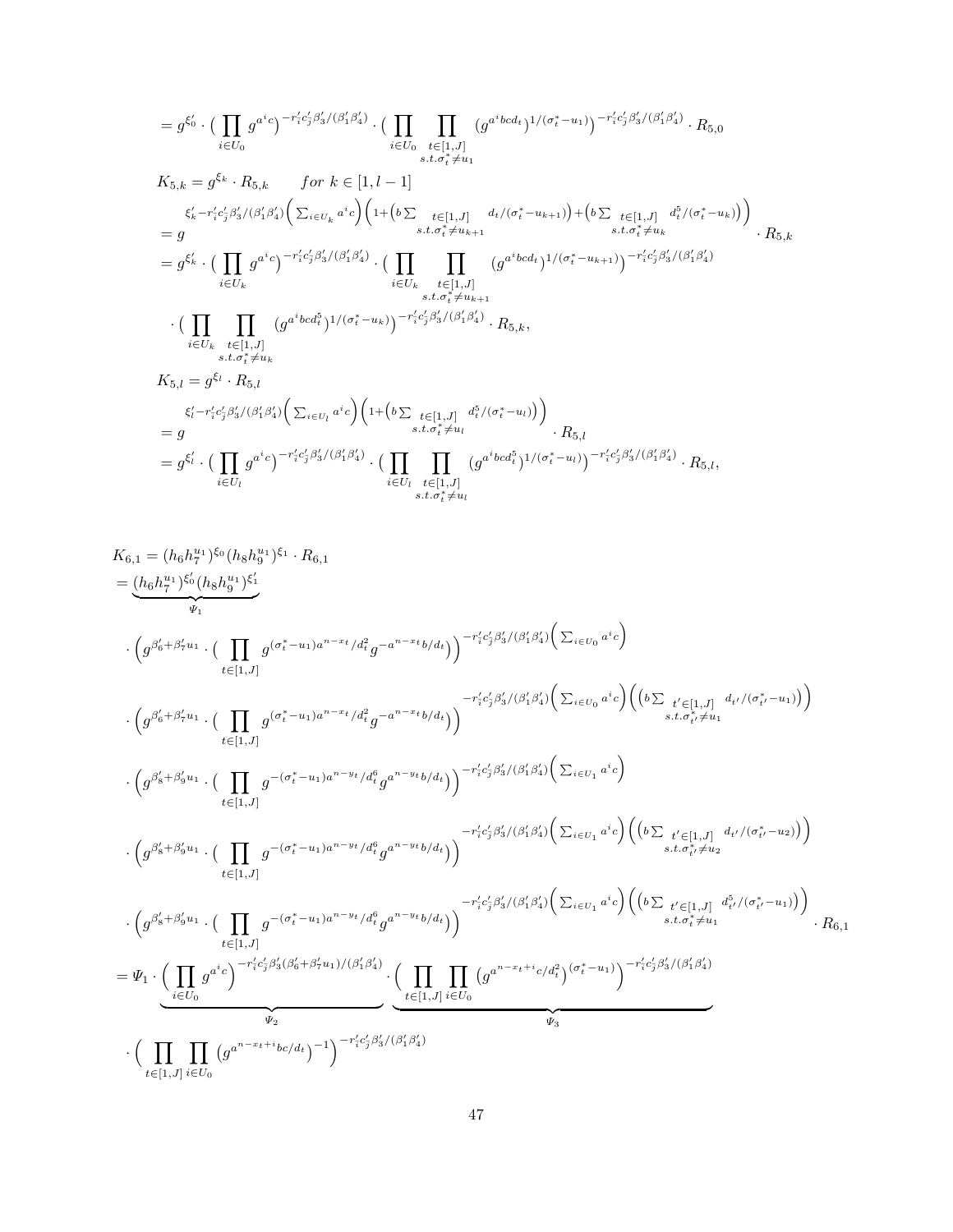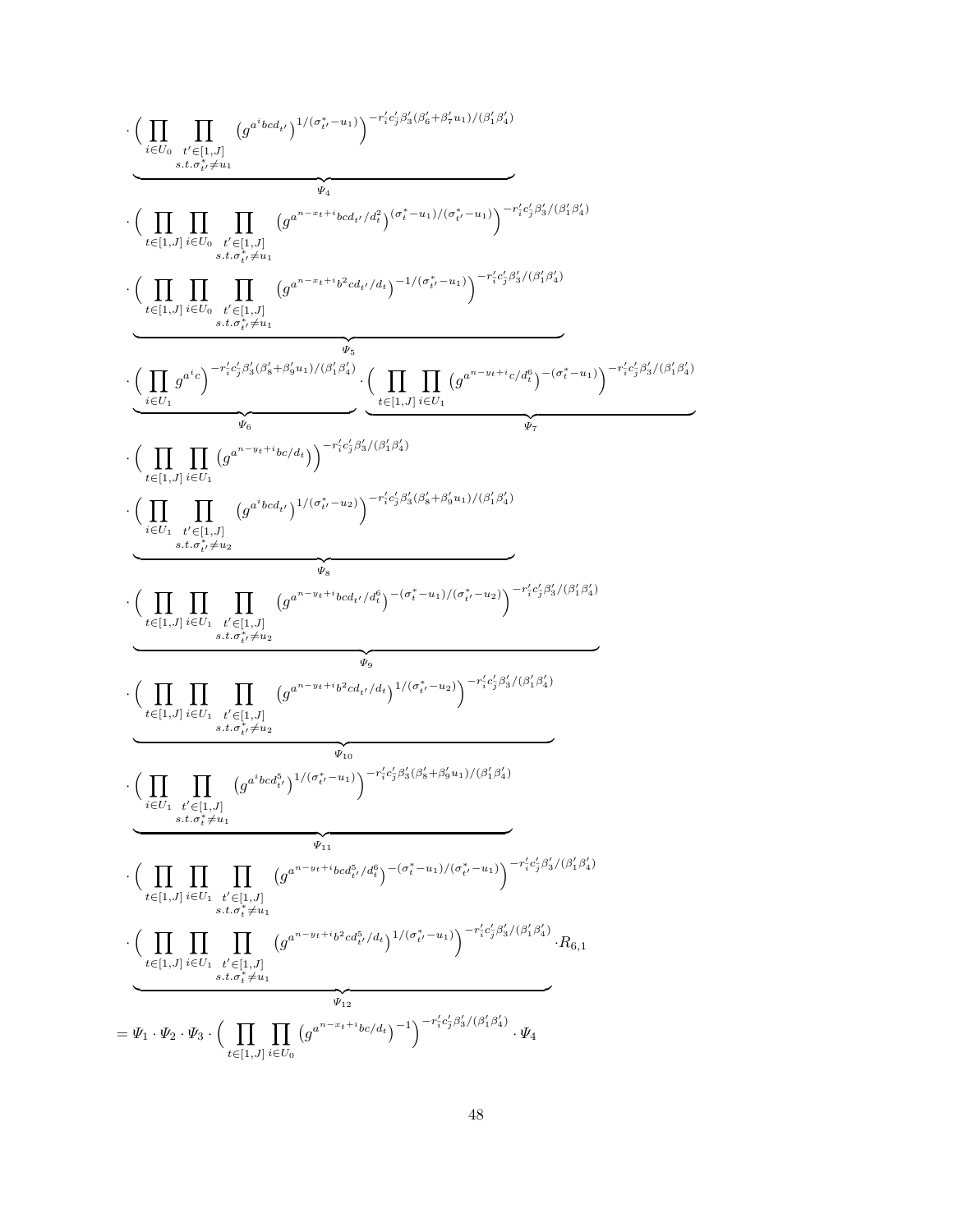$$
\cdot\Big(\prod_{\substack{i\in [1,1]\\i\in [1,1]}}\prod_{i\in U_0}\prod_{\substack{s,\ell\in [1,1]\\i\in [1,\ldots]}}\prod_{\substack{s,\ell\in [1,1]\\s,\ell\in P_{\delta}}}\frac{\left(\prod_{\substack{i\in [1,1]\\i\in [1,\ldots]}}\prod_{\substack{i\in [1,1]\\i\in P_{\delta}}}\prod_{\substack{s',\ell\in [1,\ldots] \\s,\ell\in P_{\delta}}}\prod_{\substack{s',\ell\in [1,\ldots] \\s,\ell\in P_{\delta}}}\prod_{\substack{s',\ell\in [1,\ldots] \\s,\ell\in P_{\delta}}}\prod_{\substack{s',\ell\in [1,\ldots] \\s,\ell\in P_{\delta}}} \left(g^{n-x_{\ell+1}i}b_{\ell\ell\ell\ell}\right)g^{n-\tau_{\ell}}g^{n-\tau_{\ell}}g^{n-\tau_{\ell}}g^{n-\tau_{\ell}}g^{n-\tau_{\ell}}g^{n-\tau_{\ell}}g^{n-\tau_{\ell}}g^{n-\tau_{\ell}}g^{n-\tau_{\ell}}g^{n-\tau_{\ell}}g^{n-\tau_{\ell}}g^{n-\tau_{\ell}}g^{n-\tau_{\ell}}g^{n-\tau_{\ell}}g^{n-\tau_{\ell}}g^{n-\tau_{\ell}}g^{n-\tau_{\ell}}g^{n-\tau_{\ell}}g^{n-\tau_{\ell}}g^{n-\tau_{\ell}}g^{n-\tau_{\ell}}g^{n-\tau_{\ell}}g^{n-\tau_{\ell}}g^{n-\tau_{\ell}}g^{n-\tau_{\ell}}g^{n-\tau_{\ell}}g^{n-\tau_{\ell}}g^{n-\tau_{\ell}}g^{n-\tau_{\ell}}g^{n-\tau_{\ell}}g^{n-\tau_{\ell}}g^{n-\tau_{\ell}}g^{n-\tau_{\ell}}g^{n-\tau_{\ell}}g^{n-\tau_{\ell}}g^{n-\tau_{\ell}}g^{n-\tau_{\ell}}g^{n-\tau_{\ell}}g^{n-\tau_{\ell}}g^{n-\tau_{\ell}}g^{n-\tau_{\ell}}g^{n-\tau_{\ell}}g^{n-\tau_{\ell}}g^{n-\tau_{\ell}}g^{n-\tau_{\ell}}g^{n-\tau_{\ell}}g^{n-\tau_{\ell}}g^{n-\tau_{\ell}}g^{n-\tau_{\ell}}g^{n-\tau_{\ell}}g^{n-\tau_{\ell}}g^{n-\tau_{\ell}}g^{n-\tau_{\ell}}g^{
$$

 $\cdot \Psi_8 \cdot \Psi_9 \cdot \Psi_{10} \cdot \Psi_{11}$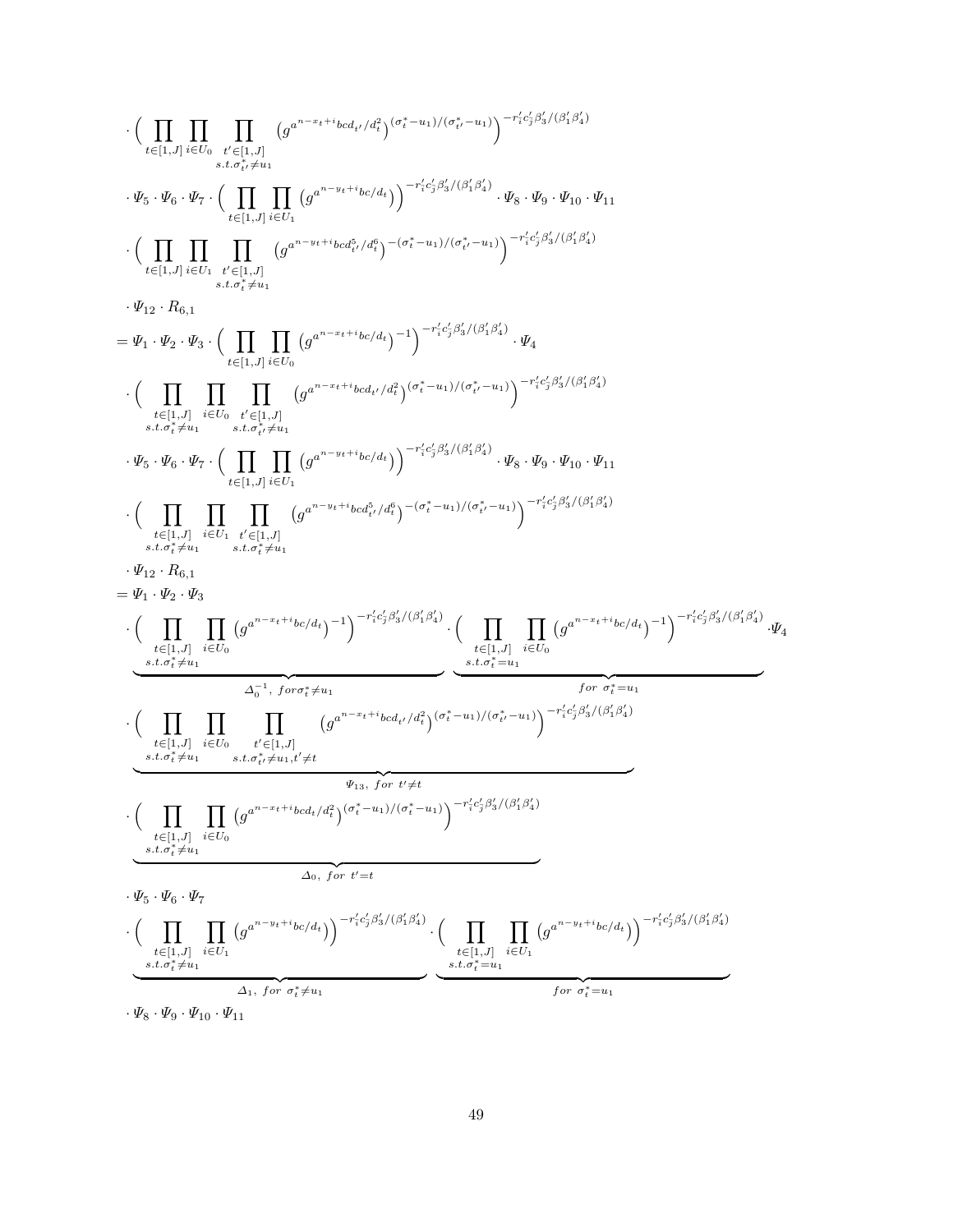$$
\cdot \underbrace{\Big(\prod_{\substack{t \in [1,J] \\ s.t. \sigma_t^* \neq u_1}} \prod_{i \in U_1} (g^{a^{n-y_t+i}bcd_t^5/d_t^6})^{-(\sigma_t^* - u_1)/(\sigma_t^* - u_1)}_{s.t. \sigma_t^* \neq u_1, t' \neq t} \Big) - \frac{r'_i c'_j \beta'_3/(\beta'_1 \beta'_4)}{w_{14}, for t' \neq t} \Big(\prod_{\substack{t \in [1,J] \\ s.t. \sigma_t^* \neq u_1}} \prod_{i \in U_1} (g^{a^{n-y_t+i}bcd_t^5/d_t^6})^{-(\sigma_t^* - u_1)/(\sigma_t^* - u_1)}_{s.t. \sigma_t^* \neq u_1} \Big) - \frac{r'_i c'_j \beta'_3/(\beta'_1 \beta'_4)}{w_{14}, for t' \neq t} \Big) - \frac{r'_i c'_j \beta'_3/(\beta'_1 \beta'_4)}{w_{15}, \beta \sigma_t^* \neq u_1} \Big(\prod_{\substack{t \in [1,J] \\ s.t. \sigma_t^* = u_1, s.t. i \neq x_t}} \prod_{\substack{s.t. \sigma_t^* = u_1, s.t. i \neq x_t}} (g^{a^{n-x_t+i}bc/d_t})^{-1}\Big)^{-r'_i c'_j \beta'_3/(\beta'_1 \beta'_4)} \cdot \Big(\prod_{\substack{t \in [1,J] \\ s.t. \sigma_t^* = u_1}} \prod_{\substack{s.t. \sigma_t^* = u_1, s.t. i \neq x_t \\ s.t. \sigma_t^* = u_1, s.t. i \neq y_t}} \underbrace{\prod_{\substack{s.t. \sigma_t^* = u_1, s.t. i \neq y_t \\ s.t. \sigma_t^* = u_1, s.t. i \neq y_t}} \prod_{\substack{s.t. \sigma_t^* = u_1, s.t. i \neq y_t \\ s.t. \sigma_t^* = u_1, s.t. i \neq y_t}} \frac{g^{a^{n-y_t+i}bc/d_t}}{g^{a^{n-y_t+i}bc/d_t}}\Big)^{-r'_ic'_j \beta'_3/(\beta'_1 \beta'_4)} \cdot \Big(\prod_{\substack{t \in [1,J] \\ s.t. \sigma_t^* = u_1, s.t. i \neq y_t \\ s.t. \sigma_t^* = u_1, s.t. i \neq y_t}} \prod_{
$$

 $=\varPsi_1\cdot\varPsi_2\cdot\varPsi_3\cdot\varPsi_{15}\cdot\varPsi_4\cdot\varPsi_{13}\cdot\varPsi_5\cdot\varPsi_6\cdot\varPsi_{16}\cdot\varPsi_8\cdot\varPsi_9\cdot\varPsi_{10}\cdot\varPsi_{11}\cdot\varPsi_{14}\cdot\varPsi_{12}\cdot R_{6,1}$ (since for  $t \in [1, J]$  such that  $\sigma_t^* = u_1$ , we have $(x_t \in U_0 \land y_t \in U_1)$  or  $(x_t \notin U_0 \land y_t \notin U_1)$ .)

$$
K_{6,k} = (h_6 h_7^{u_k})^{\xi_{k-1}} (h_8 h_9^{u_k})^{\xi_k} \cdot R_{6,k} \qquad \text{for } k \in [2, l-1]
$$
\n
$$
= (h_6 h_7^{u_k})^{\xi_{k-1}} (h_8 h_9^{u_k})^{\xi_k'}
$$
\n
$$
\cdot \left( g^{\beta'_6 + \beta'_7 u_k} \cdot \left( \prod_{t \in [1,J]} g^{(\sigma_t^* - u_k)a^{n-x_t}/d_t^2} g^{-a^{n-x_t}b/d_t} \right) \right)^{-r'_4 c'_j \beta'_3 / (\beta'_1 \beta'_4)} \left( \sum_{i \in U_{k-1}} a^i c \right) \left( \left( b \sum_{t' \in [1,J]} d_{t'} / (\sigma_{t'}^* - u_k) \right) \right)
$$
\n
$$
\cdot \left( g^{\beta'_6 + \beta'_7 u_k} \cdot \left( \prod_{t \in [1,J]} g^{(\sigma_t^* - u_k)a^{n-x_t}/d_t^2} g^{-a^{n-x_t}b/d_t} \right) \right)^{-r'_4 c'_j \beta'_3 / (\beta'_1 \beta'_4)} \left( \sum_{i \in U_{k-1}} a^i c \right) \left( \left( b \sum_{t' \in [1,J]} d_{t'} / (\sigma_{t'}^* - u_k) \right) \right)
$$
\n
$$
\cdot \left( g^{\beta'_6 + \beta'_7 u_k} \cdot \left( \prod_{t \in [1,J]} g^{(\sigma_t^* - u_k)a^{n-x_t}/d_t^2} g^{-a^{n-x_t}b/d_t} \right) \right)^{-r'_4 c'_j \beta'_3 / (\beta'_1 \beta'_4)} \left( \sum_{i \in U_{k-1}} a^i c \right) \left( \left( b \sum_{s.t. \sigma_{t'}^* \neq u_{k-1}} d_{t'}^5 / (\sigma_{t'}^* - u_{k-1}) \right) \right)
$$
\n
$$
\cdot \left( g^{\beta'_8 + \beta'_9 u_k} \cdot \left( \prod_{t \in [1,J]} g^{-(\sigma_t^* - u_k)a^{n-y_t}/d_t^6} g^{a^{n-y_t}b/d_t} \right) \right)^{-r'_4 c'_j \beta'_3 / (\beta'_1 \beta'_4)} \left( \sum_{i \in U_k} a^i c \right) \left( \left( b \sum_{t' \in [1,J
$$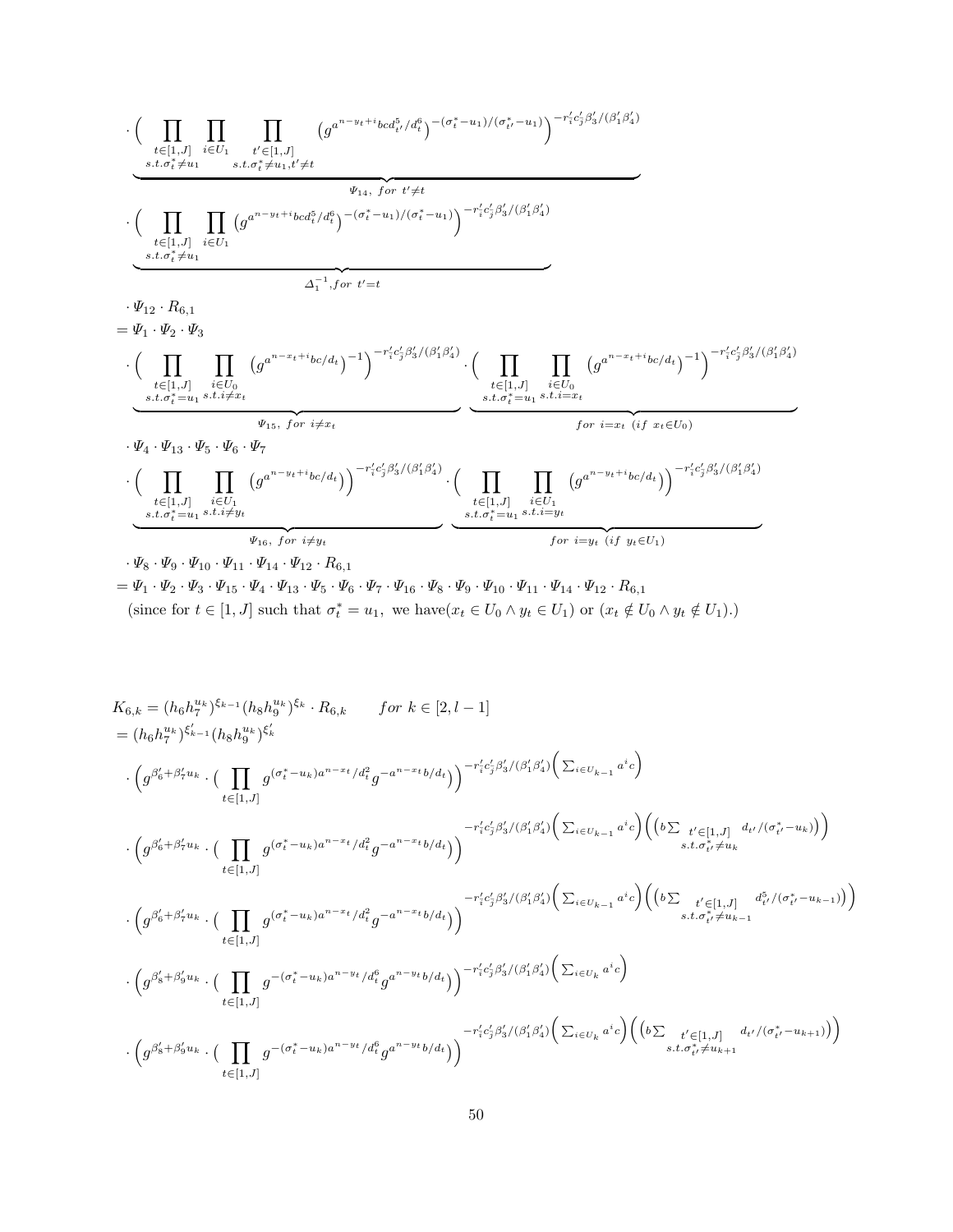$$
\cdot \left(\underbrace{\int_{\mathcal{B}^{(k+1)}}^{g_{k}^{j}+\beta_{k}^{j}+u_{k}}\cdot \left(\prod_{\substack{t\in [1,\mathcal{J}]\ \text{ s.t. }\\ \mathcal{B}^{(k)}}} \mathcal{G}^{(t)}_{\mathcal{A}}(s_{k}^{j})\right)^{-r_{1}^{j}c_{1}^{j}\beta_{k}^{j}/(\beta_{k}^{j}c_{k}^{j})}\left(\sum_{t\in U_{k},\mathcal{J}}a^{i_{k}}\right)\left(\left(b\sum_{\substack{t\in U_{k},\mathcal{J}\\\text{ s.t. }\\ \mathcal{B}^{(k)}}} \mathcal{G}^{(k)}_{\mathcal{A}}\right)\right)^{-r_{2}^{j}c_{1}^{j}\beta_{k}^{j}/(\beta_{k}^{j}+1)}\cdots \left(\prod_{\substack{t\in U_{k-1},\\ \mathcal{B}^{(k)}}} \mathcal{G}^{(t)}_{\mathcal{A}}\right)^{-r_{2}^{j}c_{1}^{j}\beta_{k}^{j}/(\beta_{k}^{j}+1)}\cdots \left(\prod_{\substack{t\in [1,\mathcal{J}]\ \text{ s.t. }\\ \mathcal{B}^{(k)}_{\mathcal{A}}\neq 0}} \mathcal{G}^{(k+1)j}a_{k}^{j}b_{k}^{j}b_{k}^{j}b_{k}^{j}b_{k}^{j}b_{k}^{j}b_{k}^{j}b_{k}^{j}b_{k}^{j}b_{k}^{j}b_{k}^{j}b_{k}^{j}b_{k}^{j}b_{k}^{j}b_{k}^{j}b_{k}^{j}b_{k}^{j}b_{k}^{j}b_{k}^{j}b_{k}^{j}b_{k}^{j}b_{k}^{j}b_{k}^{j}b_{k}^{j}b_{k}^{j}b_{k}^{j}b_{k}^{j}b_{k}^{j}b_{k}^{j}b_{k}^{j}b_{k}^{j}b_{k}^{j}b_{k}^{j}b_{k}^{j}b_{k}^{j}b_{k}^{j}b_{k}^{j}b_{k}^{j}b_{k}^{j}b_{k}^{j}b_{k}^{j}b_{k}^{j}b_{k}^{j}b_{k}^{j}b_{k}^{j}b_{k}^{j}b_{k}^{j}b
$$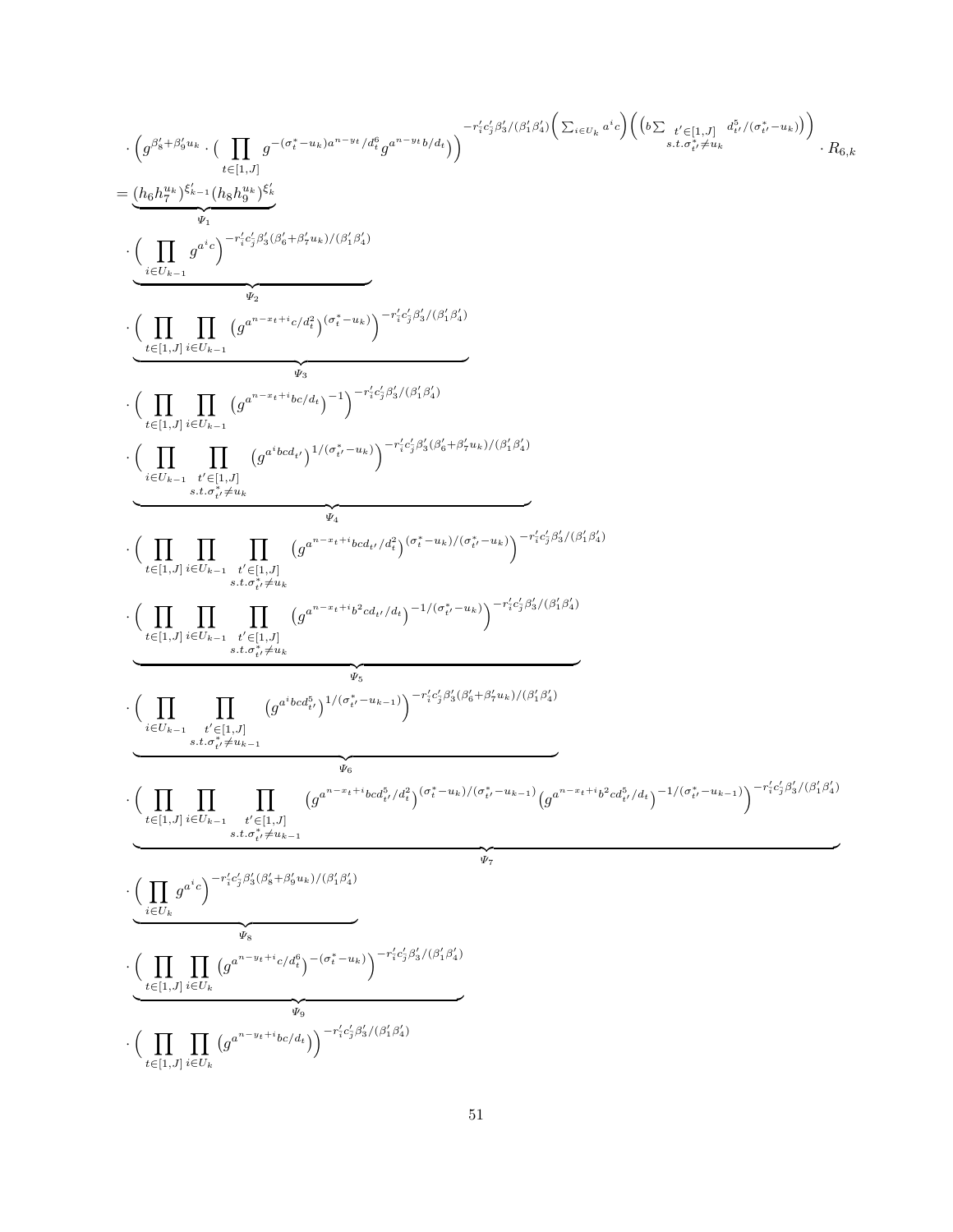$$
\cdot\Bigg(\prod_{\substack{i\in U_{k}}\prod_{\substack{i'\in V_{k},\\s,t,\sigma_{i}\neq s_{k+1}}}^{s_{\ell}(i,j)}(g^{\alpha_{1}}\omega_{4},g^{\alpha_{1}}\omega_{5},g^{\alpha_{2}}\omega_{6})\\ \cdot\Big(\prod_{\substack{i\in U_{k}}\prod_{\substack{i'\in V_{k},\\s,t,\sigma_{i}\neq s_{k+1}}}^{s_{\ell}(i,j)}\Big(g^{\alpha_{1}\cdots s_{\ell}+i\omega_{6\ell}/s_{\ell}^{\beta_{1}}\Big)-\big(\sigma_{i}^{+}-w_{k}\big)/\big(\sigma_{i}^{+}-w_{k+1}\big)/\big(g^{\alpha_{1}\cdots s_{\ell}+i\frac{\gamma}{2}}\omega_{4\ell}/d_{1}\Big)^{1/\big(\sigma_{i}^{+}-w_{k+1}\big)}\Big)^{-r'_{i}\big(\sigma_{i}^{0}\otimes f_{i}\big)/\big(\sigma_{k}^{0}}\Big)}{\cdot\Big(\prod_{\substack{i\in U_{k}}\prod_{\substack{i'\in V_{k},\\s,t,\sigma_{i}\neq s_{k+1}}}^{s_{\ell}(i,j)}\Big(g^{\alpha_{1}\cdots s_{\ell}+i\omega_{6\ell}/s_{\ell}^{\beta_{1}}\Big)-\big(\sigma_{i}^{+}-w_{k}\big)/\big(\sigma_{i}^{+}-w_{k}\big)\Big)^{-r'_{i}\big(\sigma_{i}^{0}\otimes f_{i}\big)/\big(\sigma_{k}^{0}}\Big)}}{s_{\ell,0}^{s_{\ell}}\Big(\prod\limits_{\substack{i\in U_{k},\\s,t,\sigma_{i}\neq s_{k+1}}}^{s_{\ell}(i,j)}\Big(g^{\alpha_{1}\cdots s_{\ell}+i\frac{\gamma}{2}}\omega_{5\ell}/d_{1}\big)/\big(\sigma_{i}^{+}-w_{k}\big)/\big(\sigma_{i}^{+}-w_{k}\big)\Big)^{-r'_{i}\big(\sigma_{i}^{0}\otimes f_{i}\big)/\big(\sigma_{k}^{0}}\Big)}}{s_{\ell,1}^{s_{\ell}}\Big(\prod\limits_{\substack{i\in U_{k},\\s,t,\sigma_{i}\neq s_{k+1}}}^{s_{\ell}(i,j)}\Big(g^{\alpha_{1}\cdots s_{\ell}+i\frac{\gamma}{2}}\omega_{5\ell}/d_{1}\big)/\big(\sigma_{i}^{+}-w_{k}\big)/\big(\
$$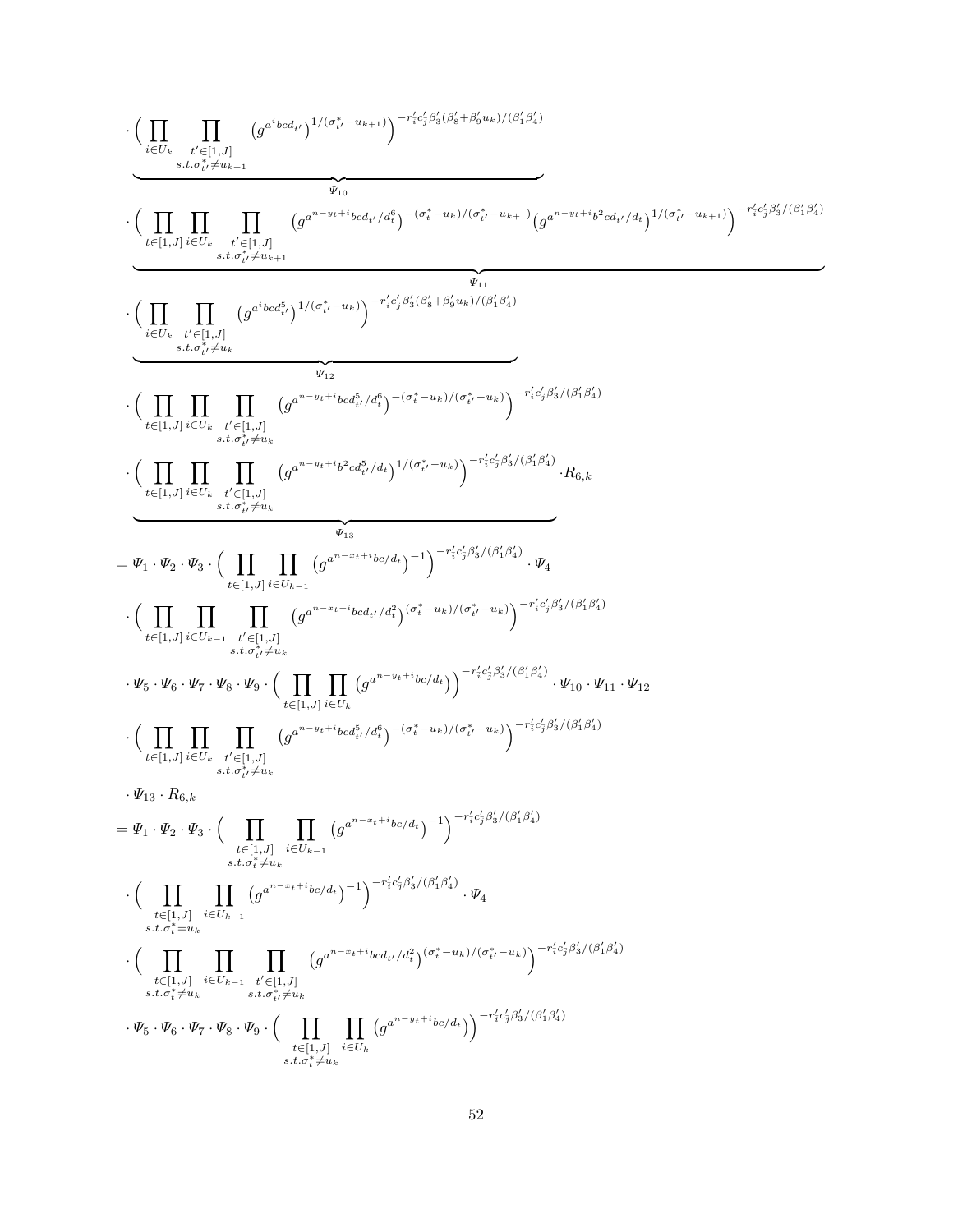$$
\cdot\Big(\prod_{\substack{t\in[1,J]\\ s,t,\sigma_i^2=u_k}}\prod_{\substack{i\in J\\ s,t,\sigma_i^2=u_k}}(g^{a^{n-y}t+i}b c/d_i)\Big)^{-r'_i c'_j \beta'_3/(\beta'_1\beta'_1)}\cdot \Psi_{10}\cdot \Psi_{11}\cdot \Psi_{12}\\ \cdot\Big(\prod_{\substack{t\in[1,J]\\ s,t,\sigma_i^2\neq u_k}}\prod_{\substack{i\in J\\ s,t,\sigma_i^2\neq u_k}}\prod_{\substack{s,t,\sigma_i^2\neq u_k\\ t\in[1,J]\\ s,t,\sigma_i^2=u_k}}\prod_{\substack{s,t,\sigma_i^2\neq u_k\\ s,t,\sigma_i^2\neq u_k}}(g^{a^{n-y}t+i}b c/d_i)^{-1}\Big)^{-r'_i c'_j \beta'_3/(\beta'_1\beta'_2)}\\ \cdot\Big(\prod_{\substack{t\in[1,J]\\ s,t,\sigma_i^2=u_k}}\prod_{\substack{i\in J\\ s,t,\sigma_i^2\neq u_k}}(g^{a^{n-y}t+i}b c/d_i)^{-1}\Big)^{-r'_i c'_j \beta'_3/(\beta'_1\beta'_2)}\cdot \Psi_4\\ \cdot\Big(\prod_{\substack{t\in[1,J]\\ s,t,\sigma_i^2\neq u_k}}\prod_{\substack{i\in J\\ s,t,\sigma_i^2\neq u_k}}(g^{a^{n-y}t+i}b c/d_i)^{-1}\Big)^{-r'_i c'_j \beta'_3/(\beta'_1\beta'_2)}\cdot \Psi_4\\ \cdot\Big(\prod_{\substack{s,t,\sigma_i^2\neq u_k\\ s,t,\sigma_i^2\neq u_k}}\prod_{\substack{s,t,\sigma_i^2\neq u_k\\ s,t,\sigma_i^2\neq u_k}}(g^{a^{n-y}t+i}b c/d_i)^{a_i^2}\Big)^{(\sigma_i^2-u_k)/(\sigma_i^2-u_k)}\Big)^{-r'_i c'_j \beta'_3/(\beta'_1\beta'_2)}\\ \cdot\Big(\prod_{\substack{t\in[1,J]\\ s,t,\sigma_i^2\neq u_k}}\prod_{\substack{i\in J\\ s,t,\sigma_i^2\neq u_k}}(g^{a^{n-y}t+i}b c/d_i)^2\Big)^{(\sigma_i^2-u_k)/(\sigma_i^2-u_k)}\Big)^{-r'_i c'_j \beta'_3/(\beta'_1\beta'_2)}\\ \cdot\Big(\prod_{\substack{s,t,\sigma_i^2\neq u_k\\ s,t,\sigma_i
$$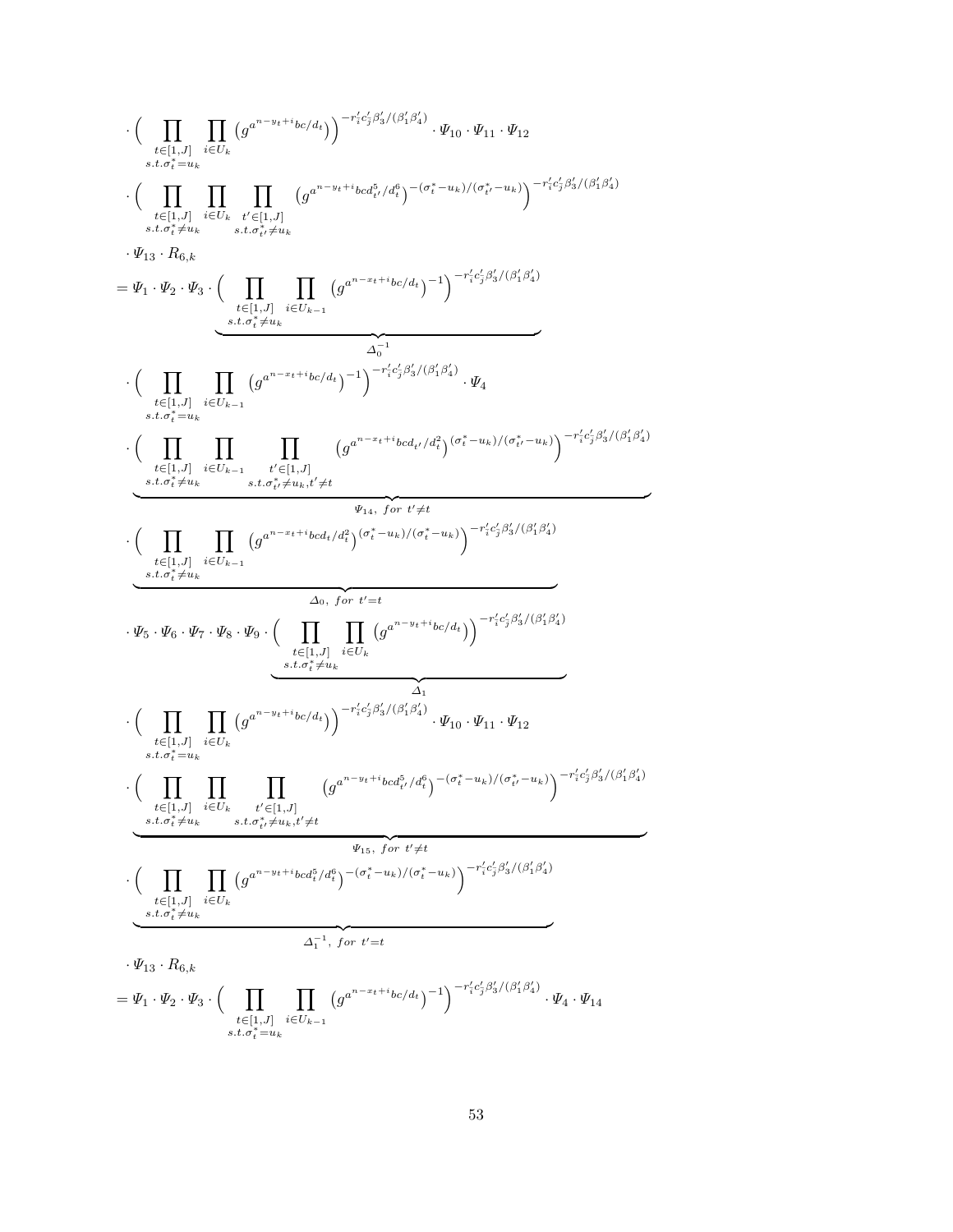$$
\begin{split} &\cdot \varPsi_5 \cdot \varPsi_6 \cdot \varPsi_7 \cdot \varPsi_8 \cdot \varPsi_9 \cdot \Big(\prod_{\substack{t \in [1, J] \\ s.t. \sigma_t^* = u_k}} \prod_{i \in U_k} \big(g^{a^{n - y_t + i} b c / d_t}\big) \Big)^{-r'_i c'_j \beta'_3 / (\beta'_1 \beta'_4)} \cdot \varPsi_{10} \cdot \varPsi_{11} \cdot \varPsi_{12} \cdot \varPsi_{15} \cdot R_{6,k} \\ &\stackrel{s.t. \sigma_t^* = u_k} {\leq} \sum_{\substack{t \in [1, J] \\ s.t. \sigma_t^* = u_k \ s.t. i \neq x_t}} \big(g^{a^{n - x_t + i} b c / d_t} \big)^{-1} \Big)^{-r'_i c'_j \beta'_3 / (\beta'_1 \beta'_4)} \\ &\qquad \qquad \bigg(\prod_{\substack{t \in [1, J] \\ t \in [1, J]}} \prod_{\substack{i \in U_{k-1} \\ s.t. \sigma_t^* = u_k \ s.t. i \neq x_t}} \big(g^{a^{n - x_t + i} b c / d_t} \big)^{-1}\big)^{-r'_i c'_j \beta'_3 / (\beta'_1 \beta'_4)} \cdot \varPsi_4 \cdot \varPsi_{14} \\ &\qquad \qquad \bigg(\prod_{\substack{t \in [1, J] \\ s.t. \sigma_t^* = u_k \ s.t. i \neq y_t}} \prod_{\substack{i \in U_k \\ s.t. \sigma_t^* = u_k \ i \neq y_t}} \big(g^{a^{n - y_t + i} b c / d_t} \big)\big)^{-r'_i c'_j \beta'_3 / (\beta'_1 \beta'_4)} \\ &\qquad \qquad \bigg(\prod_{\substack{t \in [1, J] \\ s.t. \sigma_t^* = u_k \ i \neq y_t}} \prod_{\substack{i \neq y_t \\ s.t. \sigma_t^* = u_k \ i \neq y_t}} \big(g^{a^{n - y_t + i} b c / d_t} \big)\bigg)^{-r'_i c'_j \beta'_3 / (\beta'_1 \beta'_4)} \end{split}
$$

 $\cdot \Psi_{10} \cdot \Psi_{11} \cdot \Psi_{12} \cdot \Psi_{15} \cdot \Psi_{13} \cdot R_{6,k}$  $=\varPsi_1\cdot \varPsi_2\cdot \varPsi_3\cdot \varPsi_{16}\cdot \varPsi_4\cdot \varPsi_{14}\cdot \varPsi_5\cdot \varPsi_6\cdot \varPsi_7\cdot \varPsi_8\cdot \varPsi_{9}\cdot \varPsi_{17}\cdot \varPsi_{10}\cdot \varPsi_{11}\cdot \varPsi_{12}\cdot \varPsi_{15}\cdot \varPsi_{13}\cdot R_{6,k},$ (since for  $t \in [1, J]$  such that  $\sigma_t^* = u_k$ , we have $(x_t \in U_{k-1} \wedge y_t \in U_k)$  or  $(x_t \notin U_{k-1} \wedge y_t \notin U_k)$ .)

$$
K_{6,l} = (h_6 h_7^{u_1})^{\xi_{l-1}} (h_8 h_9^{u_1})^{\xi_l}
$$
\n
$$
= (h_6 h_7^{u_1})^{\xi_{l-1}} (h_8 h_9^{u_1})^{\xi_l}
$$
\n
$$
\cdot \left(g^{\beta'_6 + \beta'_7 u_l} \cdot \left(\prod_{t \in [1,J]} g^{(\sigma_t^* - u_l)a^{n-x_t}/d_t^2} g^{-a^{n-x_t}b/d_t}\right)\right)^{-r'_1 c'_3 \beta'_3/(\beta'_1 \beta'_4)} \left(\sum_{i \in U_{l-1}} a^i c\right)
$$
\n
$$
\cdot \left(g^{\beta'_6 + \beta'_7 u_l} \cdot \left(\prod_{t \in [1,J]} g^{(\sigma_t^* - u_l)a^{n-x_t}/d_t^2} g^{-a^{n-x_t}b/d_t}\right)\right)^{-r'_1 c'_3 \beta'_3/(\beta'_1 \beta'_4)} \left(\sum_{i \in U_{l-1}} a^i c\right) \left((b \sum_{t' \in [1,J]} d_{t'}/(\sigma_{t'}^* - u_l)\right)\right)
$$
\n
$$
\cdot \left(g^{\beta'_6 + \beta'_7 u_l} \cdot \left(\prod_{t \in [1,J]} g^{(\sigma_t^* - u_l)a^{n-x_t}/d_t^2} g^{-a^{n-x_t}b/d_t}\right)\right)^{-r'_1 c'_3 \beta'_3/(\beta'_1 \beta'_4)} \left(\sum_{i \in U_{l-1}} a^i c\right) \left((b \sum_{t' \in [1,J]} d_{t'}^3/(\sigma_{t'}^* - u_{l-1})\right)\right)
$$
\n
$$
\cdot \left(g^{\beta'_6 + \beta'_7 u_l} \cdot \left(\prod_{t \in [1,J]} g^{-(\sigma_t^* - u_l)a^{n-y_t}/d_t^6} g^{a^{n-y_t}b/d_t}\right)\right)^{-r'_1 c'_3 \beta'_3/(\beta'_1 \beta'_4)} \left(\sum_{i \in U_l} a^i c\right)
$$
\n
$$
\cdot \left(g^{\beta'_8 + \beta'_9 u_l} \cdot \left(\prod_{t \in [1,J]} g^{-(\sigma_t^* - u_l)a^{n-y_t}/d_t^6} g^{a^{n-y_t}b/d_t}\right)\right)^{-r'_1 c'_3 \beta'_3/(\beta'_1 \beta'_4)} \left(\sum_{i \in U_l} a^i c\right) \left
$$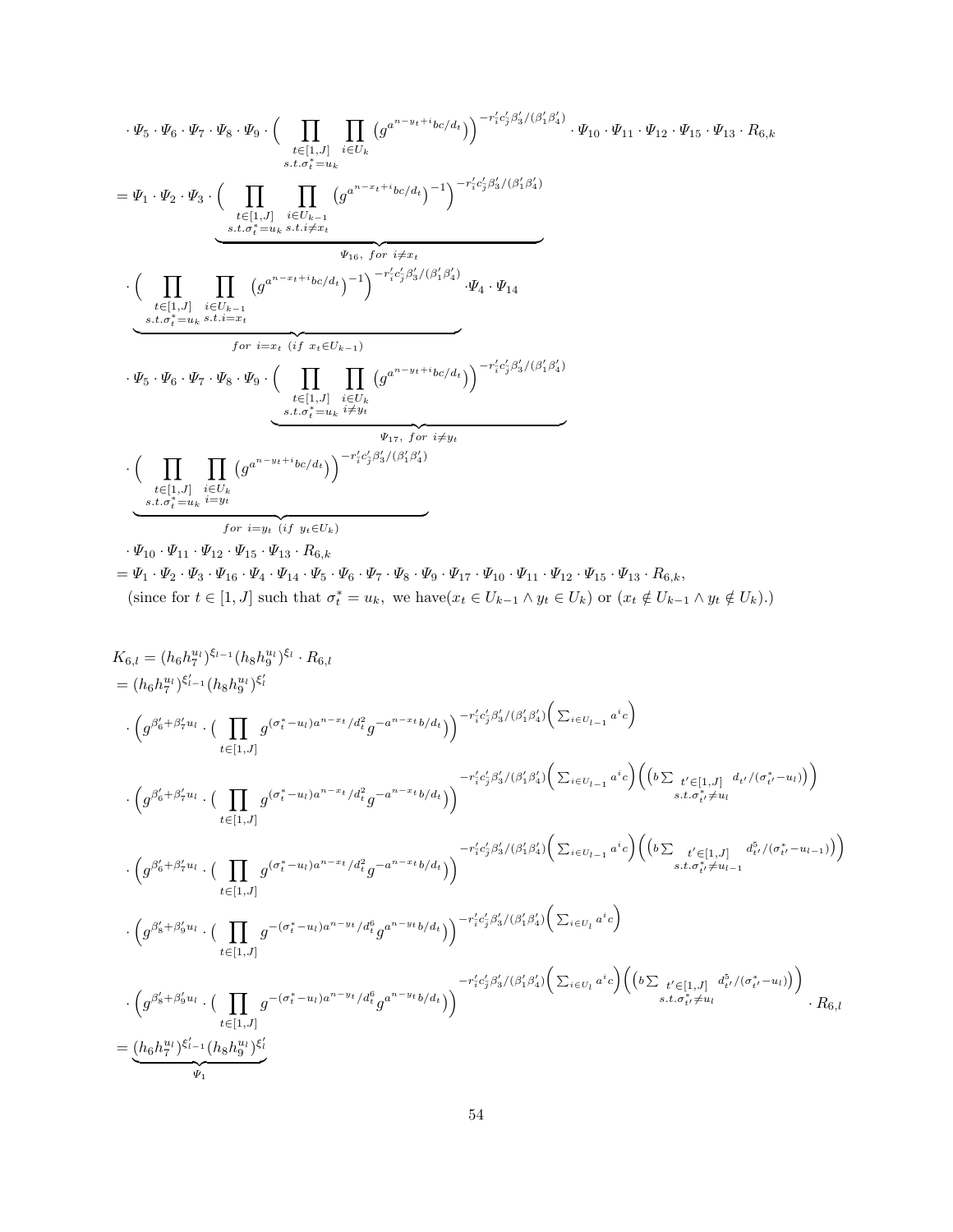$$
\cdot\left(\prod_{\substack{i\in U_{i-1}\\ \hbox{if $U_{i-1}$}}}g^{\alpha^i e_j}-\frac{r_i^{\prime}c_j^{\prime}\beta^{\prime}_{3}(\beta^{\prime}_{6}+\beta^{\prime} u_{1})/(\beta^{\prime}_{1}q^{\prime}_{2})}{\psi_{2}}\right)}{\psi_{2}}\cdot\left(\prod_{\substack{i\in U_{i-1}\\ \hbox{if $U_{i-1}$}}} \prod_{\substack{i'\in U_{i-1}\\ \hbox{if $U_{i-1}$}}} (g^{\alpha^{\prime s} \circ c_{4}+i\cdot \epsilon_{\beta}q^{\prime}_{3}})(\sigma_{i}^{s}-u_{1})\right)^{-r_i^{\prime}c_j^{\prime}\beta^{\prime}_{3}/(\beta^{\prime}_{1}q^{\prime}_{1})}\cdot \left(\prod_{t\in [1,J]} \prod_{i\in U_{i-1}} (g^{\alpha^{\prime s} -z_{4}+i\cdot \epsilon_{\beta}q^{\prime}_{d})/(\beta^{\prime}_{1}q^{\prime}_{2})}\right)^{-1}(\sigma_{i}^{s}\beta^{\prime}_{3}/(\beta^{\prime}_{1}q^{\prime}_{1})}\\\cdot \left(\prod_{\substack{i\in [1,J] \\ \hbox{if $U_{i-1}$}}} \prod_{\substack{i'\in [1,J] \\ \hbox{if $U_{i-1}$}}} \prod_{\substack{i'\in [1,J] \\ \hbox{if $U_{i-1}$}}} (g^{\alpha^{\prime s} \circ c_{4},\nu_{1}q^{\prime}_{1})}g^{\alpha^{\prime s} -u_{1}+\nu_{2}q^{\prime}_{2}/(\beta^{\prime}_{1}q^{\prime}_{2})}(\sigma_{i}^{s}-u_{1})/(\sigma_{i'}^{s}-u_{1})\right)^{-r_i^{\prime}c_j^{\prime}\beta^{\prime}_{3}/(\beta^{\prime}_{1}q^{\prime}_{1})}\\\cdot \left(\prod_{\substack{i\in [1,J] \\ \hbox{if $U_{i-1}$}}} \prod_{\substack{i'\in [1,J] \\ \hbox{if $U_{i-1}$}}} \prod_{\substack{i'\in [1,J] \\ \hbox{if $U_{i-1}$}}} (g^{\alpha^{\prime s} \circ c_{4},\nu_{1}q^{\prime}_{2})}g^{\alpha^{\prime s} -u_{1}+\nu_{2}q^{\prime}_{2}/(\beta^{\prime}_{1}q^{\prime}_{1})}(\sigma_{i}^{s}-u_{1})\right)^{-r_i
$$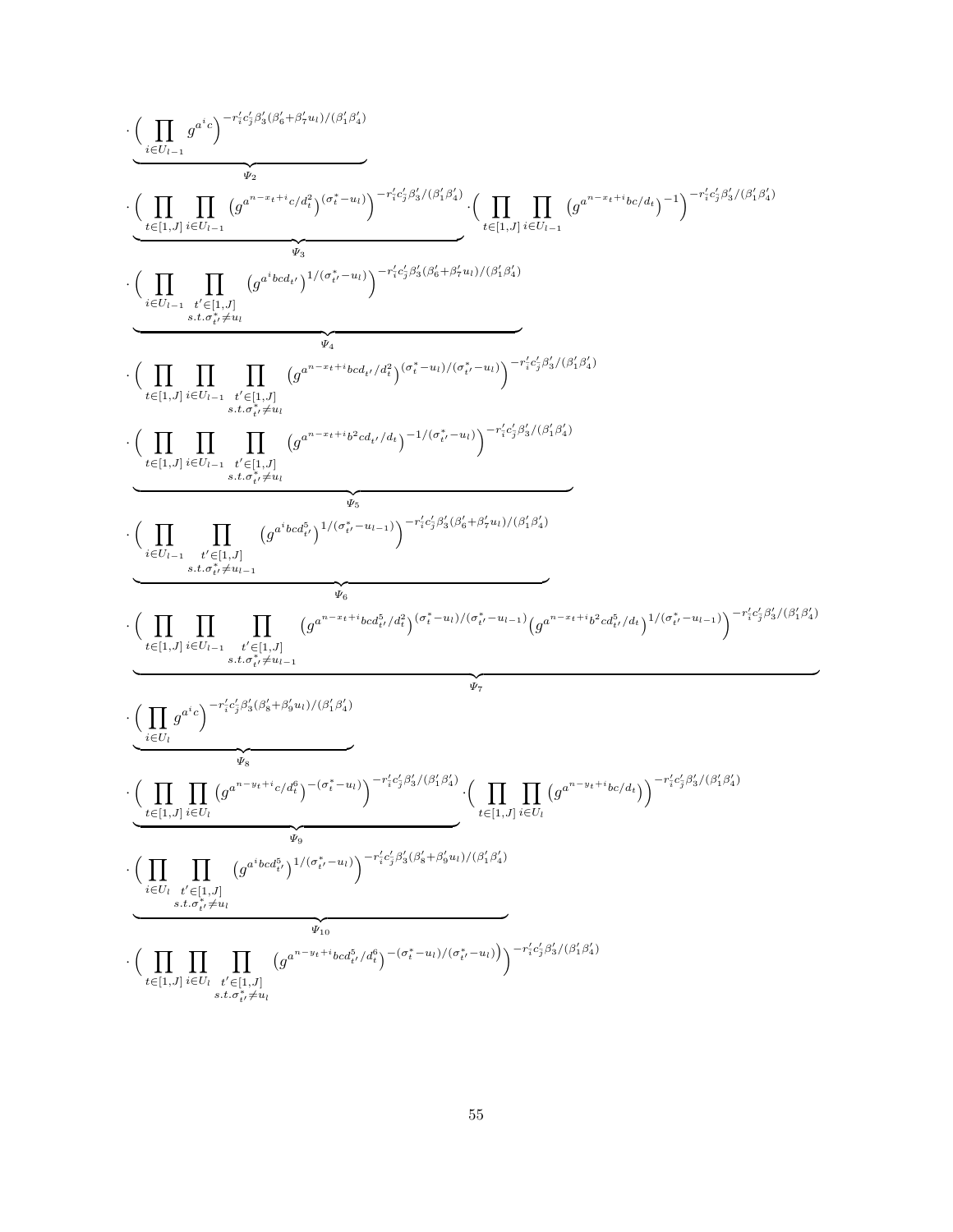$$
\cdot\Bigg(\prod_{t\in [1,J]} \prod_{i\in U_l}\prod_{s\in I_r, j\in I}(\sigma^{a^{n-y_i+b}\beta\cdot cd^b_{i'}/d_{t}})^{1/(\sigma^*_l,-u_l)}\Bigg)^{-r'_1c'_2\beta'_3/(\beta'_1\beta'_4)}\cdot R_{6,l} \\\hline \\ =\Psi_1\cdot\Psi_2\cdot\Psi_3\cdot\Bigg(\prod_{t\in [1,J]} \prod_{i\in U_{l-1}}(g^{a^{n-x_i+b}\alpha_l/d_{t}})^{-1}\Bigg)^{-r'_1c'_2\beta'_3/(\beta'_1\beta'_4)}\cdot R_{6,l} \\\cdot\Psi_4\cdot\Bigg(\prod_{t\in [1,J]} \prod_{i\in U_{l-1}}(g^{a^{n-x_i+b}\alpha_{l'}/d_{t}^2})(\sigma^{*}_{i}-u_{l})/(\sigma^{*}_{l}-u_{l})\Bigg)^{-r'_1c'_2\beta'_3/(\beta'_1\beta'_4)}\cdot \Psi_5\cdot\Psi_6\cdot\Psi_7\cdot\Psi_8\cdot\Psi_9\cdot\Bigg(\prod_{t\in [1,J]} \prod_{i\in U_l}(g^{a^{n-x_i+b}\alpha_d})\Bigg)^{-r'_1c'_2\beta'_3/(\beta'_1\beta'_4)}\cdot \Psi_9\cdot\Bigg(\prod_{t\in [1,J]} \prod_{i\in U_l}(g^{a^{n-x_i+b}\alpha_d})\Bigg)^{-r'_1c'_2\beta'_3/(\beta'_1\beta'_4)}\cdot \Psi_{11}\cdot R_{6,l} \\\cdot\P_0\cdot\Bigg(\prod_{t\in [1,J]} \prod_{s\in U_l, j\in U_l}\prod_{t\in [1,J]}(g^{a^{n-x_i+b}\alpha_d})^{-1}\Bigg)^{-r'_1c'_2\beta'_3/(\beta'_1\beta'_4)}\cdot \Psi_{11}\cdot R_{6,l} \\\cdot\Bigg(\prod_{t\in [1,J]} \prod_{i\in U_{l-1}}(g^{a^{n-x_i+b}\alpha_d})^{-1}\Bigg)^{-r'_1c'_2\beta'_3/(\beta'_1\beta'_4)}\cdot \Psi_{11}\cdot R_{6,l} \\\cdot\Bigg(\prod_{t\in [1,J]} \prod_{i\in U_l, j\in U_l}\prod_{s\in I_r\ne u}(\sigma^{a^{n-x_i+b}\alpha_d})^{-1}\Bigg)^{-r'_1c'_2\beta'_3/(\beta'_1\beta'_4)}\cdot \Psi_1\cdot R_{6,l} \\\
$$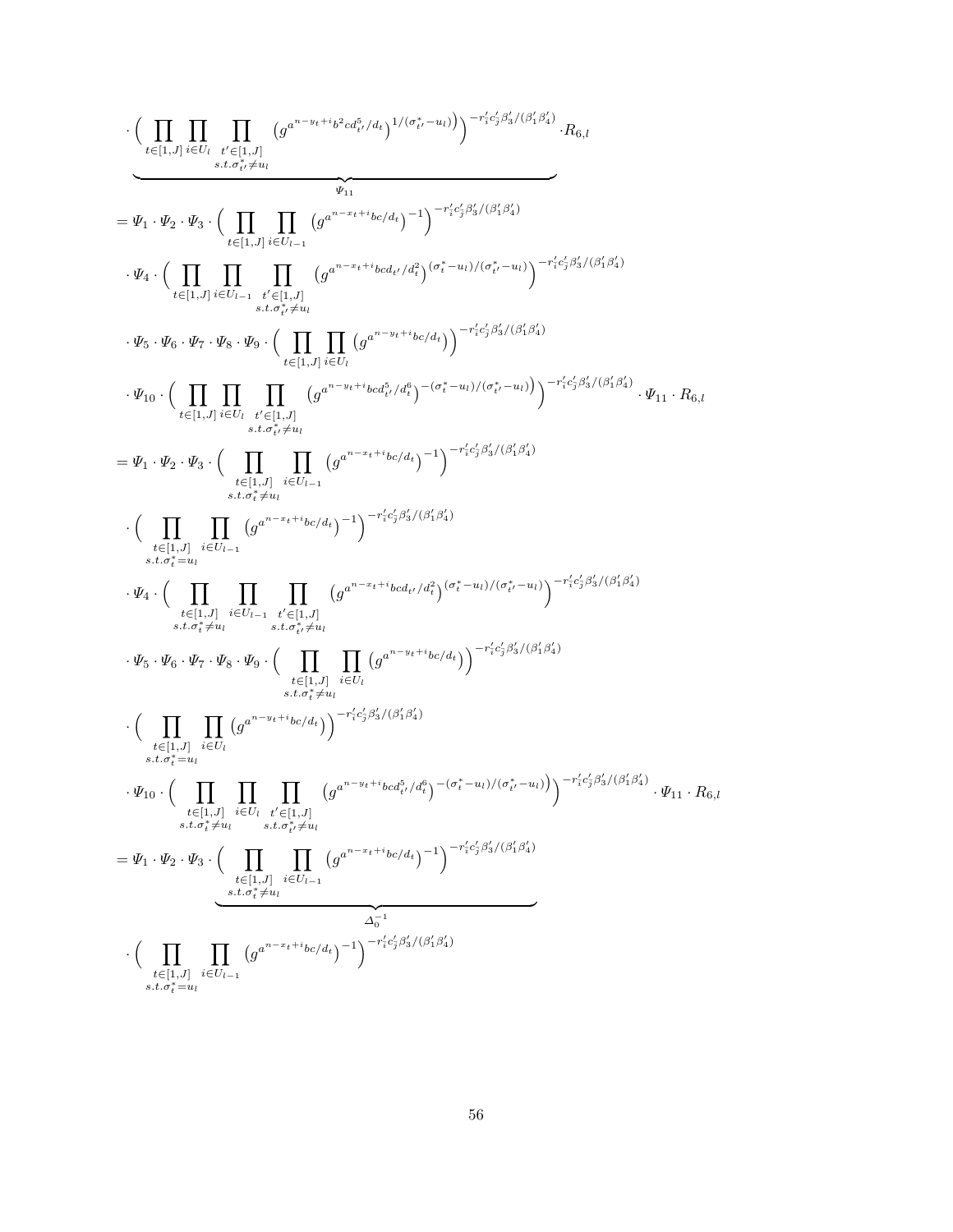$$
\cdot \Psi_4 \cdot \Big(\prod_{\substack{t \in [1,J] \\ \text{d, } t \neq j, \forall y \\ \text{d, } t \neq j, \forall y \\ \text{d, } t \neq j, \forall y \\ \text{d, } t \neq j, \forall y \\ \text{d, } t \neq j, \forall y \\ \text{d, } t \neq j, \forall y \\ \text{d, } t \neq j, \forall y \\ \text{d, } t \neq j, \forall y \\ \text{d, } t \neq j, \forall y \\ \text{d, } t \neq j, \forall y \\ \text{d, } t \neq j, \forall y \\ \text{d, } t \neq j, \forall y \\ \text{d, } t \neq j, \forall y \\ \text{d, } t \neq j, \forall y \\ \text{d, } t \neq j, \forall y \\ \text{d, } t \neq j, \forall y \\ \text{d, } t \neq j, \forall y \\ \text{d, } t \neq j, \forall y \\ \text{d, } t \neq j, \forall y \\ \text{d, } t \neq j, \forall y \\ \text{d, } t \neq j, \forall y \\ \text{d, } t \neq j, \forall y \\ \text{d, } t \neq j, \forall y \\ \text{d, } t \neq j, \forall y \\ \text{e, } t \neq j, \forall y \\ \text{f, } t \neq j, \forall y \\ \text{f, } t \neq j, \forall y \\ \text{f, } t \neq j, \forall y \\ \text{g, } t \neq j, \forall y \\ \text{h, } t \neq j, \forall y \\ \text{h, } t \neq j, \forall y \\ \text{h, } t \neq j, \forall y \\ \text{h, } t \neq j, \forall y \\ \text{h, } t \neq j, \forall y \\ \text{h, } t \neq j, \forall y \\ \text{h, } t \neq j, \forall y \\ \text{h, } t \neq j, \forall y \\ \text{h, } t \neq j, \forall y \\ \text{h, } t \neq j, \forall y \\ \text{h, } t \neq j, \forall y \\ \text{h, } t \neq j, \forall y \\ \text{h, } t \neq j, \forall y \\ \text{h, } t \neq j, \forall y \\ \text{h, } t \neq j, \forall y \\ \text{h, } t \neq j, \forall y \\ \text{h, } t \neq j, \forall y
$$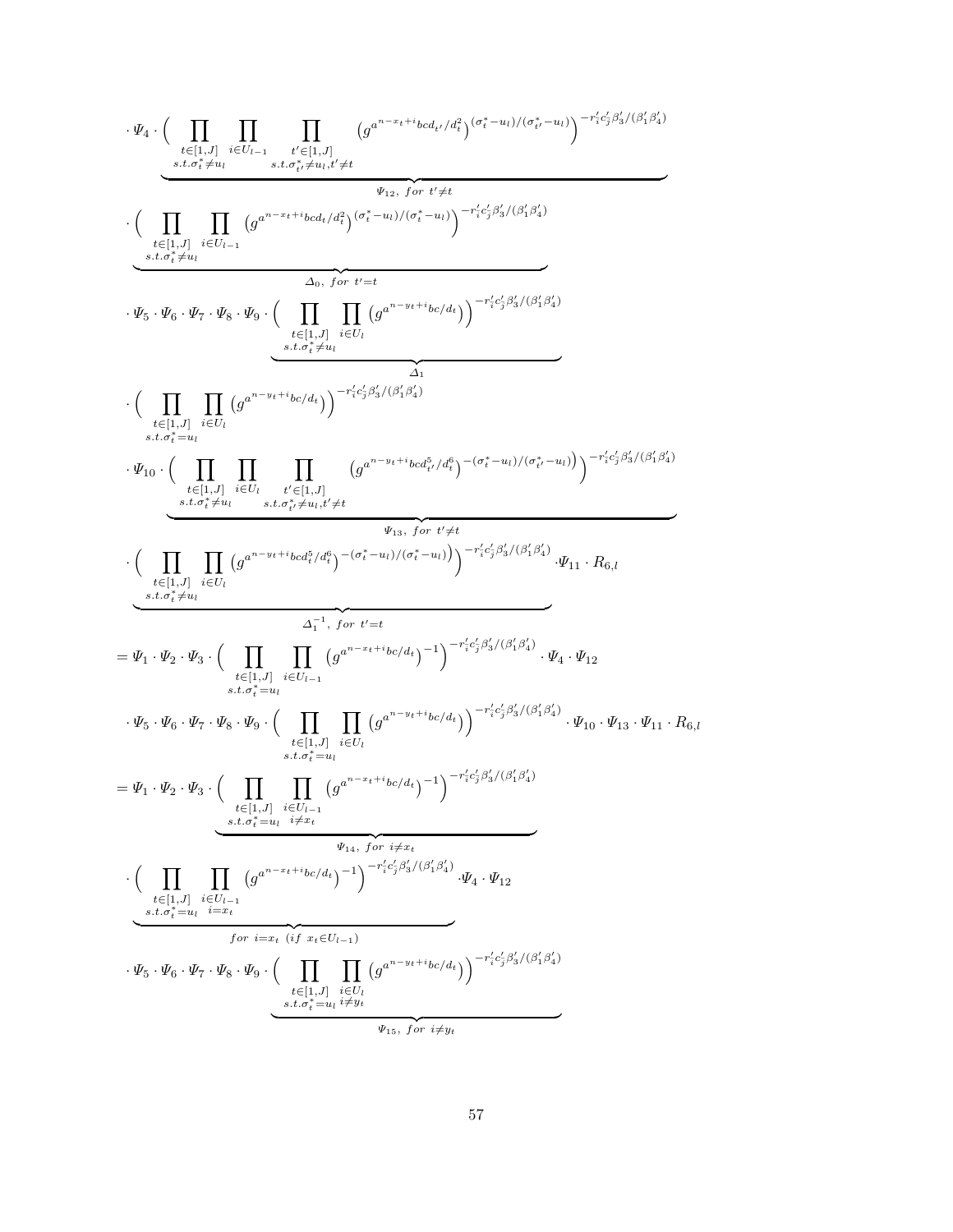$$
\cdot \Big(\prod_{\substack{t \in [1,J] \\ \text{ s.t. } \sigma_t^* = u_l}} \prod_{\substack{i \in U_l \\ i = y_t}} \big(g^{a^{n-y_t+i}bc/d_t}\big)\Big)^{-r'_i c'_j \beta'_3/(\beta'_1 \beta'_4)} \cdot \Psi_{10} \cdot \Psi_{13} \cdot \Psi_{11} \cdot R_{6,l}
$$

 $=\Psi_1\cdot\Psi_2\cdot\Psi_3\cdot\Psi_{14}\cdot\Psi_4\cdot\Psi_{12}\cdot\Psi_5\cdot\Psi_6\cdot\Psi_7\cdot\Psi_8\cdot\Psi_9\cdot\Psi_{15}\cdot\Psi_{10}\cdot\Psi_{13}\cdot\Psi_{11}\cdot R_{6,l}$ (since for  $t \in [1, J]$  such that  $\sigma_t^* = u_l$ , we have $(x_t \in U_{l-1} \wedge y_t \in U_l)$  or  $(x_t \notin U_{l-1} \wedge y_t \notin U_l)$ .)

Note that B can calculate the values of  $K_0, K_1, K_2, K'_0, K_3, K_4, K_{5,0}, \{K_{5,k}, K_{6,k}\}_{k\in[l]}$  using the suitable terms of the assumption.

**Challenge.**  $A$  submits a message  $M$ .  $B$  randomly chooses

$$
\tau', s_1, \ldots, s_{\bar{i}-1}, s'_{\bar{i}}, s_{\bar{i}+1}, \ldots, s_m, t'_1, \ldots, t'_{\bar{i}-1}, t_{\bar{i}}, t'_{\bar{i}+1}, \ldots, t'_m \in \mathbb{Z}_N, \n\mathbf{w}_1, \ldots, \mathbf{w}_{\bar{j}-1}, \mathbf{w}'_{\bar{j}}, \ldots, \mathbf{w}'_m \in \mathbb{Z}_N^3, \n\pi', \ \bar{\pi}', \ \pi'_0, \pi'_1, \ldots, \pi'_J \in \mathbb{Z}_N, \ \{ \nu'_x \in \mathbb{Z}_N \}_{q_x \in Q \setminus \{q_{n-1}\}}.
$$

B randomly chooses  $r_x, r_y, r_z \in \mathbb{Z}_N$ , and sets  $\chi_1 = (r_x, 0, r_z), \chi_2 = (0, r_y, r_z), \chi_3 = \chi_1 \times \chi_2 = (-r_y r_z, -r_x r_z, r_x r_y).$  $B$  randomly chooses

$$
\mathbf{v}_i \in \mathbb{Z}_N^3 \ \forall i \in \{1, \ldots, \bar{i} - 1\},
$$
  

$$
\mathbf{v}_i^p \in span\{\mathbf{\chi}_1, \mathbf{\chi}_2\}, \ \mathbf{v}_i^q \in span\{\mathbf{\chi}_3\},
$$
  

$$
\mathbf{v}_i \in span\{\mathbf{\chi}_1, \mathbf{\chi}_2\} \ \forall i \in \{\bar{i} + 1, \ldots, m\},
$$
  

$$
\mathbf{v}_c^p \in span\{\mathbf{\chi}_1, \mathbf{\chi}_2\}, \ \mathbf{v}_c^q = \nu_3 \mathbf{\chi}_3 \in span\{\mathbf{\chi}_3\}.
$$

B sets the value of  $\kappa, \tau, s_{\bar{i}}, t_i (i \in [m] \setminus {\bar{i}}) \in \mathbb{Z}_N$ ,  $\boldsymbol{v}_c, \boldsymbol{v}_{\bar{i}} \in \mathbb{Z}_N^3$ ,  $\{\boldsymbol{w}_j \in \mathbb{Z}_N^3\}_{j=\bar{j}}^m$ ,  $\pi, \bar{\pi}, \pi_0, \pi_1, \ldots, \pi_J \in \mathbb{Z}_N$ ,  $\{\nu'_x \in \mathbb{Z}_N^3\}_{j=\bar{j}}$  $\mathbb{Z}_N$ }<sub>qx∈Q</sub><sub>\{qn−1</sub>} by implicitly setting</sub>

$$
a^{n-1}c \equiv \kappa \mod p_1, \quad a^{n-1}cz\tau' \equiv \tau \mod p_1, \quad s'_i/(a^{n-1}c) \equiv s_{\bar{i}} \mod p_1, \t t'_i + b\beta'_1\tau's'_i(\mathbf{v}_i^q \cdot \mathbf{v}_c^q)/z'_i \equiv t_i \mod p_1 \ \forall i \in \{1, ..., \bar{i} - 1\}, \t t'_i - a^{n-1}c\beta'_1\tau's_i(\mathbf{v}_i \cdot \mathbf{v}_c^p)/z'_i + b\beta'_1\tau's'_i(\mathbf{v}_i^q \cdot \mathbf{v}_c^q)/z'_i \equiv t_i \mod p_1 \ \forall i \in \{\bar{i} + 1, ..., m\}, \t v_c = \frac{1}{z}\mathbf{v}_c^p + \mathbf{v}_c^q, \quad \mathbf{v}_{\bar{i}} = \mathbf{v}_\bar{i}^p + \frac{b}{z}\mathbf{v}_\bar{i}^q, \t w'_j - ac'_j\tau' \mathbf{v}_c^p \equiv \mathbf{w}_{\bar{j}} \mod p_1, \t w'_j - bc'_j\tau' \mathbf{v}_c^q \equiv \mathbf{w}_j \mod p_1 \ \forall j \in \{\bar{j} + 1, ..., m\}, \t t - b\tau's'_i(\mathbf{v}_i^q \cdot \mathbf{v}_c^q) \equiv \pi \mod p_1, \quad \bar{\pi}' + b\beta'_1\tau's'_i(\mathbf{v}_i^q \cdot \mathbf{v}_c^q)/\beta'_3 \equiv \bar{\pi} \mod p_1, \t \pi'_0 + d_1\beta'_4\beta'_1\tau's'_i(\mathbf{v}_i^q \cdot \mathbf{v}_c^q)/\beta'_3 \equiv \pi_0 \mod p_1, \t \pi'_t + d_t\beta'_4\beta'_1\tau's'_i(\mathbf{v}_i^q \cdot \mathbf{v}_c^q)/\beta'_3 \equiv \pi_t \mod p_1 \ \forall t \in [1, J], \t v'_x + a^{n-x}b\beta'_4\beta'_1\tau's'_i(\mathbf{v}_i^q \cdot \mathbf{v}_c^q)/\beta'_3 \equiv \nu_x \mod p_1 \ \forall q_x \in Q \setminus \{q_{n-1}\}.
$$

Also, B implicitly sets  $\nu_{n-1} := \beta_4 \bar{\pi} \equiv a \beta'_4 (\bar{\pi}' + b \beta'_1 \tau' s'_{\bar{i}} (\mathbf{v}_{\bar{i}}^q \cdot \mathbf{v}_c^q)/\beta'_3) \bmod p_1$ .

It is worth noticing that  $v_{\bar{i}}$  and  $v_c$  are random vectors in  $\mathbb{Z}_N^3$  as required, and  $(v_{\bar{i}} \cdot v_c) = \frac{1}{z}(v_{\bar{i}}^p \cdot v_c^p) +$  $\frac{b}{z}(\bm{v}_{\bar{i}}^q \cdot \bm{v}_c^q)$ , since  $\bm{\chi}_3$  is orthogonal to  $span{\{\bm{\chi}_1, \bm{\chi}_2\}}$  and  $\mathbb{Z}_N^3 = span{\{\bm{\chi}_1, \bm{\chi}_2, \bm{\chi}_3\}}$ .

 $\mathcal{B}$  creates a ciphertext  $\langle \mathbb{M}^*, (P_1, P_2, P_3, P_4, P_5, P_6, \{P_{7,t}^*, P_{8,t}, P_{9,t}\}_{t\in[J]}), (\mathbf{R}_i, \mathbf{R}_i', Q_i, Q_{i,1}, Q_{i,2}, Q_i', T_i)_{i=1}^m,$  $(C_j, C'_j)_{j=1}^m \rangle$  as follows:

1.

 $\pi'$ 

$$
P_1=g^{\pi}=g^{\pi'}(g^b)^{-\tau's_i'(v_i^q\cdot v_c^q)},\ \ P_2=(P_1)^{\beta_2},\ \ P_3=h_1^{\pi}h_3^{\bar{\pi}}=h_1^{\pi'}h_3^{\bar{\pi}'},
$$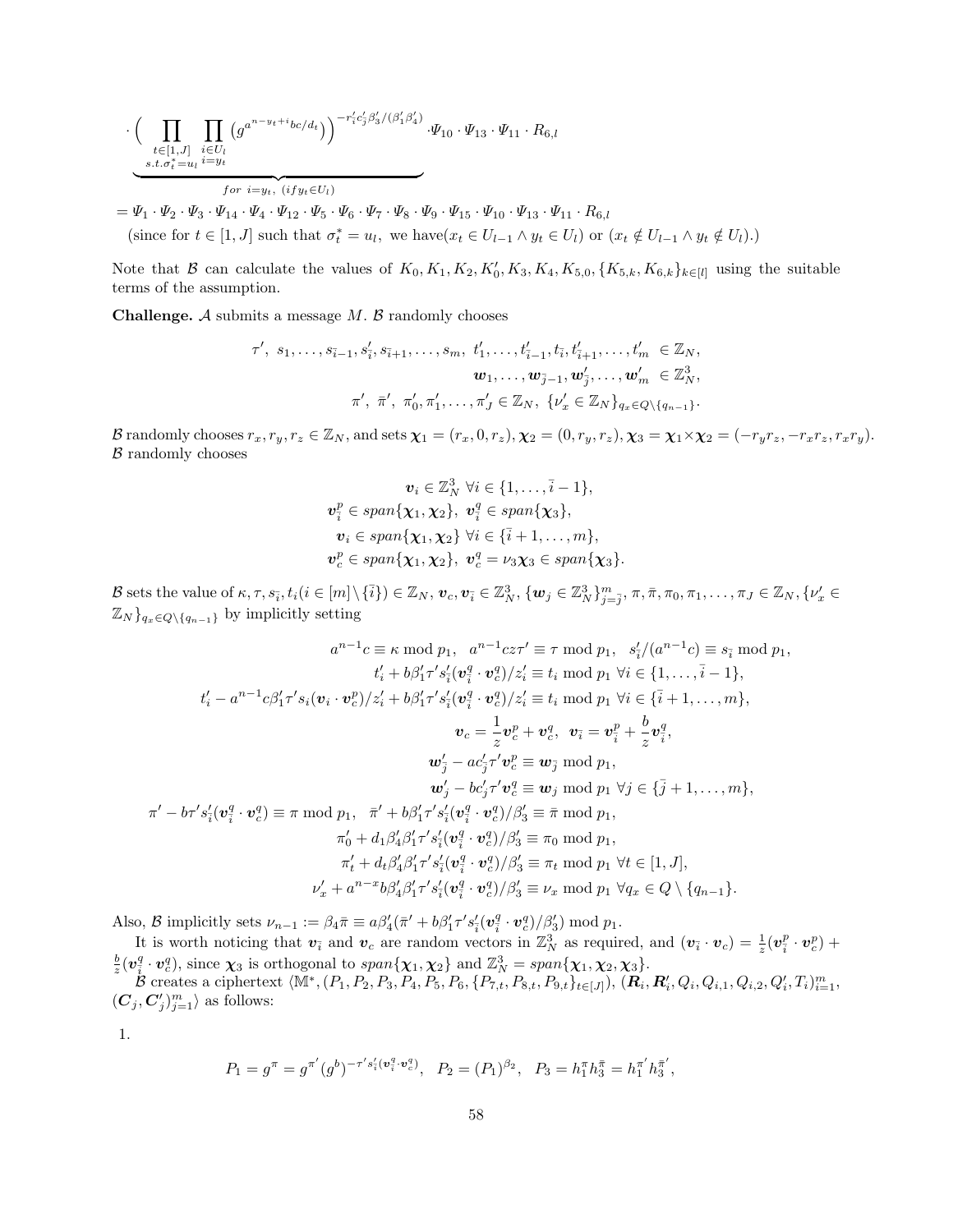P7,t = g <sup>π</sup><sup>t</sup> = g π 0 t · (g dt ) β 0 4β 0 1 τ 0 s 0 ¯i (v q ¯i ·v q c )/β<sup>0</sup> 3 , if x<sup>t</sup> = n − 1, P8,t = g <sup>ν</sup>xt (h6h σ ∗ t 7 ) πt = g aβ<sup>0</sup> 4 (¯π <sup>0</sup>+bβ<sup>0</sup> 1 τ 0 s 0 ¯i (v q ¯i ·v q c )/β<sup>0</sup> 3 ) (h6h σ ∗ t 7 ) π 0 <sup>t</sup>+dtβ 0 4β 0 1 τ 0 s 0 ¯i (v q ¯i ·v q c )/β<sup>0</sup> 3 = (g a ) β 0 <sup>4</sup>π¯ 0 g aβ<sup>0</sup> 4 bβ<sup>0</sup> 1 τ 0 s 0 ¯i (v q ¯i ·v q c )/β<sup>0</sup> <sup>3</sup> (h6h σ ∗ t 7 ) π 0 t g β 0 <sup>6</sup>+β 0 7σ ∗ t <sup>d</sup>t<sup>β</sup> 0 4β 0 1 τ 0 s 0 ¯i (v q ¯i ·v q c )/β<sup>0</sup> 3 · Y t <sup>0</sup>∈[1,J] g σ ∗ t 0a <sup>n</sup><sup>−</sup>xt <sup>0</sup> /d<sup>2</sup> t 0 g −a <sup>n</sup><sup>−</sup>xt <sup>0</sup> b/d<sup>t</sup> 0 · Y t <sup>0</sup>∈[1,J] g −a <sup>n</sup><sup>−</sup>xt <sup>0</sup> /d<sup>2</sup> t 0 σ ∗ t 0 <sup>d</sup>t<sup>β</sup> 0 4β 0 1 τ 0 s 0 ¯i (v q ¯i ·v q c )/β<sup>0</sup> 3 = (g a ) β 0 <sup>4</sup>π¯ 0 g aβ<sup>0</sup> 4 bβ<sup>0</sup> 1 τ 0 s 0 ¯i (v q ¯i ·v q c )/β<sup>0</sup> <sup>3</sup> (h6h σ ∗ t 7 ) π 0 t g dt (β 0 <sup>6</sup>+β 0 7σ ∗ t )β 0 4β 0 1 τ 0 s 0 ¯i (v q ¯i ·v q c )/β<sup>0</sup> 3 · Y t <sup>0</sup>∈[1,J] g −a <sup>n</sup><sup>−</sup>xt <sup>0</sup> b/d<sup>t</sup> 0 dt<sup>β</sup> 0 4β 0 1 τ 0 s 0 ¯i (v q ¯i ·v q c )/β<sup>0</sup> 3 = (g a ) β 0 <sup>4</sup>π¯ 0 g aβ<sup>0</sup> 4 bβ<sup>0</sup> 1 τ 0 s 0 ¯i (v q ¯i ·v q c )/β<sup>0</sup> <sup>3</sup> (h6h σ ∗ t 7 ) π 0 t g dt (β 0 <sup>6</sup>+β 0 7σ ∗ t )β 0 4β 0 1 τ 0 s 0 ¯i (v q ¯i ·v q c )/β<sup>0</sup> 3 · Y t <sup>0</sup>∈[1,J] g −a <sup>n</sup><sup>−</sup>xt <sup>0</sup> bdt/d<sup>t</sup> 0 β 0 4β 0 1 τ 0 s 0 ¯i (v q ¯i ·v q c )/β<sup>0</sup> 3 = (g a ) β 0 <sup>4</sup>π¯ 0 g aβ<sup>0</sup> 4 bβ<sup>0</sup> 1 τ 0 s 0 ¯i (v q ¯i ·v q c )/β<sup>0</sup> <sup>3</sup> (h6h σ ∗ t 7 ) π 0 t g dt (β 0 <sup>6</sup>+β 0 7σ ∗ t )β 0 4β 0 1 τ 0 s 0 ¯i (v q ¯i ·v q c )/β<sup>0</sup> 3 · Y t <sup>0</sup>∈[1,J] t 0 6=t g −a <sup>n</sup><sup>−</sup>xt <sup>0</sup> bdt/d<sup>t</sup> 0 β 0 4β 0 1 τ 0 s 0 ¯i (v q ¯i ·v q c )/β<sup>0</sup> 3 | {z } for t06=t · g <sup>−</sup>ab<sup>β</sup> 0 4β 0 1 τ 0 s 0 ¯i (v q ¯i ·v q c )/β<sup>0</sup> 3 | {z } for t0=t = (g a ) β 0 <sup>4</sup>π¯ 0 (h6h σ ∗ t 7 ) π 0 t g dt (β 0 <sup>6</sup>+β 0 7σ ∗ t )β 0 4β 0 1 τ 0 s 0 ¯i (v q ¯i ·v q c )/β<sup>0</sup> 3 · Y t <sup>0</sup>∈[1,J] t 0 6=t g a <sup>n</sup><sup>−</sup>xt <sup>0</sup> bdt/d<sup>t</sup> 0 <sup>−</sup><sup>β</sup> 0 4β 0 1 τ 0 s 0 ¯i (v q ¯i ·v q c )/β<sup>0</sup> 3 , if x<sup>t</sup> 6= n − 1, P8,t = g <sup>ν</sup>xt (h6h σ ∗ t 7 ) πt = g ν 0 xt · g a <sup>n</sup>−xt bβ<sup>0</sup> 4β 0 1 τ 0 s 0 ¯i (v q ¯i ·v q c )/β<sup>0</sup> <sup>3</sup> (h6h σ ∗ t 7 ) π 0 <sup>t</sup>+dtβ 0 4β 0 1 τ 0 s 0 ¯i (v q ¯i ·v q c )/β<sup>0</sup> 3 = g ν 0 xt · g a <sup>n</sup>−xt bβ<sup>0</sup> 4β 0 1 τ 0 s 0 ¯i (v q ¯i ·v q c )/β<sup>0</sup> <sup>3</sup> (h6h σ ∗ t 7 ) π 0 t g β 0 <sup>6</sup>+β 0 7σ ∗ t <sup>d</sup>t<sup>β</sup> 0 4β 0 1 τ 0 s 0 ¯i (v q ¯i ·v q c )/β<sup>0</sup> 3 · Y t <sup>0</sup>∈[1,J] g σ ∗ t 0a <sup>n</sup><sup>−</sup>xt <sup>0</sup> /d<sup>2</sup> t 0 g −a <sup>n</sup><sup>−</sup>xt <sup>0</sup> b/d<sup>t</sup> 0 · Y t <sup>0</sup>∈[1,J] g −a <sup>n</sup><sup>−</sup>xt <sup>0</sup> /d<sup>2</sup> t 0 σ ∗ t 0 <sup>d</sup>t<sup>β</sup> 0 4β 0 1 τ 0 s 0 ¯i (v q ¯i ·v q c )/β<sup>0</sup> 3 = g ν 0 xt · g a <sup>n</sup>−xt bβ<sup>0</sup> 4β 0 1 τ 0 s 0 ¯i (v q ¯i ·v q c )/β<sup>0</sup> <sup>3</sup> (h6h σ ∗ t 7 ) π 0 t g dt (β 0 <sup>6</sup>+β 0 7σ ∗ t )β 0 4β 0 1 τ 0 s 0 ¯i (v q ¯i ·v q c )/β<sup>0</sup> 3 · Y t <sup>0</sup>∈[1,J] g −a <sup>n</sup><sup>−</sup>xt <sup>0</sup> b/d<sup>t</sup> 0 <sup>d</sup>t<sup>β</sup> 0 4β 0 1 τ 0 s 0 ¯i (v q ¯i ·v q c )/β<sup>0</sup> 3 = g ν xt · g a <sup>n</sup>−xt bβ<sup>0</sup> 0 4β 0 1 τ 0 s 0 ¯i (v q ¯i ·v q c )/β<sup>0</sup> <sup>3</sup> (h6h σ ∗ t 7 ) π 0 t g dt (β 0 <sup>6</sup>+β 0 7σ ∗ t )β 0 4β 0 1 τ 0 s 0 ¯i (v q ¯i ·v q c )/β<sup>0</sup> 3

for  $t \in [1, J]$ ,

$$
P_4 = g^{\bar{\pi}} = g^{\bar{\pi}'}(g^b)^{\beta'_1 \tau' s'_i(\mathbf{v}_i^q \cdot \mathbf{v}_c^q)/\beta'_3}, \quad P_5 = g^{\pi_0} = g^{\pi'_0}(g^{d_1})^{\beta'_4 \beta'_1 \tau' s'_i(\mathbf{v}_i^q \cdot \mathbf{v}_c^q)/\beta'_3},
$$
  
\n
$$
P_6 = g^{-\nu_0} h_5^{\pi_0} = g^{-\nu'_0 - a^n b \beta'_4 \beta'_1 \tau' s'_i(\mathbf{v}_i^q \cdot \mathbf{v}_c^q)/\beta'_3} \cdot h_5^{\pi'_0}(g^{\beta'_5} \cdot g^{a^n b/d_1})^{d_1 \beta'_4 \beta'_1 \tau' s'_i(\mathbf{v}_i^q \cdot \mathbf{v}_c^q)/\beta'_3}
$$
  
\n
$$
= g^{-\nu'_0} h_5^{\pi'_0}(g^{d_1})^{\beta'_5 \beta'_4 \beta'_1 \tau' s'_i(\mathbf{v}_i^q \cdot \mathbf{v}_c^q)/\beta'_3},
$$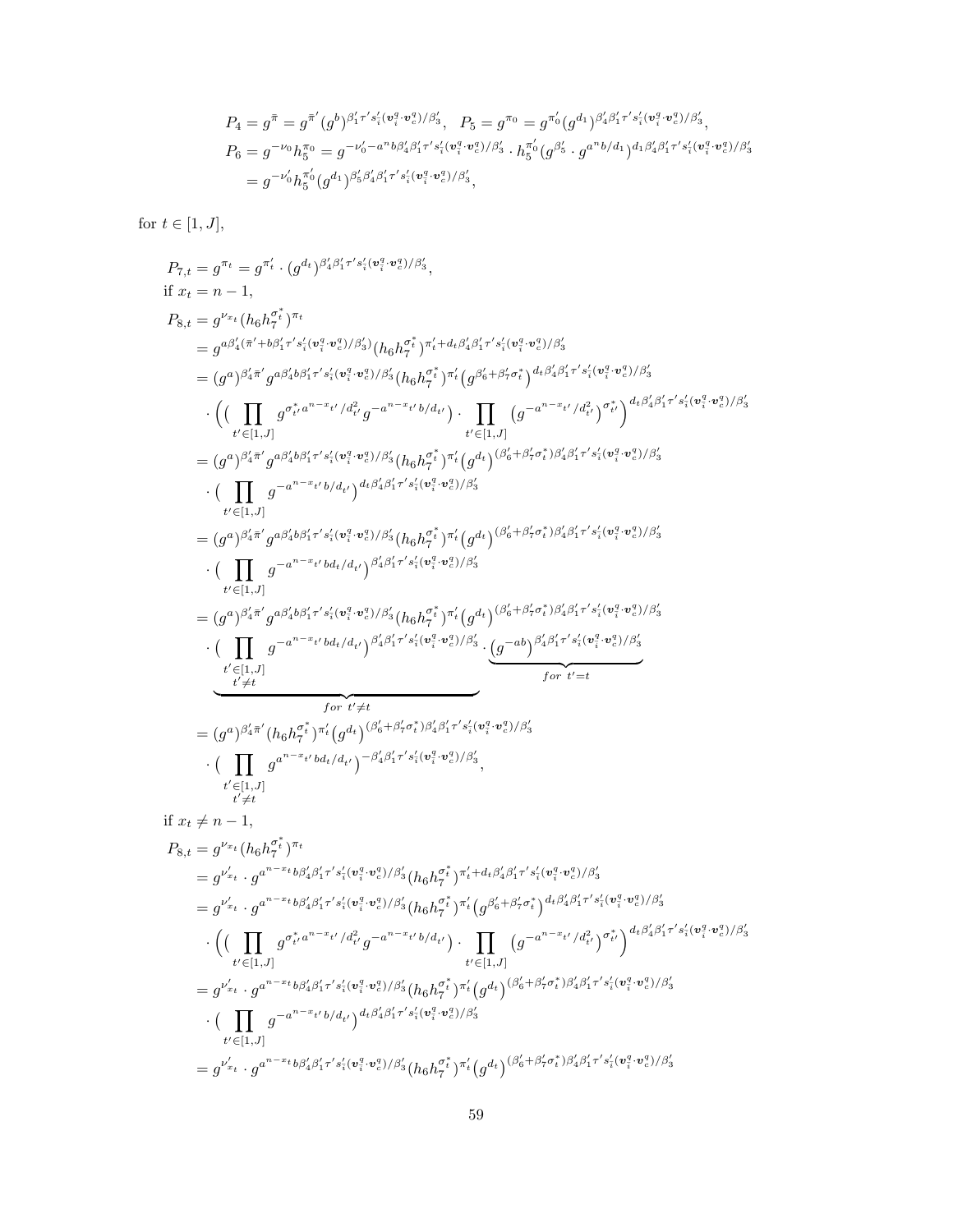$$
\begin{split} & = (g^a)^{-\beta'_4\pi'}g^{-a\beta'_4b\beta'_1\tau's'_\sharp(v_i^q\cdot v_s^q)/\beta'_3}(h_8h_9^{\tau^*})^{\pi'_t} (g^{d_t})^{(\beta'_8+\beta'_9\sigma^*_{t})\beta'_4\beta'_1\tau's'_\sharp(v_i^q\cdot v_s^q)/\beta'_3} \\ & \cdot (\prod_{t'\neq t} g^{a^{n-y_{t'}}b d_t/d_{t'}})^{\beta'_4\beta'_1\tau's'_\sharp(v_i^q\cdot v_s^q)/\beta'_3} \cdot \underbrace{(g^{ab})^{\beta'_4\beta'_1\tau's'_\sharp(v_i^q\cdot v_s^q)/\beta'_3}}_{\text{for } t'=t} \\ & = (g^a)^{-\beta'_4\pi'}(h_8h_9^{\sigma^*_{t}})^{\pi'_t} (g^{d_t})^{(\beta'_8+\beta'_9\sigma^*_{t})\beta'_4\beta'_1\tau's'_\sharp(v_i^q\cdot v_s^q)/\beta'_3} \cdot (\prod_{t'\in [1,J]} g^{a^{n-y_{t'}}b d_t/d_{t'}})^{\beta'_4\beta'_1\tau's'_\sharp(v_i^q\cdot v_s^q)} \\ & = g^{-\nu'_{y_t}}(h_8h_9^{\sigma^*_{t}})^{\pi_t} \\ & = g^{-\nu'_{y_t}}\cdot g^{-a^{n-y_{t}}b\beta'_4\beta'_1\tau's'_\sharp(v_i^q\cdot v_s^q)/\beta'_3}(h_8h_9^{\sigma^*_{t}})^{\pi'_t+d_t\beta'_4\beta'_1\tau's'_\sharp(v_i^q\cdot v_s^q)/\beta'_3} \\ & = g^{-\nu'_{y_t}}\cdot g^{-a^{n-y_{t}}b\beta'_4\beta'_1\tau's'_\sharp(v_i^q\cdot v_s^q)/\beta'_3}(h_8h_9^{\sigma^*_{t}})^{\pi'_t+d_t\beta'_4\beta'_1\tau's'_\sharp(v_i^q\cdot v_s^q)/\beta'_3} \\ & \cdot \Big((\prod_{t'\in [1,J]} g^{-\sigma^*_{t'}a^{n-y_{t'}}/d^a_{t'}g^{a^{n-y_{t'}}/d^a_{t'}}\Big) \cdot (\prod_{t'\in [1,J]} g^{a^{n-y_{t'}}/d^a_{t'}})^{\sigma^*_{t'}}\Big)^{d_t\beta'_4\beta'_1\tau's'_\sharp(v_i^q\cdot v_s^q)/\beta'_3} \\ & \cdot (\prod_{t'\
$$

$$
=g^{\nu'_{x_t}}\cdot(h_6h_7^{\tau^*})^{\pi'_t}(g^{d_t})^{(\beta'_6+\beta'_7\sigma^*_t)\beta'_4\beta'_1\tau's'_4(v_i^q\cdot v_c^q)/\beta'_3}\cdot(\prod_{t'\neq t}g^{a^{n-x_{t'}}bd_t/d_{t'}})^{-\beta'_4\beta'_1\tau's'_4(v_i^q\cdot v_c^q)/\beta'_3},
$$
\n
$$
\text{if } y_t = n - 1,
$$
\n
$$
P_{9,t} = g^{-\nu_{y_t}}(h_8h_9^{\sigma^*_t})^{\pi_t}
$$
\n
$$
=g^{-a\beta'_4(\pi'+b\beta'_1\tau's'_4(v_i^q\cdot v_c^q)/\beta'_3)}(h_8h_9^{\sigma^*_t})^{\pi'_t+d_t\beta'_4\beta'_1\tau's'_4(v_i^q\cdot v_c^q)/\beta'_3}
$$
\n
$$
= (g^a)^{-\beta'_4\pi'}g^{-a\beta'_4b\beta'_1\tau's'_4(v_i^q\cdot v_c^q)/\beta'_3}(h_8h_9^{\sigma^*_t})^{\pi'_t}(g^{\beta'_8+\beta'_9\sigma^*_t})^{d_t\beta'_4\beta'_1\tau's'_4(v_i^q\cdot v_c^q)/\beta'_3}
$$
\n
$$
\cdot\left(\left(\prod_{t'\in[1,J]}g^{-\sigma^*_{t'}a^{n-y_{t'}}/d_{t'}^6}g^{a^{n-y_{t'}}b/d_{t'}}\right)\cdot\left(\prod_{t'\in[1,J]}g^{a^{n-y_{t'}}/d_{t'}^6}\right)^{\sigma^*_{t'}}\right)^{d_t\beta'_4\beta'_1\tau's'_4(v_i^q\cdot v_c^q)/\beta'_3}
$$
\n
$$
\cdot\left(\prod_{t'\in[1,J]}g^{a^{n-y_{t'}}b/d_{t'}}\right)^{d_t\beta'_4\beta'_1\tau's'_4(v_i^q\cdot v_c^q)/\beta'_3}(h_8h_9^{\sigma^*_t})^{\pi'_t}(g^{d_t})^{(\beta'_8+\beta'_9\sigma^*_t)\beta'_4\beta'_1\tau's'_4(v_i^q\cdot v_c^q)/\beta'_3}
$$
\n
$$
\cdot\left(\prod_{t'\in[1,J]}g^{a^{n-y_{t'}}bd_t/d_{t'}}\right)^{d_t\beta'_4\beta'_1\tau's'_4(v_i^q\cdot v_c^
$$

$$
\cdot \left( \prod_{t' \in [1,J]} g^{-a^{n-x_{t'}} b d_{t}/d_{t'}} \right)^{\beta'_{4} \beta'_{1} \tau' s'_{i} (v_{i}^{q} \cdot v_{c}^{q})/\beta'_{3}}
$$
\n
$$
= g^{\nu'_{x_{t}}} \cdot g^{a^{n-x_{t}} b \beta'_{4} \beta'_{1} \tau' s'_{i} (v_{i}^{q} \cdot v_{c}^{q})/\beta'_{3}} (h_{6} h_{7}^{\sigma_{t}})^{\pi'_{t}} (g^{d_{t}})^{(\beta'_{6} + \beta'_{7} \sigma_{t}^{*}) \beta'_{4} \beta'_{1} \tau' s'_{i} (v_{i}^{q} \cdot v_{c}^{q})/\beta'_{3}}
$$
\n
$$
\cdot \left( \prod_{t' \neq t} g^{-a^{n-x_{t'}} b d_{t}/d_{t'}} \right)^{\beta'_{4} \beta'_{1} \tau' s'_{i} (v_{i}^{q} \cdot v_{c}^{q})/\beta'_{3}} \cdot \underbrace{(g^{-a^{n-x_{t}} b})^{\beta'_{4} \beta'_{1} \tau' s'_{i} (v_{i}^{q} \cdot v_{c}^{q})/\beta'_{3}}}_{\text{for } t' = t}
$$
\n
$$
= g^{\nu'_{x_{t}}} \cdot (h_{6} h_{7}^{\sigma_{t}^{*}})^{\pi'_{t}} (g^{d_{t}})^{(\beta'_{6} + \beta'_{7} \sigma_{t}^{*}) \beta'_{4} \beta'_{1} \tau' s'_{i} (v_{i}^{q} \cdot v_{c}^{q})/\beta'_{3}} \cdot \left( \prod_{t' \neq t} g^{a^{n-x_{t'}} b d_{t}/d_{t'}} \right)^{-\beta'_{4} \beta'_{1} \tau' s'_{i} (v_{i}^{q} \cdot v_{c}^{q})/\beta'_{3}},
$$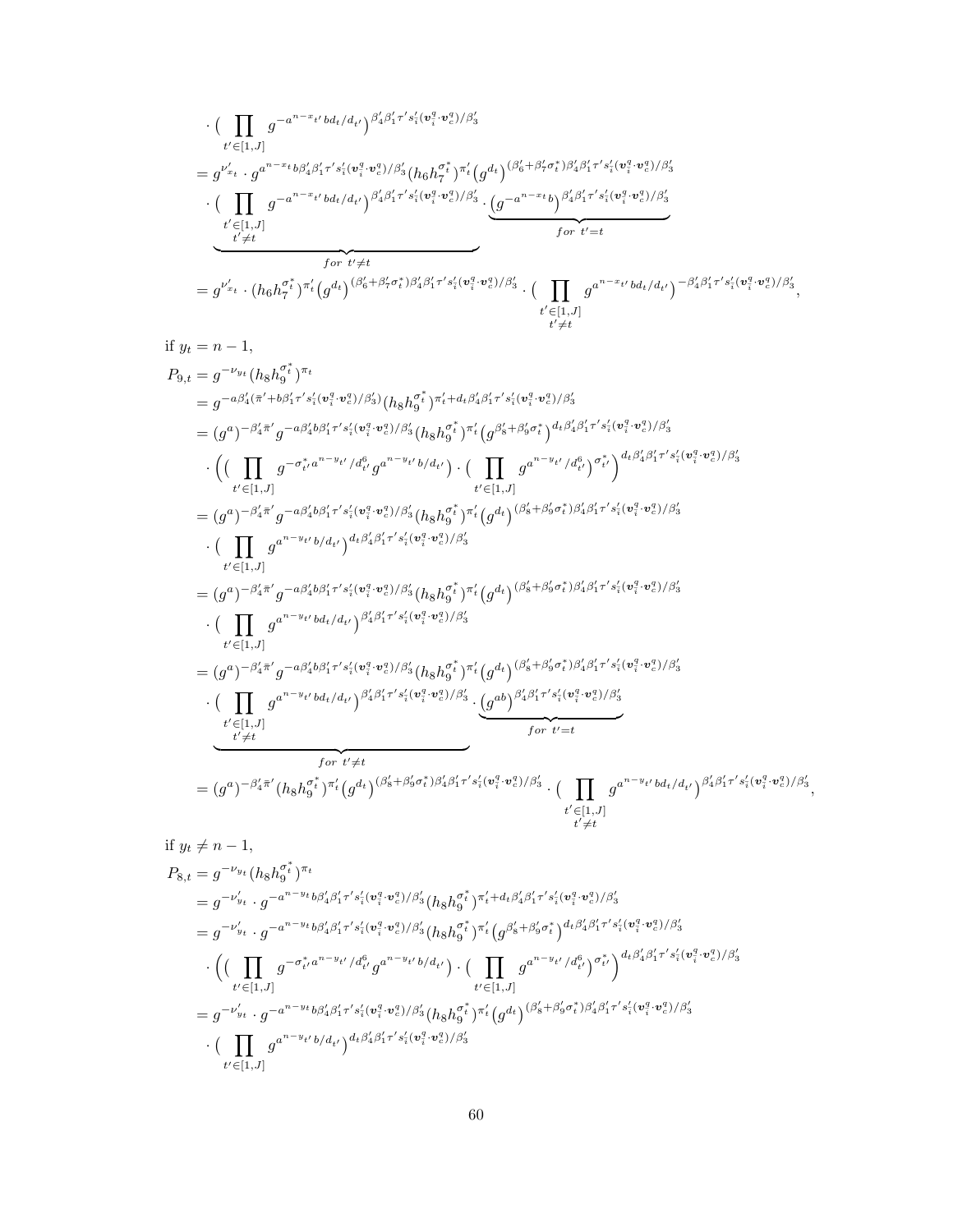$$
=g^{-\nu'_{y_t}}\cdot g^{-a^{n-y_t}b\beta'_4\beta'_1\tau's'_i(v_i^q\cdot v_e^q)/\beta'_3}(h_8h_9^{\sigma_t^*})^{\pi'_t}(g^{d_t})^{(\beta'_8+\beta'_9\sigma_t^*)\beta'_4\beta'_1\tau's'_i(v_i^q\cdot v_e^q)/\beta'_3}\cdot\left(\prod_{t'\in [1,J]}g^{a^{n-y_{t'}}bd_t/d_{t'}}\right)^{\beta'_4\beta'_1\tau's'_i(v_i^q\cdot v_e^q)/\beta'_3}=g^{-\nu'_{y_t}}\cdot g^{-a^{n-y_t}b\beta'_4\beta'_1\tau's'_i(v_i^q\cdot v_e^q)/\beta'_3}(h_8h_9^{\sigma_t^*})^{\pi'_t}(g^{d_t})^{(\beta'_8+\beta'_9\sigma_t^*)\beta'_4\beta'_1\tau's'_i(v_i^q\cdot v_e^q)/\beta'_3}\cdot\left(\prod_{\substack{t'\in [1,J]\\t'\neq t}}g^{a^{n-y_{t'}}bd_t/d_{t'}}\right)^{\beta'_4\beta'_1\tau's'_i(v_i^q\cdot v_e^q)/\beta'_3}\cdot\left(\frac{g^{a^{n-y_{t}}}b^{\beta'_4\beta'_1\tau's'_i(v_i^q\cdot v_e^q)/\beta'_3}}{f^{\sigma r}t'\neq t}\right)^{f^{\sigma r}t'\neq t}=g^{-\nu'_{y_t}}\cdot\left(h_8h_9^{\sigma_t^*}\right)^{\pi'_t}(g^{d_t}\right)^{(\beta'_8+\beta'_9\sigma_t^*)\beta'_4\beta'_1\tau's'_i(v_i^q\cdot v_e^q)/\beta'_3}\cdot\left(\prod_{\substack{t'\in [1,J]\\t'\neq t}}g^{a^{n-y_{t'}}bd_t/d_{t'}}\right)^{\beta'_4\beta'_1\tau's'_i(v_i^q\cdot v_e^q)/\beta'_3}\cdot\left(\prod_{\substack{t'\in [1,J]\\t'\neq t}}g^{a^{n-y_{t'}}bd_t/d_{t'}}\right)^{\beta'_4\beta'_1\tau's'_i(v_i^q\cdot v_e^q)/\beta'_3}
$$

Note that the values of  $(P_1, P_2, P_3, P_4, P_5, P_6, \{P_{7,t}, P_{8,t}, P_{9,t}\}_{t\in[1,J]})$  can be calculated using the suitable terms of the assumption.

# 2. For each  $i \in [m]$ :

– if  $i < \overline{i}$ : it randomly chooses  $\hat{s}_i \in \mathbb{Z}_p$ , then sets

$$
\mathbf{R}_{i} = g^{\mathbf{v}_{i}}, \ \mathbf{R}'_{i} = (g^{a^{n-1}c})^{\mathbf{v}_{i}}, \quad Q_{i} = g^{s_{i}}, \ Q_{i,1} = h_{1}^{s_{i}} Z_{i}^{t'_{i}} h_{1}^{\pi'},
$$
  

$$
Q_{i,2} = (Q_{i})^{\beta_{2}}, \ Q'_{i} = g^{t'_{i}}(g^{b})^{\beta'_{1}\tau' s'_{i}(\mathbf{v}_{i}^{q} \cdot \mathbf{v}_{c}^{q})/z'_{i}}, \quad T_{i} = E_{i}^{\hat{s}_{i}}.
$$

– if  $i = \overline{i}$ : it sets

$$
\mathbf{R}_{i} = g^{r'_{i}s'_{i}\mathbf{v}_{i}^{p}}(g^{b/z})^{r'_{i}s'_{i}\mathbf{v}_{i}^{q}}, \quad\n\mathbf{R}'_{i} = (g^{a^{n-1}c})^{r'_{i}s'_{i}\mathbf{v}_{i}^{p}}(g^{a^{n-1}bc/z})^{r'_{i}s'_{i}\mathbf{v}_{i}^{q}}, \quad\nQ_{i} = g^{\tau's'_{i}(\mathbf{v}_{i}^{p}\cdot\mathbf{v}_{c}^{p})}(g^{b})^{\tau's'_{i}(\mathbf{v}_{i}^{q}\cdot\mathbf{v}_{c}^{q})},
$$
\n
$$
Q_{i,1} = h_{1}^{\tau's'_{i}(\mathbf{v}_{i}^{p}\cdot\mathbf{v}_{c}^{p})}Z_{i}^{t_{i}}h_{1}^{\tau'}, \quad\nQ_{i,2} = (Q_{i})^{\beta_{2}}, \quad\nQ'_{i} = g^{t_{i}}, \quad\nT_{i} = M \cdot e(g^{\alpha_{i}}, Q_{i}).
$$

– if  $i > \overline{i}$ : it sets

$$
\mathbf{R}_{i} = g^{r_{i}s_{i}\mathbf{v}_{i}}, \quad \mathbf{R}'_{i} = (g^{a^{n-1}c})^{r_{i}s_{i}\mathbf{v}_{i}}, \quad Q_{i} = (g^{a^{n-1}c})^{\tau's_{i}(\mathbf{v}_{i}\cdot\mathbf{v}_{c}^{p})}, \quad Q_{i,1} = Z_{i}^{t'_{i}}h_{1}^{\pi'},
$$
\n
$$
Q_{i,2} = (Q_{i})^{\beta_{2}}, \quad Q'_{i} = g^{t'_{i}}(g^{a^{n-1}c})^{-\beta'_{1}\tau's_{i}(\mathbf{v}_{i}\cdot\mathbf{v}_{c}^{p})/z'_{i}}(g^{b})^{\beta'_{1}\tau's'_{i}(\mathbf{v}_{i}^{q}\cdot\mathbf{v}_{c}^{q})/z'_{i}}, \quad T_{i} = M \cdot e(g^{\alpha_{i}}, Q_{i}).
$$

3. For each  $j \in [m]$ :

- if 
$$
j < \overline{j}
$$
: it randomly chooses  $\mu'_j \in \mathbb{Z}_N$  and implicitly sets the value of  $\mu_j$  such that  $(a^{n-1}bc)^{-1}\mu'_j\nu_3 - \nu_3 \equiv \mu_j \mod p_1$ , then sets  $\mathbf{C}_j = (g^{a^{n-1}bc/z})^{c'_j\tau'v_c^p} \cdot g^{c'_j\tau'\mu'_jv_c^q} \cdot (g^{a^{n-1}c})^{\mathbf{w}_j}$ ,  $\mathbf{C}'_j = g^{\mathbf{w}_j}$ .  
\n- if  $j = \overline{j}$ : it sets  $\mathbf{C}_j = T^{c'_j\tau'v_c^q} \cdot (g^{a^{n-1}c})^{\mathbf{w}'_j}$ ,  $\mathbf{C}'_j = g^{\mathbf{w}'_j} \cdot (g^a)^{-c'_j\tau'v_c^p}$ .  
\n- if  $j > \overline{j}$ : it sets  $\mathbf{C}_j = (g^{a^{n-1}bc/z})^{c'_j\tau'v_c^p} \cdot (g^{a^{n-1}c})^{\mathbf{w}'_j}$ ,  $\mathbf{C}'_j = g^{\mathbf{w}'_j} \cdot (g^b)^{-c'_j\tau'v_c^q}$ .

If  $T = g^{a^n c z}$ , then the ciphertext is a well-formed encryption to the index  $(\bar{i}, \bar{j})$ . If T is randomly chosen, say  $T = g^r$  for some random  $r \in \mathbb{Z}_{p_1}$ , the ciphertext is a well-formed encryption to the index  $(\bar{i}, \bar{j} + 1)$  with implicitly setting  $\mu_{\bar{j}}$  such that  $(\frac{\dot{r}}{a^n c z} - 1)\nu_3 \equiv \mu_{\bar{j}} \mod p_1$ .

**Guess.** A outputs a guess  $b' \in \{0,1\}$  to B, then B outputs this b' to the challenger.

The distributions of the public parameters, private keys and challenge ciphertext are the same as that in the real scheme. B's advantage in the Modified  $(n, J)$ -EDHE2-Dual game will be exactly equal to  $\mathcal{A}$ 's advantage in the selective index-hiding game.

# <span id="page-60-0"></span>F Proof of the Lemma [1](#page-15-2) for the Large Universe CP-ABE on Prime Order Groups

To make the proof easy to follow, we present the details of the resulting AugABE scheme first.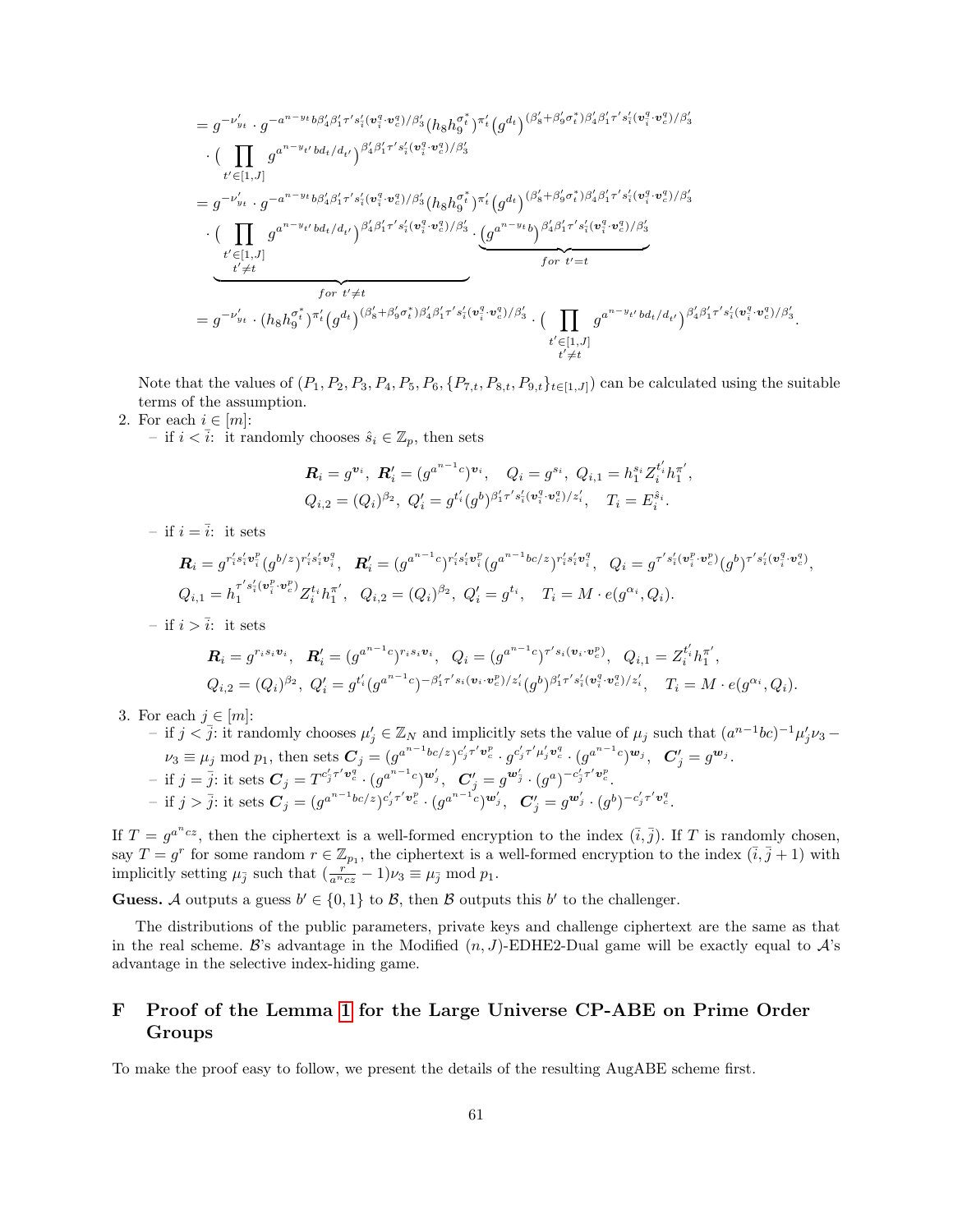#### F.1 The Resulting Augmented CP-ABE

 $\mathsf{Setup}_\mathsf{A}(\lambda,\Gamma,\mathcal{K}=m^2)\to(\mathsf{PP},\mathsf{MSK}).$  Run  $(p,\mathbb{G},\mathbb{G}_T,e)\leftarrow \mathcal{G}(\lambda)$ . Pick a generator  $g\in\mathbb{G}$ . Set  $d=4,d_0=1$ . Pick random  $\boldsymbol{\beta} = (\beta_1, \ldots, \beta_4) \in \mathbb{Z}_p^4$ . Pick random  $\{\alpha_i, r_i, z_i \in \mathbb{Z}_p\}_{i \in [m]}, \{c_j \in \mathbb{Z}_p\}_{j \in [m]}$ . The public parameter is

$$
\mathsf{PP} = ( (p, \mathbb{G}, \mathbb{G}_T, e), g, \mathbf{h} = (h_1 = g^{\beta_1}, \dots, h_4 = g^{\beta_4}), \{ E_i = e(g, g)^{\alpha_i}, G_i = g^{r_i}, Z_i = g^{z_i} \}_{i \in [m]}, \{ H_j = g^{c_j} \}_{j \in [m]} ).
$$

The master secret key is  $\mathsf{MSK} = (\alpha_1, \ldots, \alpha_m, r_1, \ldots, r_m, c_1, \ldots, c_m).$ A counter  $ctr = 0$  is implicitly included in MSK.

KeyGen<sub>A</sub>(PP, MSK,  $S \subseteq \mathbb{Z}_p$ )  $\to$  SK<sub>(i,j),S</sub>. Set  $ctr =ctr + 1$  and then compute the corresponding index in the form of  $(i, j)$  where  $1 \leq i, j \leq m$  and  $(i - 1) * m + j = \text{ctr.}$  Let  $l \times n$  be the size of A. Pick random  $\boldsymbol{\delta} = (\delta_1, \{\theta_x\}_{x \in S}) \in \mathbb{Z}_p^{1+|S|}$ . Output a secret key  $\mathsf{SK}_{(i,j),S}$  as

$$
\begin{aligned} \mathsf{SK}_{(i,j),S} &= \left( (i,j), S, \\ K_0 &= g^{r_ic_j + \alpha_i} g^{\beta_1 \delta_1}, \quad K_1 = g^{\delta_1}, \quad \{ K_{x,2} = g^{\theta_x}, \quad K_{x,3} = (g^{\beta_2 x} g^{\beta_3})^{\theta_x} (g^{\beta_4})^{-\delta_1} \}_{x \in S}, \\ K'_0 &= Z_i^{\delta_1} \right). \end{aligned}
$$

Encrypt<sub>A</sub>(PP,  $M, (A, \rho), (\overline{i}, \overline{j})) \rightarrow CT_{(A, \rho)}.$ 

1. Upon input a ciphertext policy  $(A, \rho) \in \mathbb{Y}$ , where A is an  $l \times n$  matrix over  $\mathbb{Z}_p$ , and  $\rho : [1, l] \to \mathbb{Z}_p$ maps each row of A to an attribute in  $\mathbb{Z}_p$ . Pick random  $\boldsymbol{\pi} = (\pi, u_2, \dots, u_n, \xi_1, \dots, \xi_l) \in \mathbb{Z}_p^{l+n}$  and set  $\mathbf{u} := (\pi, u_2, \dots, u_n)$ . Set

$$
P_1 = g^{\pi}, \quad \{P_{k,1} = g^{\beta_1(A_k \cdot \mathbf{u})} g^{\beta_4 \xi_k}, \quad P_{k,2} = (g^{\beta_2 \rho(k)} g^{\beta_3})^{-\xi_k}, \quad P_{k,3} = g^{\xi_k} \}_{k \in [l]}.
$$

2. Pick random  $\kappa$ ,  $\tau$ ,  $s_1, \ldots, s_m$ ,  $t_1, \ldots, t_m \in \mathbb{Z}_p$ ,  $v_c$ ,  $w_1, \ldots, w_m \in \mathbb{Z}_p^3$ . Pick random  $r_x, r_y, r_z \in \mathbb{Z}_p$ , and set  $\chi_1 = (r_x, 0, r_z), \chi_2 = (0, r_y, r_z), \chi_3 = \chi_1 \times \chi_2 = (-r_y r_z, -r_x r_z, r_x r_y).$ Pick random  $v_i \in \mathbb{Z}_p^3 \ \forall i \in \{1, \ldots, \overline{i}\}, \quad v_i \in span\{\chi_1, \chi_2\} \ \forall i \in \{\overline{i}+1, \ldots, m\}.$ For each row  $i \in [m]$ :

− if  $i < i$ : randomly choose  $\hat{s}_i \in \mathbb{Z}_p$ , and set

$$
\mathbf{R}_i = g^{\mathbf{v}_i}, \ \mathbf{R}'_i = g^{\kappa \mathbf{v}_i}, \quad Q_i = g^{s_i}, \ \ Q_{i,1} = (g^{\beta_1})^{s_i} Z_i^{t_i} (g^{\beta_1})^{\pi}, \ \ Q'_i = g^{t_i}, \quad T_i = E_i^{\hat{s}_i}.
$$

– if  $i \geq \overline{i}$ : set

$$
\mathbf{R}_i = G_i^{s_i \mathbf{v}_i}, \quad \mathbf{R}'_i = G_i^{\kappa s_i \mathbf{v}_i}, \quad Q_i = g^{\tau s_i(\mathbf{v}_i \cdot \mathbf{v}_c)}, \quad Q_{i,1} = (g^{\beta_1})^{\tau s_i(\mathbf{v}_i \cdot \mathbf{v}_c)} Z_i^{t_i}(g^{\beta_1})^{\pi},
$$
  

$$
Q'_i = g^{t_i}, \quad T_i = M \cdot E_i^{\tau s_i(\mathbf{v}_i \cdot \mathbf{v}_c)}.
$$

Note that  $d_0 = 1$ , thus there is only  $Q_{i,1}$ . For each column  $j\in [m]$ :

 $-$  if  $j < \overline{j}$ : randomly choose  $\mu_j \in \mathbb{Z}_p$ , and set  $\mathbf{C}_j = H_j^{\tau(\mathbf{v}_c + \mu_j \mathbf{X}_3)} \cdot g^{\kappa \mathbf{w}_j}, \ \ \mathbf{C}'_j = g^{\mathbf{w}_j}$ .

 $-\operatorname{if} j \geq \overline{j}$ : set  $C_j = H_j^{\tau \nu_c} \cdot g^{\kappa \nu_j}, \quad C'_j = g^{\nu_j}.$ 

3. Output the ciphertext  $\tilde{CT}_{(A,\rho)} = \langle (A,\rho), (P_1, \{P_{k,1}, P_{k,2}, P_{k,3}\}_{k\in[l]}), (R_i, R'_i, Q_i, Q_{i,1}, Q'_i, T_i)_{i=1}^m,$  $(\boldsymbol{C}_j, \boldsymbol{C}_j^\prime)_{j=1}^m \rangle.$ 

 $\text{Decrypt}_A(\overline{PP}, CT_{(A,\rho)}, \mathsf{SK}_{(i,j),S}) \to M \text{ or } \perp$ . Parse  $CT_{(A,\rho)}$  to  $CT_{(A,\rho)} = \langle (A,\rho), (P_1, \{P_{k,1}, P_{k,2}, P_{k,3}\}_{k \in [l]}),$ <br>  $(\mathbf{R}_i, \mathbf{R}_i', Q_i, Q_{i,1}, Q_i', T_i)_{i=1}^m, (\mathbf{C}_i, \mathbf{C}_i')_{i=1}^m$  and  $\mathsf{SK}_{(i,j), S}$  to  $\mathsf{SK}_{(i,j), S} = ((i$  $(\mathbf{R}_i, \mathbf{R}'_i, Q_i, Q_{i,1}, Q'_i, T_i)_{i=1}^m, (\mathbf{C}_j, \mathbf{C}'_j)_{j=1}^m \rangle$  and  $\mathsf{SK}_{(i,j),S}$  to  $\mathsf{SK}_{(i,j),S} = ((i,j), S, (K_0, K_1, \{K_{x,2}, K_{x,3}\}_{x \in S}, K'_0)$ . Suppose S satisfies  $(A, \rho)$  (if S does not satisfies  $(A, \rho)$ , output  $\bot$ ).

1. Compute constants  $\{\omega_k\}_{\rho(k)\in S}$  such that  $\sum_{\rho(k)\in S}\omega_k A_k = (1,0,\ldots,0)$ . Compute

$$
D_P \leftarrow \prod_{\rho(k) \in S} \left( e(K_1, P_{k,1}) \cdot e(K_{\rho(k),2}, P_{k,2}) \cdot e(K_{\rho(k),3}, P_{k,3}) \right)^{\omega_k}
$$

2. Compute

$$
D_I \leftarrow \frac{e(K_0, Q_i) \cdot e(K'_0, Q'_i)}{e(K_1, Q_{i,1})} \cdot \frac{e_3(\mathbf{R}'_i, \mathbf{C}'_j)}{e_3(\mathbf{R}_i, \mathbf{C}_j)}.
$$

3. Computes  $M \leftarrow T_i/(D_P \cdot D_I)$  as the output message.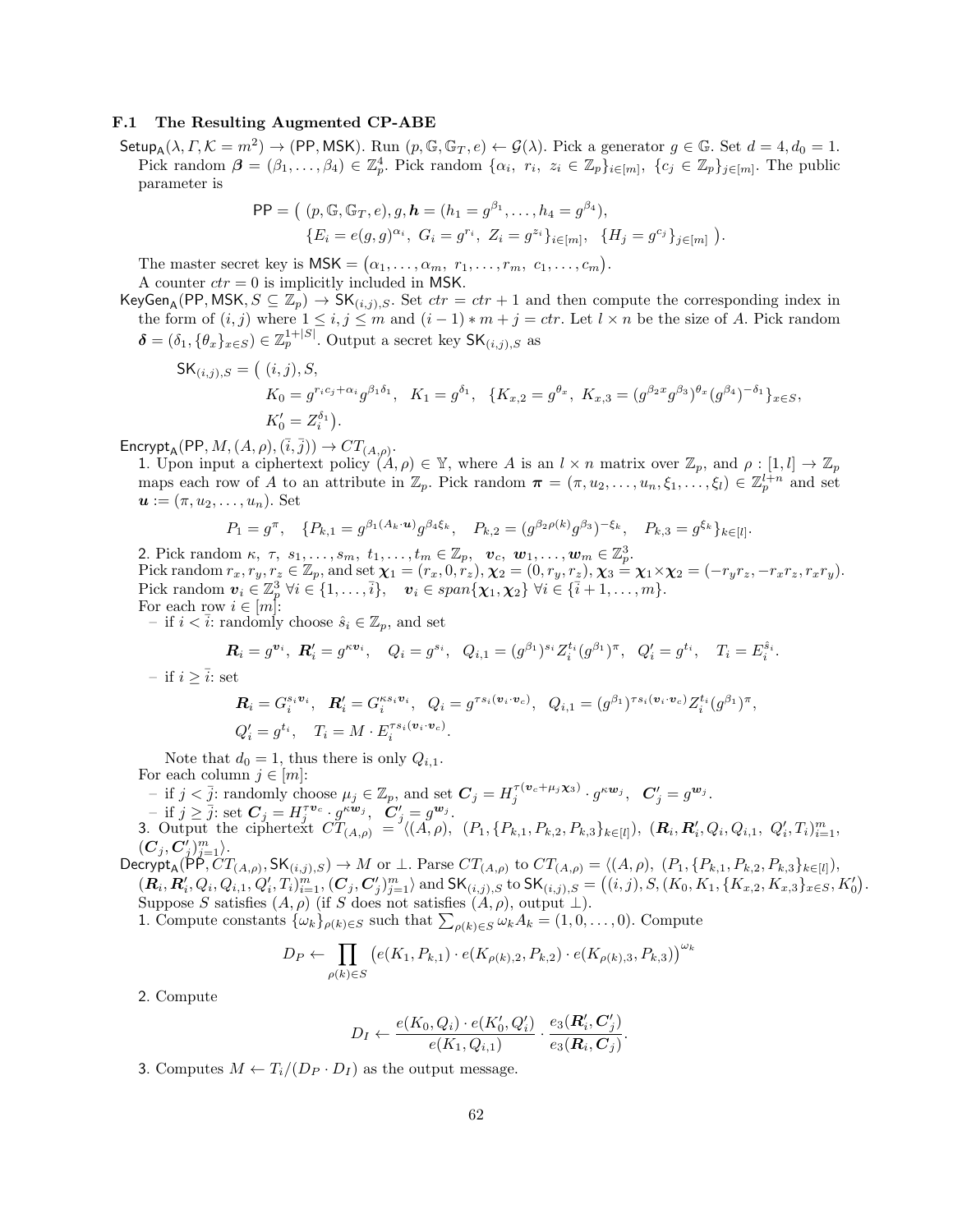#### F.2 Proof of Lemma [1](#page-15-2)

*Proof.* Suppose there exists a polynomial time adversary  $A$  that selectively breaks the index-hiding game with advantage  $\epsilon$ . We build a PPT algorithm  $\beta$  to solve an Extended Source Group q-parallel BDHE problem as follows.  $\beta$  is given a problem instance as

$$
D = \left( (p, \mathbb{G}, \mathbb{G}_T, e), g, g^d, g^{cd}, g^{da^q}, g^{da^q}, g^{cd^q}, g^{ab^q}, g^{ab^q}, g^{cd^q}, g^{cd^q}, g^{cd^q}, g^{cd^q}, g^{cd^q}, g^{cd^q}, g^{cd^q}, g^{cd^q}, g^{cd^q}, g^{cd^q}, g^{cd^q}, g^{cd^q}, g^{cd^q}, g^{cd^q}, g^{cd^q}, g^{cd^q}, g^{cd^q}, g^{cd^q}, g^{cd^q}, g^{cd^q}, g^{cd^q}, g^{cd^q}, g^{cd^q}, g^{cd^q}, g^{cd^q}, g^{cd^q}, g^{cd^q}, g^{cd^q}, g^{cd^q}, g^{cd^q}, g^{cd^q}, g^{cd^q}, g^{cd^q}, g^{cd^q}, g^{cd^q}, g^{cd^q}, g^{cd^q}, g^{cd^q}, g^{cd^q}, g^{cd^q}, g^{cd^q}, g^{cd^q}, g^{cd^q}, g^{cd^q}, g^{cd^q}, g^{cd^q}, g^{cd^q}, g^{cd^q}, g^{cd^q}, g^{cd^q}, g^{cd^q}, g^{cd^q}, g^{cd^q}, g^{cd^q}, g^{cd^q}, g^{cd^q}, g^{cd^q}, g^{cd^q}, g^{cd^q}, g^{cd^q}, g^{cd^q}, g^{cd^q}, g^{cd^q}, g^{cd^q}, g^{cd^q}, g^{cd^q}, g^{cd^q}, g^{cd^q}, g^{cd^q}, g^{cd^q}, g^{cd^q}, g^{cd^q}, g^{cd^q}, g^{cd^q}, g^{cd^q}, g^{cd^q}, g^{cd^q}, g^{cd^q}, g^{cd^q}, g^{cd^q}, g^{cd^q}, g^{cd^q}, g^{cd^q}, g^{cd^q}, g^{cd^q}, g^{cd^q}, g^{cd^q}, g^{cd^q}, g^{cd^q}, g^{cd^q}, g^{cd^q}, g^{cd^q}, g^{cd^q}, g^{cd^q}, g^{cd^q}, g^{cd^q}, g^{cd^q}, g^{cd^q}, g^{cd^q}, g^{cd^q}, g^{cd^q}, g^{cd^q}, g^{cd^q}, g^{cd^q}, g^{cd^q}, g^{cd^q}, g^{cd^q}, g^{cd^q}, g^{cd^q}, g^{cd^q}, g^{cd^q}, g^{cd^q}, g^{cd^q}, g^{cd^q}, g^{cd^q}, g^{cd^q
$$

and T, where  $(p, \mathbb{G}, \mathbb{G}_T, e) \xleftarrow{R} \mathcal{G}, g \xleftarrow{R} \mathbb{G}, a, c, d, b_1, \ldots, b_q \xleftarrow{R} \mathbb{Z}_p$ , and T is either equal to  $g^{ca^{q+1}}$  or is a random element of G. B's goal is to determine  $T = g^{ca^{q+1}}$  or T is a random element from G.

**Init.** A gives B the challenge LSSS matrix  $(A^*, \rho^*)$ , where  $A^*$  is an  $l \times n$  matrix with  $l, n \leq q$ .

Setup. B randomly chooses  $\{\alpha_i \in \mathbb{Z}_p\}_{i \in [m]}, \ \{r_i, z'_i \in \mathbb{Z}_p\}_{i \in [m] \setminus \{\bar{i}\}}, \ r'_i, z_{\bar{i}} \in \mathbb{Z}_p, \ \{c'_j \in \mathbb{Z}_p\}_{j \in [m]},$  and  $\beta'_2, \beta'_3, \beta'_4 \in \mathbb{Z}_p$ . B gives A the public parameter PP:

$$
\left(g, h_1 = g^a, h_2 = g^{\beta'_2} \cdot \prod_{k \in [l]} \prod_{t \in [n]} \left(g^{a^t/b_k^2}\right)^{A_{k,t}^*},\right)
$$
\n
$$
h_3 = g^{\beta'_3} \cdot \prod_{k \in [l]} \prod_{t \in [n]} \left(g^{a^t/b_k^2}\right)^{-\rho^*(k)A_{k,t}^*}, h_4 = g^{\beta'_4} \cdot \prod_{k \in [l]} \prod_{t \in [n]} \left(g^{a^t/b_k}\right)^{A_{k,t}^*},\
$$
\n
$$
\{E_i = e(g, g)^{\alpha_i}\}_{i \in [m]},
$$
\n
$$
\{G_i = g^{r_i}, Z_i = (g^a)^{z'_i}\}_{i \in [m] \setminus \{\overline{i}\}}, \{H_j = (g^d)^{c'_j}\}_{j \in [m] \setminus \{\overline{j}\}}, \quad G_{\overline{i}} = (g^{a^q})^{r'_i}, Z_{\overline{i}} = g^{z_{\overline{i}}}, H_{\overline{j}} = (g^a)^{c'_j}\right).
$$

Note that B implicitly chooses  $r_{\bar{i}}$ ,  $z_i (i \in [m] \setminus {\bar{i}}$ ,  $c_j (j \in [m])$ ,  $\beta_1, \beta_2, \beta_3, \beta_4 \in \mathbb{Z}_p$  such that

$$
a^q r'_{\overline{i}} \equiv r_{\overline{i}} \mod p, \ az'_i \equiv z_i \mod p \ \forall i \in [m] \setminus {\overline{i}},
$$
  
\n
$$
dc'_j \equiv c_j \mod p \ \forall j \in [m] \setminus {\overline{j}}, \ ac'_j \equiv c_j \mod p,
$$
  
\n
$$
a \equiv \beta_1 \mod p, \ \beta'_2 + \sum_{k \in [l]} \sum_{t \in [n]} (a^t / b_k^2) (A_{k,t}^*) \equiv \beta_2 \mod p,
$$
  
\n
$$
\beta'_3 + \sum_{k \in [l]} \sum_{t \in [n]} (a^t / b_k^2) (-\rho^*(k) A_{k,t}^*) \equiv \beta_3 \mod p,
$$
  
\n
$$
\beta'_4 + \sum_{k \in [l]} \sum_{t \in [n]} (a^t / b_k) (A_{k,t}^*) \equiv \beta_4 \mod p,
$$

**Query Phase.** To respond to  $\mathcal{A}$ 's query for  $((i, j), S)$ ,

• if  $(i, j) \neq (\bar{i}, \bar{j})$ : B picks random  $\boldsymbol{\delta} = (\delta_1, {\{\theta_x\}_{x \in S}) \in \mathbb{Z}_p^{1+|S|}}$ , then creates a secret key  $\mathsf{SK}_{(i,j),S}$ :

$$
K_0 = \begin{cases} g^{\alpha_i} (g^d)^{r_i c'_j} h_1^{\delta_1}, & : i \neq \bar{i}, j \neq \bar{j} \\ g^{\alpha_i} (g^{da^q})^{r'_i c'_j} h_1^{\delta_1}, & : i = \bar{i}, j \neq \bar{j} \\ g^{\alpha_i} (g^a)^{r_i c'_j} h_1^{\delta_1}, & : i \neq \bar{i}, j = \bar{j} \end{cases}
$$
\n
$$
K_1 = g^{\delta_1}, K'_0 = Z_i^{\delta_1},
$$
\n
$$
\{K_{x,2} = g^{\theta_x}, K_{x,3} = (h_2^x h_3)^{\theta_x} h_4^{-\delta_1}\}_{x \in S}.
$$

• if  $(i, j) = (\overline{i}, \overline{j})$ : it implies that A is querying a secret key with the challenge index  $(\overline{i}, \overline{j})$ , and S does not satisfy  $(A^*, \rho^*)$ . B first computes a vector  $\bar{\mathbf{u}} = (\bar{u}_1, \ldots, \bar{u}_n) \in \mathbb{Z}_p^n$  that has first entry equal to  $-r_i^c c_j^c$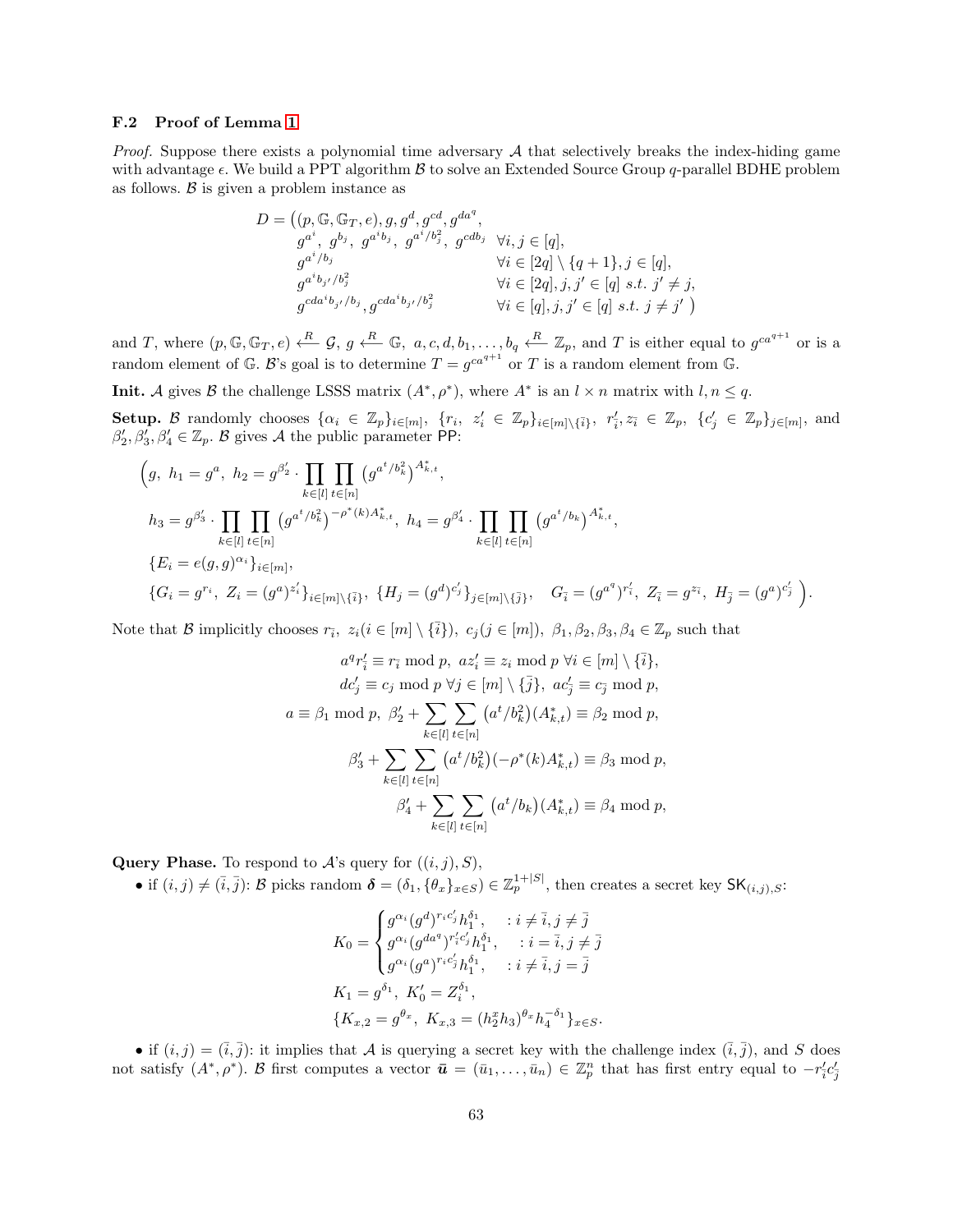(i.e.  $\bar{u}_1 = -r'_{\bar{i}}c'_{\bar{j}}$ ) and is orthogonal to all of the rows  $A_k^*$  of  $A^*$  such that  $\rho^*(k) \in S$  (i.e.  $A_k^* \cdot \bar{u} = 0 \ \forall k \in$ [l] s.t.  $\rho^*(k) \in S$ ). Note that such a vector must exist since S fails to satisfy  $(A^*, \rho^*)$ , and it is efficiently computable. Then B randomly chooses  $(\delta'_1, \{\theta'_x\}_{x\in S}) \in \mathbb{Z}_p^{1+|S|}$  and sets the values of  $\delta_1$  and  $\{\theta_x\}_{x\in S}$  by implicitly setting

$$
\delta_1 = \delta_1' + \sum_{t \in [n]} \bar{u}_t a^{q+1-t},\tag{1}
$$

$$
\theta_x = \theta'_x + \delta'_1 \cdot \sum_{\substack{k' \in [l] \\ \rho^*(k') \notin S}} \frac{b_{k'}}{x - \rho^*(k')} + \sum_{\substack{k' \in [l] \\ \rho^*(k') \notin S}} \sum_{t \in [n]} \frac{\bar{u}_t b_{k'} a^{q+1-t}}{x - \rho^*(k')}.
$$
\n(2)

Note that for  $x \in S$  and  $\rho^*(k') \notin S$  we have  $x - \rho^*(k') \neq 0$ .  $\mathcal B$  creates a secret key  $\mathsf{SK}_{(\overline{i},\overline{j}),S}$  as follows:

$$
K_0 = g^{\alpha_{\bar{i}}} h_1^{\delta_1'} \Big( \prod_{t=2}^n (g^{a^{q+2-t}})^{\bar{u}_t} \Big), \quad K_1 = g^{\delta_1'} \prod_{t=1}^n (g^{a^{q+1-t}})^{\bar{u}_t}, \quad K_0' = (K_1)^{z_{\bar{i}}},
$$

For  $x \in S$ , we have

$$
K_{x,2} = g^{\theta_x} = g^{\theta'_x} \cdot \Big( \prod_{\substack{k' \in [l] \\ \rho^*(k') \notin S}} (g^{b_{k'}})^{\delta'_1/(x-\rho^*(k'))} \Big) \cdot \Big( \prod_{\substack{k' \in [l] \\ \rho^*(k') \notin S}} \prod_{t \in [n]} (g^{b_{k'}a^{q+1-t}})^{\bar{u}_t/(x-\rho^*(k'))} \Big),
$$

Note that for  $x \in S$ , we have

$$
(h_{2}^{x}h_{3})^{\theta_{x}} = (\underbrace{h_{2}^{x}h_{3})^{\theta_{x}^{\prime}}}_{\Psi_{1,1}} \cdot (h_{2}^{x}h_{3})^{\delta_{1}^{\prime}\cdot\sum_{k^{\prime}\in[\ell],\rho^{*}(k^{\prime})\notin S}} \cdot (h_{2}^{x}h_{3})^{\sum_{k^{\prime}\in[\ell],\rho^{*}(k^{\prime})\notin S}} \cdot (h_{2}^{x}h_{3})^{\sum_{k^{\prime}\in[\ell],\rho^{*}(k^{\prime})\notin S}} \cdot \underbrace{(\prod_{k^{\prime}\in[\ell]} \prod_{\rho^{*}(k^{\prime})\notin S} (g^{\beta_{2}^{\prime}x+\beta_{3}^{\prime}} \prod_{k\in[\ell]} \prod_{t\in[n]} (g^{a^{t}/b_{k}^{2}})^{(x-\rho^{*}(k))A_{k,t}^{*}})^{\frac{\delta_{1}^{\prime}b_{k^{\prime}}}{x-\rho^{*}(k^{\prime})}}) \cdot \left(\prod_{k^{\prime}\in[\ell]} \prod_{\rho^{*}(k^{\prime})\notin S} (g^{\beta_{2}^{\prime}x+\beta_{3}^{\prime}} \prod_{k\in[\ell]} \prod_{t\in[n]} (g^{a^{t}/b_{k}^{2}})^{(x-\rho^{*}(k))A_{k,t}^{*}})^{\frac{\alpha_{1}^{\prime}b_{k^{\prime}}a^{q+1-t^{\prime}}}{x-\rho^{*}(k^{\prime})}}) \cdot \left(\prod_{k^{\prime}\in[\ell]} \prod_{\rho^{*}(k^{\prime})\notin S} (g^{a^{t}b_{k^{\prime}}/b_{k}^{2}})^{\delta_{1}^{\prime}A_{k,t}^{*}} \frac{x-\rho^{*}(k)}{x-\rho^{*}(k^{\prime})}} \right) \cdot \left(\prod_{k^{\prime}\in[\ell]} \prod_{\rho^{*}(k^{\prime})\notin S} (g^{a^{t}b_{k^{\prime}}/b_{k}^{2}})^{\delta_{1}^{\prime}A_{k,t}^{*}} \frac{x-\rho^{*}(k)}{x-\rho^{*}(k^{\prime})}} \right) \cdot \left(\prod_{k^{\prime}\in[\ell]} \prod_{\rho^{*}(k^{\prime})\notin S} (g^{a^{t}b_{k^{\prime}}/b_{k}^{2}})^{\delta_{1}^{\prime}A_{k,t}^{*}} \frac{x-\rho^{*}(k)}{x-\rho^{*}(k
$$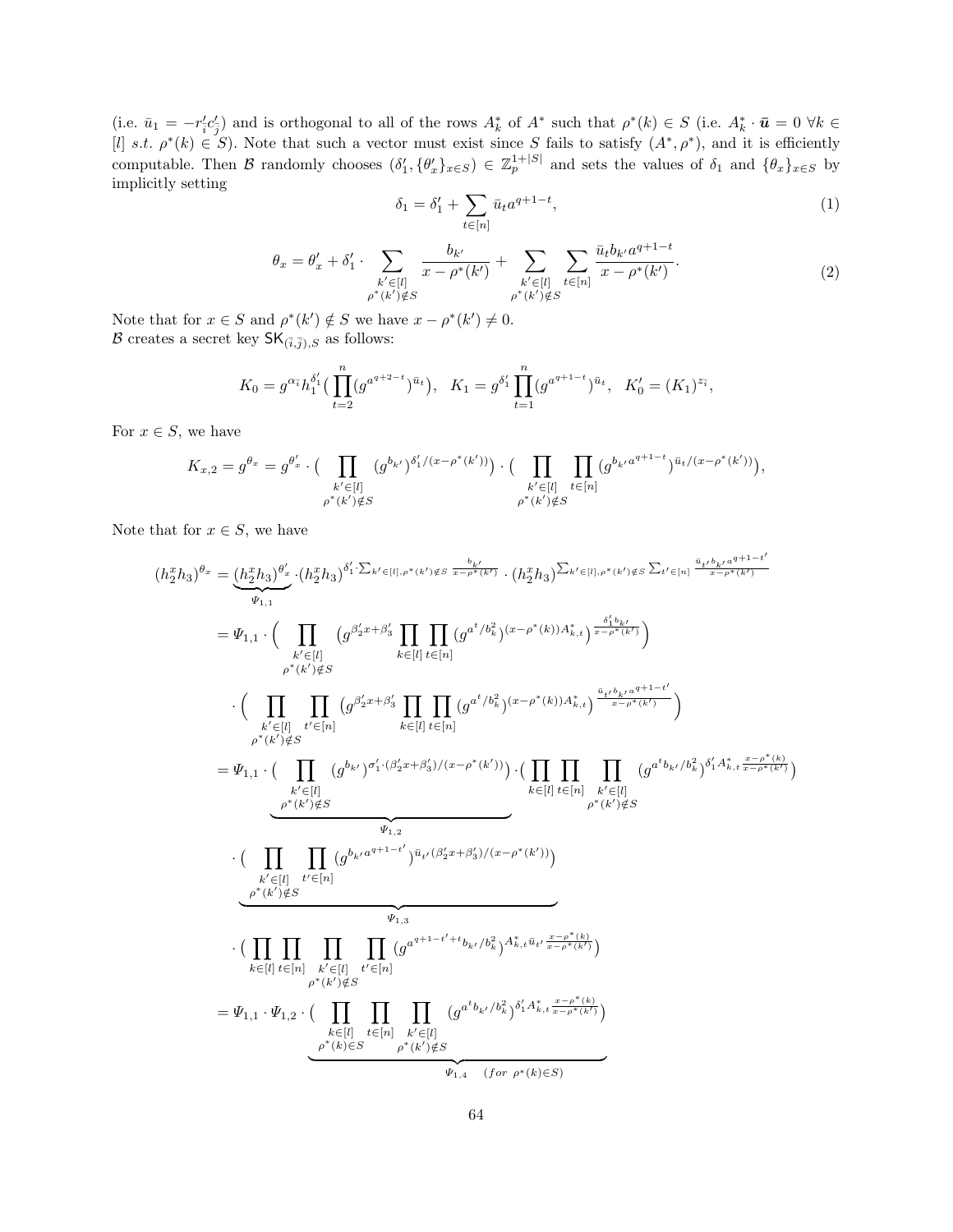$$
\begin{split} &\cdot \Big( \prod_{\substack{k \in [l] \\ \rho^*(k) \notin S}} \prod_{\substack{t \in [n] \\ \rho^*(k) \notin S}} \prod_{\substack{k' \in [l] \\ \rho^*(k') \notin S}} (g^{a^t b_{k'}/b_{k}^2})^{\delta'_{1}A_{k,t}^* \frac{x-\rho^*(k)}{x-\rho^*(k')}} \Big) \cdot \Big( \prod_{\substack{k \in [l] \\ \rho^*(k) \notin S}} \prod_{\substack{t \in [n] \\ \rho^*(k) \notin S}} (g^{a^t / b_{k}})^{\delta'_{1}A_{k,t}^*} \Big) \cdot \Psi_{1,3} \\ &\cdot \Big( \prod_{\substack{k \in [l] \\ \rho^*(k) \in S}} \prod_{\substack{k' \in [l] \\ \rho^*(k) \notin S}} \prod_{\substack{k' \in [n] \\ \rho^*(k') \notin S}} \prod_{\substack{k' \in [n] \\ \rho^*(k') \notin S}} \prod_{\substack{k' \in [n] \\ \rho^*(k') \notin S}} \prod_{\substack{k' \in [n] \\ \rho^*(k') \notin S}} (g^{a^{q+1-t'+t}b_{k'}/b_{k}^2})^{A_{k,t}^* \bar{u}_{t'} \frac{x-\rho^*(k)}{x-\rho^*(k')}} \\ &\cdot \Big( \prod_{\substack{k \in [l] \\ \rho^*(k) \notin S}} \prod_{\substack{t \in [n] \\ \rho^*(k) \notin S}} (g^{a^{q+1-t'+t}b_{k}})^{A_{k,t}^* \bar{u}_{t'}} \Big) \\ &\cdot \Big( \prod_{\substack{k \in [l] \\ \rho^*(k) \notin S}} \prod_{\substack{t \in [n] \\ \rho^*(k) \notin S}} (g^{a^{q+1-t'+t}b_{k}})^{A_{k,t}^* \bar{u}_{t'}} \Big) \\ &\cdot \Big( \prod_{\substack{k \in [l] \\ \rho^*(k) \notin S}} \prod_{\substack{t \in [n] \\ \rho^*(k) \notin S}} (g^{a^{q+1-t'+t}/b_{k}})^{A_{k,t}^* \bar{u}_{t'}} \Big) \\ &\cdot \Big( \prod_{\substack{k \in [l] \\ \rho^*(k) \notin S}} \prod_{\substack{k \in [n] \\ \rho^*(k) \notin S}} (g^{a^{t} + 1
$$

where  $\Psi_1 = \Psi_{1,1} \cdot \Psi_{1,2} \cdot \cdots \cdot \Psi_{1,8}$  and  $\Psi_2$  can be calculated using the suitable terms of the assumption. Thus, we have

$$
K_{x,3} = (h_2^x h_3)^{\theta_x} h_4^{-\delta_1}
$$
  
\n
$$
= \Psi_1 \cdot \Psi_2 \cdot \Big( \prod_{\substack{k \in [l] \\ \rho^*(k) \in S}} \prod_{t \in [n]} \prod_{t' \in [n]} (g^{a^{q+1-t'+t}/b_k})^{-A_{k,t}^* \bar{u}_{t'}} \Big)
$$
  
\n
$$
= \Psi_1 \cdot \Psi_2 \cdot \Big( \prod_{\substack{k \in [l] \\ \rho^*(k) \in S}} \prod_{t \in [n]} \prod_{t' \in [n] \setminus \{t\}} (g^{a^{q+1-t'+t}/b_k})^{-A_{k,t}^* \bar{u}_{t'}} \Big) \cdot \Big( \prod_{\substack{k \in [l] \\ \rho^*(k) \in S}} \prod_{t \in [n]} (g^{a^{q+1}/b_k})^{-A_{k,t}^* \bar{u}_t} \Big)
$$
  
\n
$$
= \Psi_1 \cdot \Psi_2 \cdot \Psi_3 \cdot \Big( \prod_{\substack{k \in [l] \\ \rho^*(k) \in S}} (g^{a^{q+1}/b_k})^{-(A_k^* \cdot \bar{u})} \Big)
$$
  
\n
$$
= \Psi_1 \cdot \Psi_2 \cdot \Psi_3, \quad \text{(since } A_k^* \cdot \bar{u} = 0 \ \forall k \in [l] \ s.t. \ \rho^*(k) \in S \Big)
$$

Note that  $\Psi_1, \Psi_2$  and  $\Psi_3$  can be calculated using the suitable terms of the assumption,  $\mathcal B$  can calculate  $K_{x,3}$ .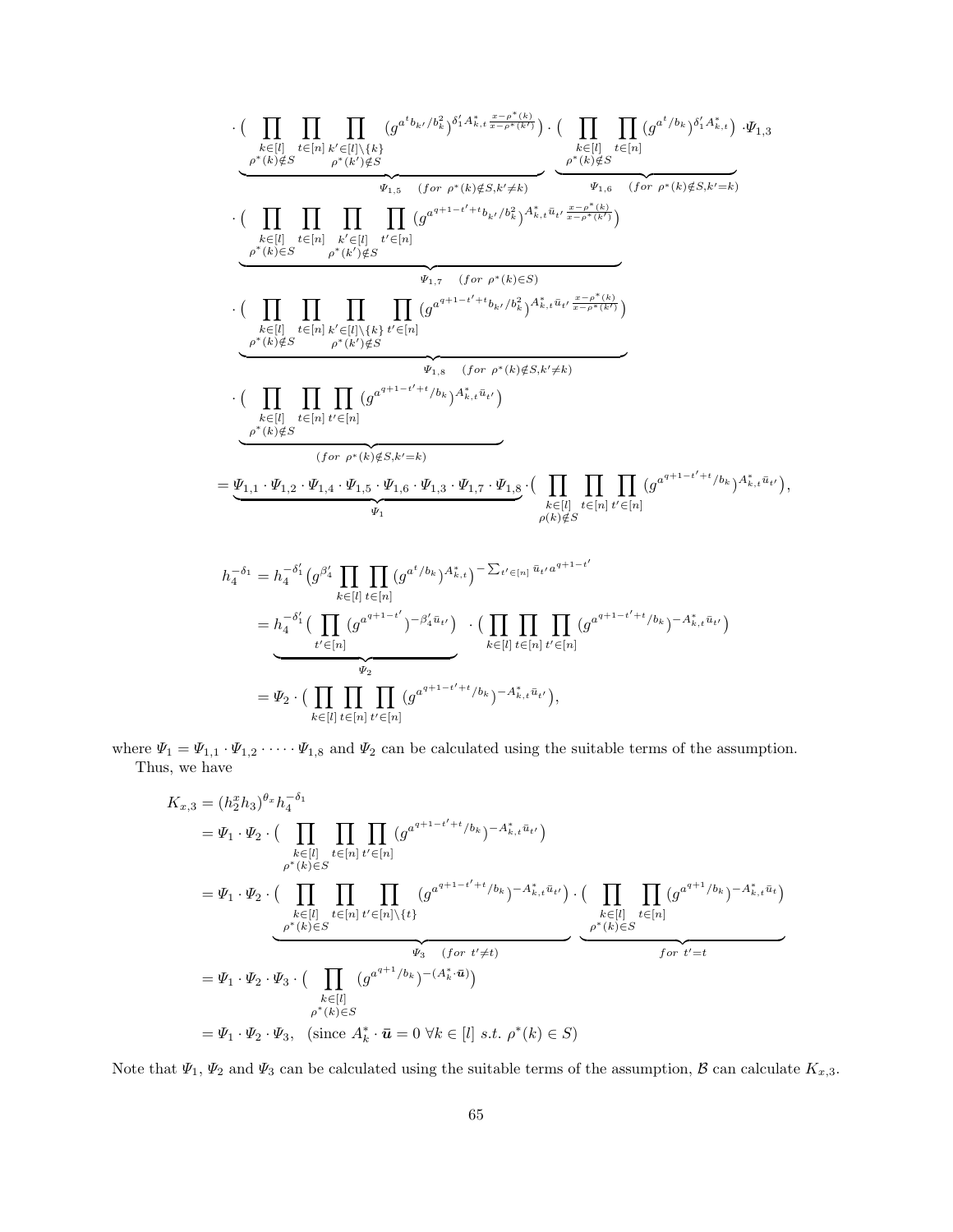**Challenge.** A submits a message  $M$ .  $\beta$  randomly chooses

$$
\tau', \quad s_1, \ldots, s_{\bar{i}-1}, s'_{\bar{i}}, s_{\bar{i}+1}, \ldots, s_m \in \mathbb{Z}_p, \n t'_1, \ldots, t'_{\bar{i}-1}, t_{\bar{i}}, t'_{\bar{i}+1}, \ldots, t'_m \in \mathbb{Z}_p, \n \bm{w}_1, \ldots, \bm{w}_{\bar{j}-1}, \bm{w}'_{\bar{j}}, \ldots, \bm{w}'_m \in \mathbb{Z}_p^3, \n \xi'_1, \ldots, \xi'_l, \ \pi' \in \mathbb{Z}_p, \quad \bm{u}' = (0, u'_2, \ldots, u'_n) \in \mathbb{Z}_p^n.
$$

B randomly chooses  $r_x, r_y, r_z \in \mathbb{Z}_p$ , and sets  $\boldsymbol{\chi}_1 = (r_x, 0, r_z), \boldsymbol{\chi}_2 = (0, r_y, r_z), \boldsymbol{\chi}_3 = \boldsymbol{\chi}_1 \times \boldsymbol{\chi}_2 = (-r_y r_z, -r_x r_z, r_x r_y),$ then randomly chooses

$$
\mathbf{v}_i \in \mathbb{Z}_p^3 \ \forall i \in \{1, \ldots, \bar{i} - 1\},
$$
  
\n
$$
\mathbf{v}_i^p \in span{\chi_1, \chi_2}, \ \mathbf{v}_i^q \in span{\chi_3},
$$
  
\n
$$
\mathbf{v}_i \in span{\chi_1, \chi_2} \ \forall i \in {\bar{i} + 1, \ldots, m},
$$
  
\n
$$
\mathbf{v}_c^p \in span{\chi_1, \chi_2}, \ \mathbf{v}_c^q = \nu_c \chi_3 \in span{\chi_3}.
$$

B sets the values of  $\kappa, \tau$ ,  $s_{\bar{i}}$ ,  $t_i (i \in [m] \setminus {\bar{i}}) \in \mathbb{Z}_p$ ,  $\boldsymbol{v}_{\bar{i}}$ ,  $\boldsymbol{v}_c$ ,  $\boldsymbol{w}_j (j \in {\bar{j}}, \ldots, m) \in \mathbb{Z}_p^3$ ,  $\pi \in \mathbb{Z}_p$ ,  $\boldsymbol{u} \in \mathbb{Z}_p^n$ , and  $\{\xi_k \in \mathbb{Z}_p\}_{k \in [l]}$  by implicitly setting

$$
a^q \equiv \kappa \mod p, \quad ca^q \tau' \equiv \tau \mod p, \quad s_i'/a^q \equiv s_{\overline{i}} \mod p,
$$
  
\n
$$
\forall i \in \{1, \ldots, \overline{i} - 1\}: \quad t_i' + cd\tau's_{\overline{i}}'(\mathbf{v}_i^q \cdot \mathbf{v}_c^q)/z_i' \equiv t_i \mod p,
$$
  
\n
$$
\forall i \in \{\overline{i} + 1, \ldots, m\}: \quad t_i' - a^q \tau's_i(\mathbf{v}_i \cdot \mathbf{v}_c^p)/z_i' + cd\tau's_i'(\mathbf{v}_i^q \cdot \mathbf{v}_c^q)/z_i' \equiv t_i \mod p,
$$
  
\n
$$
\mathbf{v}_{\overline{i}} = \mathbf{v}_{\overline{i}}^p + d\mathbf{v}_{\overline{i}}^q, \quad \mathbf{v}_c = c^{-1} \mathbf{v}_c^p + \mathbf{v}_c^q,
$$
  
\n
$$
\mathbf{w}_j' - ac_j' \tau' \mathbf{v}_c^p \equiv \mathbf{w}_j \mod p,
$$
  
\n
$$
\forall j \in \{\overline{j} + 1, \ldots, m\}: \quad \mathbf{w}_j' - cdc_j' \tau' \mathbf{v}_c^q \equiv \mathbf{w}_j \mod p,
$$
  
\n
$$
\pi' - cd\tau's_i'(\mathbf{v}_i^q \cdot \mathbf{v}_c^q) \equiv \pi \mod p, \quad \mathbf{u} = \pi(1, a, a^2, \ldots, a^{n-1}) + \mathbf{u}',
$$
  
\n
$$
\forall k \in [l]: \quad \xi_k' + cdb_k \tau's_i'(\mathbf{v}_i^q \cdot \mathbf{v}_c^q) \equiv \xi_k \mod p.
$$

It is worth noticing that  $v_i$  and  $v_c$  are chosen from  $\mathbb{Z}_p^3$  at random as required, and  $(v_i \cdot v_c) = \frac{1}{c}(v_i^p + v_c)$  $\mathbf{v}_c^p$  +  $d(\mathbf{v}_i^q \cdot \mathbf{v}_c^q)$ , since  $\chi_3$  is orthogonal to  $span{\chi_1, \chi_2}$  and  $\mathbb{Z}_p^3 = span{\chi_1, \chi_2, \chi_3}$ . B creates a ciphertext  $\langle (A^*, \rho^*), (P_1, \{P_{k,1}, P_{k,2}, P_{k,3}\}_{k\in[l]}), (R_i, R'_i, Q_i, Q_{i,1}, Q'_i, T_i)_{i=1}^{\hat{m}}, (C_j, C'_j)_{j=1}^m \rangle$  as follows:

1.  $P_1 = g^{\pi'}(g^{cd})^{-\tau' s_i'(v_i^q \cdot v_c^q)},$ For each  $k \in [l]$ : we have

$$
P_{k,1} = (h_1)^{A_k^* \cdot u} h_4^{\xi_k} = (h_1^{A_k^* \cdot (1, a, ..., a^{n-1})})^\pi \cdot \underbrace{h_1^{A_k^* \cdot u'} \cdot h_4^{\xi'_k}}_{\varphi_1} \cdot (g^{\beta'_4} \prod_{k' \in [l]} \prod_{t \in [n]} (g^{a^t/b_{k'}})^{A_{k',t}^*})^{\text{cdb}_{k} \tau' s'_i(v_i^a \cdot v_c^a)}_{\text{f} \in [n]}
$$
\n
$$
= (\prod_{t \in [n]} (g^{a^t})^{A_{k,t}^*})^{\pi' - \text{cd} \tau' s'_i(v_i^a \cdot v_c^a)} \cdot \varphi_1 \cdot \underbrace{(g^{cdb_k})^{\beta'_4 \tau' s'_i(v_i^a \cdot v_c^a)}}_{\varphi_2} \cdot (\prod_{k' \in [l]} \prod_{t \in [n]} (g^{cdab_{k/b_{k'}}})^{A_{k',t}^*})^{\tau' s'_i(v_i^a \cdot v_c^a)}}_{\text{f} \in [n]}
$$
\n
$$
= (\prod_{t \in [n]} (g^{a^t})^{A_{k,t}^*})^{\pi'} \cdot (\prod_{t \in [n]} (g^{cda^t})^{A_{k,t}^*})^{-\tau' s'_i(v_i^a \cdot v_c^a)} \cdot \varphi_1 \cdot \varphi_2
$$
\n
$$
\cdot (\prod_{k' \in [l] \setminus \{k\}} \prod_{t \in [n]} (g^{cdab_{k/b_{k'}}})^{A_{k',t}^*})^{\tau' s'_i(v_i^a \cdot v_c^a)} \cdot (\prod_{t \in [n]} (g^{cda^t})^{A_{k,t}^*})^{\tau' s'_i(v_i^a \cdot v_c^a)}
$$
\n
$$
= \varphi_3 \cdot \varphi_1 \cdot \varphi_2 \cdot \varphi_4,
$$
\n
$$
= \varphi_3 \cdot \varphi_1 \cdot \varphi_2 \cdot \varphi_4,
$$